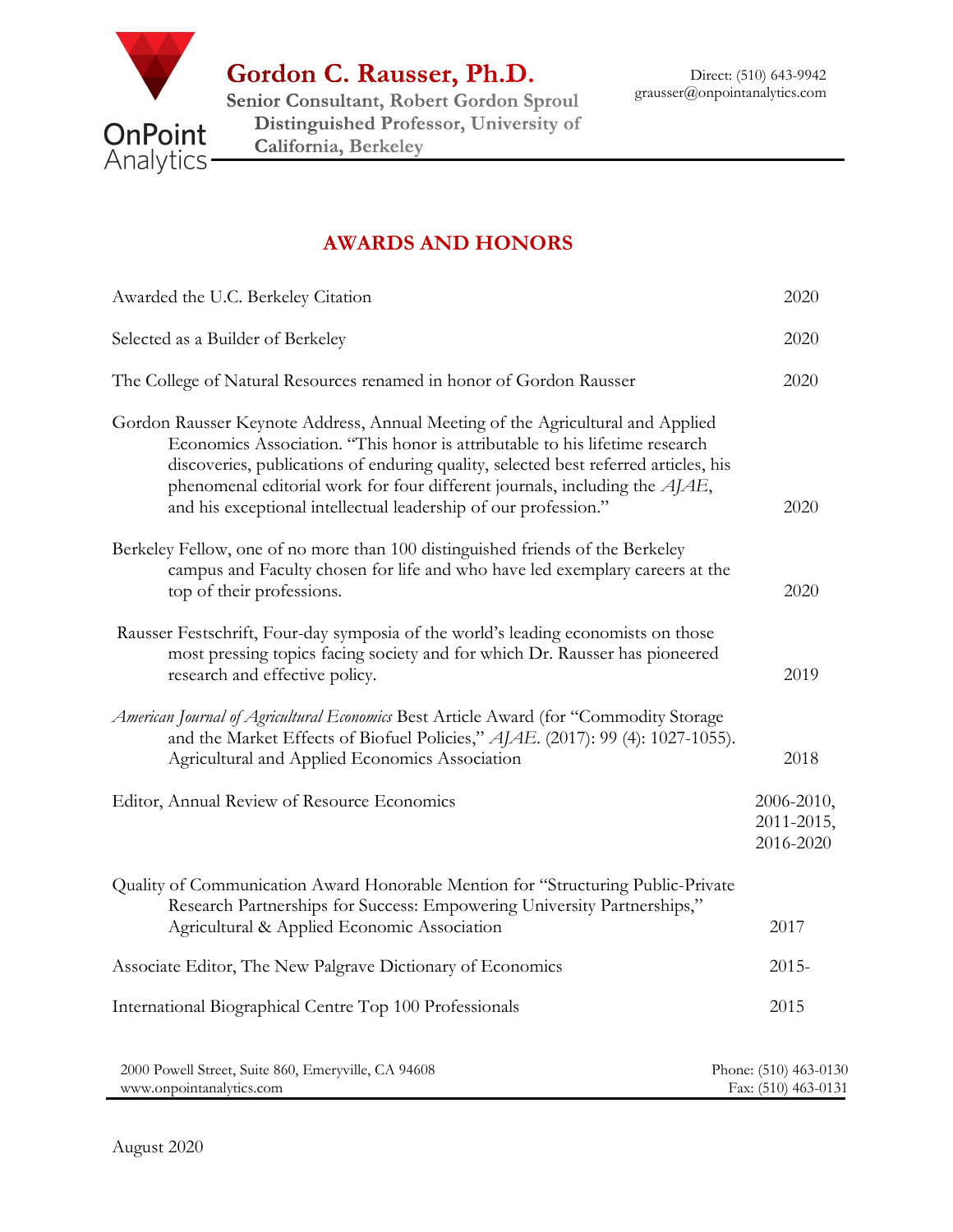| University of California, Davis, Outstanding Ph.D. Alumni Award Covering the First<br>Fifty Years of the Program                                          | 2015        |
|-----------------------------------------------------------------------------------------------------------------------------------------------------------|-------------|
| American Antitrust Institute Award for Best Private Enforcement Academic Article<br>Published in 2014                                                     | 2014        |
| European Quality of Policy Contribution Award, European Association of Agricultural<br>Economists                                                         | 2014        |
| Selected as an Editorial Board Member for the Journal of Biodiversity, Bioprospecting<br>and Development                                                  | 2014        |
| Associate Member, Nuffield College, Oxford University                                                                                                     | 2014        |
| Nomination, Quality of Research Discovery Award, American Agricultural Economics<br>Association                                                           | 2014        |
| Visiting Professorship, Department of Economics, Oxford University                                                                                        | 2013-14     |
| Member, International Scientific Council, LICOS Centre for Institutions and<br>Economic Performance, University of Leuven, Belgium                        | $2012 -$    |
| SAAESD National Excellence in Multistate Research Award                                                                                                   | 2012        |
| Distinguished Scholar Award, Western Agricultural Economics Association                                                                                   | 2012        |
| Career Achievement Award, College of Natural Resources, University of California,<br>Berkeley                                                             | 2010        |
| "Top Dog" Alumni of the Year Award, California State University, Fresno                                                                                   | 2009        |
| Business Advisory Board, Mendel Biotechnology                                                                                                             | $2008 - 09$ |
| Member, Editorial Council, Strategic Behavior and the Environment                                                                                         | $2008 -$    |
| Member, University and Departmental Outstanding Dissertation Awards Committee,<br>Agricultural and Applied Economics Association                          | 1979-2005   |
| Citation Award, College of Natural Resources, University of California, Berkeley                                                                          | 2004        |
| Galbraith Forum Lecture, Agricultural and Applied Economics Association                                                                                   | 2003        |
| Chair of the Electorate Nominating Committee, American Association for the<br>Advancement of Science, Section on Social, Economic, and Political Sciences | $2001 - 02$ |
| Quality of Research Discovery Award, Agricultural and Applied Economics<br>Association                                                                    | 2001        |
| Member, Board of Trustees, University of California Berkeley                                                                                              | 2000-2017   |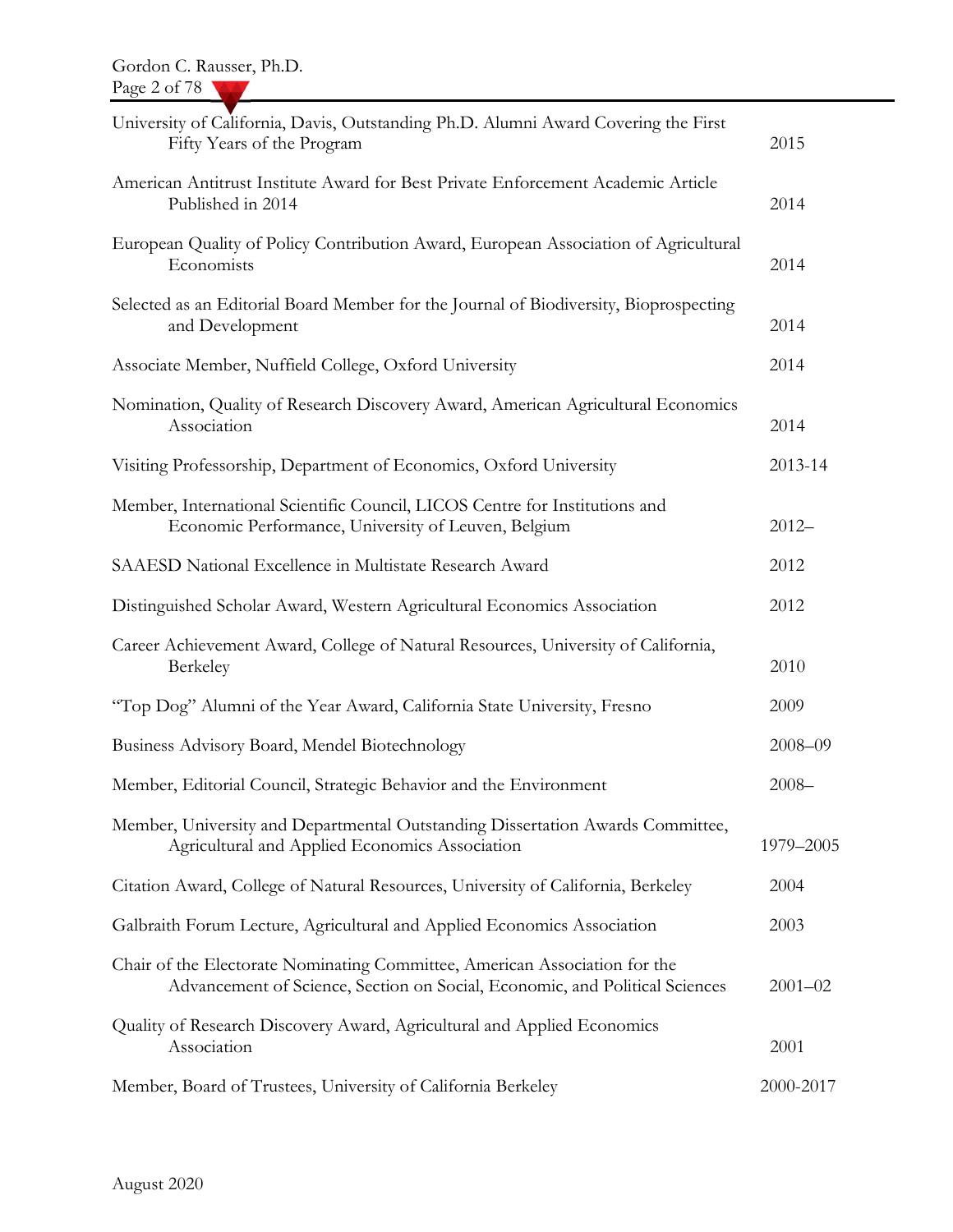| Member, Board of Trustees, University of California Berkeley                                                                                                                                                                       | 1994-2001 |
|------------------------------------------------------------------------------------------------------------------------------------------------------------------------------------------------------------------------------------|-----------|
| Secretary of Agriculture Award and Cooperative State Research, Education, and<br>Extension Service Award (for outstanding accomplishments in agricultural<br>public policy research and formulation), US Department of Agriculture | 2000      |
| Fellows Address, Agricultural and Applied Economics Association                                                                                                                                                                    | 1999      |
| Member, Economic Discipline Board, Fulbright Scholarship Awards                                                                                                                                                                    | 1989-93   |
| Outstanding Published Research Award, Western Agricultural Economics Association                                                                                                                                                   | 1994      |
| Member, Board for International Development Studies, Fletcher School of Law and<br>Diplomacy, Tufts University                                                                                                                     | 1992-94   |
| Co-Founder and President, Institute for Policy Reform, Washington, DC                                                                                                                                                              | 1989-94   |
| Fellow, American Association for the Advancement of Science                                                                                                                                                                        | 1993      |
| Publication of Enduring Quality Award (for contributions to environmental<br>economics, statistical decision theory, and natural resource analysis),<br>Agricultural and Applied Economics Association                             | 1993      |
| Distinguished Policy Contribution Award (for econometric analysis of public policies),<br>Agricultural and Applied Economics Association                                                                                           | 1993      |
| Finalist, Outstanding Journal Article Award, Agricultural and Applied Economics<br>Association                                                                                                                                     | 1992      |
| Editor, Agricultural Management and Economics, Springer-Verlag                                                                                                                                                                     | 1988-92   |
| Fellow, American Statistical Association                                                                                                                                                                                           | 1991      |
| Superior Unit Citation Award, U.S. Agency for International Development                                                                                                                                                            | 1990      |
| Fellow, Agricultural and Applied Economics Association                                                                                                                                                                             | 1990      |
| Special Recognition, "Outstanding Professional Research Contributions," G. L.<br>Cramer and C. W. Jones, Agricultural Economics and Agribusiness, 3rd edition, J.<br>Wiley and Sons                                                | 1990      |
| Chief Economist, Agency for International Development                                                                                                                                                                              | 1988-90   |
| Finalist, Outstanding Journal Article Award, Agricultural and Applied Economics<br>Association                                                                                                                                     | 1989      |
| Chair, Intergovernmental Consultative Group on Indonesia, The Hague                                                                                                                                                                | 1989      |
| Founder of the Institute for Policy Reform Fellow Program, Washington, DC                                                                                                                                                          | 1989      |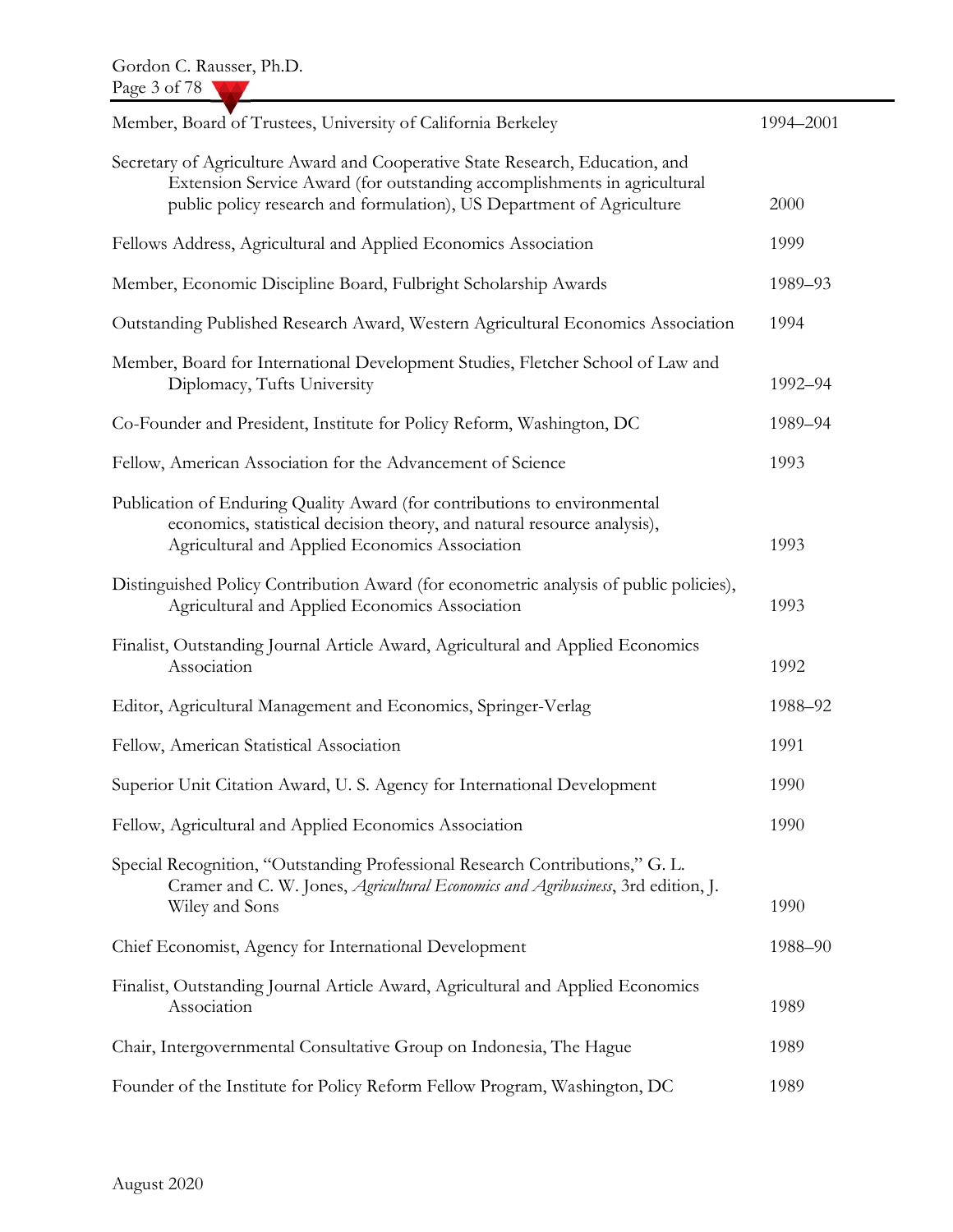| Chair, University of California, Berkeley, Department of Economics and All Economic<br>Programs Evaluation Committee                                                                    | 1987-88 |
|-----------------------------------------------------------------------------------------------------------------------------------------------------------------------------------------|---------|
| Fulbright Scholar, Australia                                                                                                                                                            | 1987    |
| Senior Economist, President's Council of Economic Advisers, Washington, DC                                                                                                              | 1986-87 |
| Robert Gordon Sproul Distinguished Professor, University of California, Berkeley                                                                                                        | 1986-   |
| Best Published Research Award, Agricultural and Applied Economics Association                                                                                                           | 1986    |
| Editor, American Journal of Agricultural Economics                                                                                                                                      | 1983-86 |
| Resident Fellow, Resources for the Future                                                                                                                                               | 1984-85 |
| Best Journal Article Award (for "Commodity Price Forecasting With Large-Scale<br>Econometric Models and the Futures Markets"), Agricultural and Applied<br><b>Economics Association</b> | 1982    |
| Associate Editor, Journal of Economic Dynamics and Control                                                                                                                              | 1978-82 |
| Associate Book Review Editor, Journal of the American Statistical Association                                                                                                           | 1974-82 |
| Teaching and course materials selected for publication in <i>Economics Reading Lists</i> ,<br>Courses, Outlines, Exams, Puzzles, and Problems, Edward Tower, Duke University            | 1981    |
| Honorable Mention, Best Published Research Award, Agricultural and Applied<br><b>Economics Association</b>                                                                              | 1980    |
| Member, Editorial Board, American Journal of Agricultural Economics                                                                                                                     | 1977-80 |
| Finalist, Outstanding Journal Article Award, Agricultural and Applied Economics<br>Association                                                                                          | 1978    |
| Best Published Research Award, Western Agricultural Economics Association                                                                                                               | 1978    |
| Faculty Excellence in Teaching Award, Harvard University                                                                                                                                | 1978    |
| Associate Editor, Journal of the American Statistical Association                                                                                                                       | 1973-77 |
| Best Published Research Award, Agricultural and Applied Economics Association                                                                                                           | 1976    |
| Commissioned Author (monograph on Systems Analysis and Simulation Techniques),<br>Agricultural and Applied Economics Association                                                        | 1973    |
| Ford Foundation Visiting Scholar, Argentina                                                                                                                                             | 1972    |
| Highest Honors, Ph.D. Degree, University of California, Davis                                                                                                                           | 1971    |
| Doctoral Dissertation Award for Best Thesis, University of California, Davis                                                                                                            | 1971    |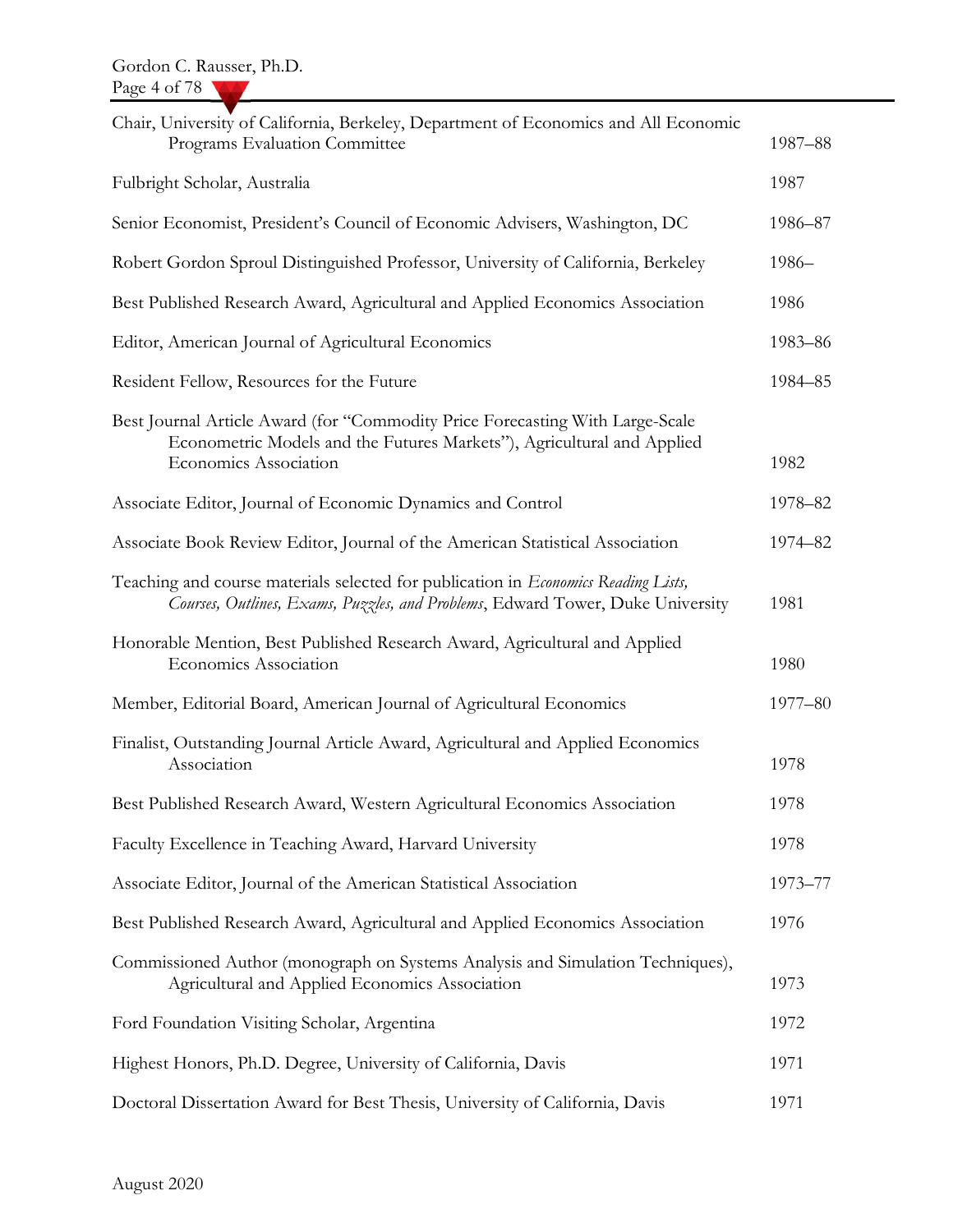## OTHER AWARDS

California State University, Fresno: Summa cum laude, College Outstanding Leadership Award; Alpha Zeta Alumni Award to the Outstanding Graduating Senior; National Defense and Education Act Fellowship Grant; Blue Key Award for Outstanding Graduate; Member of Alpha Zeta; Phi Kappa Phi; Blue Key; Greek Man of the Year Award; Alpha Zeta President; Alpha Gamma Rho President; Undergraduate Executive Council President; Senior Class President

## LISTED IN:

| American Men and Women of Science     | Who's Who in Technology                            |
|---------------------------------------|----------------------------------------------------|
| Community Leaders of the World        | Who's Who in the West                              |
| Dictionary of International Biography | Who's Who in the World                             |
| Directory of Distinguished Americans  | Who's Who in America                               |
| Men of Achievement                    | Who's Who Internationally                          |
| Personalities of America              | Who's Who in American Colleges and<br>Universities |
| Who's Who in California               |                                                    |
| Who's Who in Finance and Business     | Who's Who Among Executives and<br>Professionals    |
| Who's Who in Finance and Industry     | Who's Who in American Education                    |

## EDUCATION

| Postdoctoral Fellowship, Univ. of Chicago, Departments of Economics and Statistics     | 1972–73 |
|----------------------------------------------------------------------------------------|---------|
| Ph.D., University of California, Davis, Highest Honors, Agricultural Economics         | 1971    |
| M.S., University of California, Davis, Highest Honors, Agricultural Economics          | 1968    |
| B.S., California State University, Fresno, summa cum laude, Agriculture and Statistics | 1965    |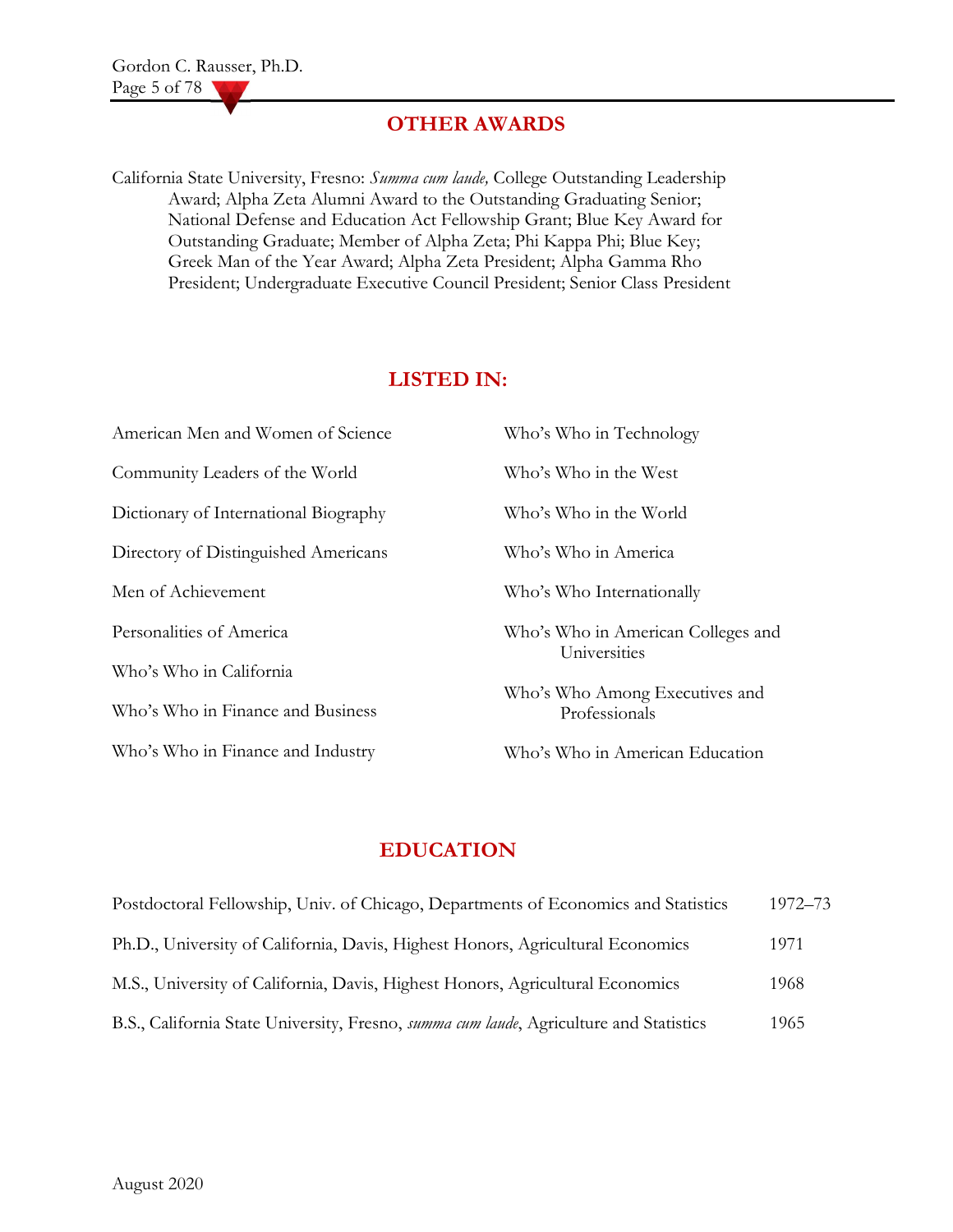# ACADEMIC AND GOVERNMENT POSITIONS

| Visiting Professor, Department of Economics, Oxford University                                | 2013-2014                       |
|-----------------------------------------------------------------------------------------------|---------------------------------|
| Robert Gordon Sproul Distinguished Professor, UC Berkeley                                     | 1986-                           |
| Professor, Agriculture and Resource Economics, UC Berkeley                                    | 1979-                           |
| Dean, College of Natural Resources, UC Berkeley                                               | 1994-2000                       |
| Chair, Agriculture and Resource Economics Dept., UC Berkeley                                  | 1993-94,<br>1982-85,<br>1979-82 |
| President, Institute for Policy Reform, Washington, DC                                        | 1990-94                         |
| Visiting Professor, Department of Economics, Hebrew University, Israel                        | 1993                            |
| Chief Economist, Agency for International Development, Washington, DC                         | 1988-90                         |
| Visiting Professor, Department of Economics, Australian National University                   | 1987                            |
| Visiting Professor, Department of Economics, Monash University, Australia                     | 1987                            |
| Senior Staff Economist, Council of Economic Advisers, Washington, DC                          | 1986-87                         |
| Senior Resident Fellow, Resources for the Future, Washington, DC                              | 1984-85                         |
| Chair, Executive Committee, Giannini Foundation, UC Berkeley                                  | 1982-84                         |
| Visiting Professor, Department of Economics, Ben Gurion University, Israel                    | 1980                            |
| Visiting Professor, Department of Economics, Hebrew University, Israel                        | 1978                            |
| Professor of Managerial Economics and Statistics, Harvard University                          | 1974-78                         |
| Professor of Economics and Statistics, Iowa State University                                  | 1973-74                         |
| Professor of Agricultural Economics (offered), University of California, Davis                | 1974                            |
| Visiting Professor, Department of Economics, University of Illinois                           | 1974                            |
| Visiting Professor, Department of Economics, University of Chicago                            | 1972-73                         |
| Associate Professor of Agriculture and Resource Economics, University of California,<br>Davis | 1972                            |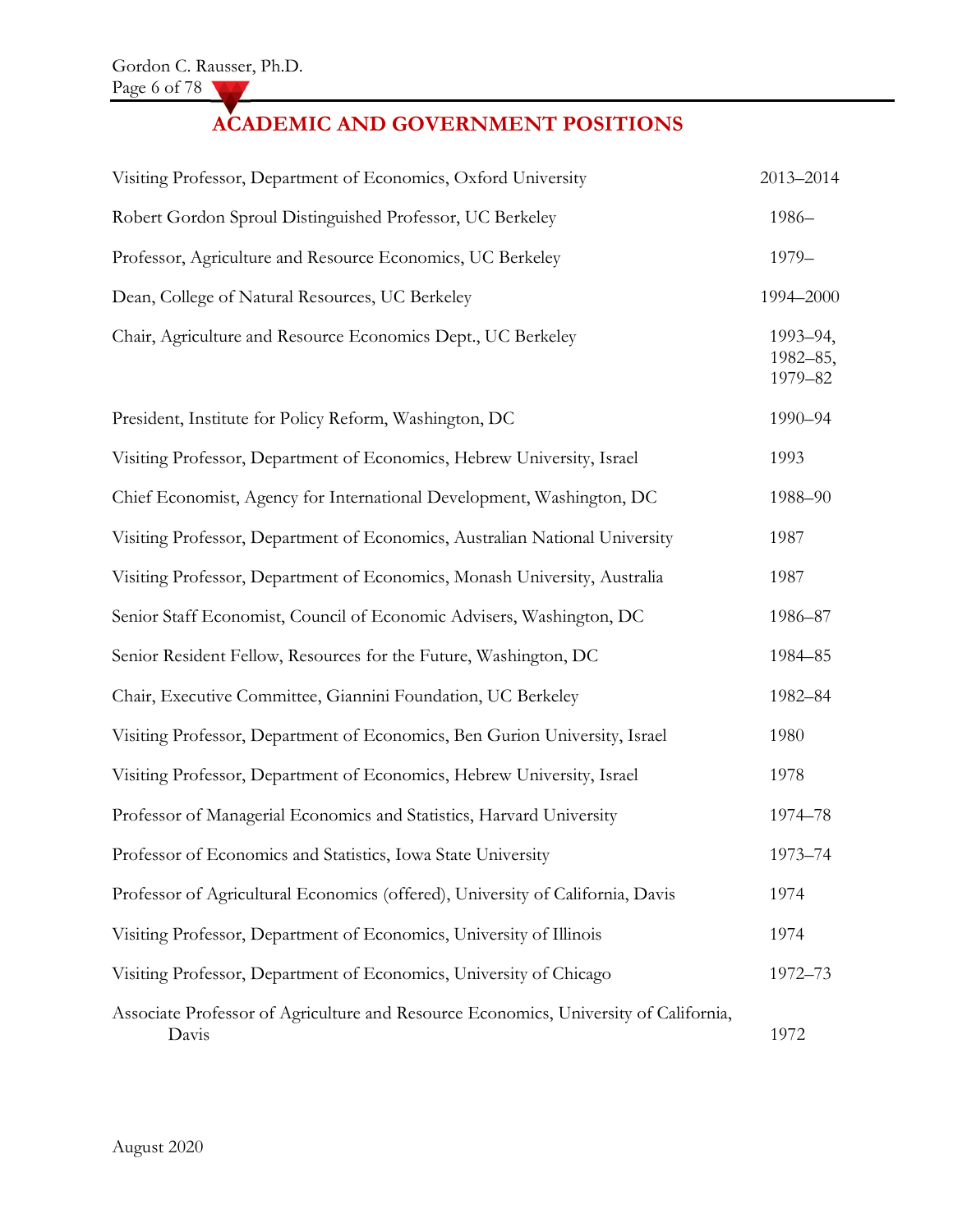Assistant Professor of Agriculture and Resource Economics, University of California, Davis 1971

## ENTREPRENEURSHIP AND BOARDS OF DIRECTORS

| Director, Advisory Board, Werqwise (UK) Limited                                             | 2020          |
|---------------------------------------------------------------------------------------------|---------------|
| Member, Advisory Board, Rembrandt Venture Partners                                          | $2015 -$      |
| Member, Advisory Board, Robertson Stephens, LLC                                             | $2015 - 16$   |
| Member, Board of Directors, Connected Data, Inc.                                            | $2014 - 15$   |
| Member, Board of Directors, Great Maple Restaurants, LLC (aka Sycamore<br>Restaurants, LLC) | $2013 -$      |
| Chairman, Board of Directors, Certant (formerly Equity Administration Solutions,<br>Inc.)   | $2012 -$      |
| Chairman, Board of Directors, Asthma and Allergy Prevention Co.                             | $2011 -$      |
| Member, Board of Directors, iVu Technologies                                                | $2011 - 2013$ |
| Member, Board of Directors, Certant (formerly Equity Administration Solutions, Inc.)        | $2007 -$      |
| Member, Board of Directors, Logic Source, Inc.                                              | $2020 -$      |
| Co-founder and Member, Board of Directors, OPAC., LLC                                       | $2017 -$      |
| Member, Board of Directors, Chicago Alternative Investment Partners                         | $2007 - 18$   |
| Chairman, Board of Directors, OTC Online                                                    | $2007 - 18$   |
| Senior Economic Consultant, Chairman of the Board and co-Founder, OnPoint<br>Analytics      | $2006 -$      |
| Member, Board of Directors, Pacific Mercantile Bank                                         | $2009 - 12$   |
| Member, Board of Directors, Integrated Oncology Network                                     | $2009 - 12$   |
| Shareholders' Representative, Diversified Therapy Corp.                                     | $2006 - 11$   |
| Senior Economic Consultant, Charles River Associates, Inc.                                  | $2000 - 05$   |
| Member, Board of Directors, Diversified Therapy Corp.                                       | 1997-2005     |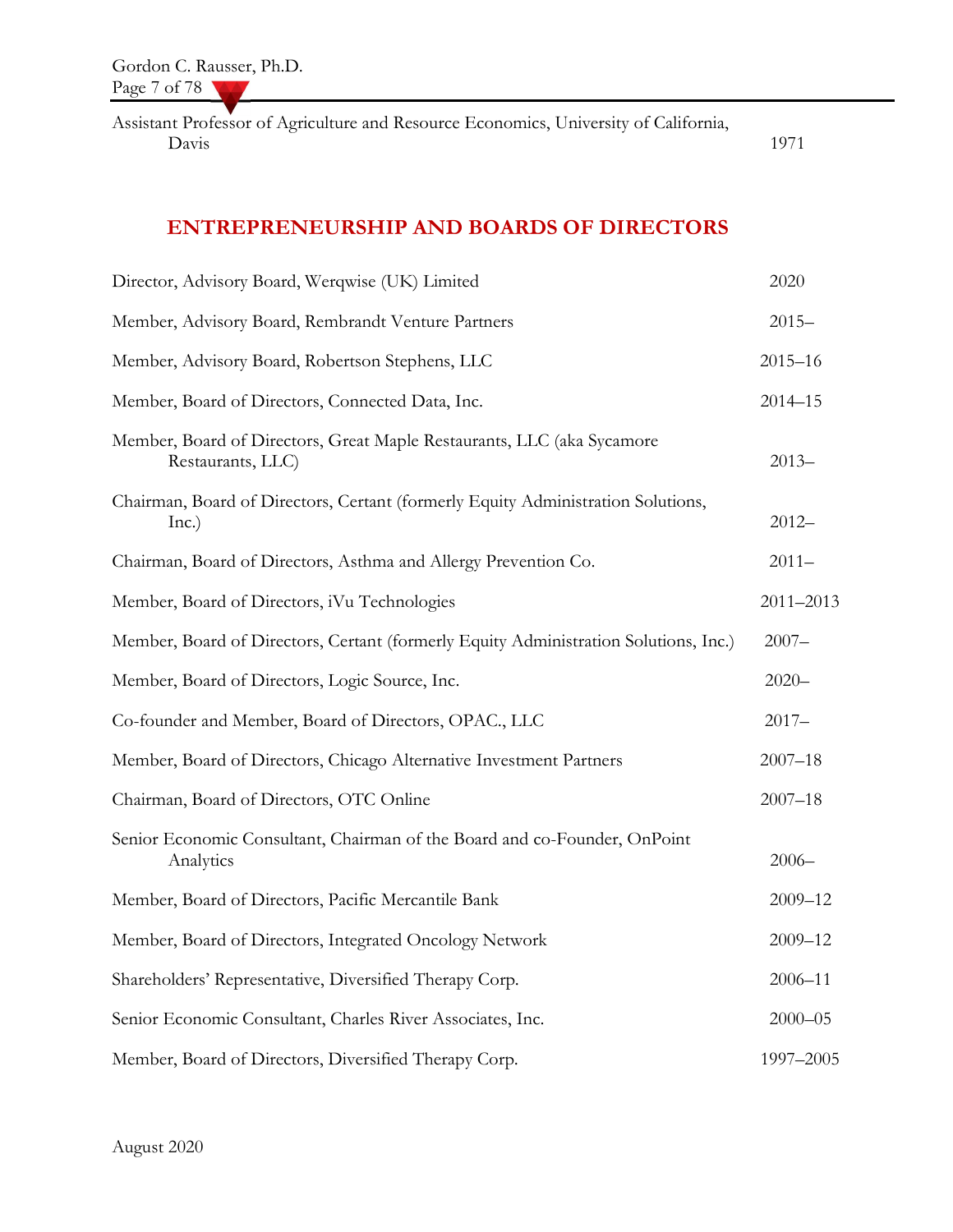| Co-Founder and Chairman, Board of Directors, Opt4 Derivatives                                | $2000 - 04$ |
|----------------------------------------------------------------------------------------------|-------------|
| Co-Founder, Chairman and Member of the Board of Directors, TriColor Line                     | 1997-2004   |
| Member, Board of Directors, OnCure Technology (formerly US Cancer Care)                      | 1998–2003   |
| Co-Founder and Member of the Board of Directors, Law and Economics<br>Consulting Group, Inc. | 1990–2000   |
| Member, Board of Directors, U.S. Diagnostic Labs                                             | 1994–99     |
| Member, Board of Directors, Source for Automation, Inc.                                      | 1988–96     |
| Chairman, Board of Directors, Creston Commodities                                            | 1978–86     |

## FIELDS OF INTEREST

| Agricultural and food economics                | Law and economics                     |
|------------------------------------------------|---------------------------------------|
| Applied econometrics                           | Public policy and economic regulation |
| Collective decision-making                     | Quantitative models                   |
| Development economics                          | Resource and environmental economics  |
| Futures and options markets                    | Statistical decision theory           |
| Industrial organization and antitrust analysis |                                       |

## MEMBERSHIP IN PROFESSIONAL SOCIETIES

| Agricultural and Applied Economics<br>Association | Institute of Management Science                         |
|---------------------------------------------------|---------------------------------------------------------|
| American Association for the Advancement          | International Agribusiness Management<br>Association    |
| of Science<br>American Economic Association       | International Association of Agricultural<br>Economists |
| American Statistical Association                  | Mathematical Association of America                     |
| <b>Econometric Society</b>                        | Western Agricultural Economics Association              |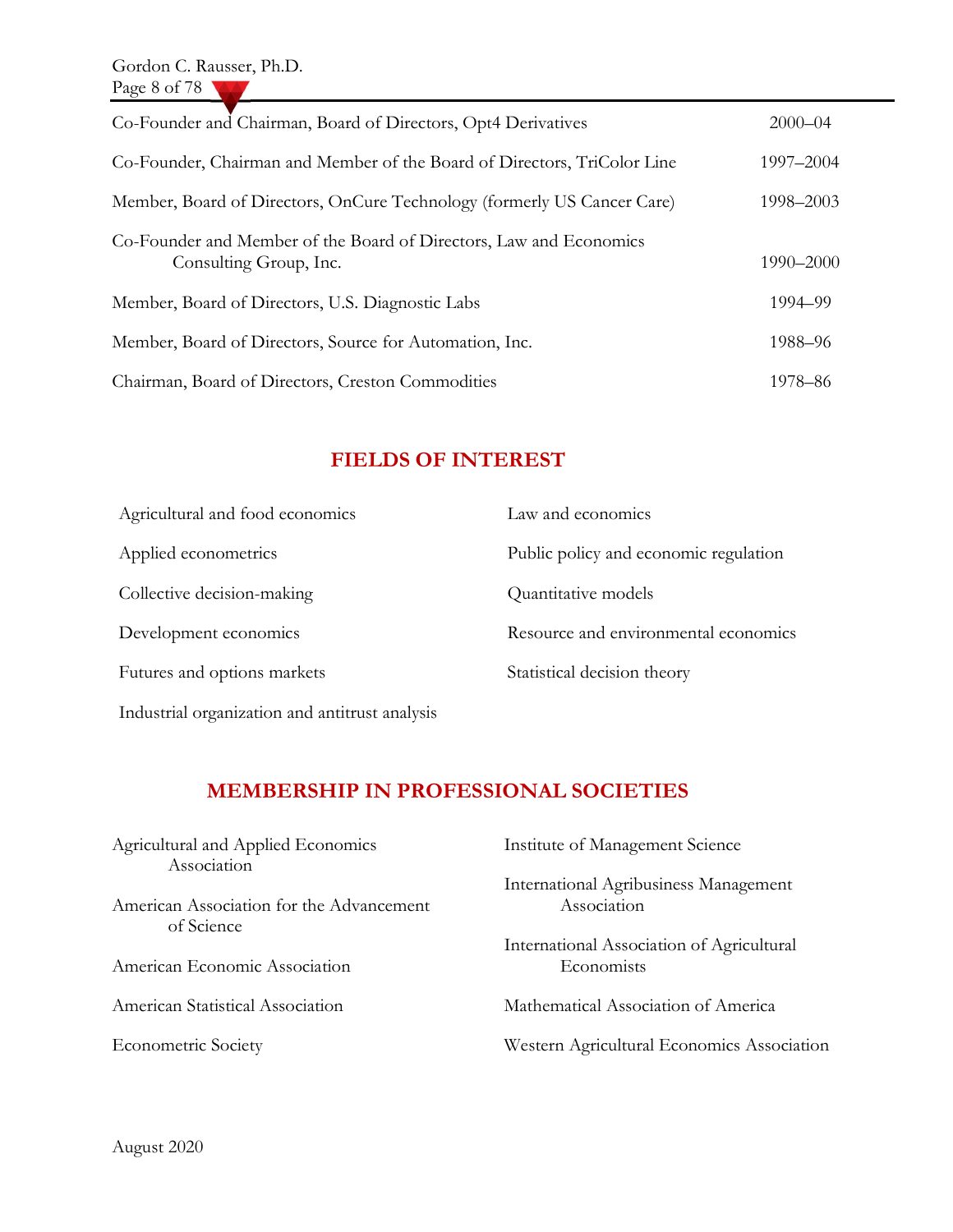### PATENT

"Integrated Electronic Exchange of Structured Contracts with Dynamic Risk-Based Transaction Permissioning," April, 2010

## PUBLICATIONS

#### 1. ARTICLES IN REFEREED JOURNALS

- Pacca L, Rausser G, Olper A. "The Role of Political Ideology, Lobbying and Electoral Incentives in Decentralized US State Support of the Environment." Journal of the Association of Environmental and Resource Economists. 2021, Forthcoming.
- Rausser G, Zilberman D. 2020. "On the Life and Research Contributions of Angus Deaton." Annual Review of Resource Economics, 12.
- Davis, James. and G. Rausser. "Amending Conservation Policies by Expanding Choice Architecture: A Case Study of Forestry and Livestock Producers." Agricultural Systems, Volume 177. January 2020.
- Rausser G, Zilberman D. 2019. "Synthesis of Volume 11, Preface." Annual Review of Resource Economics, 11.
- Rausser, G., Strielkowski, W., Bilan, Y., and Tsevukh, Y. 2018. "Migrant Remittances and their Impact on the Economic Development of the Baltic States." Geographica Pannonica, 22(3): 165-175.
- Rausser, G. 2018. "American Journal of Agricultural Economics Volume 100: A Century of Publishing the Frontiers of the Profession." American Journal of Agricultural Economics, 100(5): 1277-1278.
- Rausser, G., B. Gordon, and J. Davis. "Recent Developments in the California Food and Agricultural Technology Landscape." ARE Update 21(4) (2018): 5-8. University of California Giannini Foundation of Agricultural Economics.
- Rausser G, Zilberman D. 2018. "Synthesis of Volume 10, Preface." Annual Review of Resource Economics, 10.
- Carter CA, Rausser GC, Smith A. 2017. "Commodity Storage and the Market Effects of Biofuel Policies." American Journal of Agricultural Economics, 99(4): 1027-1055.
- Rausser G, Wang J, Strielkowski W. 2017. "Economic Analysis of Sustainable Tourism: A Case Study of Nottingham." Transformations in Business & Economics, 16(3).
- Rausser G, Strielkowski W, Streimikiene D. 2017. "Smart Meters and Household Electricity Consumption: A Case Study in Ireland." Energy and Environment, 0(0):1-16.

August 2020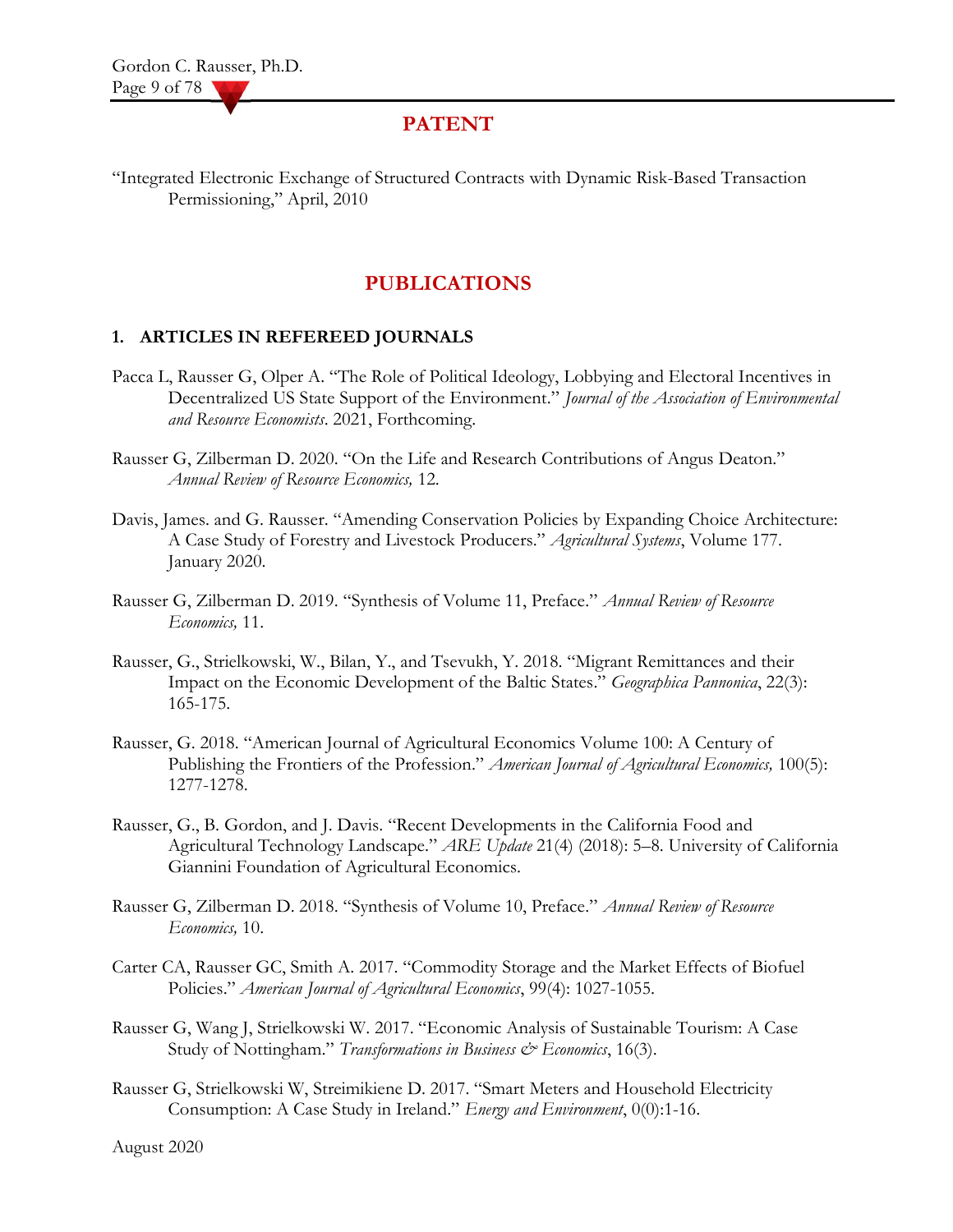- Rausser G, Zilberman D. 2017. "Synthesis of Volume 9, Preface." Annual Review of Resource Economics, 9.
- Balson WE, Rausser G. 2016. "Pretrade and Risk-based Clearing: A Case Study of American International Group's Super Senior CDS Portfolio 2005-2008." Journal of Financial Economic Policy, 8(2):228-47.
- Macartney GJ, Rausser GC. 2016. "Economic Principles for Class Certification Analysis in Antitrust Cases." Antitrust, 30(2):60-7.
- Rausser G. 2016. "The Emergence of University-Private Firm Research and Development Agreements." ARE Update, 19(6):8-11, July/August.
- Rausser G, Bessler DA. 2016. "Information Recovery and Causality: A Tribute to George Judge." Annual Review of Resource Economics, 8:7-23.
- Rausser GC, Macartney GJ. 2016. "Rising Standards for Class Certification: Implications for Economic Analysis." Journal of Business and Economics, 7(5):836-70, May.
- Rausser GC, Simon LK. 2016. "Nash Bargaining and Risk Aversion." Games and Economic Behavior, 95:1-9.
- Rausser G, Zilberman D. 2016. "Synthesis of Volume 8, Preface." Annual Review of Resource Economics, 8.
- Torani K, Rausser G, Zilberman D. 2016. "Innovation Subsidies versus Consumer Subsidies: A Real Options Analysis of Solar Energy." Energy Policy, 92:255-69, May.
- Rausser GC, Simon LK, Zhao J. 2015. "Rational Exaggeration and Counter-Exaggeration in Information Aggregation Games." Economic Theory, 59(1):109-46.
- Rausser G, Zilberman D. 2015. "Synthesis of Volume 7, Preface." Annual Review of Resource Economics, 7.
- Rausser G, Zilberman D, Kahn G. 2015. "An Alternative Paradigm for Food Production, Distribution and Consumption: A Noneconomist's Perspective." Annual Review of Resource Economics, 7:309-31.
- Anderson K, Rausser G, Swinnen J. 2014. "Agricultural Policy: A Global View." In Encyclopedia of Agriculture and Food Systems, van Alfen N, ed. Oxford, UK: Elsevier, 179-94.
- Hausfeld MD, Rausser GC, Macartney GJ (with Lehmann MP, Gosselin SS). 2014. "Antitrust Class Proceedings – Then and Now." The Law and Economics of Class Actions (Research in Law and Economics) Emerald Group Publishing Limited, 26:77-133.
- Janda K, Rausser G, Svárovská B. 2014. "Can Investment in Microfinance Funds Improve Risk-Return Characteristics of a Portfolio?" In Technological and Economic Development of Economy, 20(4):673-95.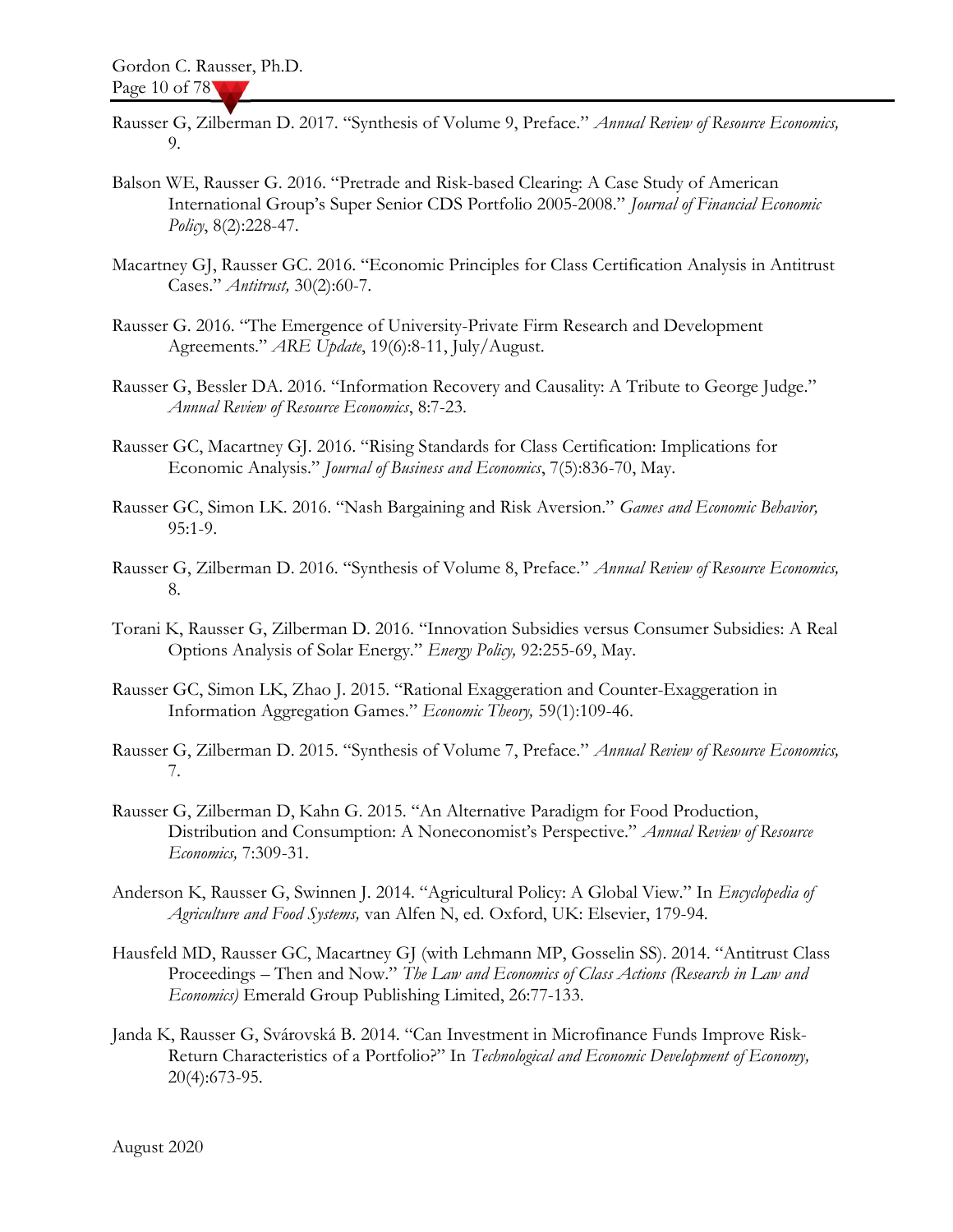- Rausser G, Hanemann M, Zilberman D. 2014. "Synthesis of Volume 6, Preface." Annual Review of Resource Economics, 6.
- Rausser G, Zilberman D. 2014. "Government Agricultural Policy, United States." In *Encyclopedia of* Agriculture and Food Systems, Ed. van Alfen N. Oxford, UK: Elsevier.
- Anderson K, Rausser G, Swinnen J. 2013. "Political Economy of Public Policies: Insights from Distortions to Agricultural and Food Markets." Journal of Economic Literature, 51(2):423-77.
- Janda K, Strielkowski W, Rausser G. 2013. " Determinants of Profitability of Polish Rural Micro-Enterprises at the Time of EU Accession" In Eastern European Countryside, 19:177–217.
- Rausser GC, Foote J. 2013. "Monopsony and Predatory Bidding in the Lumber Industry: The Weyerhaeuser Cases." In The Antitrust Revolution, White L, Kwoka JL, eds. 6th ed. New York: Oxford University Press, 277-306.
- Rausser G, Hanemann M, Zilberman D. 2013. "Synthesis of Volume 5, Preface." Annual Review of Resource Economics, 5.
- Rausser G, Strielkowski W. 2013. "International Labour Migration and Structural Channels: A Case Study of Ukrainian Working Migrants in the Czech Republic." Journal of Economics, 10:1034-52.
- Rausser GC, Hanemann M, Zilberman D. 2012. "Synthesis of Volume 4, Preface." Annual Review of Resource Economics, 4.
- Baylis K, Peplow S, Rausser G, Simon L. 2011. "Agri-environmental Programmes and Trade Negotiations in the United States and the European Union." Eurochoices, 10(2):55–60.
- Carter CA, Rausser GC, Smith A. 2011. "Commodity Booms and Busts." Annual Review of Resource Economics, 3:87–118.
- Janda K, Rausser G. 2011. "Comparing American and European Regulation of Over-the-Counter Derivative Securities." European Finance and Accounting Journal, 6(4):1-13.
- Marco AC, Rausser GC. 2011. "Complementarities and Spillovers in Mergers: An Empirical Investigation Using Patent Data." Economics of Innovation and New Technology, 20(3):207–31.
- Rausser GC, Sayre SS, Simon LK. 2011. "Local Negotiation with Heterogeneous Groundwater Users." Strategic Behavior and the Environment, 1(2):61–82.
- Rausser GC, Sayre SS, Simon LK. 2011. "Property Rights and Water Transfers: Bargaining Among Multiple Stakeholders." Strategic Behavior and the Environment, 1:1-29.
- Rausser GC, Smith VK, Zilberman D. 2011. "Synthesis of Volume 3." Annual Review of Resource Economics, 3.
- Casamatta G, Rausser GC, Simon LK. 2010. "Optimal Taxation with Joint Production of Agriculture and Rural Amenities." Resource and Energy Economics, 33(3):544-53.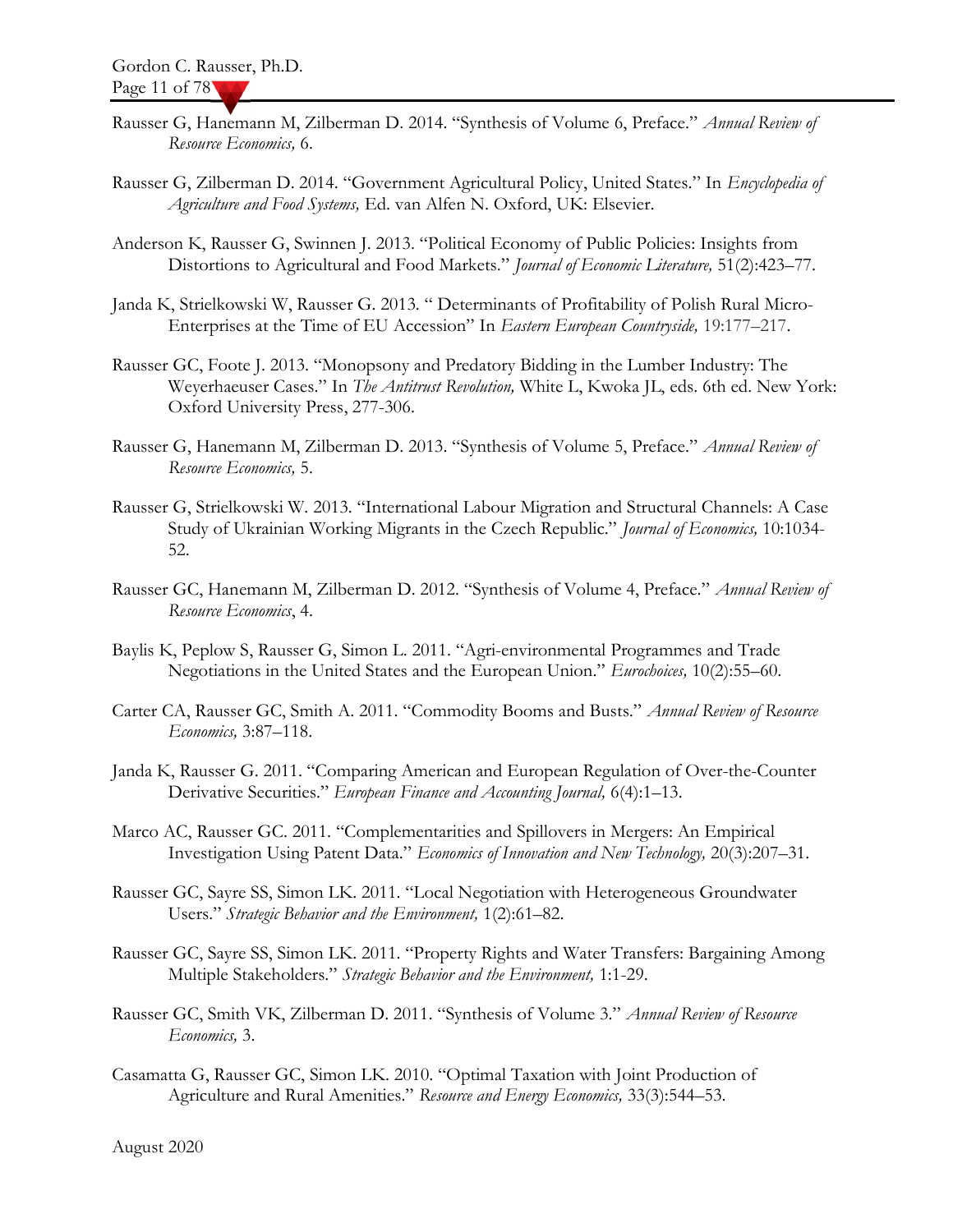- Goodhue RE, Mohapatra S, Rausser GC. 2010. "Interactions between Incentive Instruments: Contracts and Quality in Processing Tomatoes." American Journal of Agricultural Economics, 92(5):1283–93.
- Rausser GC, Balson W, Stevens RB. 2010. "Centralized Clearing for Over-the-Counter Derivatives." Journal of Financial Economic Policy, 2(4):346–59.
- Rausser G, Papineau M. 2010. "Managing R&D Risk in Renewable Energy: Biofuels vs. Alternate Technologies." AgBioForum, 13(4):375–81.
- Rausser G, Smith VK, Zilberman D. 2010. "Synthesis of Volume 2, Preface." Annual Review of Resource Economics, 2.
- Rausser GC, Swinnen J. 2010. "Governance Structures, Political Economy, and Public Policy." American Journal of Agricultural Economics, 93(2):310–16.
- Rausser G, Hamilton S, Kovach M, Stifter R. 2009. "Unintended Consequences: The Spillover Effects of Common Property Regulations." Marine Policy, 33(1):24-39.
- Rausser G, Smith K, Zilberman D. 2009. "Synthesis of Volume 1, Preface." Annual Review of Resource Economics, 1.
- Rausser G, Stevens R. 2009. "Public-Private Partnerships: Goods and the Structure of Contracts." Annual Review of Resource Economics, 1(1):75–97.
- Antinori C, Rausser G. 2008. "Ownership and Control in Mexico's Community Forestry Sector." Economic Development and Cultural Change, 57(1):101–36.
- Arnott R, Hochman O, Rausser G. 2008. "Pollution and Land Use: Optimum and Decentralization." Journal of Urban Economics, 64(2):390-407.
- Baylis K, Peplow S, Rausser G, Simon L. 2008. "Agri-Environmental Policies in the EU and United States: A Comparison." Ecological Economics, 65(4):753-64.
- Carter C, Rausser G, Smith A. 2008. "The Food Price Boom and Bust." ARE Update, 12(2):2–4.
- Marco A, Rausser G. 2008. "The Role of Patent Rights in Mergers: Consolidation in Plant Biotechnology." American Journal of Agricultural Economics, 90(1):133-51.
- Rausser G, Simon L, Stevens R. 2008. "Public vs. Private Good Research at Land-Grant Universities." Journal of Agricultural and Food Industrial Organization, 6(2). Berkeley Electronic Press.
- Thurnström L, Rausser G. 2008. "The Marginal Willingness-to-Pay for Health Related Food Characteristics." Food Economics, 5(3):194–206.
- Alexander C, Goodhue R, Rausser GC. 2007. "Do Incentives for Quality Matter?" Journal of Agricultural and Applied Economics, 39(1):1–15.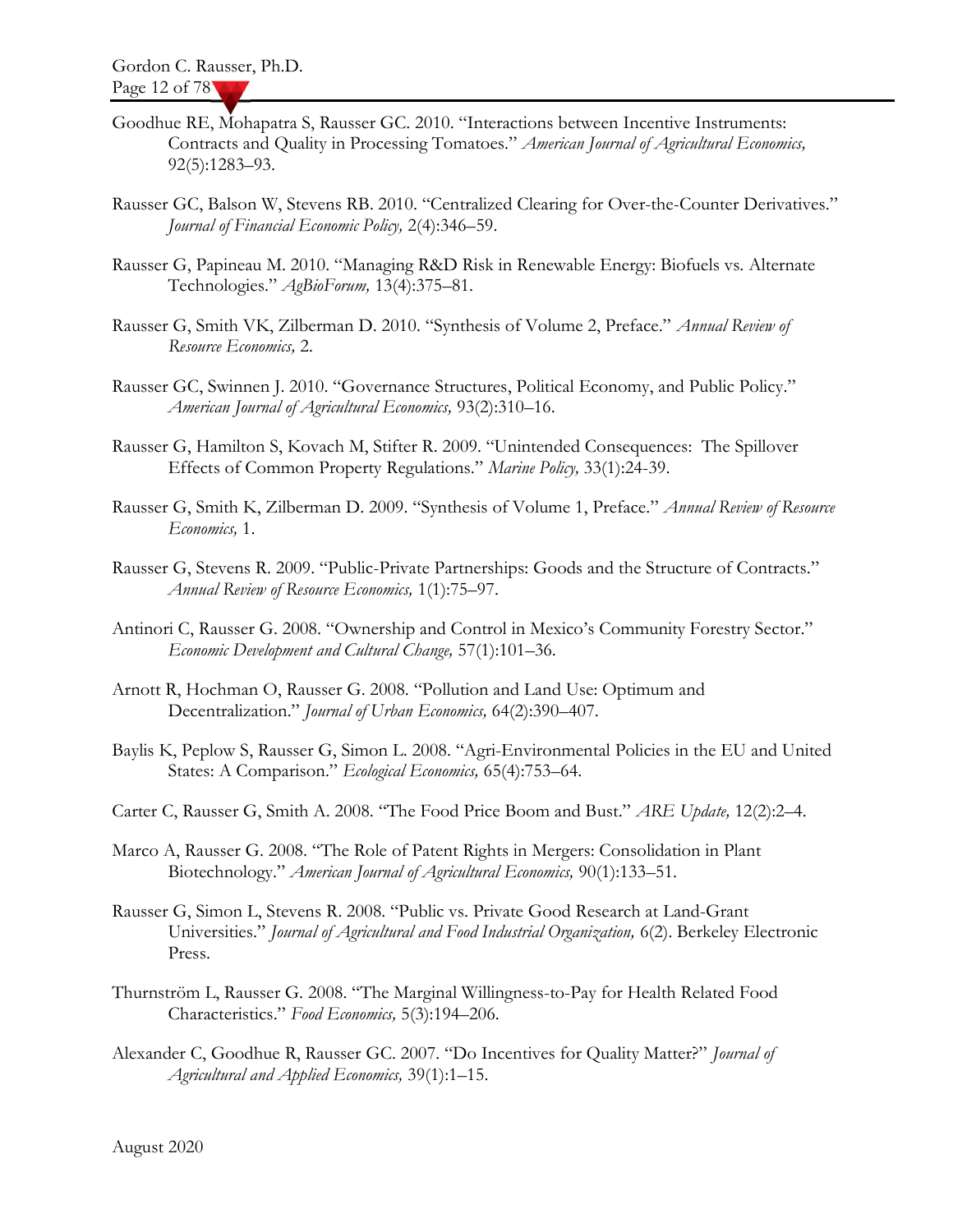- Antinori C, Rausser G. 2007. "Collective Choice and Community Forestry Management in Mexico: an Empirical Analysis." Journal of Development Studies, 43(3):512–36.
- Just RE, Rausser GC. 2007. "General Equilibrium in Vertical Market Structures: Overselling versus Overbuying." In Research in Law and Economics, Zerbe RO, ed., 149-81. Oxford: Elsevier (JAI Press).
- Baylis K, Rausser GC, Simon LK. 2005. "Including Non-Trade Concerns: The Environment in EU and U.S. Agricultural Policy." International Journal of Agricultural Resources Governance and Ecology, Special Issue on Non-Trade Concerns, 4(3/4):262–76.
- MacInnis B, Rausser G. 2005. "Does Food Processing Contribute to Childhood Obesity Disparities." American Journal of Agricultural Economics, 87(5):1154-8.
- Burton DM, Love HA, Rausser GC. 2004. "Estimating Statistical Properties of Political Economic Decisions." Applied Economics, 36:1489-99.
- Rausser G, Ameden H. 2004. "Public-Private Partnerships Needed in Horticultural Research and Development." California Agriculture, 58(2):116–19.
- Goodhue RE, Rausser GC. 2003. "Value Differentiation." Journal of Agricultural and Resource Economics, 28(3):375–95.
- Graff GD, Rausser GC, Small AA. 2003. "Agricultural Biotechnology's Complementary Intellectual Assets." Review of Economics and Statistics, 85(2):349–63.
- McCluskey JJ, Rausser GC. 2003. "Hazardous Waste Sites and Housing Appreciation Rates." Journal of Environmental Economics and Management, 45:166-76, March.
- McCluskey JJ, Rausser GC. 2003. "Stigmatized Asset Value: Is It Temporary or Long-term?" Review of Economics and Statistics, 85(2):276–85.
- McCluskey JJ, Huffaker RG, Rausser GC. 2002. "Neighborhood Effects and Compensation for Property Value Diminution." Law  $\mathcal{Q}$  Policy, 24(1):37–50.
- Baylis K, Rausser G. 2001. "Rules, Policy and Rent Seeking: A Cross-border Comparison." Canadian Journal of Agricultural Economics, 49(4):493–504.
- McCluskey JJ, Rausser GC. 2001. "Estimation of Perceived Risk and Its Effect on Property Values." Land Economics, 7(1):42–55.
- Thoyer S, Morardet S, Rio P, Simon L, Goodhue R, Rausser G. 2001. "A Bargaining Model to Simulate Negotiations between Water Users." Journal of Artificial Societies and Social Simulation, 4(2).
- Hyde CE, Rausser GC, Simon LK. 2000. "Regulating Multiple Polluters: Deterrence and Liability Allocation." International Economic Review, 41(2):495–521.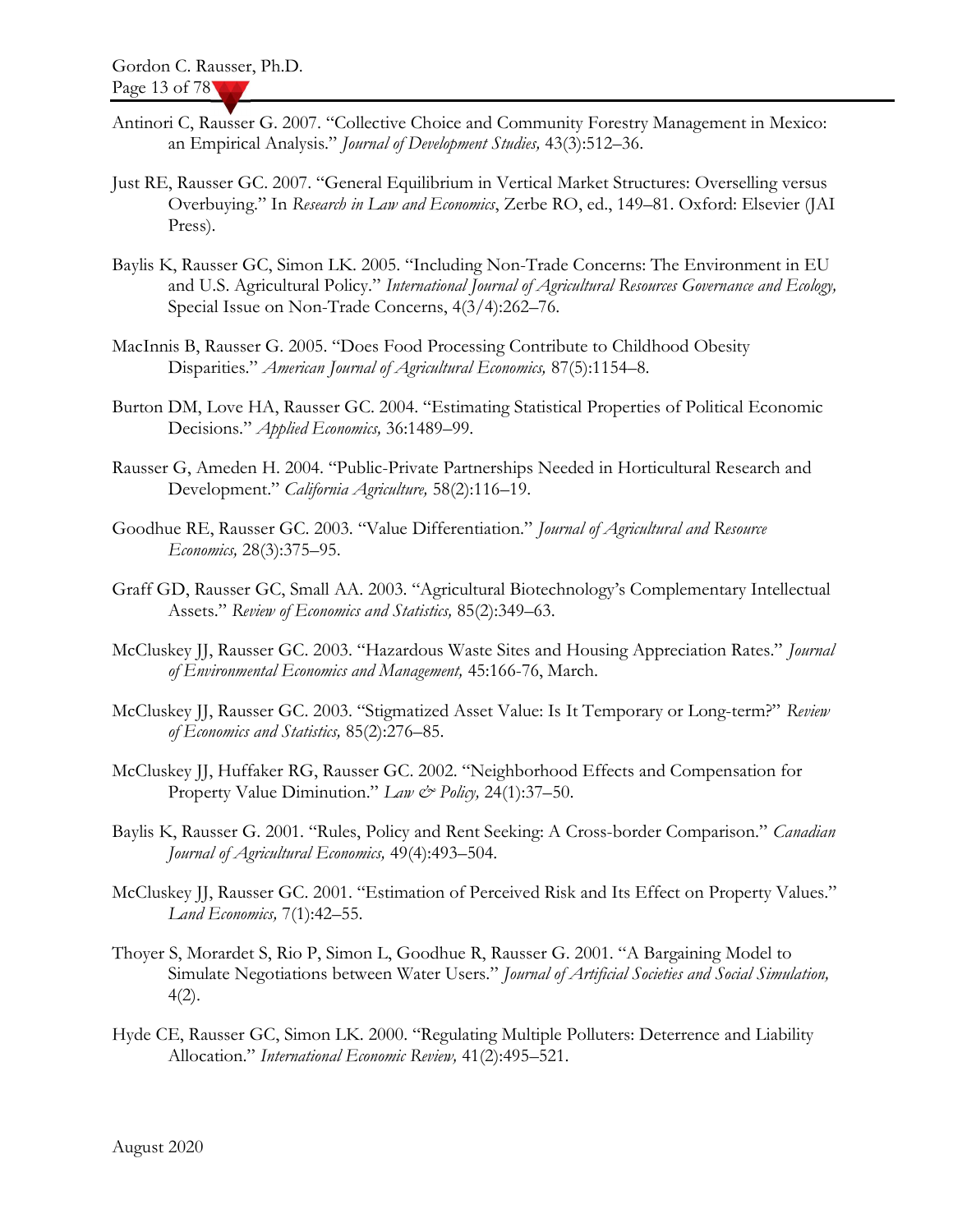- Janda K, McCluskey JJ, Rausser GC. 2000. "Food Import Demand in the Czech Republic." Journal of Agricultural Economics, 51(1):22–44.
- Rausser G, Simon L, Ameden H. 2000. "Public-Private Alliances in Biotechnology: Can They Narrow the Knowledge Gaps Between Rich and Poor?" Food Policy, 25:499-513.
- Rausser GC, Small AA. 2000. "Valuing Research Leads: Bioprospecting and the Conservation of Genetic Resources." Journal of Political Economy, 108(1):173-206, February. Reprinted in The Economics of Biodiversity Conservation, Polasky S, ed., International Library of Environmental Economics and Policy. Aldershot, UK: Ashgate, 2002.
- Swinnen JFM, de Gorter H, Rausser GC, Banerjee AN. 2000. "The Political Economy of Public Research Investment and Commodity Policies in Agriculture: an Empirical Study." Agricultural Economics, 22:111–22.
- McCluskey JJ, Rausser GC. 1999. "Federal Grazing Reform and Avoidable Risk." Journal of Agricultural and Resource Economics, 24:140–54.
- Rausser G. 1999. "Public/Private Alliances." AgBioForum, 2(1):5–10.
- Rausser G. 1999. "Public/Private Research: Knowledge Assets and Future Scenarios," American Journal of Agricultural Economics, 81(5):1011–27.
- Goodhue RE, Rausser GC, Simon LK. 1998. "Privatization, Market Liberalization and Learning in Transition Economies." American Journal of Agricultural Economics, 80(4):724–37.
- Rausser GC, Simon LK, Zhao J. 1998. "Information Asymmetries, Uncertainties, and Cleanup Delays at Superfund Sites." Journal of Environmental Economics and Management, 35(1):48–68.
- Adams GD, Rausser GC. 1997. "An Economic Evaluation of BWI Custom Kitchens and Indirect Purchaser Classes in Horizontal Price Fixing Cases." Competition, 6(1):1-41.
- Goodhue RE, McCluskey JJ, Rausser GC. 1997. "Central European Agricultural Policy and the EU Accession." Current Politics and Economics of Europe, 7(1):35–47.
- Janda K, Rausser G. 1997. "The Estimation of Hicksian and Expenditure Elasticities of Conditional Demand for Food in Transition Economy 1993-1995." Central European Journal for Operations Research and Economics, 5(2):155–71.
- Love HA, Rausser GC. 1997. "Flexible Public Policy: The Case of the United States Wheat Sector." Journal of Policy Modeling, 19(2):207–36.
- Adams G, Rausser G, Simon L. 1996. "Modeling Multilateral Negotiations: An Application to California Water Policy." Journal of Economic Behavior and Organization, 30(1):97–111.
- Janda K, Goodhue R, Lyons R, Rausser G, Simon L. 1996. "A Computable Policy Model of Eastern European Agriculture and the Food Industry." Quarterly Journal of Economic Theory and Policy (Prague Economic Papers, University of Economics, Prague). V(1):70–9.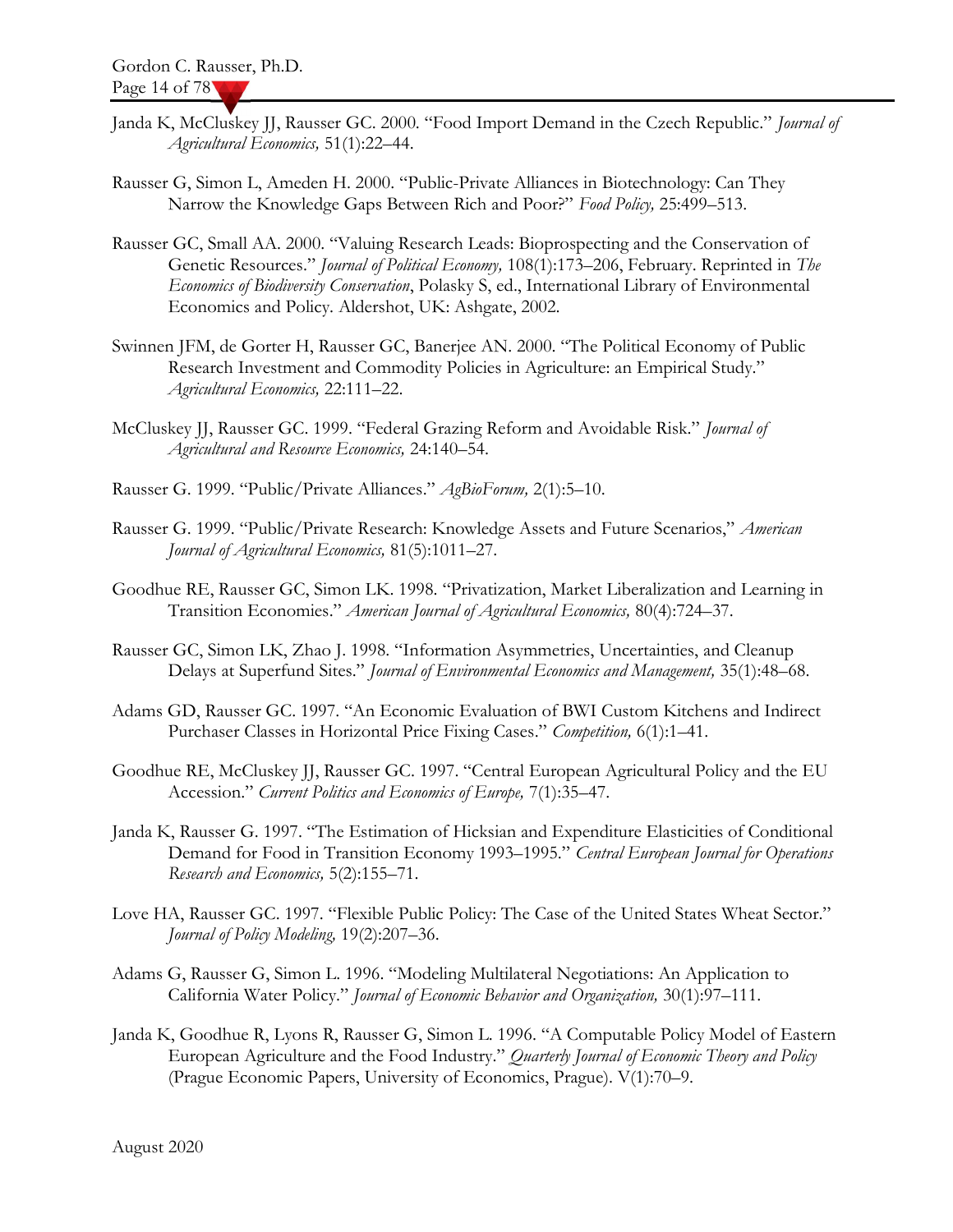- Ball R, Rausser G. 1995. "Governance Structures and the Durability of Reforms: Evidence from Inflation Stabilizations." World Development, 23(6):897–912.
- Sunding D, Zilberman D, Rausser G, Marco A. 1995. "Flexible Technology and the Cost of Improving Groundwater Quality." Natural Resource Modeling, 9(2):177–92.
- Rausser GC, Fargeix A. 1994. "Natural Resource Damages: Knowledge of Valuation Techniques Useful, as Liability Exposure Grows." Environmental Compliance & Litigation Strategy, 9(8):1-5.
- Zusman P, Rausser GC. 1994. "Intraorganizational Influence Relations and the Optimality of Collective Action." Journal of Economic Behavior and Organization, 24(1):1–22.
- Foster WE, Rausser GC. 1993. "Price Distorting Compensation Serving the Consumer and Taxpayer Interest." Public Choice, 77(2):275-91.
- Gawn G, Innes R, Rausser G, Zilberman D. 1993. "Nutrient Demand and the Allocation of Time: Evidence from Guam." Applied Economics, 25:811–30.
- Just RE, Rausser GC. 1993. "The Governance Structure of Agricultural Science and Agricultural Economics: A Call to Arms." American Journal of Agricultural Economics, 75:69-83.
- Rausser GC, Johnson SR. 1993. "State-Market-Civil Institutions: The Case of Eastern Europe and the Soviet Republics." World Development, 21(4):675–89.
- de Gorter H, Nielson DJ, Rausser GC. 1992. "Productive and Predatory Public Policies: Research Expenditures and Producer Subsidies in Agriculture." American Journal of Agricultural Economics, 74(1):27–37.
- Just RE, Rausser GC. 1992. "Environmental and Agricultural Policy Linkages and Reforms in the United States under the GATT." American Journal of Agricultural Economics, 74(3):766–74.
- Rausser GC. 1992. "Predatory Versus Productive Government: The Case of U.S. Agricultural Policy." Journal of Economic Perspectives, 6(3):133-57.
- Rausser GC, Foster WE. 1992. "Political Preference Functions and Public Policy Reform: Reply." American Journal of Agricultural Economics, 74(1):227–30.
- Rausser GC, Zusman P. 1992. "Public Policy and Constitutional Prescription." American Journal of Agricultural Economics, 74(2):247–57.
- Foster WE, Rausser GC. 1991. "Farmer Behavior under Risk of Failure." American Journal of Agricultural Economics, 73(2):276–88.
- Liu J, Rausser GC. 1991. "Food Security, Price Uncertainty, and Country Hedging: A Case Study of China." The Review of Futures Markets, 10(2):350–71.
- Rausser G. 1991. "Preconditions for the Emergence of East European Market Economies." Current Politics and Economics of Europe, 1(3/4):347–61.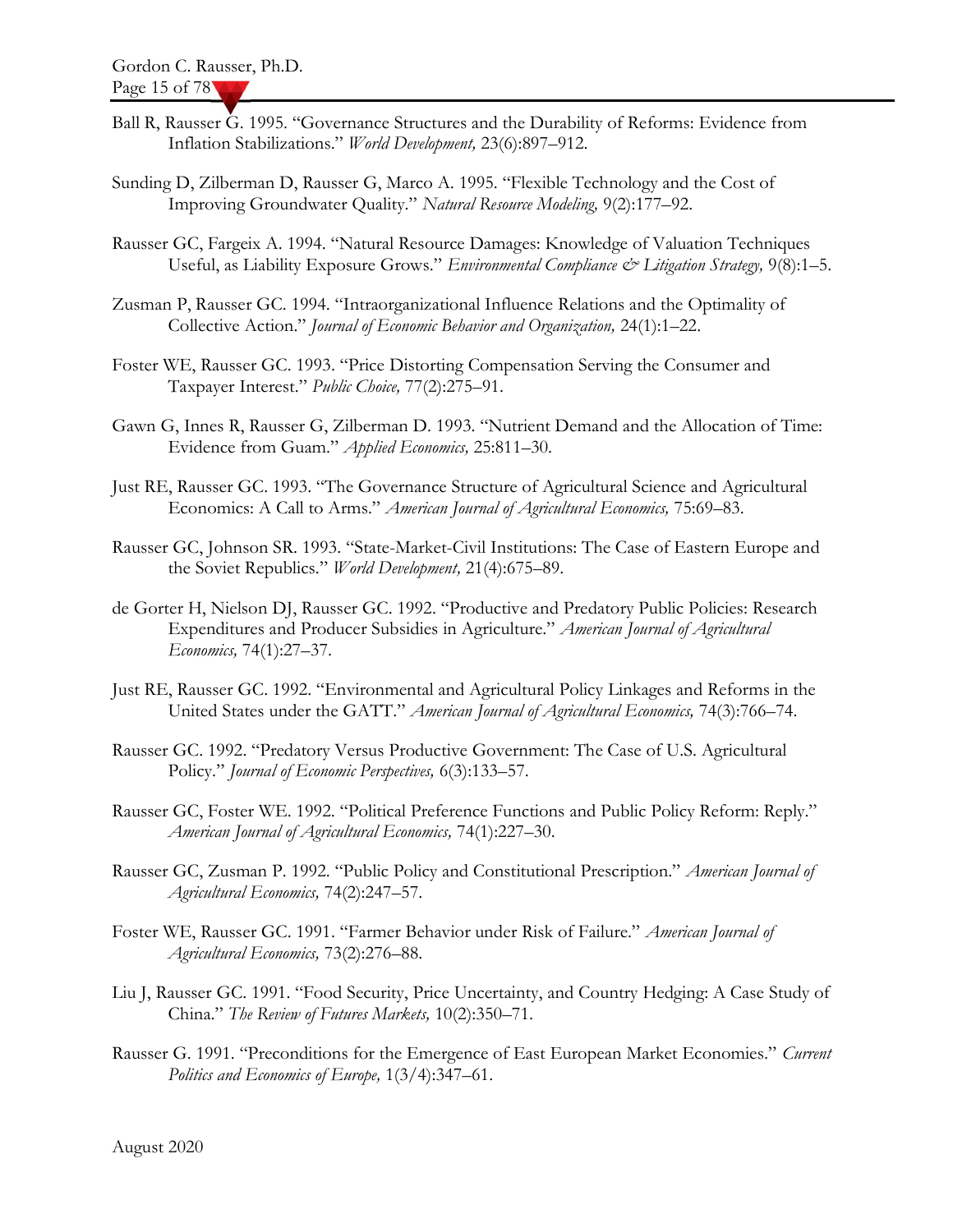- Rausser GC, de Gorter H. 1991. "The Political Economy of Commodity and Public Good Policies in European Agriculture: Implications for Policy Reform." European Review of Agricultural Economics, 18:481–504.
- Just RE, Rausser GC. 1990. "An Assessment of the Agricultural Economics Profession." American Journal of Agricultural Economics, 71(5):1177–90.
- Rausser G. 1990. "A New Paradigm for Policy Reform and Economic Development." American Journal of Agricultural Economics, 72(3):821–26.
- Rausser G. 1990. "Implications of Structural Adjustment: Experience in Developing World for Eastern Europe." American Journal of Agricultural Economics, 72(5):1252–56.
- Rausser GC, Foster WE. 1990. "Political Preference Functions and Public Policy Reform." American Journal of Agricultural Economics, 72(3):642–52. Reprinted in Agro-Environmental Policy, Batie SS, Horan R, eds. Aldershot, UK: Ashgate Publishing.
- Rausser GC, Nielson D. 1990. "Looking Ahead: Agricultural Policy in the 1990s." UC Davis Law Review, 12(3):415–30.
- Rausser G, Thomas S. 1990. "Market Politics and Foreign Assistance." Development Policy Review, 8:365–81.
- Rausser GC, Walraven NA. 1990. "Linkages among Commodity Futures Markets and Dynamic Welfare Analysis." Review of Economics and Statistics, 72(4):631–39.
- Innes RD, Rausser GC. 1989. "Incomplete Markets and Government Agricultural Policy." American Journal of Agricultural Economics, 71(4):915–31.
- Kitchen J, Rausser G. 1989. "Interest Rates and Commodity Prices." Journal of Agricultural Economics Research, 41(2):5–11.
- Rausser GC, Irwin DA. 1989. "The Political Economy of Agricultural Policy Reform." European Review of Agricultural Economics, 15(4):349–66.
- Rausser GC, Foster WE. 1987. "Managing Farm Supply: Kick the Habit; but Make Other Reforms, Too." Choices, 2(3):18–21.
- Andrews MS, Rausser GC. 1986. "Some Political Economy Aspects of Macroeconomic Linkages with Agriculture." American Journal of Agricultural Economics, 68(2):413-7.
- Just RE, Rausser GC, Zilberman D. 1986. "Modeling the Effects of Policy on Farmers in Developing Agriculture." International Journal of Development Planning Literature, 1(3):287-300.
- Rausser GC, Chalfant JA, Love A, Stamoulis KG. 1986. "Macroeconomic Linkages, Taxes, and Subsidies in the U.S. Agricultural Sector." American Journal of Agricultural Economics, 68(2):399-412.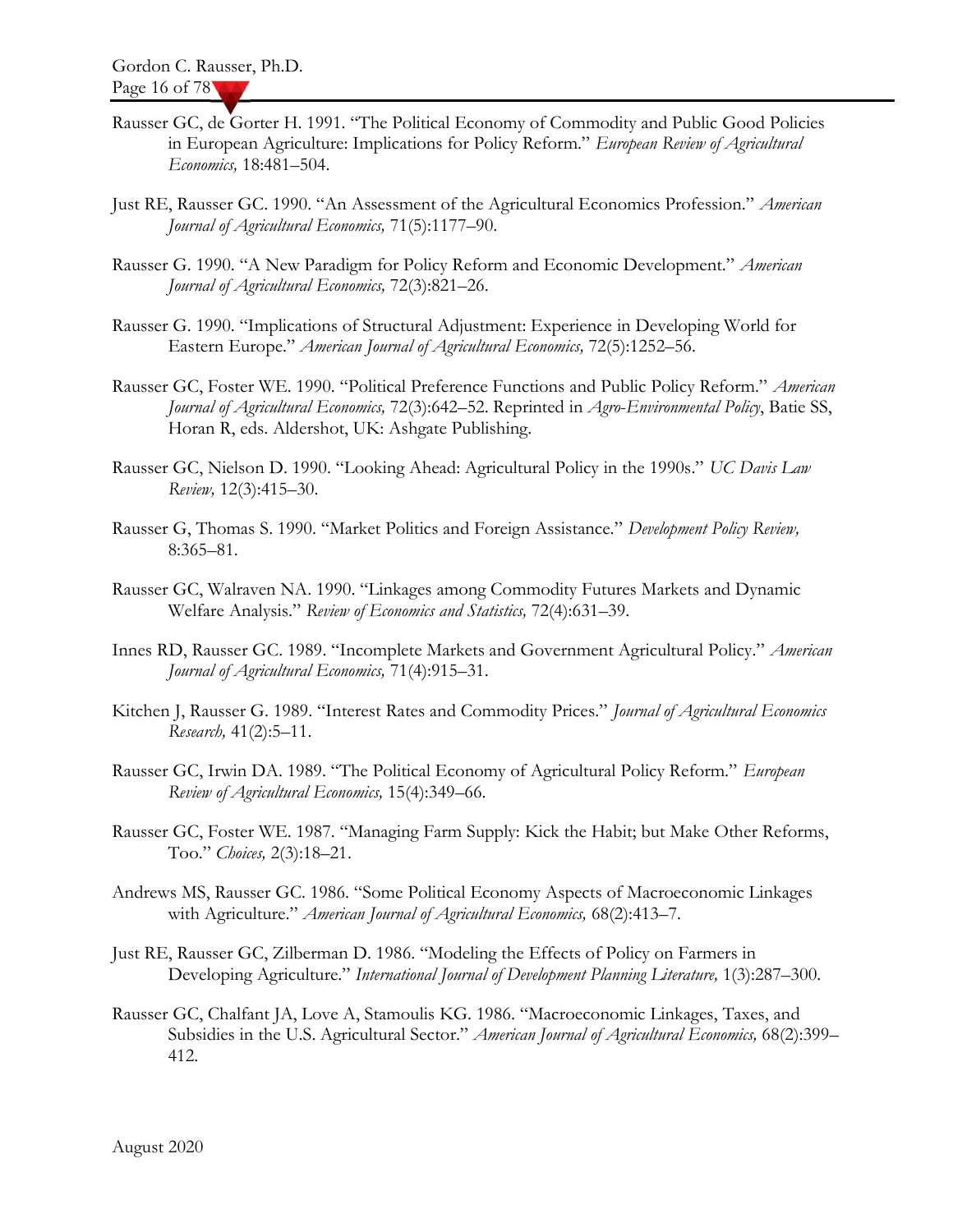- Gordon KM, Rausser GC. 1984. "Country Hedging for Real Income Stabilization: A Case Study of South Korea and Egypt." Journal of Futures Markets, 4(4):449–64.
- Rausser GC, Zilberman D, Just RE. 1984. "The Distributional Effects of Land Controls in Agriculture." Western Journal of Agricultural Economics, 9(2):215-32.
- Carter CA, Rausser GC, Schmitz A. 1983. "Efficient Asset Portfolios and a Theory of Normal Backwardation." Journal of Political Economy, 91(2):319-31.
- Perloff JM, Rausser GC. 1983. "The Effect of Asymmetrically Held Information and Market Power in Agricultural Markets." American Journal of Agricultural Economics, 65(2):366–71.
- Rausser GC, Carter C. 1983. "Futures Market Efficiency in the Soybean Complex." Review of Economics and Statistics, 65(3):469–78.
- Rausser GC, Johnson SR, Willis CE. 1983. "Systems Science and Natural Resource Economics." International Journal of Systems Science, 14(8):829–858.
- Rausser G. 1982. "Political Economic Markets: PERTs and PESTs in Food and Agriculture," American Journal of Agricultural Economics, 64(5):821–33.
- Just RE, Rausser GC. 1981. "Commodity Price Forecasting with Large-Scale Econometric Models and the Futures Market." American Journal of Agricultural Economics, 63(2):197-215. Rpt. in Readings and Futures Markets, IV: Selected Writings on Futures Markets: Research Directions in Commodity Markets, 1970–1982. Chicago: Chicago Board of Trade.
- Rausser GC, Yassour J. 1981. "Multi-attribute Utility Analysis: The Case of Filipino Rice Policy." American Journal of Agricultural Economics, 63(3):484–94.
- Yassour J, Zilberman D, Rausser GC. 1981. "Optimal Choices among Alternative Technologies with Stochastic Yields." American Journal of Agricultural Economics, 63(4):718–23.
- Rausser G. 1980. "Economics of Soil Conservation from the Farmer's Perspective." American Journal of Agricultural Economics, 62(5):1093–94.
- Rausser G.1980. "Hedging and Joint Production, Theory and Illustrations." Journal of Finance, 35(2):498–501.
- Rausser GC, Johnson SR, Willis C. 1979. "Systems Methods in Natural Resource Economics." Cybernetics.
- Rausser GC, Lapan HE. 1979. "Natural Resources, Goods, Bads, and Alternative Institutional Frameworks." Resources and Energy, 2(4):293-324.
- Pekelman D, Rausser GC. 1978. "Adaptive Control: Survey of Methods and Applications." Management Science, 9: 89–120.
- Rausser G. 1978. "Active Learning, Control Theory, and Agricultural Policy." American Journal of Agricultural Economics, 60(3):476–90.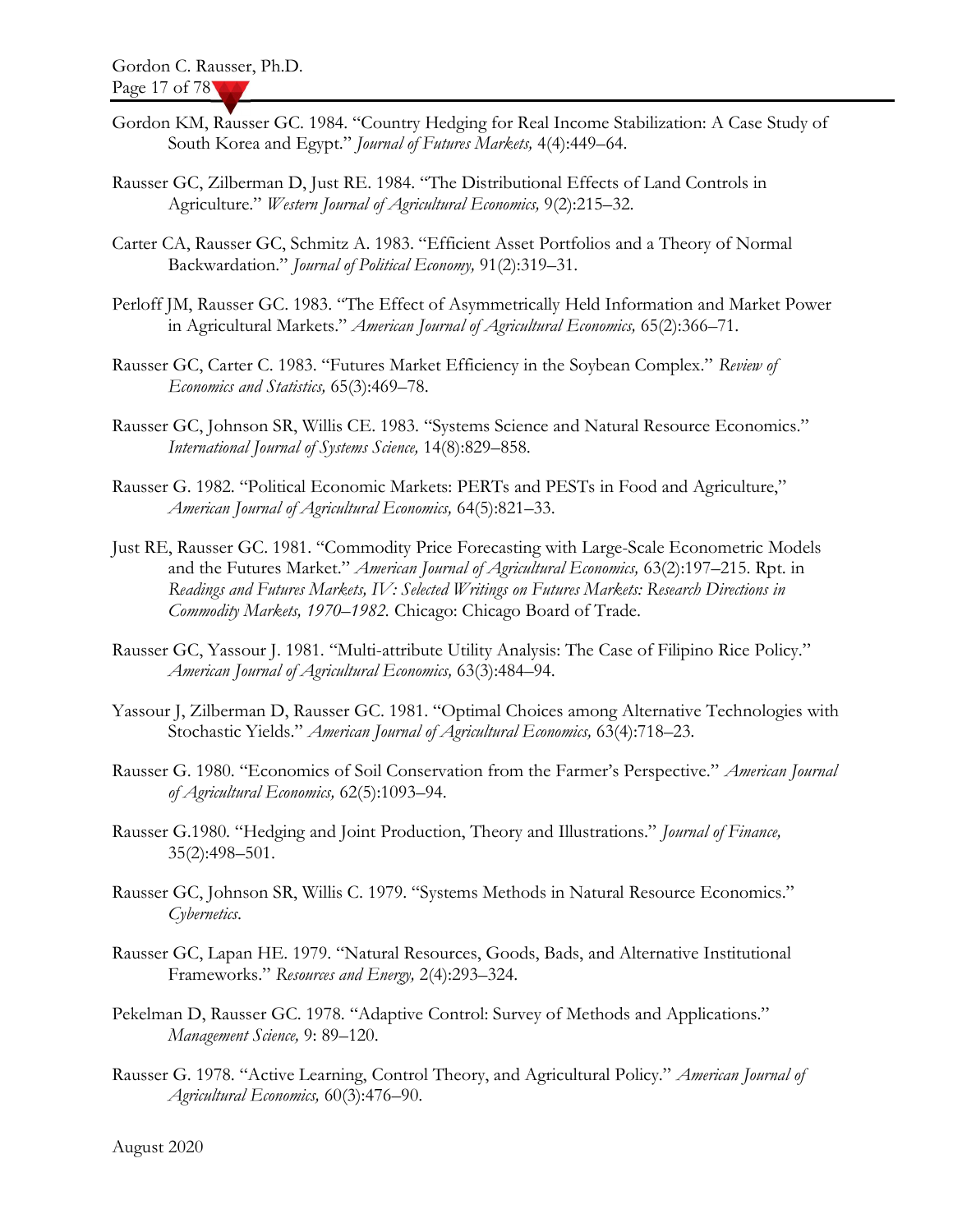- Rausser GC, Stonehouse DP. 1978. "Public Intervention and Producer Supply Response." American Journal of Agricultural Economics, 60(5):885–90.
- Levins RA, Boehlje MD, Otte JA, Rausser G. 1977. "The Economic Impact of EPA Sulfur Standards on the U.S. Coal Industry," SME Transactions, 262:65-74.
- Oliveira RA, Rausser GC. 1977. "Daily Fluctuations in Campground Use: An Economic Analysis." American Journal of Agricultural Economics, 59(2):283–93.
- Faden AM, Rausser GC. 1976. "Econometric Policy Model Construction: The Post-Bayesian Approach." Annals of Economic and Social Measurement, 5:349–62.
- Rausser GC, Laumas PS. 1976. "The Stability of the Demand for Money in Canada." Journal of Monetary Economics, 2:367–80.
- Rausser GC, Oliveira RA. 1976. "An Econometric Analysis of Wilderness Area Use." Journal of the American Statistical Association, 71(354):276–85.
- Rausser GC, Willis CE. 1976. "Investment Sequencing, Allocation, and Learning in the Design of Water Resource Systems: An Empirical Application," Water Resources Research, 12:317-30.
- Cargill TF, Rausser GC. 1975. "Temporal Price Behavior in Commodity Futures Markets." Journal of Finance, 30(4):1043–53.
- Freebairn JW, Rausser GC. 1975. "Effects of Changes in the Level of U.S. Beef Imports." Journal of Agricultural Economics, 57(4):676–88.
- Freebairn JW, Rausser GC. 1975. "Stochastic Control Theory and Economic Policy: An Application." Australian Economic Papers, 14(25):216-30.
- Paris Q, Rausser G. 1975. "Book Review of The Computation of General Equilibria by H. Scarf." Journal of the American Statistical Association, 70(350):485–86.
- Rausser GC. 1975. "Technical Progress and Environmental Tradeoffs in Natural Resource Industries." Journal of Economics and Business, 28:1–14.
- Rausser GC, Howitt R. 1975. "Stochastic Control of Environmental Externalities." Annals of Economic and Social Measurement, 4(2):271–92.
- Rausser GC, Johnson SR. 1975. "On the Limitations of Simulation in Model Evaluation and Decision Analysis." Simulation and Games, 6(2):115-50.
- Freebairn JW, Rausser GC. 1974. "An Adaptive Control Approach to Agricultural Policy." Australian Journal of Agricultural Economics, 18(3):208–20.
- Freebairn JW, Rausser GC. 1974. "Updating Parameter Estimates: A Least Squares Approach with an Illustrative Application to the Inventory of Beef Cows." Review of Marketing and Agricultural Economics, 42(2):83–9.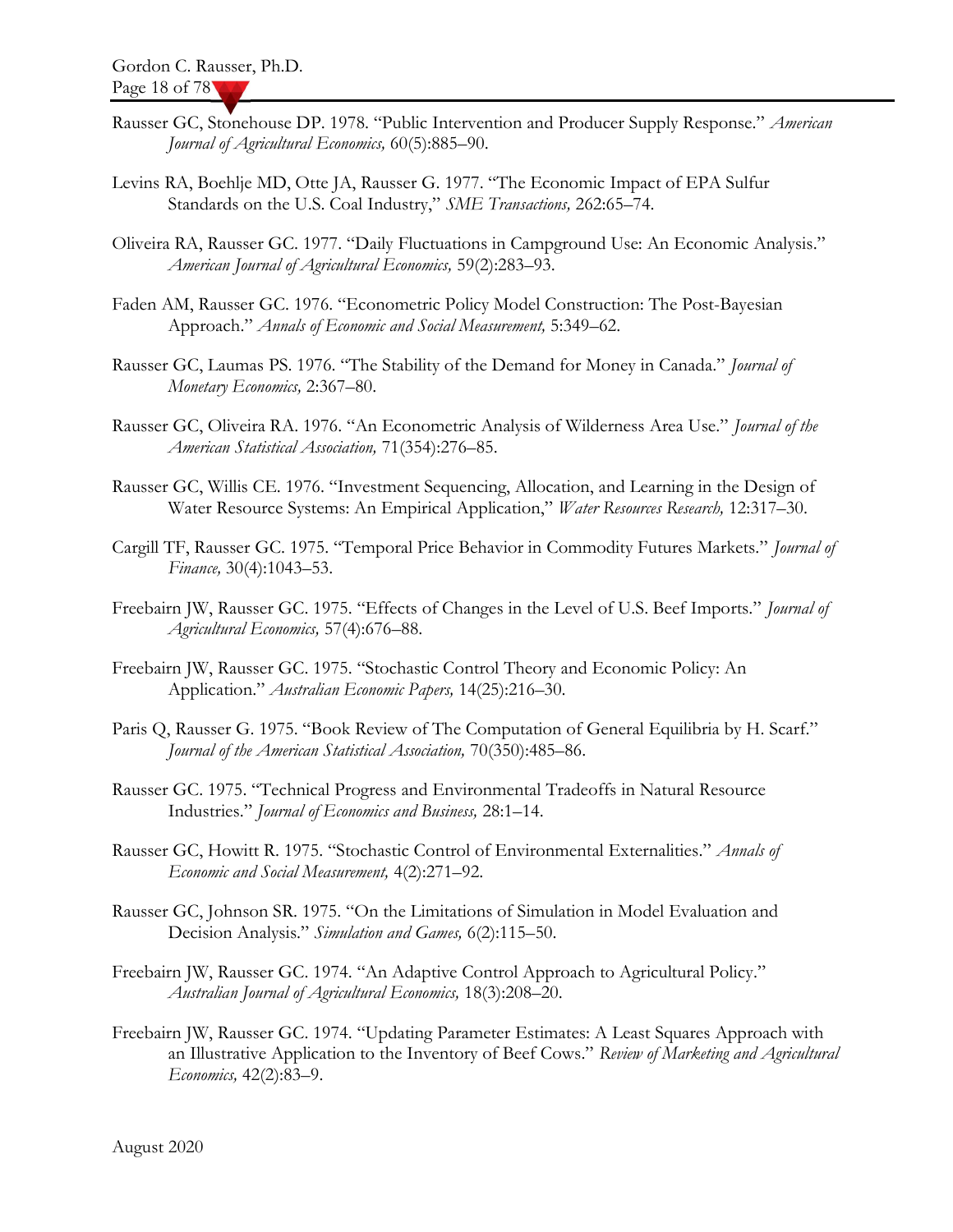Rausser GC. 1974. "Alternative Econometric Forms." Journal of Economics, 2:27-37.

- Rausser GC. 1974. "Technological Change, Production, and Investment in Natural Resource Industries." American Economic Review, 64(6):1049–59.
- Rausser GC, Freebairn JW. 1974. "Approximate Adaptive Control Solutions to U.S. Beef Trade Policy," Annals of Economic and Social Measurement, 3(1):177–203.
- Rausser GC, Freebairn JW. 1974. "Estimation of Policy Preference Functions: An Application to U.S. Beef Import Quotas." Review of Economics and Statistics, 56(4):437–49.
- Rausser GC, Johnson SR. 1974. "Discrete Variations across Subsets of Parameters in Simultaneous Equation Models." Metroeconomica, 26:226–44.
- Paris Q, Rausser G. 1973. "Sufficient Conditions for Aggregation in Linear Programming Models." American Journal of Agricultural Economics, 55(4):659–66.
- Rausser GC, Christ CF. 1973. "The Validity and Verification of Complex System Models: Discussion on Shapiro and Fromm." American Journal of Agricultural Economics, 55(2):271–79.
- Willis CE, Rausser GC. 1973. "Investment Sequencing Recognizing Externalities in Water Desalting." Water Resource Bulletin, 9(1):54-72.
- Cargill TF, Rausser GC. 1972. "Time and Frequency Domain Representations of Future Prices as a Stochastic Process." Journal of the American Statistical Association, 67(337):23-30.
- Lianos TP, Rausser GC. 1972. "Approximate Distribution of Parameters in Distributed Lag Models." Journal of the American Statistical Association, 67(337):64-7.
- Rausser GC, Willis C, Frick P. 1972. "Learning External Benefits and Subsidies in Water Desalination." Water Resources Research, 8(6):1385-400.
- Johnson SR, Rausser GC. 1971. "Effects of Misspecifications of Log-Linear Functions When Sample Values Are Zero or Negative." American Journal of Agricultural Economics, 53(1):120-24.
- Johnson SR, Rausser GC. 1971. "Effects of Misspecification of Log-Linear Functions When Sample Values Are Zero or Negative—A Reply." American Journal of Agricultural Economics, 53(4):673– 74.
- Logan SH, Rausser GC, Oliveira RA. 1971. "On the Measurement of Price Elasticity of Demand." American Journal of Agricultural Economics, 53(1):112–15.
- Rausser GC, Cargill TF. 1970. "The Existence of Broiler Cycles: An Application of Spectral Analysis." American Journal of Agricultural Economics, 52(1):109-21.
- Rausser GC, Moriak TF. 1970. "The Demand for Fertilizer, 1949–1969: An Analysis of Coefficients from Periodic Cross Sections." Agricultural Economics Research, 22(2):45-56.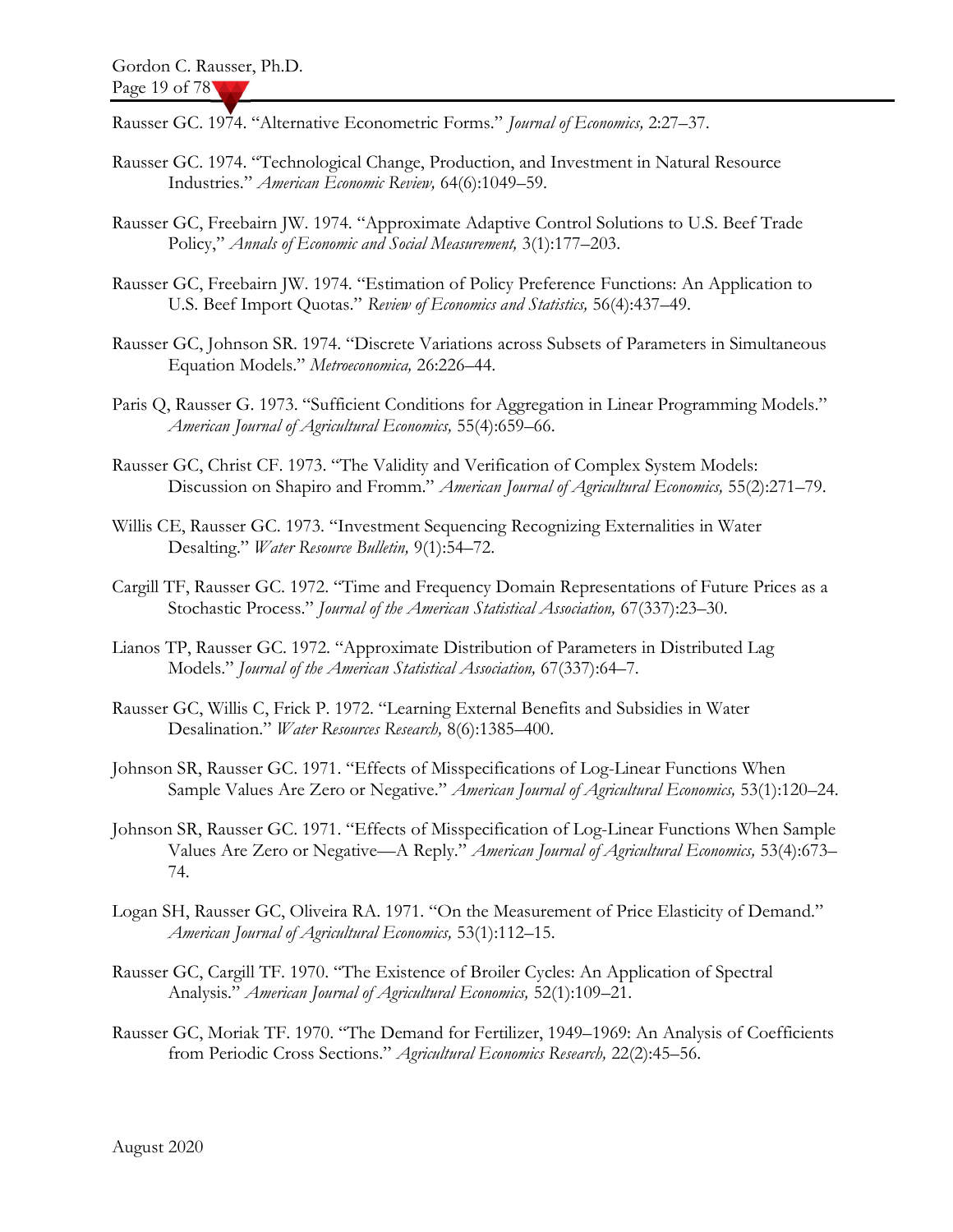#### 2. SUBMITTED FOR PUBLICATION IN REFEREED JOURNALS

- Rausser G, Simon L, Zhao J. "Polarization, Hyperbole and the Battle for Control over the Narrative." Quarterly Journal of Economics. to be submitted.
- Rausser G, Stuermer M. "Collusion in Commodity Markets: A Long-Run Perspective." Journal of Law and Economics.
- Rausser G, Strielkowski W., and J. Davis. 2018. "Why People go to Burning Man: The Value to Attendees and The Economics of Volunteerism." Journal of Tourism and Cultural Change.
- Rausser, G., B. Gordon, and J. Davis. "The Evolution of Food and Agricultural Technologies: The Case of California-Based VentureFunded Start-Ups." ARE Update. University of California Giannini Foundation of Agricultural Economics.
- Montoya E, Rausser G, Siegel A, Simon L. "A Game Theoretic Model of Libor Manipulation." To be submitted to The Journal of Finance.
- Rausser G, Just RE. "Predatory Behavior in Vertical Market Structures: A General Equilibrium Approach." To be submitted to the *Journal of Law and Economics*.
- Sproul TW, Rausser G, Kropp JD. "Revenue Options: A Market-Based Alternative to Crop Insurance." To be submitted to the American Journal of Agricultural Economics.

#### 3. BOOKS AND MONOGRAPHS AUTHORED OR EDITED

#### FORTHCOMING

- Rausser G. Domestic and International Agricultural and Food Commodities: The Implications of the Industrial vs. the Naturalization Paradigm for Food Security. In preparation.
- Rausser GC, Swinnen J, Zusman P. Political Power and Economic Policy: Theory, Analysis, and Empirical Applications. Beijing: Cambridge University Press. (Chinese translation)

#### PUBLISHED

- Rausser G, Ameden H, Stevens R. 2016. Structuring Public-Private Research Partnerships for Success: Empowering University Partners. Cheltenham, UK: Edward Elgar.
- Rausser GC, Swinnen J, Zusman P. 2011. Political Power and Economic Policy: Theory, Analysis, and Empirical Applications. Cambridge: Cambridge University Press.
- Simon L, Goodhue RE, Rausser GC, Thoyer S, Morardet S, Rio P. 2007. Structure and Power in Multilateral Negotiations: An Application to French Water Policy. Giannini Foundation Research Monograph 47. Berkeley: University of California.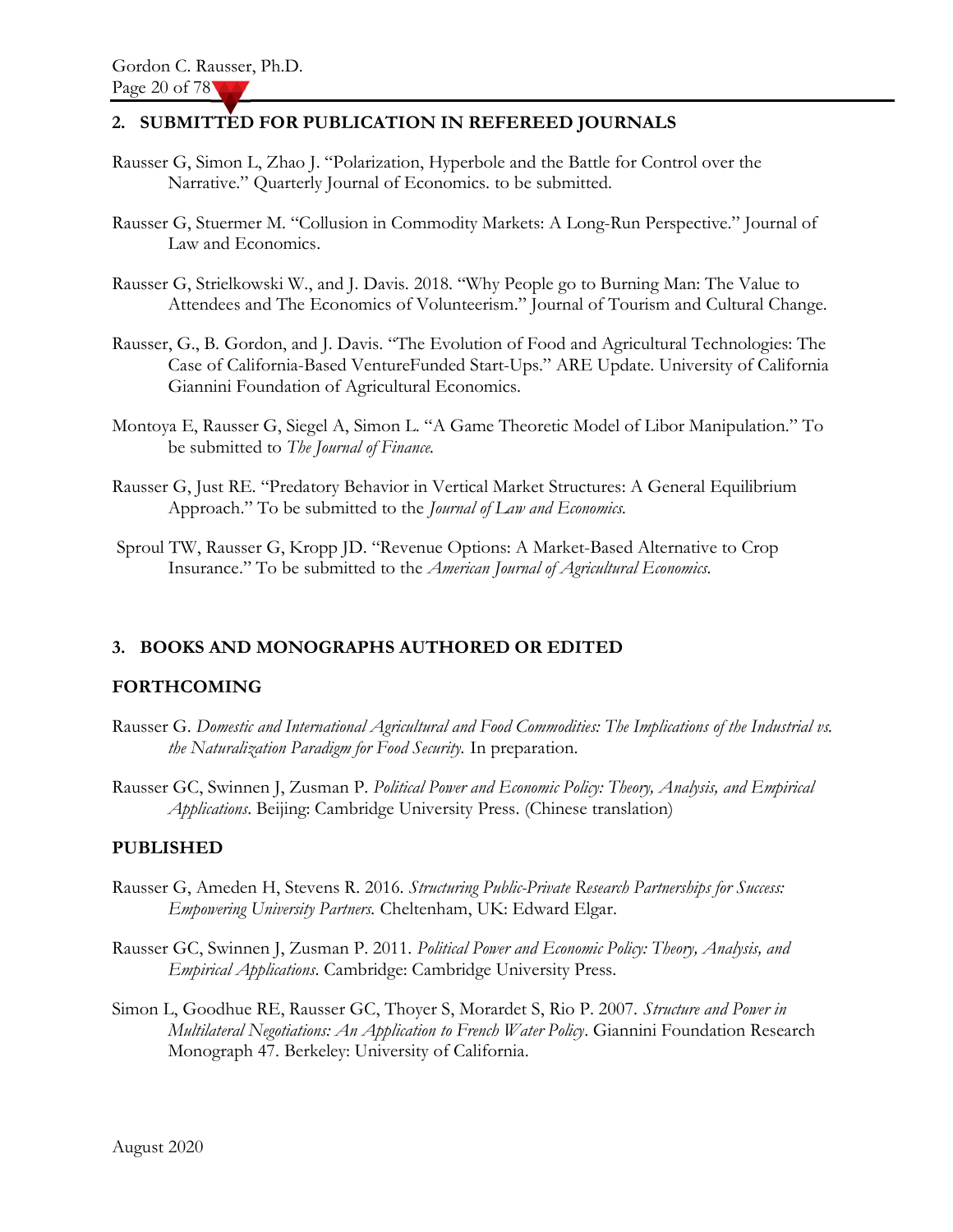- Rausser GC, Adams GD, Montgomery WD, Smith AE, eds. 2004. The Social Costs of an MTBE Ban in California. UC Berkeley: Giannini Foundation Research Report #349.
- Gardner BL, Rausser GC, eds. 2002. Handbook of Agricultural Economics, Vol 2A: Agriculture and its External Linkages. Amsterdam: Elsevier Science, North-Holland.
- Gardner BL, Rausser GC, eds. 2002. Handbook of Agricultural Economics, Vol 2B: Agricultural and Food Policy. Amsterdam: Elsevier Science, North-Holland.
- Moss CB, Rausser G, Schmitz A, Taylor TG, Zilberman, D, eds. 2002. Agricultural Globalization, Trade and the Environment. Boston: Springer US.
- Gardner BL, Rausser GC, eds. 2001. Handbook of Agricultural Economics, Vol 1A: Agricultural Production. Amsterdam: Elsevier Science, North-Holland.
- Gardner BL, Rausser GC, eds. 2001. Handbook of Agricultural Economics, Vol 1B: Marketing, Distribution and Consumers. Amsterdam: Elsevier Science, North-Holland.
- Rausser G. 1995. GATT Negotiations and the Political Economy of Policy Reform. Berlin, Heidelberg, New York: Springer-Verlag.
- McMillan JC, Rausser GC, Johnson SR. 1994. Economic Growth, Political and Civil Liberties. Occasional Paper No. 53. San Francisco: Institute for Contemporary Studies.
- Clague C, Rausser GC. 1992. The Emergence of Market Economies in Eastern Europe. Cambridge, MA: Blackwell Publishers.
- Rausser G, et al. 1989. Development and the National Interest. Washington, D.C.: Agency for International Development Monograph.
- Rausser GC. 1985. Macroeconomic Environment for U.S. Agricultural Policy. Washington, DC: Occasional Paper for the American Enterprise Institute for Public Policy Research.
- Rausser GC, Farrell KR, eds. 1985 Alternative Agricultural and Food Policies and the 1985 Farm Bill. Giannini Foundation of Agricultural Economics, University of California, Berkeley, and Resources for the Future, Washington, DC. San Leandro, CA: Blaco Publishers.
- Rausser, GC, ed. 1983. New Directions in Econometric Modeling and Forecasting in U.S. Agriculture. New York: Elsevier-North Holland.
- Rausser GC, Hochman, E. 1979. Dynamic Agricultural Systems: Economic Prediction and Control. New York: North-Holland.
- Austin J, Dwyer J, Rausser G, et al. 1977. Urban Malnutrition: Problem Assessment and Intervention Guidelines. World Bank Monograph.
- Judge GG, Day RH, Johnson SR, Rausser GC, Martin LR, eds. 1977. A Survey of Agricultural Economics Literature, Vol 2: Quantitative Methods in Agricultural Economics. Minneapolis: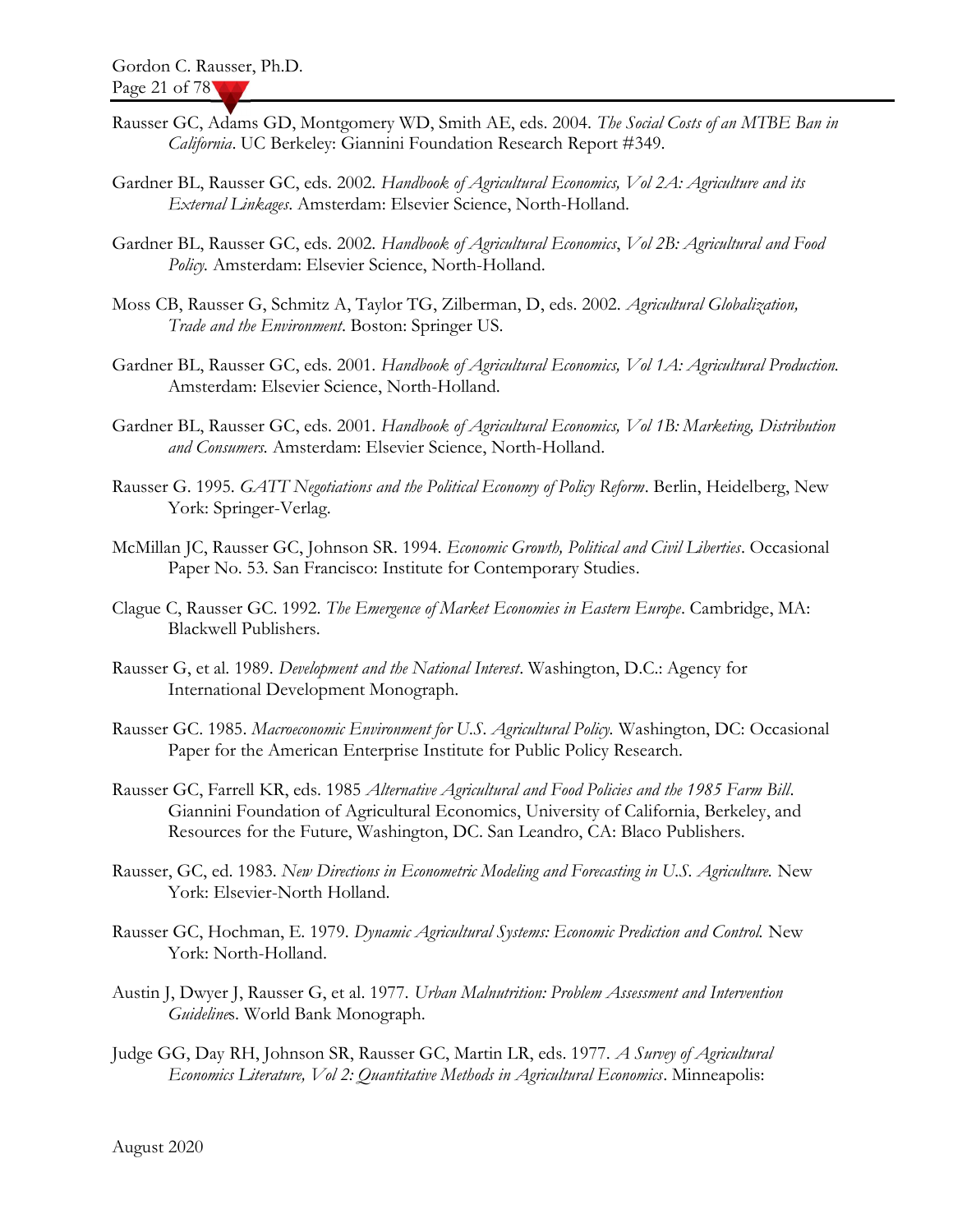University of Minnesota Press for the American Agricultural Economics Association, 1977. Reprinted in paperback, 2009.

#### 4. CHAPTERS AND ARTICLES PUBLISHED IN BOOKS AND PROCEEDINGS

- Howitt R, Karp L, Rausser G. 2020. "Remote Sensing Technologies: Implications in Agricultural and Resource Economics." Chapter 18 in Modern Agriculture and Resource Economics and Policy: Essays in Honor of Gordon Rausser. Springer-Verlag. Forthcoming
- Rausser G. 2018. Forward in Applied Methods for Addressing Policy Issues in Agriucltural and Natural Resources Policy. Edited by Siwa Msangi and Duncan MacEwan, Springer.
- McCalla A. F., Rausser G. 2018. "Social Value of the Giannini Foundation." Chapter 18 in California Agriculture: Dimensions and Issues. University of California Giannini Foundation of Agricultural Economics.
- Rausser G. 2016. "Rational Industrial Policy: Structuring R&D Investments in Renewable Energy." Bioeconomy Governance: Policy, Environmental and Health Regulation, and Public Investments in Research. Rome: International Consortium of Applied Bioeconomy Research.
- Rausser G, Zilberman D. 2016. "The Evolution of US Agricultural Policy." Reference Module in Food Sciences, 1-17, Elsevier.
- Rausser GC, de Gorter H. 2015. "US Policy Contributions to Agricultural Commodity Price Fluctuations, 2006–2012." In Food Price Policy in an Era of Market Instability: A Political Economy Analysis, Pinstrup-Andersen P, ed., 433-56. New York: Oxford University Press.
- Rausser G. 2013. "Distortions to Agricultural and Food Markets." Agricultural and Resource Economics Update 16 (3). Giannini Foundation of Agricultural Economics, University of California. http://giannini.ucop.edu/are-update/
- Rausser G, Ameden H. 2013. "Incomplete Contracting and Public-Private Partnerships." In The Routledge Companion to Public-Private Partnerships, de Vries P, Yehoue É, eds., 127-48. New York: Routledge.
- Hochman G, Rausser G, Zilberman D. 2011. "US versus EU Biotechnology Regulations and Comparative Advantage: Implications for Future Conflicts and Trade." In Transatlantic Regulatory Cooperation: The Shifting Roles of the EU, the US, and California, Vogel D, Swinnen J, eds., 161–79. Cheltenham, UK: Edward Elgar.
- Rausser G, Stevens R. 2011. "Structuring University-Private Partnerships for Developing and Commercializing Transgenic Horticultural Crops." In Transgenic Horticultural Crops: Challenges and Opportunities, Mou B, Scorza R, eds., 233–48. Boca Raton, FL: CRC Press.
- Rausser GC, Roland G. 2010. "Special Interests versus the Public Interest in Policy Determination." In Political Economy of Agricultural Price Distortions, Anderson K, ed., 105–25. New York: Cambridge University Press.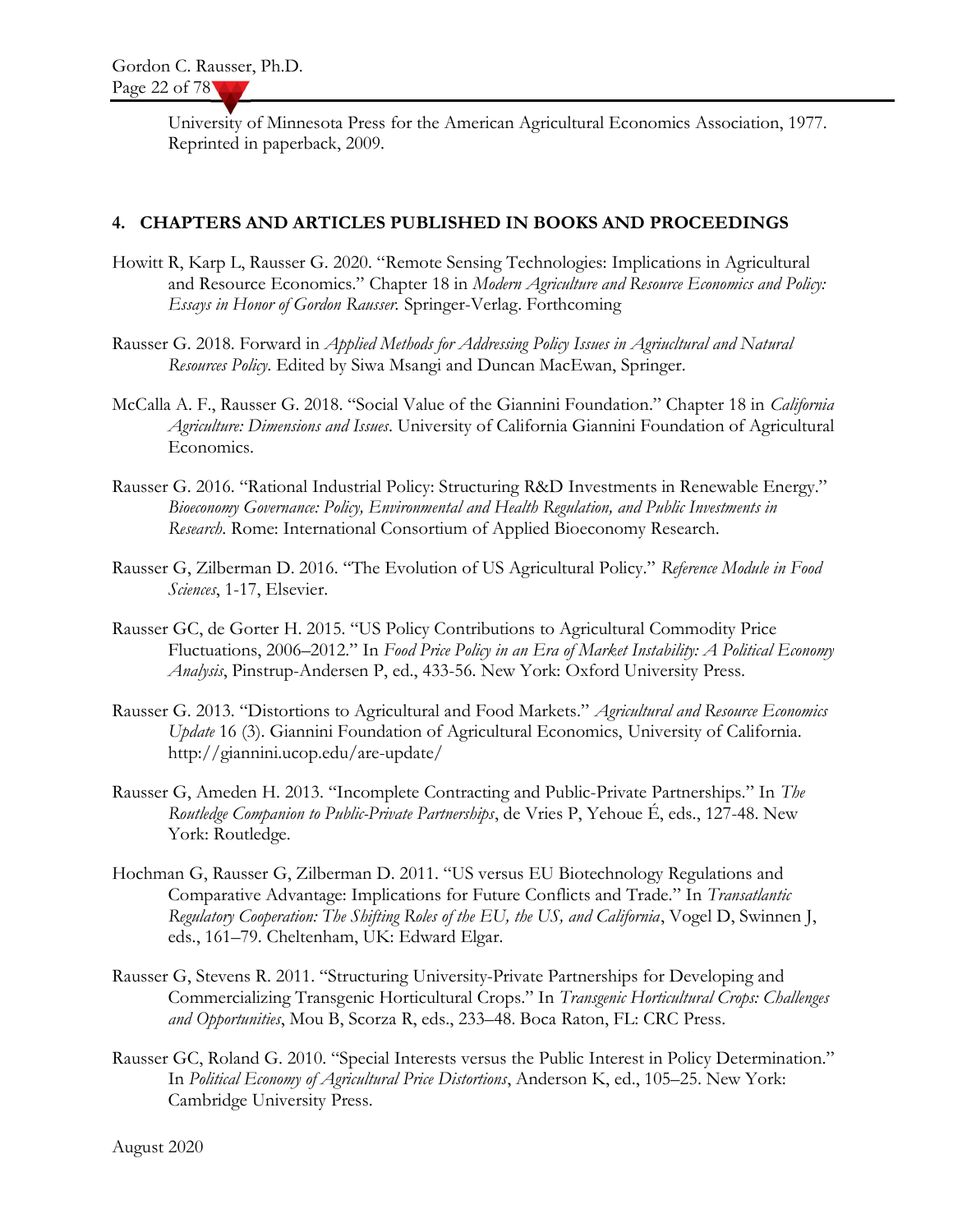- Rausser GC. 2009. "The Giannini Foundation and the Welfare of California Agriculturalists in a Changing State, Nation, and World." In A.P. Giannini and the Giannini Foundation of Agricultural Economics, Johnson W, McCalla A, eds., 147–64. University of California: Giannini Foundation.
- Rausser G, Papineau M. 2009. "Managing R&D Risk in Renewable Energy." In Transition to a Bioeconomy: Risk, Infrastructure, and Industry Evolution, English B, ed., 29–41. Oak Brook, IL: Farm Foundation.
- Goodhue RE, Rausser GC, Simon LK, Thoyer S. 2008. "Negotiating over the Allocation of Water Resources: The Strategic Importance of Bargaining Structure." In Game Theory and Policy Making in Natural Resources and the Environment, Dinar A, Albiac J, Sanchez-Soriano J, eds., 132–54. New York: Routledge.
- Rausser GC, Simon LK, Zhao J. 2008. "Information Asymmetries, Uncertainties, and Cleanup Delays at Superfund Sites." Journal of Environmental Economics and Management, 35:48-68, 1998. Rpt in The Economics of Hazardous Waste and Contaminated Land, Sigman H, ed., 324–44. Cheltenham, UK: Edward Elgar.
- Berkman M, Rausser G. 2006. "Estimating Toxic Tort and Environmental Damages." In Perchlorate: a Scientific, Legal, and Economic Assessment, Hagström EL, ed., 375–407. Tucson, AZ: Lawyers &Judges Publications.
- Rausser G. 2006. "Stan Johnson: A Giant Among Mentors." In Exploring Frontiers in Applied Economics: Essays in Honor of S. R. Johnson, Chavas JP, Holt M, eds. Berkeley, CA: Berkeley Electronic Press.
- Rausser GC. 2005. "Political Economic Markets: PESTs and PERTs in Food and Agriculture." In The WTO and Agriculture, Anderson K, Josling T, eds. Cheltenham, UK, and Northampton, MA: Edward Elgar.
- Baylis K, Rausser GC, Simon LK. 2004. "Agri-Environmental Programs in the United States and European Union." In Agricultural Policy Reform and the WTO: Where Are We Heading? Giovanni A, Bohman ME, Carter CA, McCalla AF, eds., 531-67. Cheltenham, UK, and Northampton, MA: Edward Elgar.
- Marco AC, Rausser GC. 2002. "Mergers and Intellectual Property in Agricultural Biotechnology." In Economic and Social Issues in Agricultural Biotechnology, Evenson RE, Santaniello V, and Zilberman D, eds., 119–35. Wallingford, UK, and New York: CABI Publishing.
- Rausser GC, Goodhue RE. 2002. "Public Policy: Its Many Analytical Dimensions." In Handbook of Agricultural Resource Economics, Vol 2, Ch 39, Gardner BL, Rausser GC, eds., 2058–102. Amsterdam: Elsevier Science, North Holland.
- Antinori CM, Rausser GC. 2001. "Community Integration in Mexico's Forest Industry: Survey Data from Oaxaca." World Forests, Markets and Policies, Palo M, Uusivuori J, Mery G, 293-94. Boston: Kluwer Academic Publishers.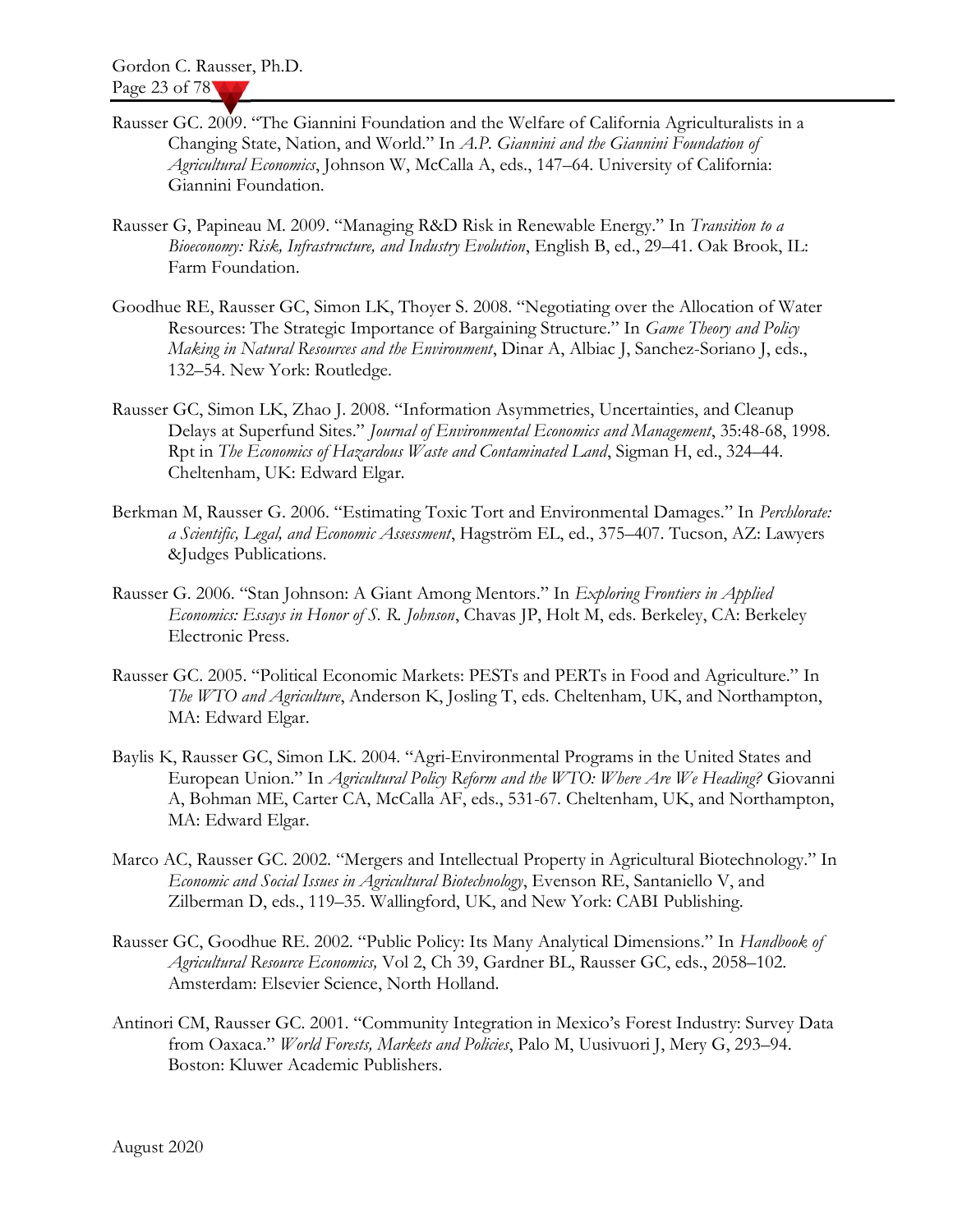- de Gorter H, Rausser GC, Schmitz A. 2001. "Rent Seeking and International Trade in Agriculture." In Agricultural Globalization, Trade and the Environment, Moss C, Rausser G, Schmitz A, Taylor T, Zilberman D, eds., 179–211. Boston: Kluwer Academic Publishers.
- Goodhue RE, Rausser GC. 2001. "Production and Marketing." In Handbook of Agricultural Economics, Vol 1, Ch 21, Gardner BL, Rausser GC, eds., 1084–209. Amsterdam: Elsevier Science, North-Holland.
- Just RE, Rausser GC. 2001. "Conceptual Foundations of Expectations and Implications for Estimation of Risk Behavior." In A Comprehensive Assessment of the Role of Risk in U.S. Agriculture, Just RE, Pope RD, eds., 53–80. Boston: Kluwer Academic Publishers.
- Rausser G. 2001. "Public Research/Private Alignments." In Knowledge Generation and Technical Change: Institutional Innovation in Agriculture, Wolf SA, Zilberman D, eds., 55–62. Boston: Kluwer Academic Publishers.
- Rausser GC. 2000. "Collective Choice in Water Resource Systems." In The Political Economy of Water Pricing Implementation, Dinar A, ed., 49–78. The World Bank, Washington, DC. New York: Oxford University Press.
- Rausser GC. 2000. "Putty-Clay Politics in Transition Economies." In Current Politics and Economics of Europe, Columbus F, ed., 245–70. Commack, NY: Nova Science.
- Goodhue RE, Rausser GC. 1999. "Value Differentiation in Agriculture: Driving Forces and Complementarities." In Vertical Relationships and Coordination in the Food System, Galizzi G, Venturini L, eds. Heidelberg: Physica-Verlag.
- Rausser GC. 1999. "Alignment of Public/Private Institutions in the Biotechnology Revolution." In Agricultural Outlook Forum 1999 Proceedings. Washington, DC: US Department of Agriculture.
- Swinnen JFM, de Gorter H, Rausser GC, Banergee AN. 1999. "An Empirical Study of the Determinants of Public Research Investment and Commodity Policies in Agriculture." In Food Security, Diversification, and Resource Management: Refocusing the Role of Agriculture? Proceedings of the Twenty-Third International Conference of Agricultural Economists, von Braun J, Peters GH, eds. International Association of Agricultural Economists. Aldershot, UK: Ashgate.
- Rausser G. 1996. "GATT Agricultural Policy Reform: A United States Perspective." In Agricultural Markets: Mechanisms, Failures and Regulations, Martimort D, ed., 331-71. Amsterdam: Elsevier Science.
- Rausser GC, Small AA. 1996. "The Economic Value of Patents, Licenses, and Plant Variety Protection." In Building Partnerships for Commercializing University Research. Proceedings, conference held in May in Tahoe City, California.
- Swinnen JFM, de Gorter H, Rausser GC. 1996. "The Choice of Commodity Policies and Research Investment in Agriculture." In Global Agricultural Science Policy for the Twenty-First Century. Melbourne, AU: Conference Secretariat of Global Agricultural Science Policy for the Twenty-first Century, Victoria Department of Natural Resources and Environment.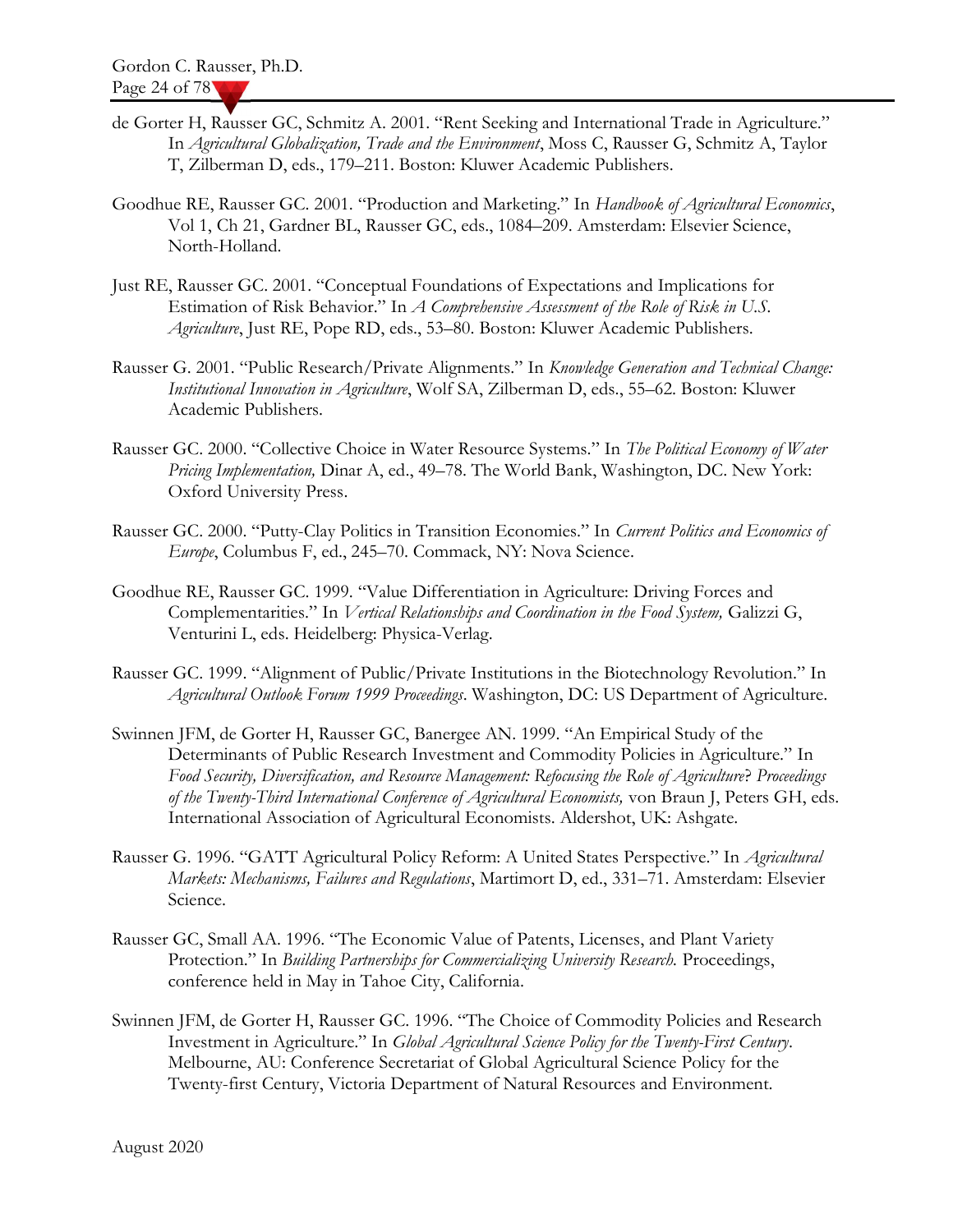- Ardeni PG, Rausser GC. 1995. "Alternative Subsidy Reduction Paths: The Role of Fiscal and Monetary Policy Linkages." In GATT Negotiations and the Political Economy of Policy Reform, Rausser GC, ed., 315–45. Berlin, Heidelberg, New York: Springer-Verlag.
- de Gorter H, Nielson DJ, Rausser GC. 1995. "The Determination of Technology and Commodity Policy in the U.S. Dairy Industry." In GATT Negotiations and the Political Economy of Policy Reform, Rausser GC, ed., 253–74. Berlin, Heidelberg, New York: Springer-Verlag.
- de Gorter H, Nielson DJ, Rausser GC. 1995. "The Political Economy of Redistributive Policies and the Provision of Public Goods in Agriculture." In GATT Negotiations and the Political Economy of Policy Reform, Rausser GC, ed., 85–106. Berlin, Heidelberg, New York: Springer-Verlag.
- Foster WE, Gray R, Rausser GC. 1995. "Mobility, Diversification, and Sustainability of Trade Reform." In GATT Negotiations and the Political Economy of Policy Reform, Rausser GC, ed., 145– 64. Berlin, Heidelberg, New York: Springer-Verlag.
- Foster WE, Rausser GC. 1995. "Coalition Breaking and Policy Reform." In GATT Negotiations and the Political Economy of Policy Reform, Rausser GC, ed., 107-24. Berlin, Heidelberg, New York: Springer-Verlag.
- Foster WE, Rausser GC. 1995. "Public Goods and Welfare Transfer Tradeoffs." In GATT Negotiations and the Political Economy of Policy Reform, Rausser GC, ed., 125–43. Berlin, Heidelberg, New York: Springer-Verlag.
- Just RE, Rausser GC, Zilberman D. 1995. "Compensation and Political Feasibility: Facilitating Welfare Improving Policies." In GATT Negotiations and the Political Economy of Policy Reform, Rausser GC, ed., 65–84. Berlin, Heidelberg, New York: Springer-Verlag.
- Just RE, Rausser GC, Zilberman D. 1995. "Modeling Policy Reform in the U.S. Wheat and Feed Grain Sectors." In GATT Negotiations and the Political Economy of Policy Reform, Rausser GC, ed., 175–254. Berlin, Heidelberg, New York: Springer-Verlag.
- Labson BS, Rausser GC. 1995. "Modeling Phased Reductions of Distortionary Policies in the U.S. Wheat Market under Alternative Macroeconomic Environments." In GATT Negotiations and the Political Economy of Policy Reform, Rausser GC, ed., 275–314. Berlin, Heidelberg, New York: Springer-Verlag.
- Rausser GC. 1995. "The Uruguay Round and the GATT Negotiations." In GATT Negotiations and the Political Economy of Policy Reform, Rausser GC, ed., 1-34. Berlin, Heidelberg, New York: Springer-Verlag.
- Rausser GC, Johnson SR. 1995. "State-Market-Civil Institutions: The Case of Eastern Europe and the Soviet Republics." In *State, Market and Civil Organizations*, de Janvry A, Radwan S, Sadoulet E, Thorbecke E, eds., 458–86. London: Macmillan.
- Rausser GC, Simon LK, van 't Veld KT. 1995. "Political Economic Processes and Collective Decision Making." In Agricultural Competitiveness: Market Forces and Policy, Proceedings of the Twenty-second International Conference of Agricultural Economists, Peters GH, Hedley DD, eds., 261–73. Aldershot, UK: Dartmouth Publishing.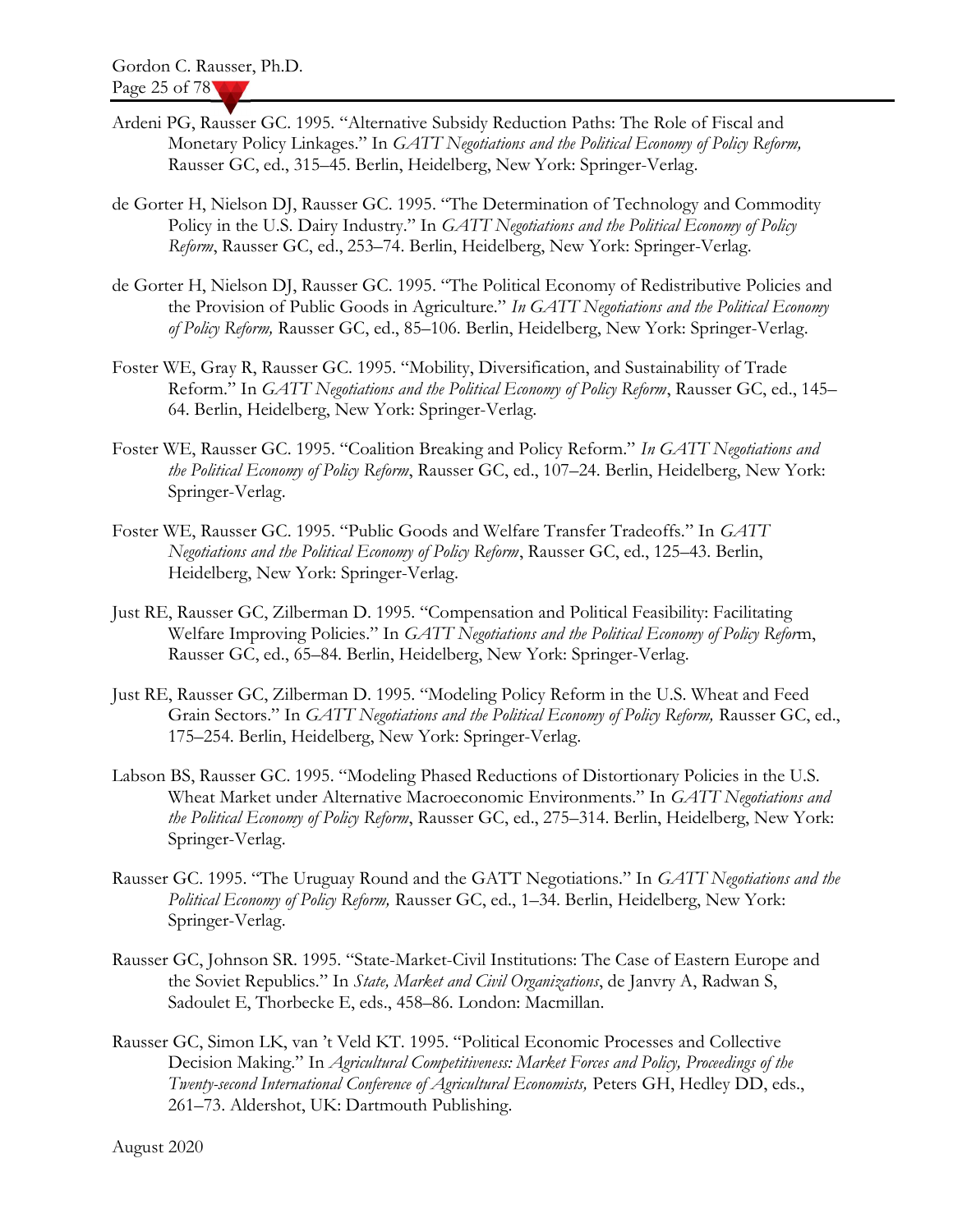- Lyons R, Rausser G, Simon L. 1994. "Disruption and Continuity in Bulgarian Agrarian Reform." In Privatization of Agriculture in New Market Economies: Lessons from Bulgaria, Schmitz A, et al., eds. Boston: Kluwer Academic Publishers.
- Rausser GC. 1994. "Government Agricultural Policy, the United States." In The Encyclopedia of Agricultural Sciences, Vol. 2, Arntzen CJ, ed., 465-476. San Diego, CA: Academic Press.
- Rausser GC. 1994. "Productive and Predatory Public Policies: Research Expenditures and Producer Subsidies in Agriculture." Rpt. in *Agricultural Economics*, Aldershot GHP, ed., UK: Edward Elgar.
- Rausser GC. 1993. "An Emerging Framework for Economic Development: A LDC Perspective." In Industrial Policy for Agriculture in the Global Economy, Johnson SR, Martin SA, eds., 229–45. Ames, IA: Iowa State University Press.
- Rausser GC. 1993. "International Impacts of Reduced Intervention in Agricultural Markets." In International Agricultural Trade and Market Development Policy in the 1990s, Helmuth JW, Hadwiger DF, eds., 81–114 .Westport, CT: Greenwood Press.
- Sunding D, Zilberman D, Rausser G, Marco A. 1993. "Managing Groundwater Quality under Uncertainty." In *Quantifying Long-Run Risks in Agriculture*, Marra M, ed., 1–33. Proceedings, seminar sponsored by Southern Regional Project S-232, Jekyll Island, GA, March, 1993. Orono, ME: Department of Resource Economics and Policy.
- Just RE, Rausser GC, Zilberman D. 1992. "Environmental and Agricultural Policy Linkages and Reforms in the United States under the GATT." In Improving Agricultural Trade Performance under the GATT, Becker T, Gray R, Schmitz A, eds. Wissenschaftsverlag Vauk Kiel KG.
- Lee DR, Rausser GC. 1992. "The Structure of Research and Transfer Policies in International Agriculture." In Issues in Agricultural Development, Sustainability and Cooperation, Bellamy M, Greenshields B, eds. International Association of Agricultural Economists Occasional Paper 6, 34–42.
- Rausser GC. 1992. "Lessons for Emerging Market Economies in Eastern Europe." In The Emergence of Market Economies in Eastern Europe, Clague C, Rausser G, eds., 311–32. Cambridge, MA: Blackwell.
- Rausser GC, Simon LK. 1992. "The Political Economy of Transition in Eastern Europe: Packaging Enterprises for Privatization." In The Emergence of Market Economies in Eastern Europe, Clague C, Rausser G, eds., 245–70. Cambridge, MA: Blackwell.
- Rausser GC. 1991. "An Assessment of the Agricultural Economics Profession." In Social Science Agricultural Agendas and Strategies, Johnson GR, Bonnen JT, eds. East Lansing, MI: Michigan State University Press.
- Rausser GC. 1991. "The Political Economy of Agriculture in the United States." In The Political Economy of North America Agricultural Policies and Trade, Michelmann H, Stabler J, Storey G, eds., 57–91. Boulder, CO: Westview Press.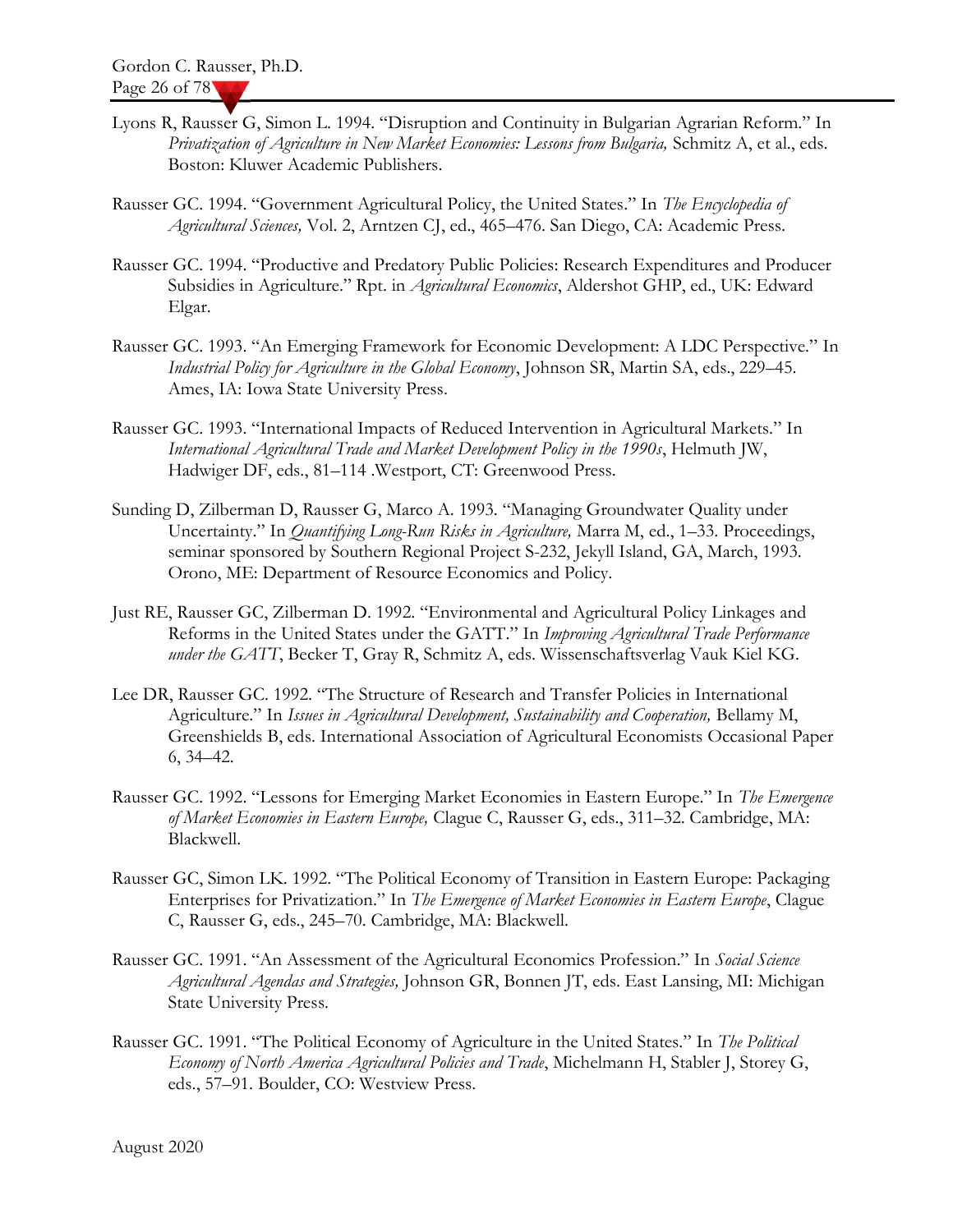- Rausser GC, Foster WE. 1991. "The Evolution and Coordination of U.S. Commodity and Resource Policies." In Commodity and Resource Policies in Agricultural Systems, Just RE, Bockstael N, eds., 17–45. Berlin, Heidelberg, New York: Springer-Verlag.
- Rausser GC, Walraven N. 1991. "Dynamic Welfare Analysis and Commodity Futures Markets Overshooting." In International Commodity Market Modelling: Advances in Methodology and Applications, Guvenen O, Labys WC, Lesourd JB, eds., 211–32. London and New York: Chapman and Hall.
- Rausser GC, Zilberman D. 1991. "Public Research in Agriculture: An Alternative Institutional Framework." In Economic Models, Estimation, and Socioeconomic Systems: Essays in Honor of Karl Fox, Kaul TK, Sengupta JK, eds., 33–53. Amsterdam: Elsevier.
- Rausser GC, Zusman P. 1991. "Organizational Failure and the Political Economy of Water Resources Management." In The Economics and Management of Water and Drainage in Agriculture, Dinar A, Zilberman D, eds., 735–58. Boston: Kluwer Academic Publishers.
- Rausser GC, Rose MB, Irwin DA. 1990. "World Commodity Prices: The Role of External Debt and Industrial Country Policies." In Agricultural Trade Liberalization: Implications for Developing Countries, Goldin I, Knudsen O, eds., 415–45. Paris: Organisation for Economic Cooperation and Development, and Washington, DC: The World Bank.
- Rausser GC, Scott ET. 1990. "The Politics of Economic Policy Reform." In Development Issues, 1990, Roskens, ed., 4–19. Washington, DC: U.S. Government Printing Office.
- Rausser GC, Walraven N, 1990. "Empirical Pricing Measures for Futures Markets." In Commodity Futures and Financial Markets, Philips L, ed., 179–203. Boston: Kluwer Academic Publishers.
- Rausser GC. 1989. "The Macroeconomic Dimension of Agricultural and Food Policy Reform." In World Food System: Hunger in the Midst of Plenty, Vol. 2, Helmuth JW, Johnson SR, eds., 90–109. Ames, IA: Iowa State University Press.
- Rausser GC, de Gorter H. 1989. "Endogenizing Policy in Models of Agricultural Markets." In Agriculture and Governments in an Interdependent World, Maunder A, Valdés A, eds., 259–74. Proceedings, Twentieth International Conference of Agricultural Economists, Buenos Aires, August, 1988. Aldershot, UK: Dartmouth, 1989.
- Rausser GC, Foster WE. 1989. "A Coherent Policy for U.S. Agriculture." In Food, Policy, and Politics: A Perspective on Agriculture and Development, Horwich G, Lynch GJ, eds., 191–237. Boulder, CO: Westview Press.
- Rausser GC, Foster WE. 1989. "The Impacts of Economic Reform for Agricultural and Food Policy." In World Food System: Hunger in the Midst of Plenty, Vol. 1, Helmuth JW, Johnson SR, eds., 95–99. Ames, IA: Iowa State University Press.
- Rausser GC, Wright BD. 1989. "Alternative Strategies for Trade Policy Reform." In Policy Coordination in World Agriculture, von Witzke H, Runge CF, Job B, eds., 117–59. Minneapolis: University of Minnesota Press.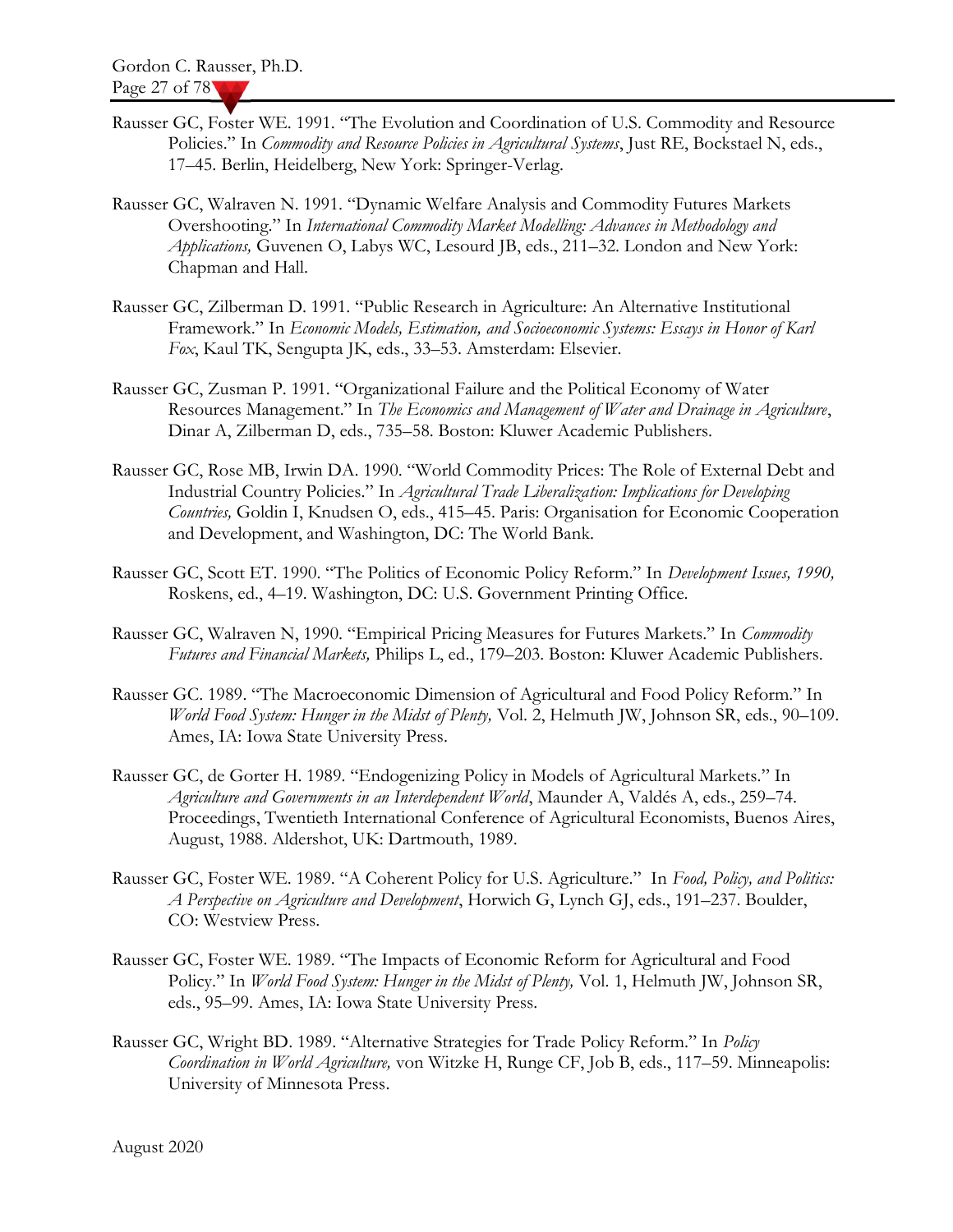- Rausser GC. 1988. "Developments in Economics of Importance to Agricultural Economics: A Discussion." In Agriculture and Rural Areas Approaching the 21st Century: Challenges for Agricultural Economics, Hildreth RJ, et al., eds., 257–64. Ames, IA: Iowa State University Press.
- Rausser GC. 1988. "Stability Issues and Policy Analysis." In Agricultural Stability and Farm Programs, Sumner D, ed., 143–70. Boulder, CO: Westview Press.
- Rausser GC. 1988. "The Macroeconomics of Agriculture in Rural America." In Agriculture and Rural Areas Approaching the 21st Century: Challenges for Agricultural Economics, Hildreth RJ, et al., eds., 384–95. Ames, IA: Iowa State University Press.
- Stamoulis KG, Rausser GC. 1988. "Overshooting of Agricultural Prices." In Macroeconomics, Agriculture, and Exchange Rates, Paarlberg PL, Chambers RG, eds., 163-89. International Agricultural Trade Research Consortium. Boulder, CO: Westview Press.
- Rausser GC. 1987. "Toward Agricultural Policy Reform." Economic Report of the President, 147–78. Washington, DC: U.S. Council of Economic Advisors.
- Rausser GC, Perloff JM, Zusman P. 1987. "The Food Marketing System: The Relevance of Economic Efficiency Measures." In Economic Efficiency in Agricultural and Food Marketing, Kilmer RL, Armbruster WJ, eds., 3–31. Ames, IA: Iowa State University Press.
- Just RE, Rausser GC, Zilberman D. 1986. "Modeling the Effects of Policy on Farmers in Developing Agriculture." In International Journal of Development Planning Literature, 1(3):287– 300. Rpt. in 1992, Theoretical Foundations of Development Planning, Dahiya SB, ed. Delhi Vedams Books International, Concept Publishing Company.
- Rausser GC, Chalfant JA, Stamoulis KG. 1986. "Instability in Agricultural Markets: The U.S. Experience." In Agriculture in a Turbulent World: Proceedings of the Nineteenth International Conference of Agricultural Economists, Maunder A, Renborg U, eds., 595–604. Aldershot, UK: Gower.
- Rausser GC, Stamoulis K, Love HA, Chalfant JA. 1986. "Modeling Alternative Trade and Macroeconomic Scenarios: Implications for U.S. Agriculture." In Impacts of Farm Policy and Technological Change on U.S. and California Agriculture. Carter HO, ed., 91–136. Davis, CA: University of California, Agricultural Issues Center.
- Rausser GC. 1985. "Macroeconomics and U.S. Agricultural Policy." In U.S. Agricultural Policy: 1985 Farm Legislation, Gardner BL, ed., 207–52. Washington, DC: American Enterprise Institute for Public Policy Research.
- Rausser GC, Foster WE. 1985. "A Synthesis of Major Studies and Options for 1984." In The Dilemmas of Choice, Price KA, ed., 201–46. Washington, DC: The National Center for Food and Agricultural Policy, Resources for the Future.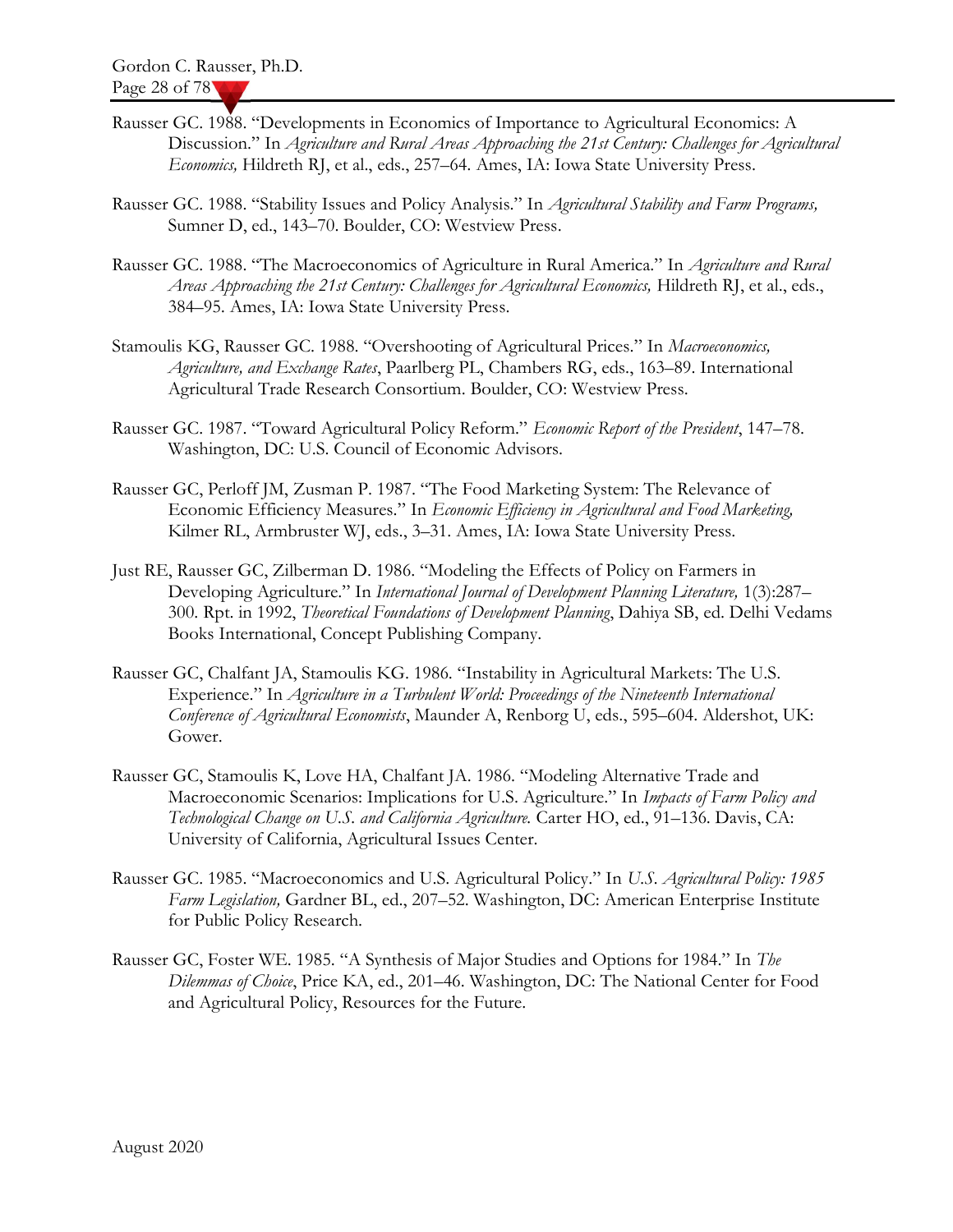- Calvin LS, Foster WE, Rausser GC. 1984. "Review and Assessment of Alternative Agricultural Policy Proposals." In Alternative Agricultural and Food Policies and the 1985 Farm Bill, Rausser GC, Farrell KR, eds., 143–82. Berkeley, CA: University of California Giannini Foundation of Agricultural Economics, and Washington, DC: Resources for the Future. San Leandro, CA: Blaco.
- Farrel KR, Rausser GC. 1984. "Summary and Conclusions." In Alternative Agricultural and Food Policies and the 1985 Farm Bill, Rausser GC, Farrell KR, eds., 1–8. Berkeley, CA: University of California Giannini Foundation of Agricultural Economics, and Washington, DC: Resources for the Future. San Leandro, CA: Blaco.
- Freebairn JW, Rausser GC, de Gorter H. 1984. "Monetary Policy and U.S. Agriculture." In International Agricultural Trade: Advanced Readings in Price Formation, Market Structure, and Price Instability, Schmitz A, Sarris AH, eds., 99–123. Boulder, CO: Westview Press.
- Just RE, Rausser GC. 1984. "Uncertain Economic Environments and Conditional Policies." In Alternative Agricultural and Food Policies and the 1985 Farm Bill, Rausser GC, Farrell KR, eds., 101–32. Berkeley, CA: University of California Giannini Foundation of Agricultural Economics, and Washington, DC: Resources for the Future. San Leandro, CA: Blaco.
- Rausser GC, Foster WE. 1984. "Agricultural Policy: A Synthesis of Major Studies and Options for 1985," 120. National Conference on Food, Agriculture, and Resources. Washington, DC: Resources for the Future.
- Carter CA, Rausser GC. 1983. "Lead-Lag Price Relationships Between Thinly and Heavily Traded Commodity Futures Markets." In Applied Commodity Price Analysis, Forecasting, and Market Risk Management, Hayenga ML, ed., 252-79. Proceedings, NCR-134 Conference, April 241-51, 1980, Des Moines, Iowa. Ames, IA: Iowa State University, Department of Agricultural Economics.
- Just RE, Rausser GC. 1983. "Expectations and Intertemporal Pricing in Commodity Futures and Spot Markets." In Applied Commodity Price Analysis, Forecasting, and Market Risk Management, Hayenga ML, ed., 252–79. Proceedings, NCR-134 Conference, April 20–21, 1980, Des Moines, Iowa. Ames, IA: Iowa State University, Department of Agricultural Economics.
- Just RE, Rausser GC, Zilberman D. 1983. "Modeling Equity and Efficiency in Agricultural Production Systems." In Growth and Equity in Agricultural Development, Maunder A, Ohkawa K, eds., 120–35. Proceedings, 18th International Conference of Agricultural Economics, Jakarta, Indonesia, 1982. Aldershot, UK: Gower; and Oxford: Institute of Agricultural Economics.
- Rausser GC, Caswell MF. 1983. "Implications of United States Experience for Water Resource Planning in Egypt." In The Economic Challenges of Peace: Agriculture and the Economic Transition in Egypt, Johnson SR, Moore JR, Wannanen M, eds., 48–64. Proceedings, Conference held in Alexandria, Egypt, July 7–9, 1980. Columbia, MO: University of Missouri Department of Agricultural Economics.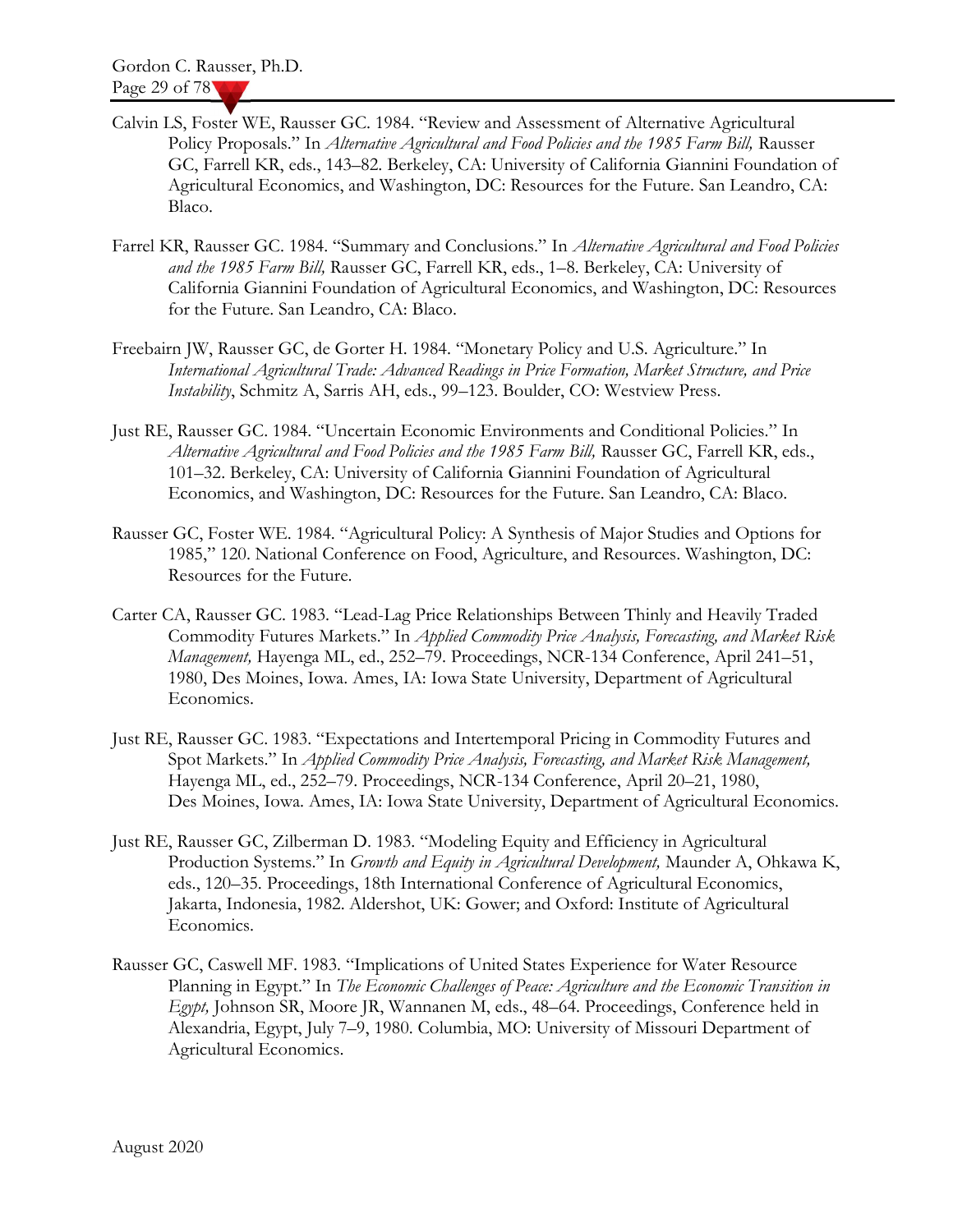- Rausser GC, Zilberman D. 1983. "A Proper Perspective for Considering Adaptive Economics." In Modeling Farm Decisions for Policy Analysis, Baum KH, Schertz LP, eds., 56–60. Boulder, CO: Westview Press.
- Berck P, Rausser GC. 1982. "Consumer Demand, Grades, Brands, and Margin Relationships." In New Directions in Econometric Modeling and Forecasting in U.S. Agriculture, Rausser GC, ed., 99– 130. New York: Elsevier.
- Freebairn JW, Rausser GC, de Gorter H. 1982. "Food and Agriculture Sector Linkages to the International and Domestic Macroeconomies." In New Directions in Econometric Modeling and Forecasting in U.S. Agriculture, Rausser GC, ed., 503–46. New York: Elsevier.
- Johnson SR, Huff HB, Rausser GC. 1982. "Institutionalizing a Large Scale Econometric Model: The Case of Agricultural Canada." In New Directions in Econometric Modeling and Forecasting in U.S. Agriculture, Rausser GC, ed., 801–30. New York: Elsevier.
- Johnson SR, Rausser GC. 1982. "Composite Forecasting in Commodity Systems." In New Directions in Econometric Modeling and Forecasting in U.S. Agriculture, Rausser GC, ed., 719–62. New York: Elsevier.
- Rausser GC. 1982. "Food Grain Policy in Bangladesh." In Planning and Decision in Agribusiness: Principles and Experiences, Hanf CH, Schiefer GW, eds., 241–62. New York: Elsevier.
- Rausser GC. 1982. "New Conceptual Developments and Measurements for Modeling the U.S. Agricultural Sector." In New Directions in Econometric Modeling and Forecasting in U.S. Agriculture, Rausser GC, ed., 1–14. New York: Elsevier.
- Rausser GC. 1982. "Simple Quantitative Models for Integrative Planning Frameworks." In Planning and Decision in Agribusiness: Principles and Experiences, Hanf CH, Schiefer GW, eds., 335–69. New York: Elsevier.
- Rausser GC, Just RE. 1982. "Principles of Policy Modeling in Agriculture." In Modeling Agriculture for Policy Analysis in the 1980s, 139–74. Kansas City: Federal Reserve Bank of Kansas City. Rpt. 1982, New Directions in Econometric Modeling and Forecasting in U.S. Agriculture, 763–800. New York: Elsevier, 1981.
- Rausser GC, Lichtenberg E, Lattimore R. 1982. "Developments in Theory and Empirical Applications of Endogenous Governmental Behavior." In New Directions in Econometric Modeling and Forecasting in U.S. Agriculture, Rausser GC, ed., 547–614.
- Rausser GC, Mundlak Y, Johnson SR. 1982. "Structural Change, Updating, and Forecasting." In New Directions in Econometric Modeling and Forecasting in U.S. Agriculture, Rausser GC, ed., 659– 718. New York: Elsevier.
- Rausser GC, Riboud C. 1982. "Price Supports and Demand in Commodity Market Modeling." In New Directions in Econometric Modeling and Forecasting in U.S. Agriculture, Rausser GC, ed., 319– 42. New York: Elsevier.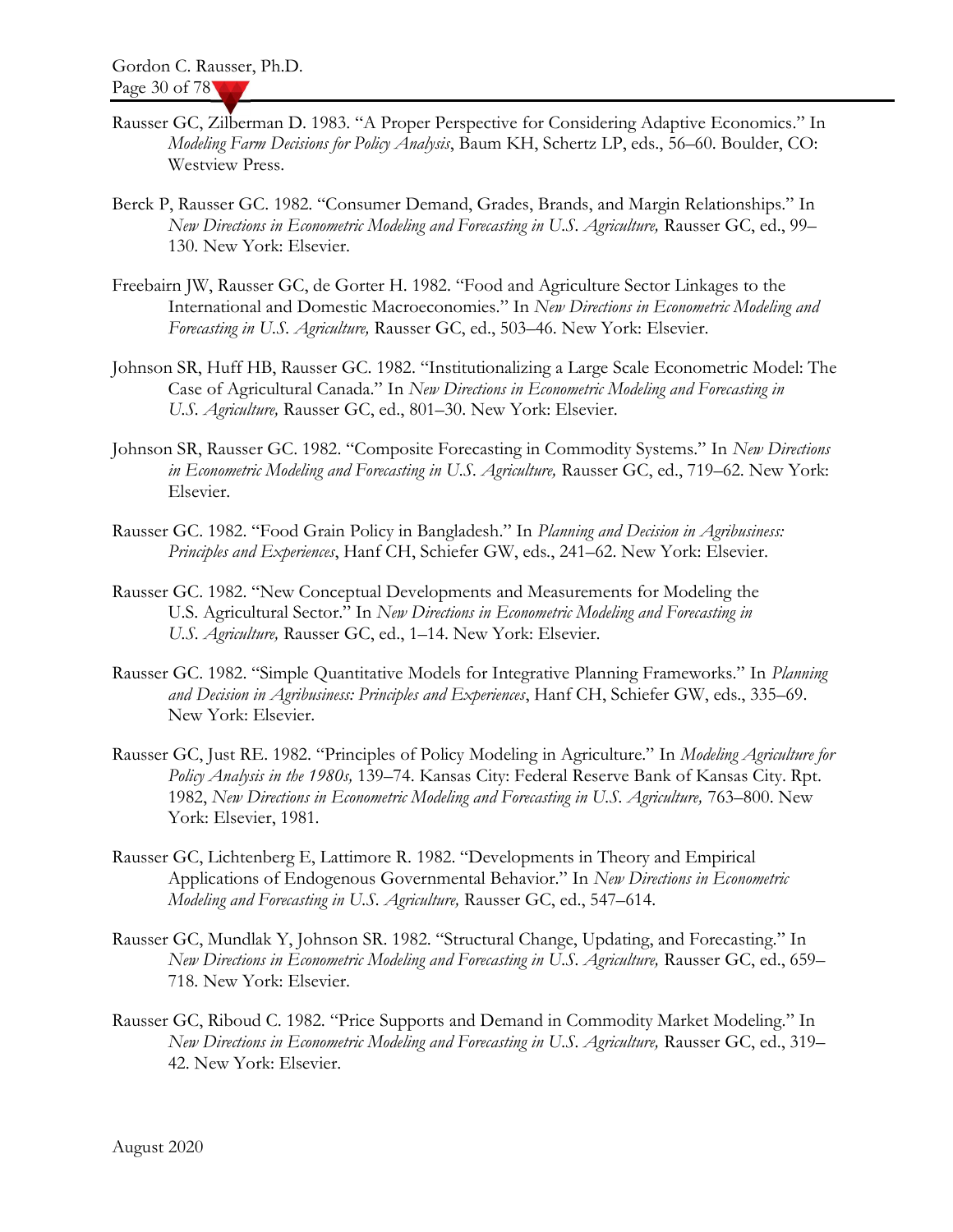- Rausser GC, Zilberman D, Just RE. 1982. "The Distributional Impacts of Agricultural Programs." In Proceedings from Perspectives on Food and Agricultural Policy Research Workshop, 33–60. Oak Brook, IL: Farm Foundation.
- Rausser GC, de Janvry A, Schmitz A, Zilberman D. 1981. "Principal Issues in the Evaluation of Public Research in Agriculture." In Methodology for Evaluation of Agriculture Research, Fishel WL, Norton GW, Paulsen A, Sunquist WB, eds. Minneapolis: University of Minnesota Agricultural Experiment Station Miscellaneous Publication No. 8.
- Smith SC, Allee D, Batie SS, Basu AC, Benbrook C, Carlson J, Castle EN, Folks H, Grable AR, Gray RM, Hart H, Heady E, Hite J, Libby LW, Rausser G, Welsh GB. 1981. "Policy: Alternatives and Consequences of Conservation Technology on Agricultural Land." In Soil and Water Resources: Research Priorities for the Nation, Larsen WE, Walsh LM, Stewart BA, Boelter DH, eds., 83–102. Madison, WI: Soil Science Society of America.
- Hochman E, Rausser GC, Comay E. 1980. "The Israeli Poultry Marketing Board: Price, Production, and Inventory Controls." In Applied Stochastic Control in Econometrics and Management Science, Bensoussan A, Kliendorfer PR, Tapiero CS, eds., 1–38. Amsterdam and New York: North-Holland.
- Just RE, Zilberman D, Rausser GC. 1980. "A Putty-Clay Approach to the Distributional Effects of New Technology Under Risk." In Operations Research in Agriculture and Water Resources, Yaron D, Tapiero C, eds., 97–121. Amsterdam: North-Holland.
- Rausser GC, Just RE. 1980. "Futures Versus Commercial Econometric Models." In Futures Trading Seminar, Peck A, ed., 6. Chicago: Board of Trade of the City of Chicago.
- Rausser GC, Just RE, Zilberman D. 1980. "Prospects and Limitations of Operations Research Applications in Agriculture and Agricultural Policy." In Operations Research in Agriculture and Water Resources, Ch 2, Yaron D, Tapiero C, eds., 17–40. Amsterdam: North-Holland.
- Rausser GC. 1979. "Models of the U.S. Corn System." In Agribusiness Management for Developing Countries—Southeast Asia Corn System and American and Japanese Trends Affecting It, Goldberg RA, McGinity RC, eds., 576–626. Harvard University Southeast Asian Regional Centre for Graduate Study and Research in Agriculture. Boston: Ballinger.
- Hochman E, Rausser GC. 1978. "Firm Growth Policies Under Different Pollution Abatement, Production, and Financial Structures." In Economic Growth of the Agricultural Firm, Baker C, Pullman RB, eds., WA: Washington State University College of Agriculture Research Center.
- Johnson SR, Rausser GC. 1977. "Systems Analysis and Simulation: A Survey of Applications in Agricultural and Resource Economics." In Quantitative Methods in Agricultural Economics, 1940s to 1970s, Judge GG, et al., eds., 157–301. Minneapolis: University of Minnesota Press.
- Cohen AS, Fishelson G, Rausser GR. 1976. "Environmental Impacts on Electricity Systems Growth." In Environmental Pollutants and the Urban Economy, Tolley GS, Cohen AS, eds. Chicago: University of Chicago Center for Urban Studies.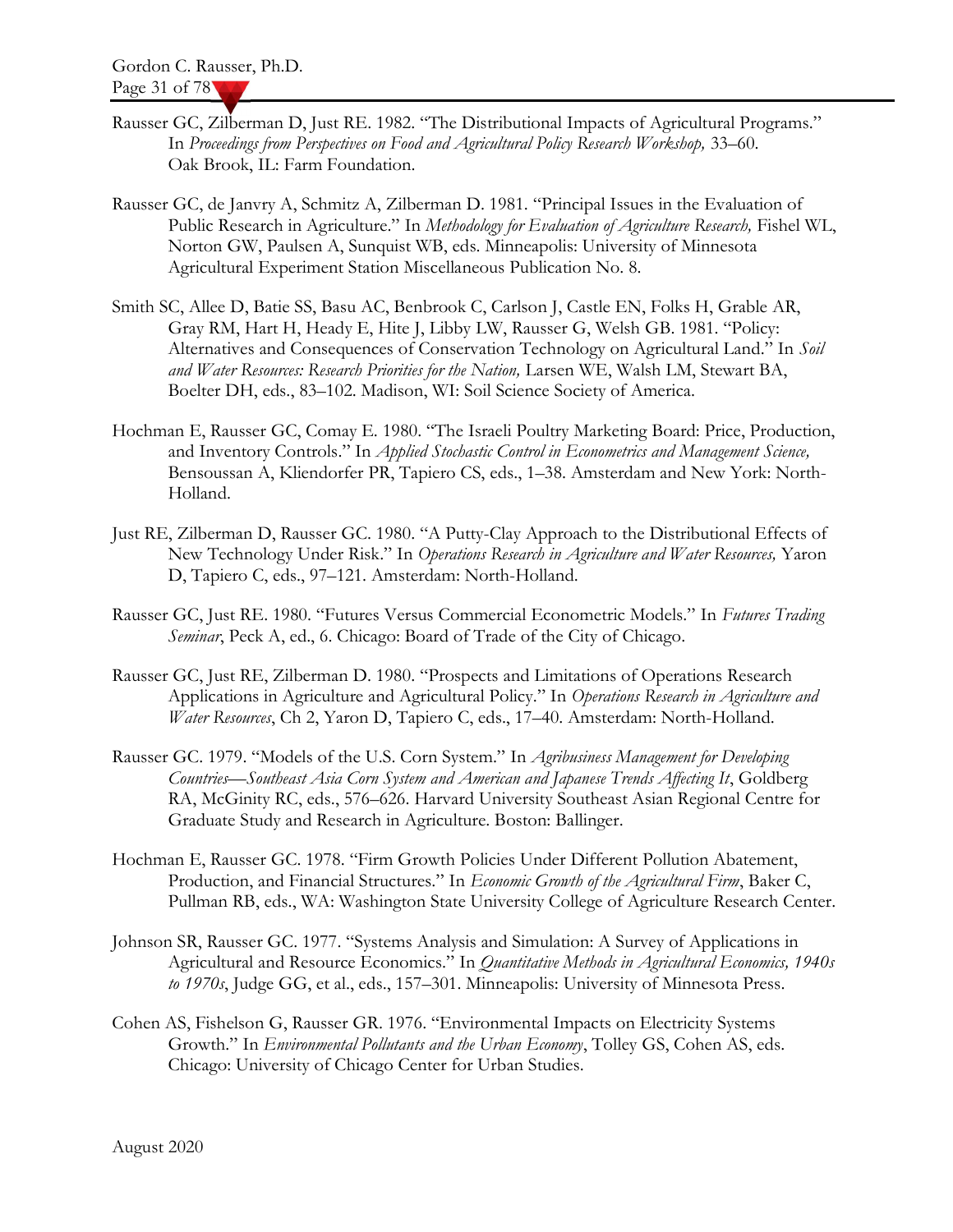- Cohen AS, Fishelson G, Rausser GR. 1976. "Environmental Policies for Power Plants." In Environmental Pollutants and the Urban Economy, Tolley GS, Cohen AS. Chicago: University of Chicago Center for Urban Studies.
- Rausser GC, Freebairn JW. 1976. "Economic Forecasting: The Case of Australian Agriculture." In Proceedings of the Business and Economic Statistics Section: Papers presented at the annual meeting of the American Statistical Association, Boston, Massachusetts, August 23–26, 5425–48. Washington, DC: American Statistical Association Business and Economic Statistics Section.
- Johnson SR, Rausser GC. 1975. "An Estimating Method for Models with Stochastic, Time Varying Parameters." In Proceedings of the Business and Economic Statistics Section: Papers presented at the annual meeting of the American Statistical Association, Atlanta, Georgia, August 25–28, 356–61. Washington, DC: American Statistical Association Business and Economic Statistics Section.
- Johnson SR, Rausser GC. 1972. "Normalization Rules, Approximate Small Sample Properties and the TSLS Estimator." In Proceedings of the Business and Economic Statistics Section: Papers presented at the annual meeting of the American Statistical Association, Montreal, Canada, August 14–17, 420– 25. Washington, DC: American Statistical Association Business and Economic Statistics Section.
- Rausser GC, Dean GW. 1971. "An Appendix on Water Resource Decision Making Under Conditions of Uncertainty." In *California Water: A Study in Resource Management*, Seckler D, ed., 310–44. Berkeley: University of California Press.
- Rausser GC, Dean GW. 1971. "Uncertainty and Decision-Making in Water Resources." In California Water: A Study in Resource Management, Seckler D, ed., 233-50. Berkeley: University of California Press.
- Chen DT, Rausser GC. 1970. "Forecasting Weekly Lemon Prices by a Distributed Lag Model with Fourier Transform Methods." In Proceedings of the Business and Economic Statistics Section: Papers presented at the annual meeting of the American Statistical Association, Detroit, MI. Washington, DC: American Statistical Association Business and Economic Statistics Section.
- Paris Q, Rausser GC. 1970. "A General Framework for Aggregation in Linear Programming Models." Proceedings of the Annual Meeting of the Western Agricultural Economics Association.
- Cargill TF, Rausser GC. 1969. "Futures Price Behavior as a Stochastic Process." In Proceedings of the Business and Economic Statistics Section: Papers presented at the annual meeting of the American Statistical Association.
- Rausser GC. 1969. "A Time Series Analysis of the U.S. Hog Industry." Proceedings of the Annual Meeting of the Western Agricultural Economics Association.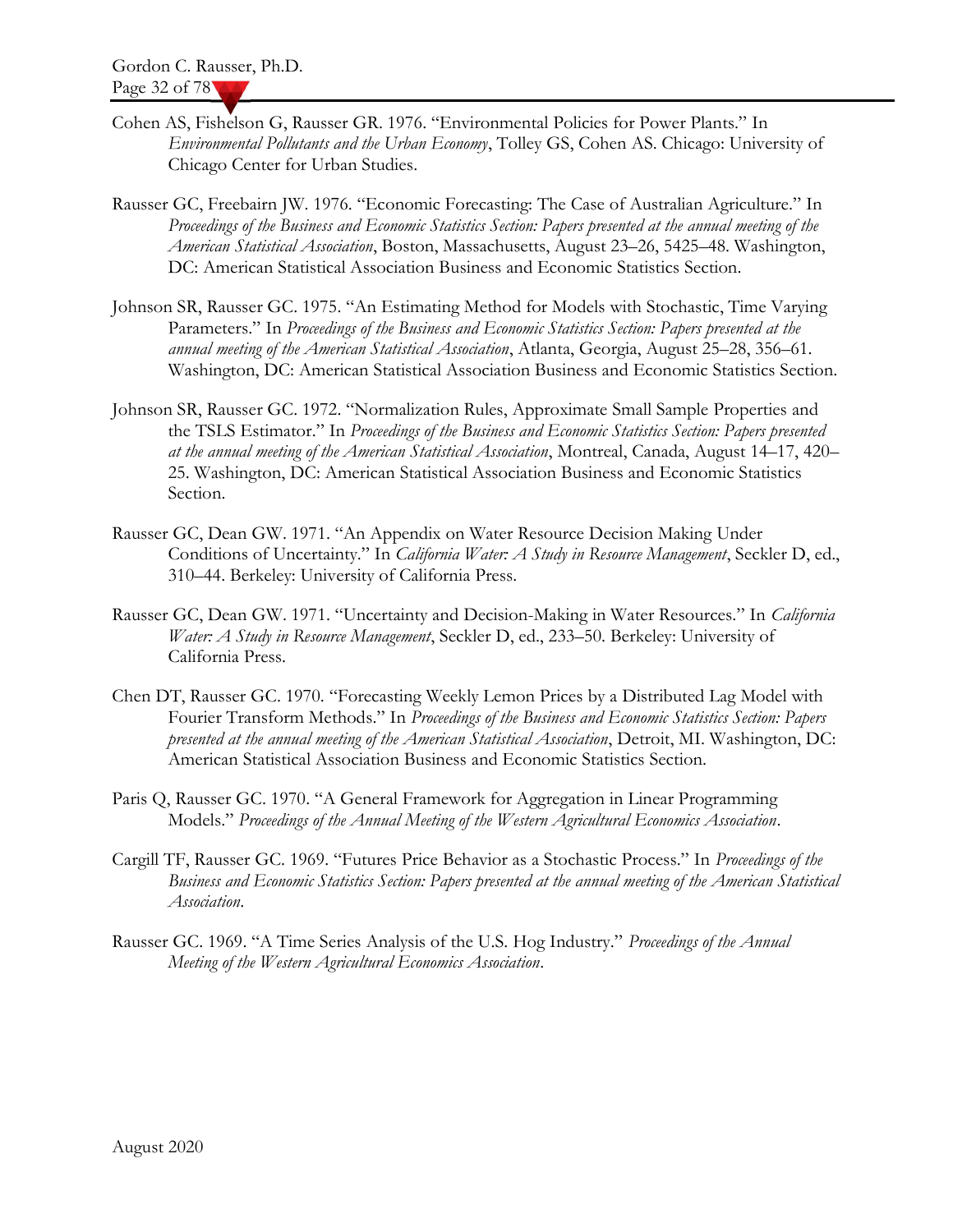#### 5. COMMISSIONED PAPERS, GOVERNMENTAL REPORTS, AND PANEL DISCUSSION PAPERS

Rausser G, Steumer M. 2018. "Collusion in the World Copper Market: A Long Run Perspective." Economic History Association Annual Meeting. Montreal, Canada, September 2018. Paper proposal submitted on January 31<sup>st</sup>.

Rausser GC. 2010. "An Assessment of Proposed EPA Financial Assurances Regulations."

Rausser GC. 2010. "Declaration of Gordon C. Rausser, Ph.D." Implementation of Regulations Required Under Title XI of the Food, Conservation and Energy Act of 2008; Conduct in Violation of Act. RIN 0580-AB07. U.S. Department of Agriculture Grain Inspection, Packers and Stockyards Administration.

Rausser GC. 2010. "Unintended Consequence of Proposed GIPSA Regulations."

- Baylis K, Peplow S, Rausser G, Simon L. 2006. "Agri-environmental Policy in the European Union: Who's in Charge?" Canadian Agricultural Trade Policy Research Network, CATPRN Commissioned Paper CP 2006-4, September.
- Baylis K, Peplow S, Rausser G, Simon L. 2005. "Multifunctionality in the EU: pollution or politics? Implications for Canadian Trade." Report for Agriculture and Agri-Food Canada.
- Baylis K, Rausser GC, Simon LK. 2005. "Agri-Environmental Programs in the United States and European Union." Feedinfo http://www.feedinfo.com

Rausser GC, 1999. "Fueling the Research Engine." California Monthly, 109(5):24-6.

- Rausser G. 1999. "Private/Public Research: Knowledge Assets and Future Scenarios." Annual Meeting of the American Agricultural Economics Association, Nashville, TN, August 10.
- Rausser GC, Simon LK, Zhao J. 1997. "Information Asymmetries, Uncertainties, and Cleanup Delays at Superfund Sites." Discussion paper presented at the 2<sup>nd</sup> Toulouse Conference on Environmental Economics, May 14–16, Toulouse, France. Fondazione Eni Enrico, Mattei Institut d'Economie Industrielle, and INFRA.
- Reitzes J, Rausser GC, Hickey R, Arnone J. 1997. "Agricultural Trade Liberalization and Capital Flows in the Americas." Center for Agricultural and Rural Development, Iowa State University, GATT Paper 96–GATT 2, December.
- van 't Veld K, Rausser G, Simon L. 1997. "The Judgment Proof Opportunity." Discussion paper presented at the 2nd Toulouse Conference on Environmental Economics, May 14–16, Toulouse, France. Working Paper No. 83.97. Fondazione Eni Enrico, Mattei Institut d'Economie Industrielle, and INFRA.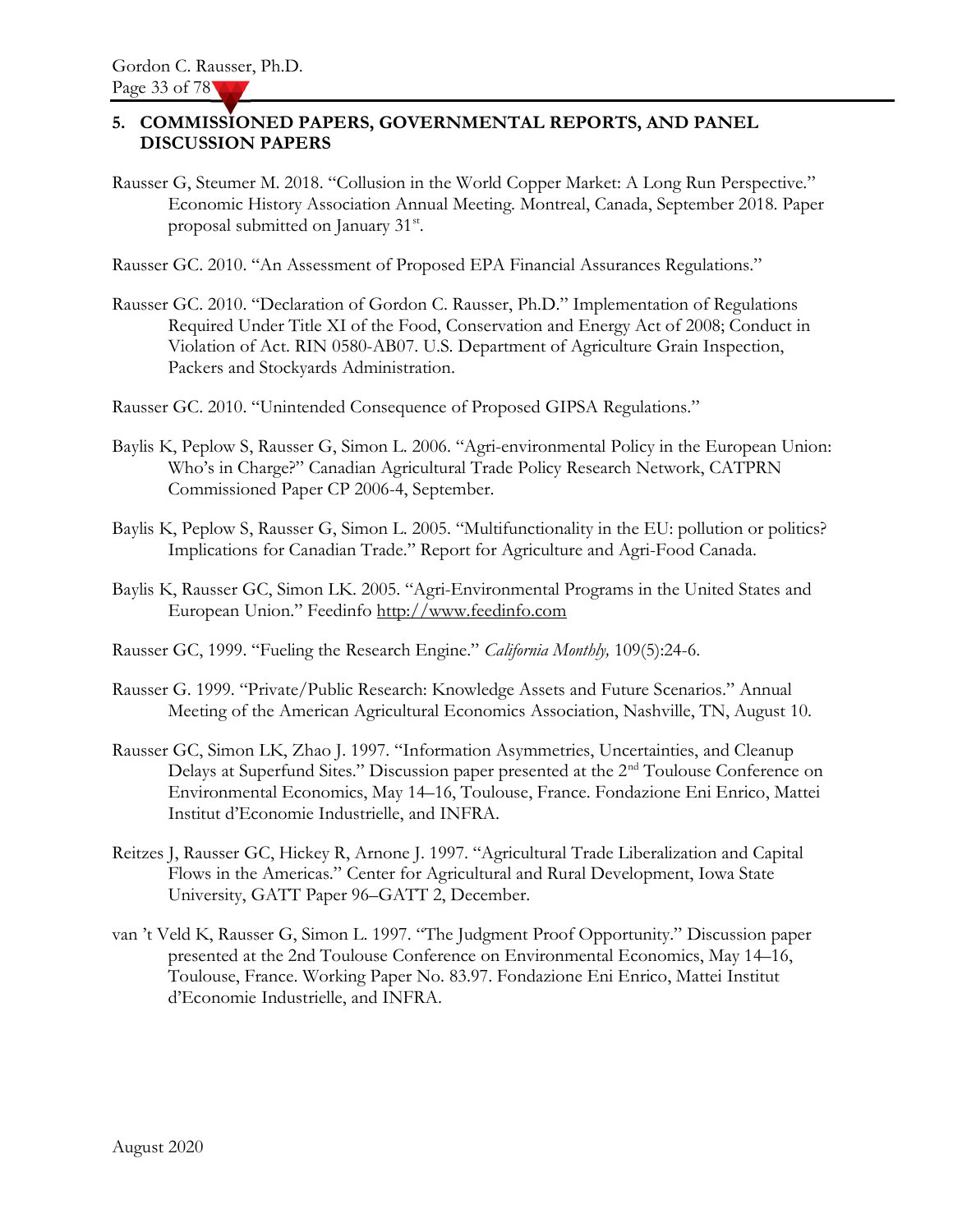- Rausser GC. 1995. "Trade Analyses and Policy Design (TAPD) Activity to Support Agriculture and Agribusiness Projects in Central and Eastern European Countries." Project report, Department of Agricultural and Resource Economics, University of California, Berkeley; coordinated by the Institute of Policy Reform (Grant No. M2055, Fund No. 79048) and funded by the U.S. Agency for International Development (Agreement PDC-0095-A-00- 1126-00).
- Rausser GC. 1994. "Animal Agriculture's Impact on Water Quality in California." Panel discussion at a conference sponsored by the University of California Animal Agriculture Research Center, Agricultural Issues Center, and the Division of Agriculture and Natural Resources. Sacramento, CA, October 20.
- Rausser GC. 1991. "Futures Market Performance and Behavior." Report prepared for the Managed Futures Symposium, New York, May 1–3.
- Rausser GC. 1991. "International Policy Reform: Opportunities and Obstacles." Prepared for Plenary Presentation at the Summer 1991 Meeting of the Business-Higher Education Forum. University of California, Santa Barbara, June 27–29.
- Rausser GC. 1991. "Multidisciplinary Problem-Solving and Issue-Oriented Work with the PC/TC Approach." Prepared for the Social Science Agricultural Agenda Project's multidisciplinary workshop "Strategies and Agendas for the Rural Social Sciences." Sponsored by The American Agricultural Economics Association, the Rural Sociological Society, the Agricultural History Society, and others. Kansas City, MO, August 1–4.
- Clark M, Gordon LE, Hollister R, Peters P, Rausser G, Schultz TP, Terrell K, Velenchik A. 1990. "Urban Labor Markets and Economic Policy/Institutional Reform: Summary of a Workshop." Development Discussion Paper No. 329, A CAER Project Report, Economic Policy Series. Cambridge: Harvard Institute for International Development, April.
- Just R, Rausser G. 1989. "Professional Relationships and the Role of Increasing Sophistication: Agricultural Economics and Economics." Unpublished manuscript. Berkeley: University of California Department of Agricultural and Resource Economics.
- Rausser GC. 1989. "A New Approach to Country Development Strategy Statements." Report to the Administrator, Agency for International Development, Washington, DC.
- Rausser GC. 1989. "An A.I.D. Economic Research Associate and Fellowship Program." Unpublished position paper to the Administrator, Agency for International Development, Washington, DC.
- Rausser GC. 1989. "An Economic Development Consortium." Unpublished position paper to the Administrator, Agency for International Development, Washington, DC.
- Rausser GC. 1989. "An Institute for Policy Reform." Unpublished position paper to the Administrator, Agency for International Development, Washington, DC.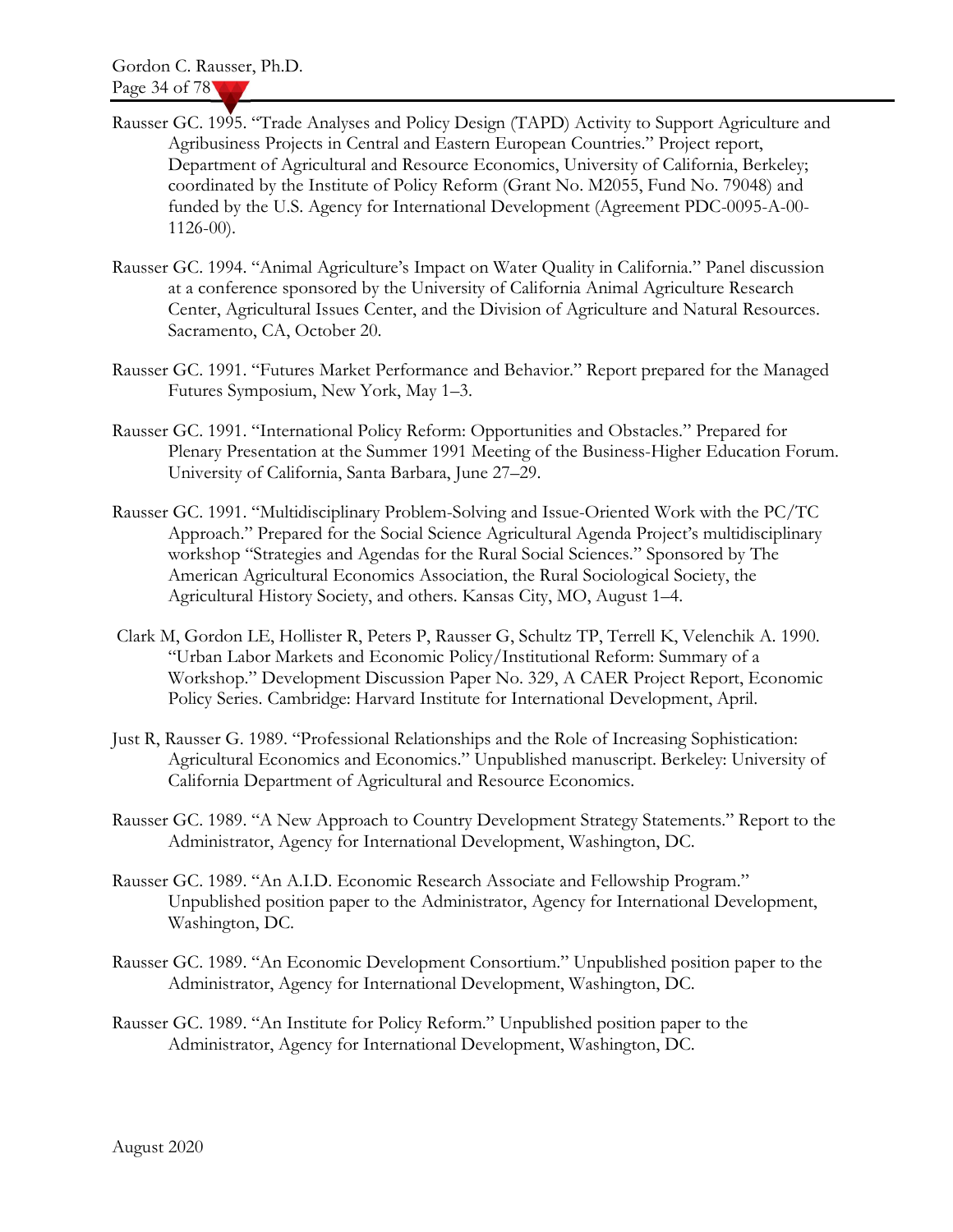- Rausser GC. 1989. "Major Economic Constraints, Challenges and Objectives of the U.S. Foreign Assistance Program." Unpublished position paper to the Administrator, Agency for International Development, Washington, DC.
- Rausser GC. 1989. "Privatization and the Provision of Social Services." Confidential report to the Administrator, Agency for International Development, Washington, DC.
- Rausser GC. 1989. "The Afghanistan Mission and Economic Analytical Support." Confidential report to the Administrator, Agency for International Development, Washington, DC.
- Rausser GC. 1989. "The Bangladesh Mission and Economic Analytical Support." Confidential report to the Administrator, Agency for International Development, Washington, DC.
- Rausser GC. 1989. "The Indonesia Mission and Economic Analytical Support." Confidential report to the Administrator, Agency for International Development, Washington, DC.
- Rausser GC. 1989. "The Pakistan Mission and Economic Analytical Support." Confidential report to the Administrator, Agency for International Development, Washington, DC.
- Rausser GC. 1989. "The Philippines Mission and Economic Analytical Support." Confidential report to the Administrator, Agency for International Development, Washington, DC.
- Rausser GC. 1989. "The Structure of the Intergovernmental Group on Indonesia." Unpublished report to the 32nd Meeting of the Intergovernmental Group on Indonesia." The Hague, Netherlands.
- Rausser GC. 1989. "The Thailand Mission and Economic Analytical Support." Confidential report to the Administrator, Agency for International Development, Washington, DC.
- Rausser GC. 1989. "Third World Debt and A.I.D.'s Position." Confidential report to the Administrator, Agency for International Development, Washington, DC.
- Rausser GC. 1989. "United States Pledging Statement." Report to the 32nd Meeting of the Intergovernmental Group on Indonesia. The Hague, Netherlands.
- Just RE, Rausser GC. 1988. "Determination of the Predominance of Various Expectation Patterns in Commodity Future and Spot Markets." Unpublished manuscript, University of California, Department of Agricultural and Resource Economics.
- Rausser GC. 1988. "Government Credibility, Partial Compensation, and the Market for Policy Reform." Report to the International Agricultural Trade Consortium. Washington, DC.
- Rausser GC. 1988. "The Costa Rica Mission and Economic Analytical Support." Confidential report to the Administrator, Agency for International Development, Washington, DC (1988).
- Rausser GC. 1988. "The El Salvador Mission and Economic Analytical Support." Confidential report to the Administrator, Agency for International Development, Washington, DC.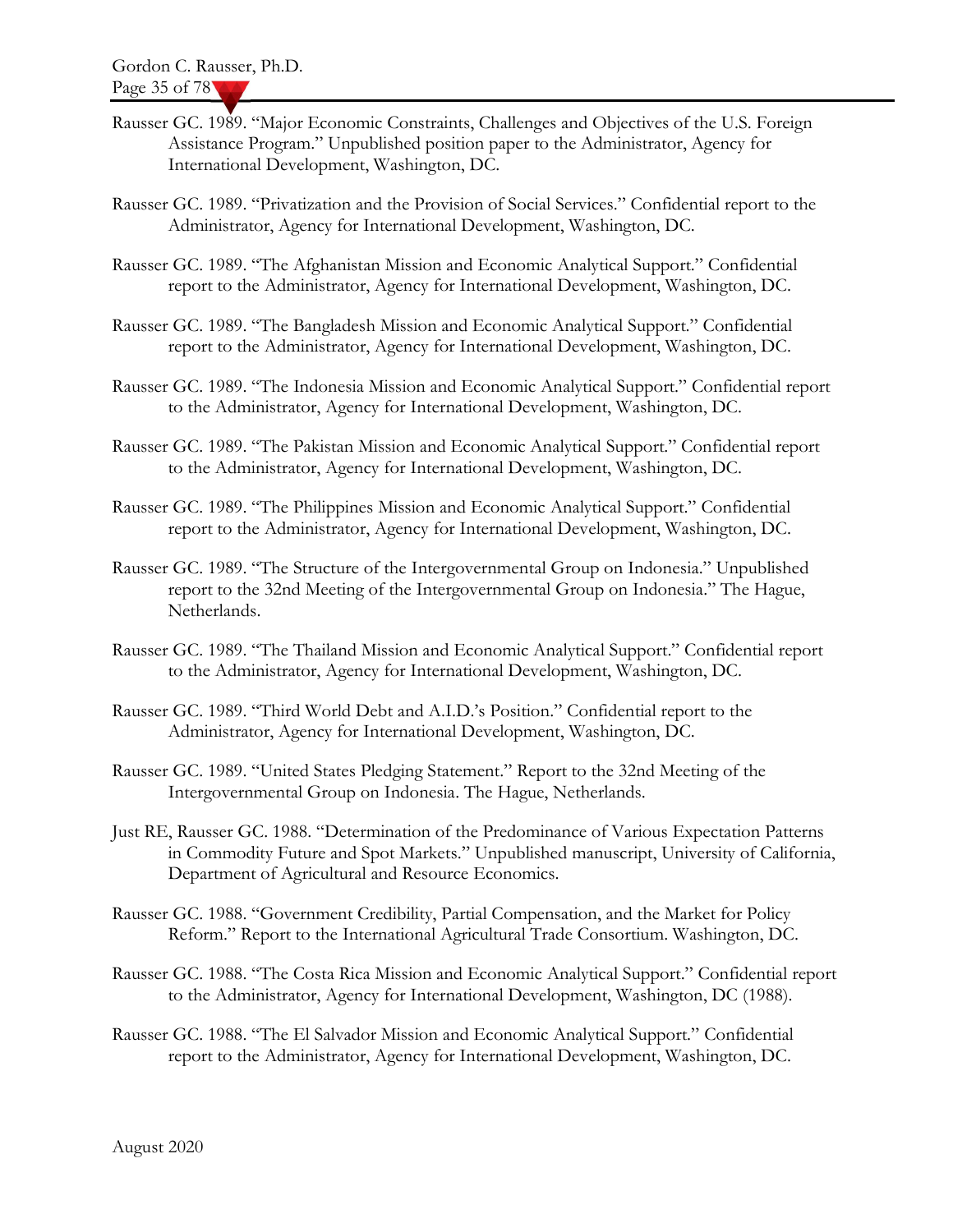- Rausser GC. 1988. "The Guatemala Mission and Economic Analytical Support." Confidential report to the Administrator, Agency for International Development, Washington, DC.
- Rausser GC. 1988. "The Honduras Mission and Economic Analytical Support." Confidential report to the Administrator, Agency for International Development, Washington, DC.
- Rausser GC. 1988. "Toward a Framework for the Design of Internal Agricultural Policy Reform." Report presented to the Economic Research Service, U.S. Department of Agriculture, Washington, DC.
- Rausser GC, Woodward S. 1988. "Restructuring the Farm Credit System." Confidential report to the Farm Credit Administration, Washington, DC.
- Rausser GC. 1987. "Agriculture Research: The Incidence of Burden in the Public and Private Sector." Confidential report to the Agriculture Research Service, U.S. Department of Agriculture, Washington, DC.
- Rausser GC. 1987. "GATT Negotiations and Agriculture: Alternative Measures of Government Intervention." Confidential Report presented to the U.S. Trade Representative, Washington, DC.
- Rausser GC. 1987. "Necessary and Sufficient Conditions for Policy Reform." Report to the Agency for International Development, Washington, DC.
- Rausser GC. 1987. "Political Failure and the Design of U.S. Agricultural Policy." Town Hall California Reporter, 3–4.
- Rausser GC. 1987. "Political Failure and the Reform of Agricultural Policy." Paper presented to the Australian Society of Agricultural Economics, Adelaide, Australia.
- Rausser GC. 1987. "The Design and Implementation of Public Policy Reform." Report to the Agency for International Development, Washington, DC.
- Rausser GC. 1987. "The Environmental Effects of U.S. Agriculture and Food Policies: The Case of Water Quality and Quantity." Confidential report presented to the Environmental Protection Agency. Washington, DC.
- Rausser GC, Rose M. 1987. "The Effects of U.S. Macro and Micro Policies on LDC Debtors: Measuring Commodity Price Linkages." Report presented to the International Monetary Fund, Washington, DC.
- Rausser GC. 1986. "Effects of Dollar Value Changes." Report to the Conference on Pacific Rim: Issues and Opportunities, California Agricultural Trade Seminars.
- Rausser GC. 1986. "Political Failure and the Design of U.S. Agricultural Policy." In The Science of Agriculture and Natural Resources—A Foundation for the Future. Berkeley: Division of Agricultural and Natural Resources, University of California.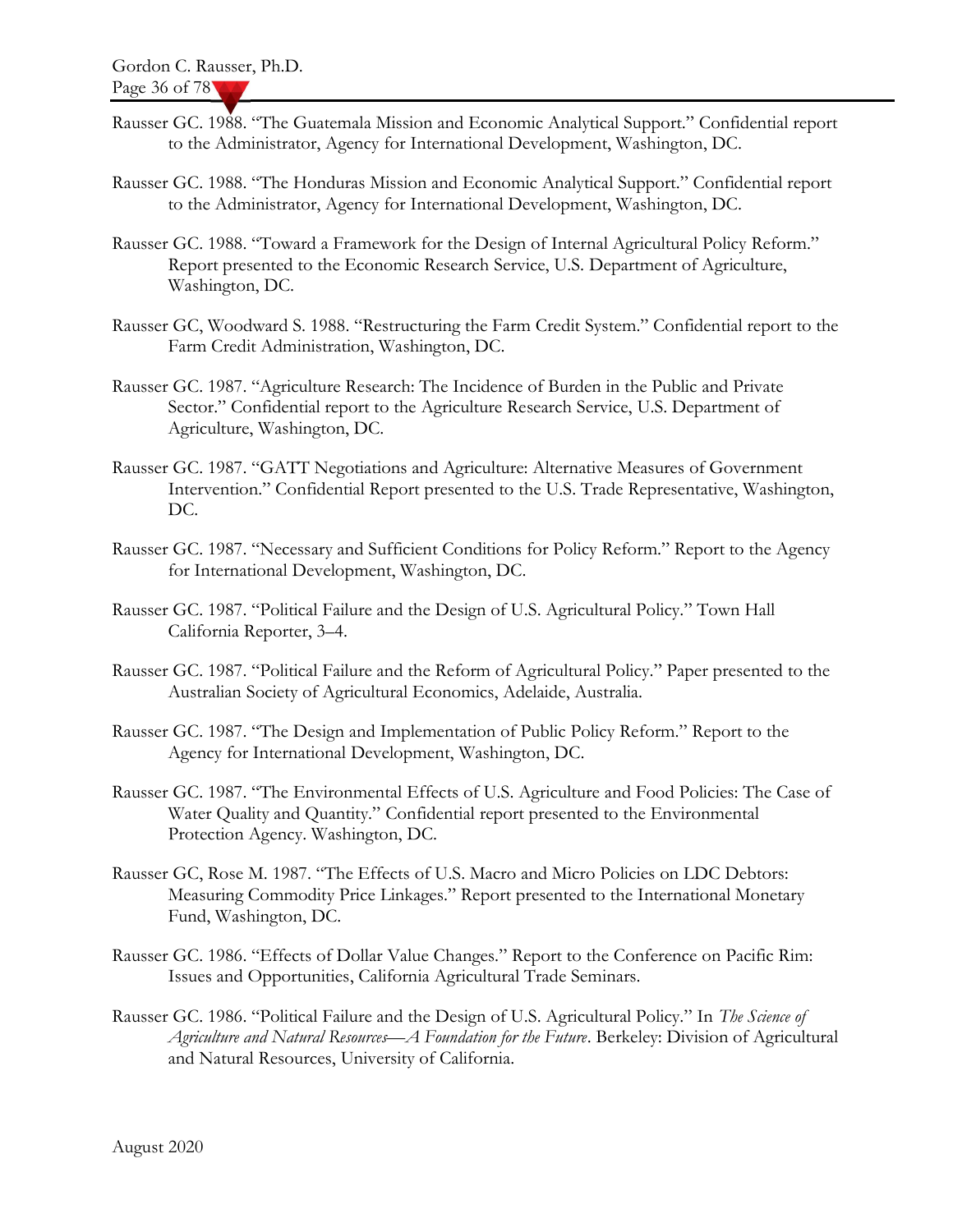- Rausser GC. 1986. "Sources of Misery in California and U.S. Agriculture." Report presented to the California League of Women Voters, Los Angeles, CA.
- Just RE, Rausser GC, Zilberman D. "The Efficiency and Equity Implications of Policy Alternatives in Agricultural Systems of LDCs." Unpublished manuscript, University of California, Berkeley, Department of Agricultural and Resource Economics.
- Rausser GC, Carter CA. "Lead-Lag Price Relationships Among Commodity Futures Markets." Unpublished manuscript, University of California, Berkeley, Department of Agricultural and Resource Economics.
- Rausser GC, Faden A. "Post-Bayesian Statistical Inference," Unpublished manuscript, University of California, Berkeley, Department of Agricultural and Resource Economics.
- Rausser GC, Foster WE, Hayes D, Walraven N. "Information, Risk Allocation, Transaction, and Linkage Efficiencies in Futures Markets." Unpublished manuscript, University of California, Berkeley, Department of Agricultural and Resource Economics.
- Rausser GC, Gordon KM. "Real Income Stabilization and Food Security for LDC's." Unpublished manuscript, University of California, Berkeley, Department of Agricultural and Resource Economics.
- Rausser GC, Nelson R, Schmitz A. "An Optimal Dynamic Hedging Model for Grains." Unpublished manuscript, University of California, Berkeley, Department of Agricultural and Resource Economics.
- Rausser GC, Nishiyama Y. "Multiple Effects of Exchange Rates on Import Demand: The Case of U.S. Agricultural Trade with Japan." Unpublished manuscript, University of California, Berkeley, Department of Agricultural and Resource Economics.
- Rausser GC, Yassour J. 1979. "Construction of Decision Support Systems for Agricultural Marketing Boards and Other Public Agencies in Less Developed Countries: Part I." AID Contract No. AID/DSAN-C-0001, Washington, DC.
- Rausser GC, Yassour J. 1979. "Construction of Decision Support System for the National Grains Authority of the Philippines: Part II." AID Contract No. AID/DSAN-C 0001, Washington, DC.
- Fishelson G, Rausser GC, Cohen AS. 1976. "Air Pollution and the Siting of Fossil Fuel Power Plants." Environmental Pollutants and the Urban Economy Report. Argonne National Laboratory, The University of Chicago Center for Urban Studies. National Science Foundation, Research Applied to National Needs (RANN Contract Nos AG-352 and GI 32989A2.
- Fishelson G, Rausser GC. 1975. "Enforcement, Transaction Costs, and Monitoring of Pollution." University of Chicago Urban Economics Report.
- Fishelson G, Rausser GC. 1975. "Environmental Effects of Altering the Existing Commonwealth Edison System." University of Chicago Urban Economics Report.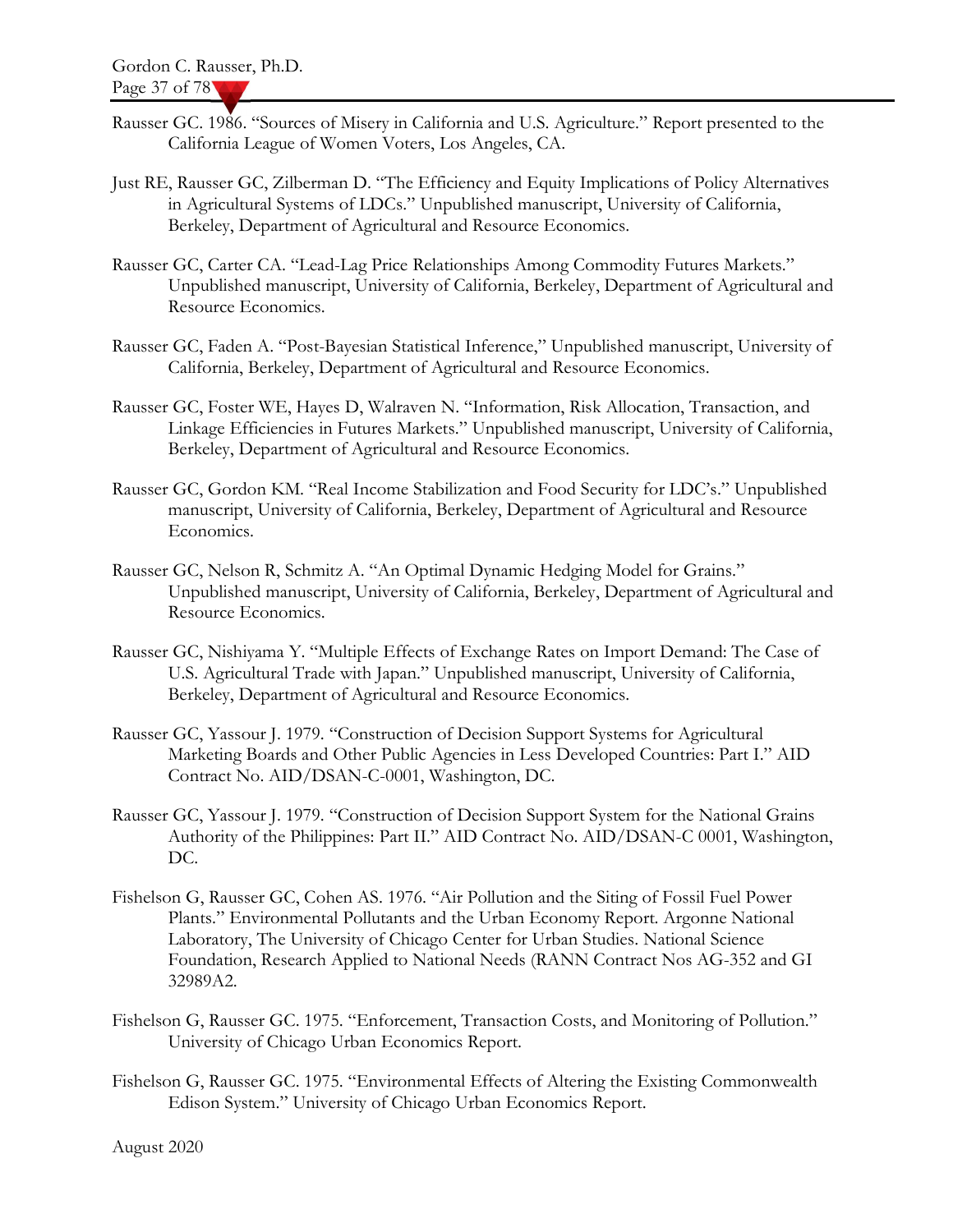- Fishelson G, Rausser GC. 1975. "Environmental Impacts of an Electrical Energy Systems Growth." University of Chicago Urban Economics Report.
- Fishelson G, Rausser GC. 1975. "The Commonwealth Edison System." University of Chicago Urban Economics Report.
- Levins RA, Boehlje J, Otte A, Rausser GC. 1975. "The Feasibility of Mining Coal in Iowa: An Economic Evaluation." Ames, IA: Iowa State University, Energy and Mineral Resources Research Institute Report No. IS-ICP-6.
- Rausser GC, Levins R, Pagoulatos A. 1975. "Development of Iowa Coal: A Systems Analytical Approach." Iowa State University, Energy and Mineral Resources Research Institute Report No. IS-ICP-9, Ames, IA.
- Rausser GC, Zerbe R. 1975. "Taxes as Solutions to Externalities." University of Chicago Urban Economics Report.
- Rausser GC. 1973. "Learning, Production, and Investment in Natural Resource Industries." University of Chicago, Center for Mathematical Studies in Business and Economics, Report No. 7336.
- Rausser GC, Freebairn JW. 1973. "Approximate Adaptive Control Solutions to the U.S. Beef Trade Policy Problem." University of Chicago, Center for Mathematical Studies in Business and Economics, Report No. 7337.
- Rausser GC. 1971. "A Dynamic Econometric Model of the California-Arizona Orange Industry." Unpublished Ph.D. dissertation, University of California, Davis.

#### 6. WORKING PAPERS

- Rausser G, Craft L, Richards Z. 2015. "Impenetrable Math or Simple Logic: How the Nash Bargaining Makes Sense of Georgia-Pacific."
- Rausser G, Judge G. 2014. "Search for Quantitative Economic Knowledge."
- Rausser G, Zilberman D. 2014. "Climate Change and the Global Food Production and Distribution Landscape."
- Rausser G, Zilberman D. 2014. "Domestic and International Agricultural Commodities."
- Montoya E, Rausser G, Simon L. 2013. "Libor Rate Manipulation: A Noncooperative Model of Strategic Behavior."
- Rausser G, Simon L, Zhao J. 2013. "Exaggeration and Polarization in Incomplete Information Aggregation Games."
- Rausser G, Simon L, Zhao J. 2013. "Growing Polarization in American Society."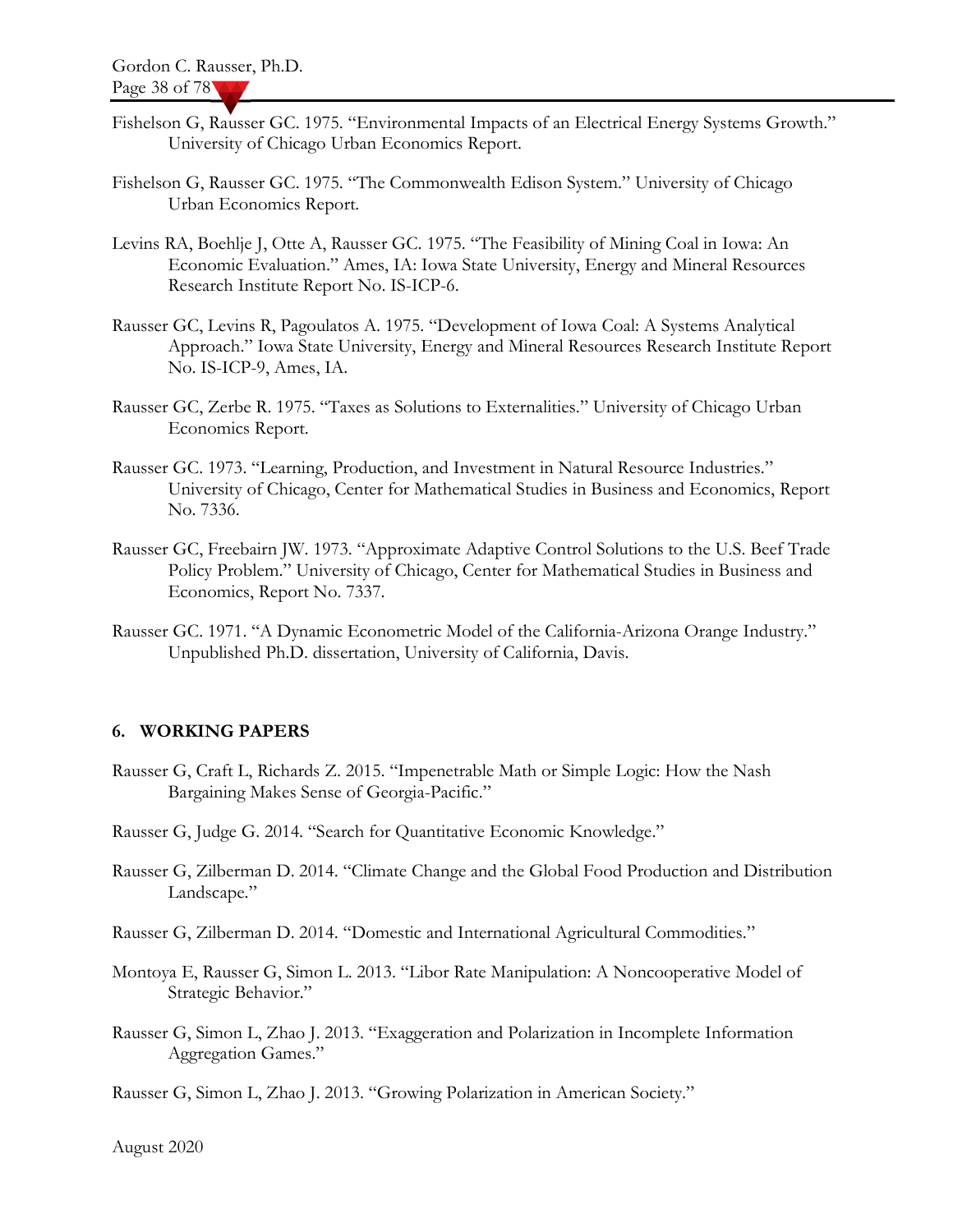Montoya E, Rausser G. 2012. "An Empirical Test of Libor Manipulation."

Rausser G, Tang Q. 2012. "Multilateral Bargaining: The Formation of Ruling Coalitions."

Antinori C, Rausser G, 2011. "Institutional Change and Local Forest Governance."

- Rausser G, Thurström L, 2011. "The Impact of Economic Factors on Food Consumption and Obesity." Working Paper No. 48 of the Department of Economics, UMEA University and The Swedish Retail Institute, Stockholm.
- Antinori C, Rausser GC. 2010. "The Mexican Common Property Forestry Sector." Working Paper No. 1105, Department of Agricultural and Resource Economics, University of California, Berkeley. (Spanish version, "El Sector de la Propiedad Social Forestal en Mexico.")
- Farja Y, Rausser GC. 2007. "Land Trusts Policy: Is it Socially Optimal?" Selected Paper for presentation at the American Agricultural Economics Association Annual Meeting, Portland, OR, July 29-Aug 1.
- Just RE, Rausser GC. 2007. "General Equilibrium in Vertical Market Structures: Monopoly, Monopsony, Predatory Behavior and the Law." Department of Agricultural and Resource Economics Working Paper No. 1033, Revised, University of California, Berkeley, March.
- Rausser G, Cavazos-Cepeda RH. 2007. "Incentives and tradeoffs for politicians in the policy setting process." Submitted to 2007 Midwest Political Science Association Conference.
- Rausser G, de Gorter H, Luong Q, Simon LK. 2007. "Domestic Support Disciplines in the WTO.
- Baylis K, Peplow S, Rausser GC, Simon L. 2005. "Causes of Multifunctionality: Pollution or Politics?" Food and Resource Economics Working Paper, 2005-01, University of British Columbia.
- Just RE, Rausser GC. 2005. "Law in Vertical Market Structures: The Role of Benefit-Cost Analysis."
- Rausser GC, Winfree JA, McCluskey JJ. 2005. "Option Values and Externalities from Public/Private Interaction in Agricultural Research." Presented at the Annual Meeting of American Agricultural Economics Association (AAEA), August.
- Rausser GC, Bryant HL. 2004. "Contract Market Viability." Presented at the NCR-134 Conference on Applied Commodity Price Analysis, Forecasting, and Market Risk Management, St. Louis, MO, April 19-20.
- Goodhue RE, Rausser GC, Scotchmer S, Simon LK. 2002. "Biotechnology, Intellectual Property and Value Differentiation in Agriculture." Department of Agriculture and Resource Economics, UC Berkeley Working Paper, October 17.
- Antinori CM, Rausser GC. 2000. "Vertical Integration in Mexican Community Forestry." Agricultural Experiment Station, Giannini Foundation, Working Paper No. 915, October.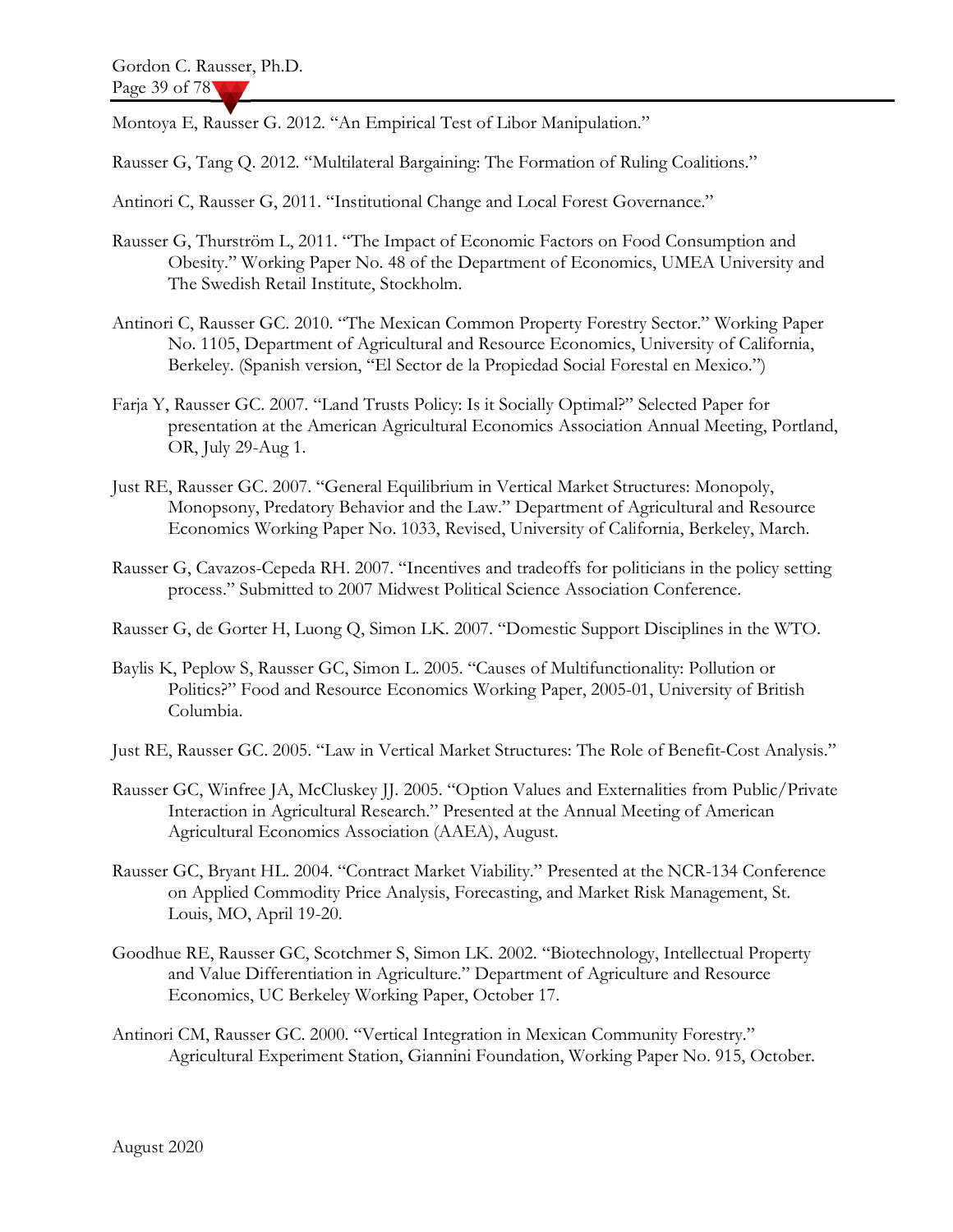- Goodhue RE, Rausser GC, Simon LK. 2000. "Processor Placements and Producer Incentives: Analyzing Broiler Chicken Production Contracts." Department of Agricultural and Resource Economics Working Paper No. 858 rev., University of California, Berkeley.
- Rausser GC, Simon LK, Zhao J. 2000. "Environmental Remedies: An Incomplete Aggregation Games." Berkeley Program in Law & Economics, Working Paper Series 21, 2000 - 14. http://repositories.cdlib.org/blewp/21/.
- van 't Veld K, Rausser G, Simon L. 2000. "Fitting the Glass Slipper: Optimal Capital Structure in the Face of Liability." Department of Agricultural and Resource Economics Working Paper No. 917. University of California, Berkeley.
- Alexander C, Goodhue RE, Rausser GC. 1999. "Do Incentives Matter? Product Quality and Contract Incentives in Processing Tomatoes." Department of Agricultural and Resource Economics Working Paper No. 882, University of California, Berkeley.
- Hochman O, Rausser GC. 1999. "Zoning as a Control of Pollution in a Spatial Environment." Department of Agricultural and Resource Economics Working Paper No. 875, University of California, Berkeley.
- Rausser GC, McCluskey JJ, 1999. "The Basis for Political Preference Functions and Implications for Use." Department of Agricultural and Resource Economics Working Paper No. 876, University of California, Berkeley.
- Rausser GC, Scotchmer S, Simon LK. 1999. "Intellectual Property and Market Structure in Agriculture." Department of Agricultural and Resource Economics Working Paper No. 880, University of California, Berkeley.
- Rausser GC, Simon LK, Zhao J. 1999. "Cleanup Delays at Hazardous Waste Sites: An Incomplete Information Game." Department of Agricultural and Resource Management Working Paper No. 839, University of California, Berkeley.
- Rausser GC, Small AA. 1999. "Bioprospecting with Patent Races." Department of Agricultural and Resource Economics Working Paper No. 878, University of California, Berkeley.
- Rausser GC, Small AA. 1999. "Bioprospecting with Prior Ecological Information. / Valuing Research Leads: Bioprospecting and the Conservation of Genetic Resources" Giannini Foundation Working Paper No. 819 rev 2.
- Thoyer S, Morardet S, Rio P, Simon L, Goodhue R, Rausser G. 1999. "A Matlab Version of the Multilateral Bargaining Model Applied to the Ardour Case Study." Working Paper, Cemagref, Montpellier, France.
- Thoyer S, Morardet S, Rio P, Simon L, Goodhue R, Rausser G. 1999. "Les Formes Institutionnelles de la Gestion de l'Eau en France et en Californie: Droits de propriete, decentralization et delegation." Department of Agricultural and Resource Economics Working Paper, University of California, Berkeley.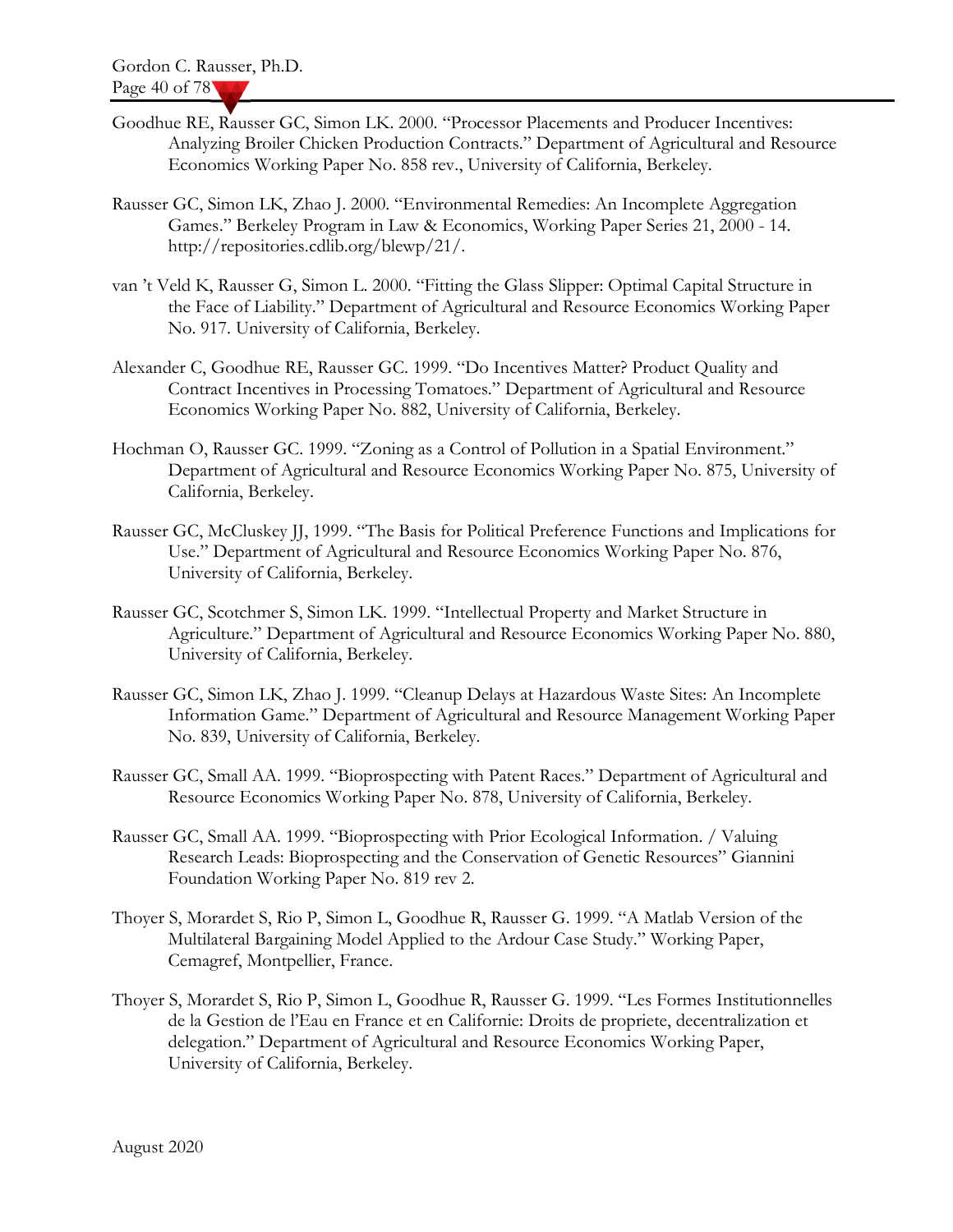- Goodhue RE, Rausser GC, Simon LK. 1998. "A Bayesian Model of Market Learning." Department of Agricultural and Resource Economics Working Paper No. 837, University of California, Berkeley.
- Goodhue RE, Rausser GC, Simon LK. 1998. "Understanding Production Contracts: Testing an Agency Theory Model." Agriculture and Applied Economics Association meetings, Salt Lake City, UT, May 15.
- Lyons R, Goodhue R, Rausser G, Simon L. 1998. "A Dynamic Model of the Food Processing Sector in the New Market Economies of Central Europe." Department of Agricultural and Resource Economics Working Paper No. 859, University of California, Berkeley.
- Rausser GC. 1998. "The Market for Genetic Resources: Prior Information and Conservation Incentives." Working Paper No. 831, Department of Agricultural and Resource Economics, University of California, Berkeley.
- Rausser GC, Simon LK. 1998. "Public and Private Provision of Public and Private Goods: A Bargaining-Theoretic Perspective." Department of Agricultural and Resource Management Working Paper No. 836, University of California, Berkeley, March.
- Prescott L, Rausser G, Sigler MB, Arnone J. 1997. "A Dynamic Comparative Advantage Analysis of Fresh Fruit and Vegetable Trade between Latin America and the United States, Executive Summary: An Empirical Investigation into the Trade and Investment Effects of a Southern Hemisphere Free Trade Agreement." Center for Agricultural and Rural Development, Iowa State University, GATT Paper 96-GATT 1, May.
- Rausser GC, McCluskey JJ. 1997. "Environmental Activism and the Public Interest." Department of Agricultural and Resource Economics Working Paper No. 802, University of California, Berkeley.
- Rausser GC, Small AA. 1997. "Alternative Trade and Support Strategies for CAP Integration." Department of Agricultural and Resource Economics Working Paper No. 801, University of California, Berkeley, May.
- Goodhue RE, Lyons R, Rausser GC, Simon LK. 1996. "A Computable Policy Model of Eastern European Food Processing." Department of Agricultural and Resource Economics Working Paper No. 838, University of California, Berkeley.
- Goodhue RE, Lyons R, Rausser GC, Simon LK. 1996. "The Analytical Framework for the TAPD Project." Department of Agricultural and Resource Economics Working Paper No. 762, University of California, Berkeley.
- Rausser GC, Small AA. 1996. "The Economic Value of Patents, Licenses, and Plant Variety Protection." Department of Agricultural and Resource Economics Working Paper No. 797, University of California, Berkeley, June.
- Rausser GC, Small AA, Yoo SJ. 1996. "Intellectual Property Rights and Market Structure in Agricultural Biotechnology." Department of Agricultural and Resource Economics Working Paper No. 799, University of California, Berkeley.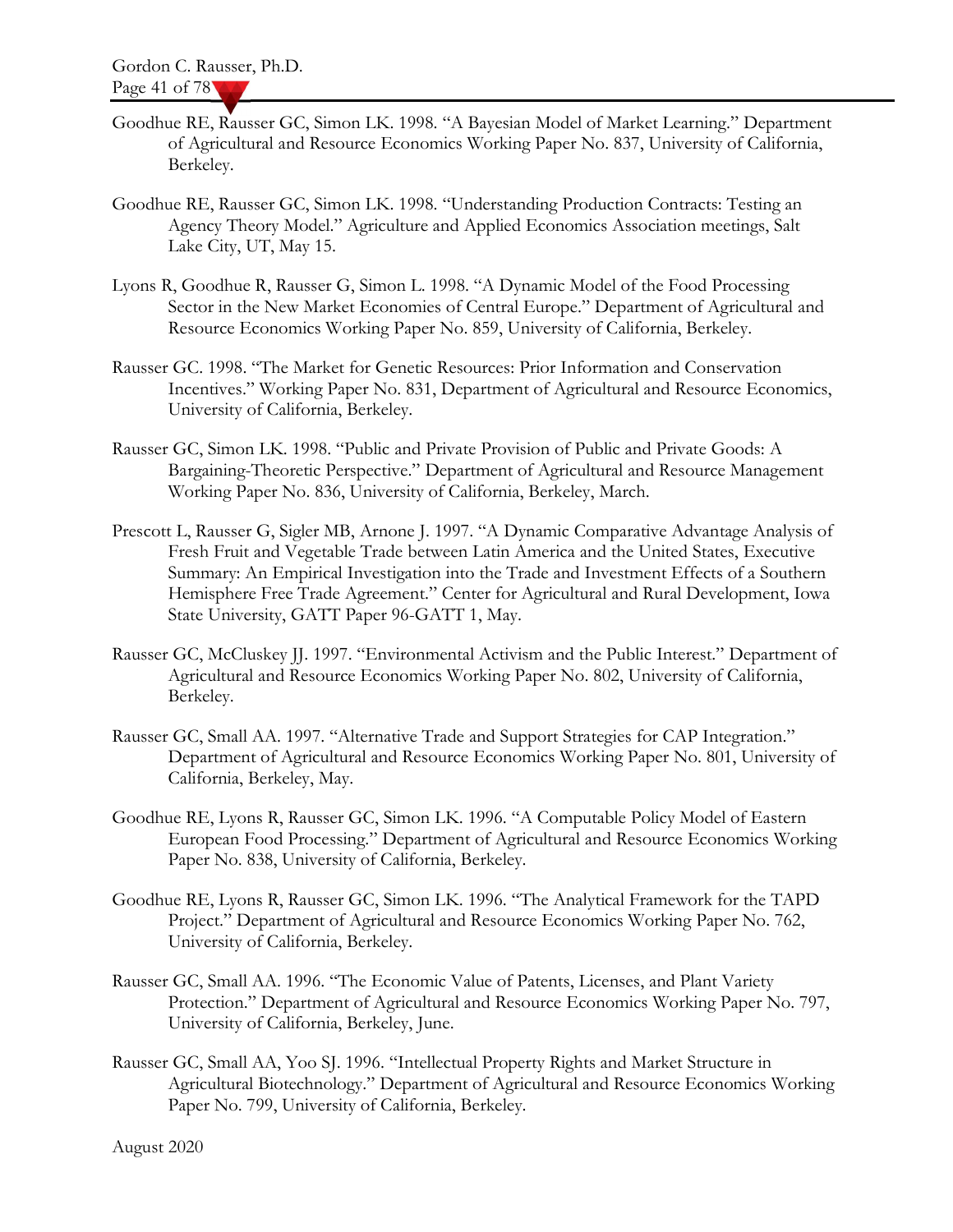- de Gorter H, Rausser GC, Swinnen JFM. 1995. "Inequality and the Choice of Redistributive and Public Good Policies: The Case of Agriculture." Department of Agricultural and Resource Economics Working Paper No. 742, University of California, Berkeley.
- Rausser GC, Simon LK, van 't Veld K. 1995. "Political Preference Functions and Political Economic Modelling." Department of Agricultural and Resource Economics Working Paper No. 743, University of California, Berkeley.
- Liu J, Rausser GC. 1994. "Can Futures Trading Play a Role in China's Land Allocation and Food Security Policy?" Department of Agricultural and Resource Economics Working Paper No. 651, University of California, Berkeley, February 17.
- Lyons R, Rausser G, Simon L. 1994. "Putty-Clay Politics in Transition Economies." Department of Agricultural and Resource Economics Working Paper No. 707, University of California, Berkeley.
- Lyons RF, Rausser GC, Simon LK. 1994. "The Political Economy of Transition: A Bargaining Theoretic Approach." Department of Agricultural and Resource Economics Working Paper No. 709, University of California, Berkeley.
- Rausser GC, Simon LK. 1994. "Instrument Selection in a Bargaining Model of Agricultural and Environmental Policy Reform." of Agricultural and Resource Economics Working Paper No. 708, University of California, Berkeley.
- Rausser GC, Simon LK, van 't Veld KT. 1994. "Independence of Irrelevant Alternatives and Political Economy: A Critique and an Alternative." Department of Agricultural and Resource Economics Working Paper No. 720, University of California, Berkeley.
- Rausser GC, Simon LK, Zhao J. 1994. "The Economics of Remediation: The Decision Problem Facing a Single PRP." Department of Agricultural and Resource Economics Working Paper No. 711, University of California, Berkeley.
- de Gorter, Nielson DJ, Rausser GC. 1993. "The Political Economy of Productive and Predatory Policies: The Case of U.S. Dairy Policy." Department of Agricultural and Resource Economics Working Paper No. 661, University of California, Berkeley.
- de Gorter H, Rausser GC, Swinnen J. 1993. "Commodity Versus Research Policies under Endogenous Political Weights." Department of Agricultural and Resource Economics Working Paper No. 649, University of California, Berkeley.
- Harrison GW, Rausser GC, Harstad R, Simon LK. 1993. "Multilateral Bargaining in a Spatial Environment: Preliminary Results." Department of Agricultural and Resource Economics Working Paper No. 670, University of California, Berkeley.
- Just RE, Rausser GC, Zilberman D. 1993. "A Framework for Analyzing Specific Agricultural Policy Reform." Department of Agricultural and Resource Economics Working Paper No. 647, University of California, Berkeley.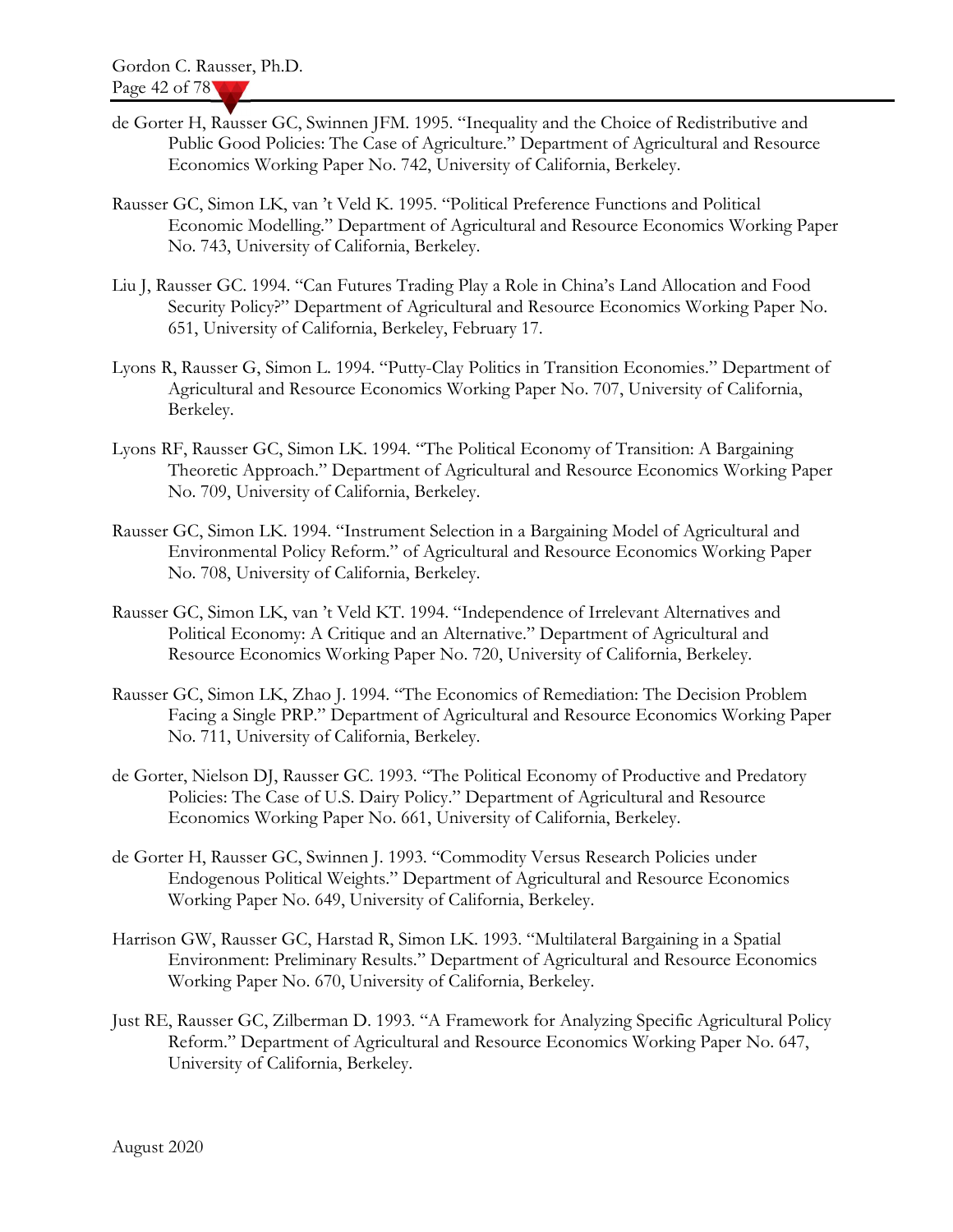- McMillan J, Rausser G, Johnson SR. 1993. "Freedoms and Economic Growth: Transitional and Permanent Components." Center for Agricultural and Rural Development Working Paper 93-WP 115, Iowa State University, October.
- Rausser GC. 1993. "Academic Research in Future Markets Performance and Behavior." Department of Agricultural and Resource Economics Working Paper No. 656, University of California, Berkeley.
- Rausser GC. 1993. "International Policy Reform: Opportunities and Obstacles." Department of Agricultural and Resource Economics Working Paper No. 653, University of California, Berkeley.
- Rausser GC. 1993. "Transition to a Market Economy: The Case of Russia." Department of Agricultural and Resource Economics Working Paper No. 666, University of California, Berkeley.
- Rausser GC, Simon LK. 1993. "A Strategic Model of Environmental Dispute Resolution." Department of Agricultural and Resource Economics Working Paper No. 662, University of California, Berkeley.
- Foster WE, Rausser GC. 1992. "Input and Output Price Distortions Facilitating the Provision of Public Goods." Center for Agricultural and Rural Development, GATT Research Paper 90- GATT 16, Iowa State University, June.
- Giorgio Ardeni P, Rausser GC. 1992. "Interactions Among Money, Exchange Rates, and Commodity Prices." Department of Agricultural and Resource Economics Working Paper No. 621, University of California, Berkeley.
- Rausser GC, Simon LK. 1992. "A Noncooperative Model of Collective Decision Making: A Multilateral Bargaining Approach." Department of Agricultural and Resource Economics Working Paper No. 620, University of California, Berkeley.
- Rausser GC, Simon LK. 1992. "Burden Sharing and Public Good Investments in Policy Reform." Department of Agricultural and Resource Economics Working Paper No. 635, University of California, Berkeley. GATT Research Paper 90-GATT 23, Center for Agricultural and Rural Development, Iowa State University.
- Rausser GC, Simon LK. 1992. "The Political Economy of Alliances: Structure and Performance." Center for Agricultural and Resource Development GATT Research Paper 92-GATT 10, Iowa State University.
- Rausser GC, Zusman P. 1992. "Prescription: Political Preference Functions Versus Social Welfare Functions." Center for Agricultural and Rural Development GATT Research Paper 90- GATT 21, Iowa State University, January.
- Zusman P, Rausser GC. 1992. "Endogenous Policy Theory: The Political Structure and Policy Formation." Working Paper No. 537. Department of Agricultural and Resource Economics, University of California, Berkeley. Center for Agricultural and Rural Development GATT Research Paper 90-GATT 27, Iowa State University.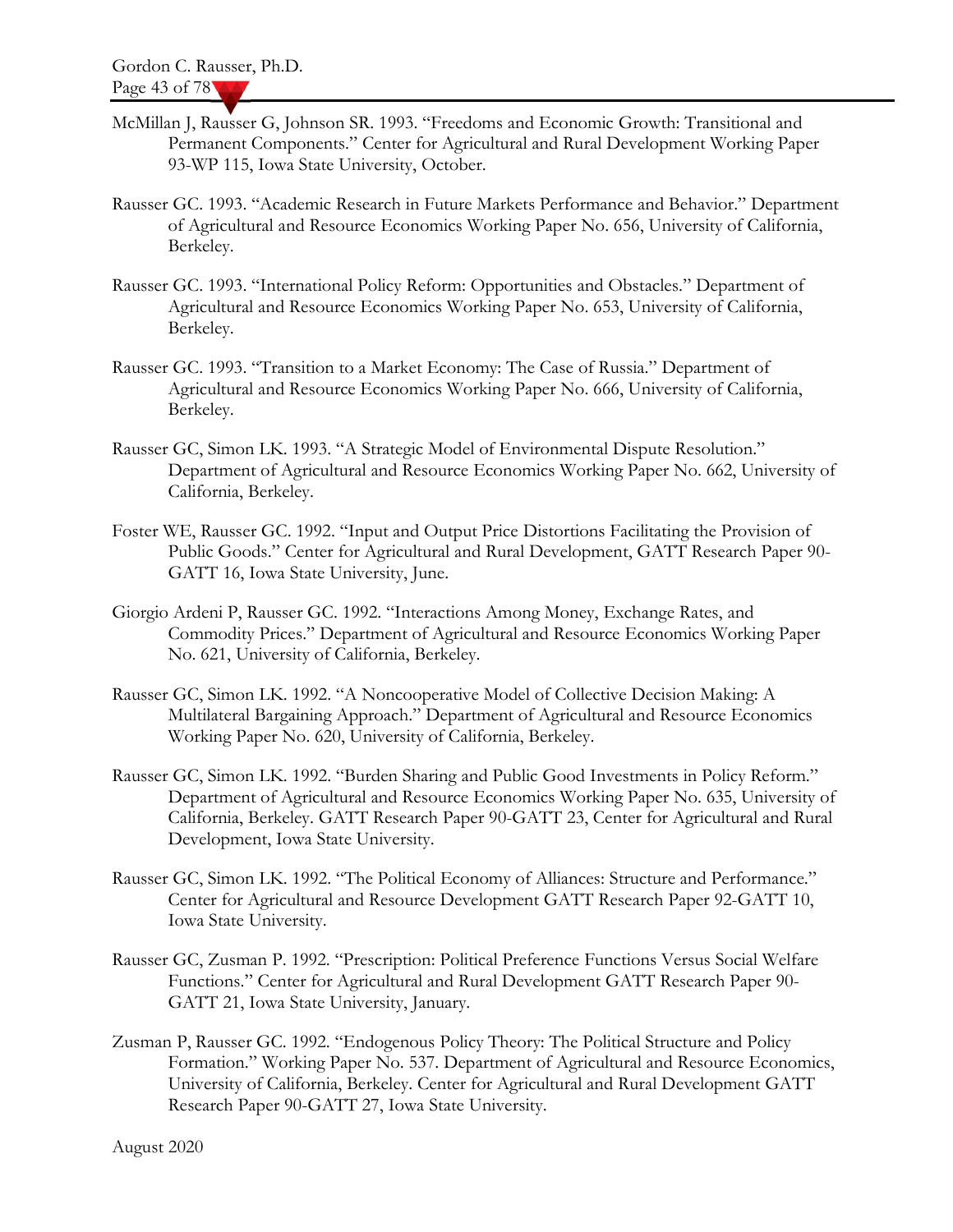- Foster W, Gray R, Rausser GC. 1991. "Resource Mobility, Diversification, and the Compensation Requirements of Trade Reform." Department of Agricultural and Resource Economics Working Paper No. 550, University of California, Berkeley, August.
- Harrison GW, Rausser GC, Simon LK. 1991. "Economic Experimental Results on Multilaterlate Bargaining." Center for Agricultural and Rural Development GATT Research Paper 90- GATT 25, Iowa State University.
- Liu J, Rausser GC. 1991."Food Security, Land Allocation, and Country Hedging: A Case Study of China." Department of Agricultural and Resource Economics Working Paper No. 594, University of California, Berkeley.
- Rausser GC, Simon LK. 1991. "Burden Sharing and Public Good Provision: A Numerical Sensitivity Analysis." Department of Agricultural and Resource Economics Working Paper No. 637, University of California, Berkeley, February.
- de Gorter H, Nielson D, Rausser GC. 1990. "Commodity Policy and Underinvestment in Agricultural Research." Department of Agricultural and Resource Economics Working Paper No. 539, University of California, Berkeley, June.
- de Gorter H, Nielson DJ, Rausser GC. 1990. "The Political Economy of Productive and Predatory Policies: A Case Study from Agriculture." Department of Agricultural and Resource Economics Working Paper No. 553, University of California, Berkeley, August.
- Foster WE, Rausser GC. 1990. "Coupling Wealth Transfer Under Uncertain Rates of Technical Change." Department of Agricultural and Resource Economics Working Paper No. 542, University of California, Berkeley.
- Hochman O, Rausser GC. 1990. "The Role of Taxes and Zoning in the Effective Control of Pollution." Department of Agricultural and Resource Economics Working Paper No. 211, University of California, Berkeley, May.
- Love HA, Rausser GC, Burton DM. 1990. "Policy Preference Functions: Grand Themes and New Directions." Department of Agricultural and Resource Economics Working Paper No. 571, University of California, Berkeley.
- Rausser GC. 1990. "The Role of Institutions and Policy Reform in U.S. Foreign Assistance." Working Paper No. 522, Department of Agricultural and Resource Economics, University of California, Berkeley.
- Rausser GC, Brazelon C. 1990. "LDC Debt and Policy Linkages in the Determination of World Commodity Prices." Department of Agricultural and Resource Economics Working Paper No. 538, University of California, Berkeley.
- Rausser GC, Foster WE. 1990. "Public Goods and Wealth Transfer Tradeoffs." Department of Agricultural and Resource Economics Working Paper No. 549, University of California, Berkeley.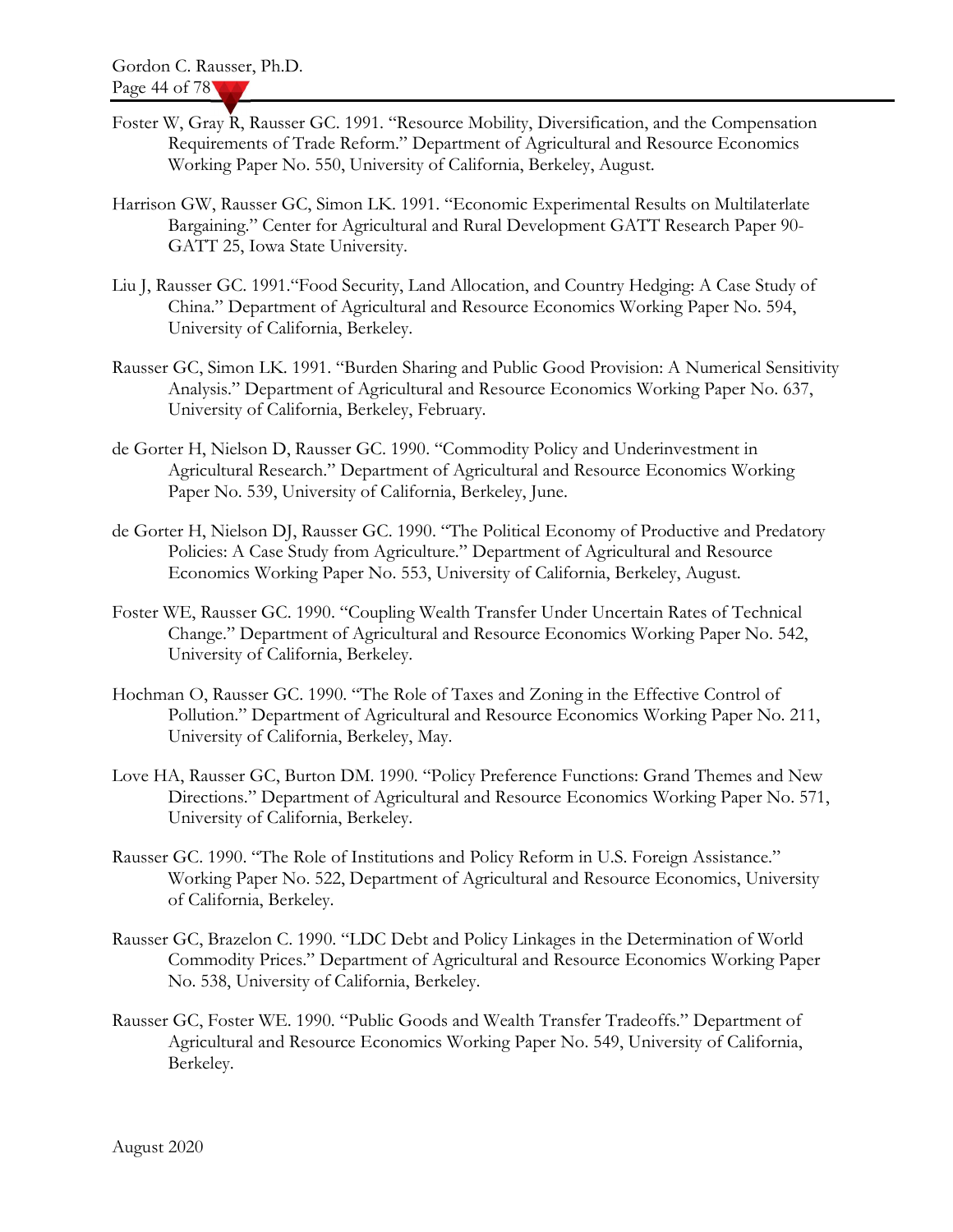- Rausser GC, Gordon KM. 1990. "Farm Capital Structure and the Agency Cost of Outside Equity Ownership." Department of Agricultural and Resource Economics, University of California, Berkeley.
- de Gorter H, Rausser GC. 1989. "Endogenizing U. S. Milk Price Supports." Department of Agricultural and Resource Management Working Paper No. 504, University of California, Berkeley.
- Foster WE, Rausser GC. 1989. "A Political-Economic Rationale for Coupled Welfare Transfer Policies." Department of Agricultural and Resource Economics Working Paper No. 498, University of California, Berkeley, April.
- Gawn G, Rausser GC, Zilberman DD. 1989. "A Model of Nutrient Demand and the Allocation of Time." Department of Agricultural and Resource Economics Working Paper No. 511, University of California, Berkeley, July.
- Kitchen J, Rausser GC. 1988. "Arbitrage Conditions, Interest Rates, and Intertemporal Commodity Price Relationships." Department of Agricultural and Resource Economics Working Paper No. 489, University of California, Berkeley, March.
- Love HA, Rausser GC. 1988. "Flexible Public Policy: The Case of the United States Wheat Sector." Department of Agricultural and Resource Management Working Paper No. 494, University of California, Berkeley.
- Stamoulis KG, Rausser GC. 1988. "Overshooting of Agricultural Prices." Department of Agricultural and Resource Economics Working Paper No. 493, University of California, Berkeley.
- Chalfant JA, Love HA, Rausser GC, Stamoulis KG. 1986. "The Effects of Monetary Policy on U.S. Agriculture." Department of Agricultural and Resource Economics Working Paper No. 409, University of California, Berkeley.
- Rausser GC, Nishiyama Y, Stamoulis K. 1986. "Macroeconomics, Overshooting, and the U.S. Agriculture Sector." Department of Agricultural and Resource Economics Working Paper No. 410, University of California, Berkeley.
- Rausser GC, Walraven NA. 1986. "Futures Market and Efficiency." Department of Agricultural and Resource Economics Working Paper No. 411, University of California, Berkeley.
- Stamoulis KG, Chalfant JA, Rausser GC. 1986. "Monetary Policy and Relative Farm Prices." Department of Agricultural and Resource Economics Working Paper No. 413, University of California, Berkeley.
- Nishiyama Y, Rausser GC. 1985. "Exchange Rates: Backward Linkage on U.S. Agriculture—The Case of Japan." Department of Agricultural and Resource Economics Working Paper No. 389, University of California, Berkeley.
- Rausser GC. 1985. "Agriculture, Trade, and Macroeconomics." Department of Agricultural and Resource Economics Working Paper No. 407, University of California, Berkeley.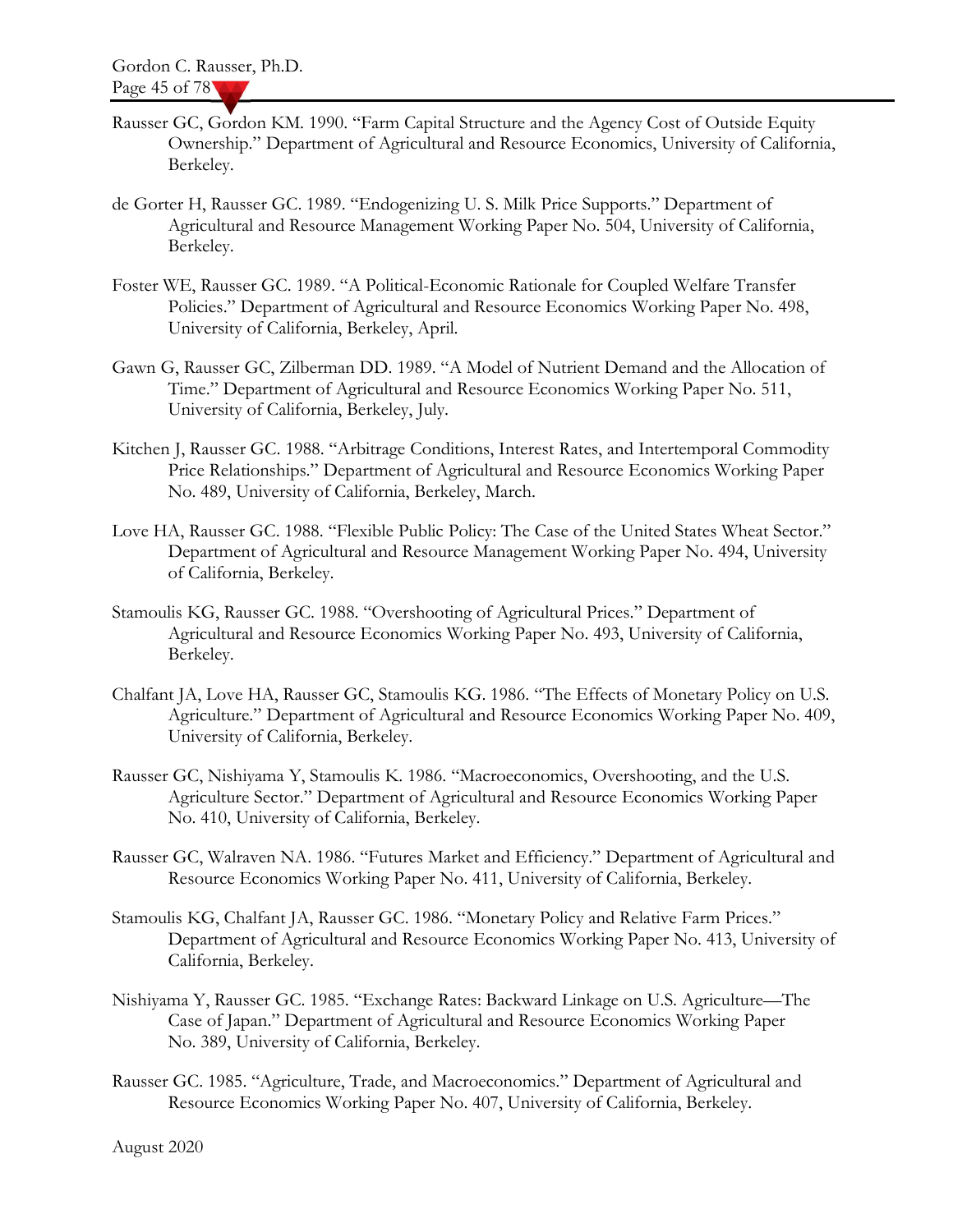- Rausser GC. 1985. "Important Developments in Economics." California Agricultural Experiment Station, Giannini Foundation of Agricultural Economics Working Paper No. 406, University of California, Berkeley, September.
- Stamoulis KG, Chalfant JA, Rausser GC. 1985. "Monetary Policies and the Overshooting of Flexible Prices: Implications for Agricultural Policy." Department of Agricultural and Resource Economics Working Paper No. 372, University of California, Berkeley.
- Love HA, Rausser GC, Freebairn J. 1984. "Agricultural Output and Effectiveness of Government Policy." Department of Agricultural and Resource Economics Working Paper No. 294, University of California, Berkeley, February.
- Rausser GC, Zilberman D, Just RE. 1983. "An Equilibrium Model of Distribution Effects of Land Controls in Agriculture: Theoretical Implications of Programming Models." California Agricultural Experiment Station, Giannini Foundation of Agricultural Economics Working Paper No. 80, University of California, Berkeley, November.
- Just RE, Zilberman DD, Rausser GC. 1982. "The Role of Governmental Policy in Agricultural Land Appreciation and Wealth Accumulation." California Agricultural Experiment Station, Giannini Foundation of Agricultural Economics Working Paper No. 193, University of California, Berkeley, March.
- Freebairn JW, Rausser GC, de Gorter H. 1981. "Government Intervention and Food Price Inflation." Department of Agricultural and Resource Economics Working Paper No. 215, University of California, Berkeley, December.
- Rausser GC, Zilberman DD. 1981. "Compensation Under Uncertainty: Ex Ante versus Ex Post Rules." Department of Agricultural and Resource Economics Working Paper No. 210, University of California, Berkeley, August.
- Zilberman DD, Rausser GC. 1981. "Comments on Richard Day's 'Farm Output Decisions and Adaptive Economic Behavior: Recent Theoretical Considerations.'" Department of Agricultural and Resource Economics Working Paper No. 216, University of California, Berkeley, November.
- Rausser GC, Lichtenberg E. 1980. "Conservation and Development of Natural Resources." Department of Agricultural and Resource Economics Working Paper No. 146, University of California, Berkeley, August.
- Rausser GC, Pekelman D. 1980. "Management Science Implications of Adaptive Control Methods." Agricultural Experiment Station, Giannini Foundation of Agricultural Economics Working Paper No. 117, University of California, Berkeley, April.
- Rausser GC, Schmitz A. 1980. "Foreign Direct Investment in U.S. Farmland." Department of Agricultural and Resource Economics Working Paper No. 106, Rev., University of California, Berkeley, October.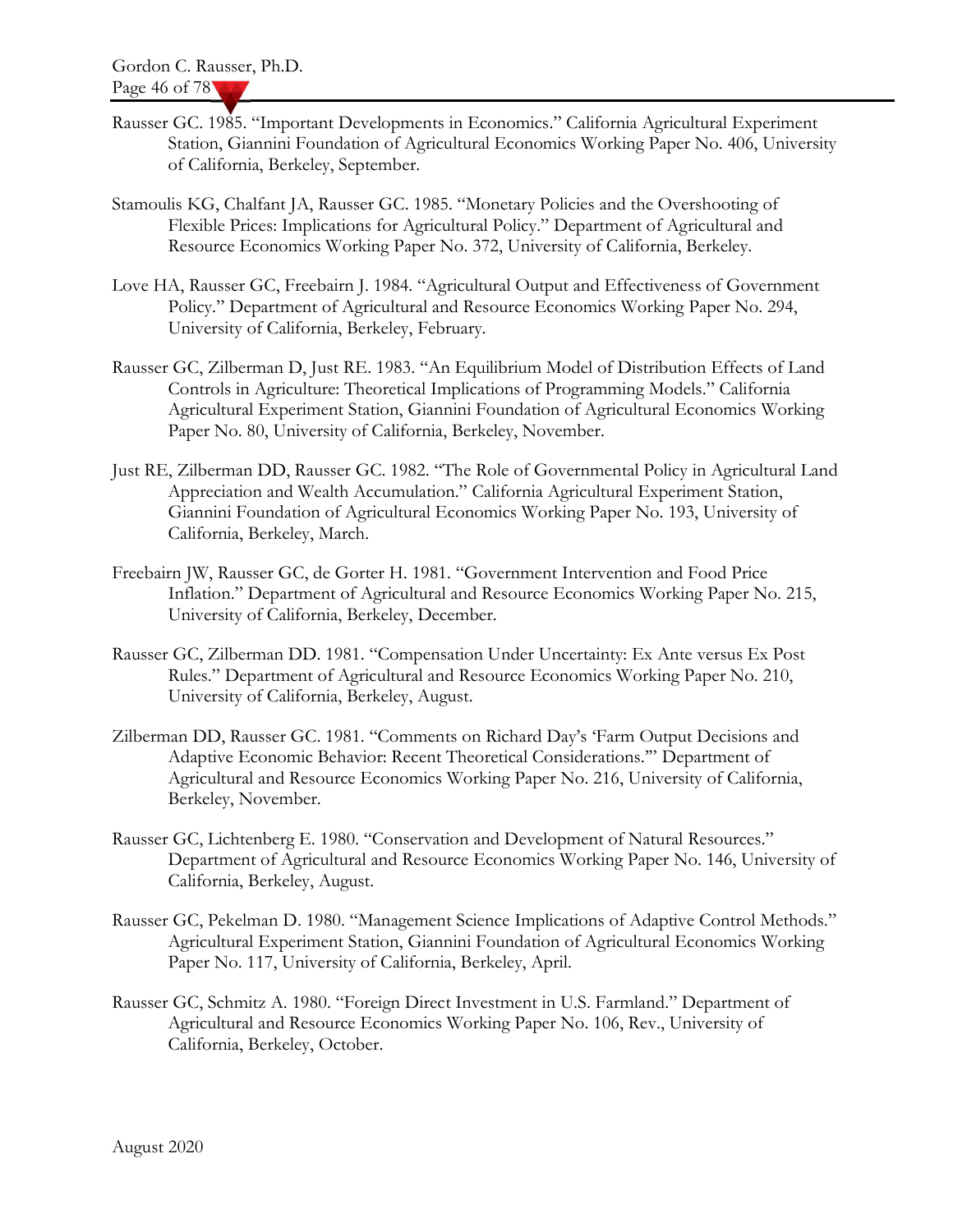- Rausser GC, Yassour J. 1980. "An Evaluative Framework for Research and Development Strategies." Department of Agricultural and Resource Economics Working Paper No. 209, University of California, Berkeley, August.
- Mundlak T, Rausser GC. 1979. "Structural Change, Parameter Variation, and Forecasting." Department of Agricultural and Resource Economics Working Paper No. 76, University of California, Berkeley, December.
- Rausser GC, Just RE. 1979. "Agricultural Commodity Price Forecasting Accuracy: Futures Markets Versus Commercial Econometric Models." Department of Agricultural and Resource Economics Working Paper No. 66, University of California, Berkeley, May.

# CASE STUDIES: HARVARD UNIVERSITY, GRADUATE SCHOOL OF BUSINESS ADMINISTRATION

Biogas of Colorado

Biotechnology and Agribusiness

Costs and Benefits of Models and Their Use in the Food Sector

Crown Zellerbach and the Management of Natural Resources

DRI Commodity Management Consultants

Effective Management and Utilization of Information Systems

Food Conglomerate, Inc.

MacIntosh Chocolate Company (a, b, c, d)

Manual for Designing, Constructing, and Using a Decision Support System

Note on Agricultural Sector Forecasts and Policy Evaluations

Note on Market Risk in Agribusiness

Note on Strategic Policy Evaluations

The Philippines National Rice and Grain Authority

Strategy and Market Dynamics in the U.S. Pharmaceutical Industry

Tariff and Nontariff Trade Barriers

The World Bank and Agriculture in Less Developed Countries

August 2020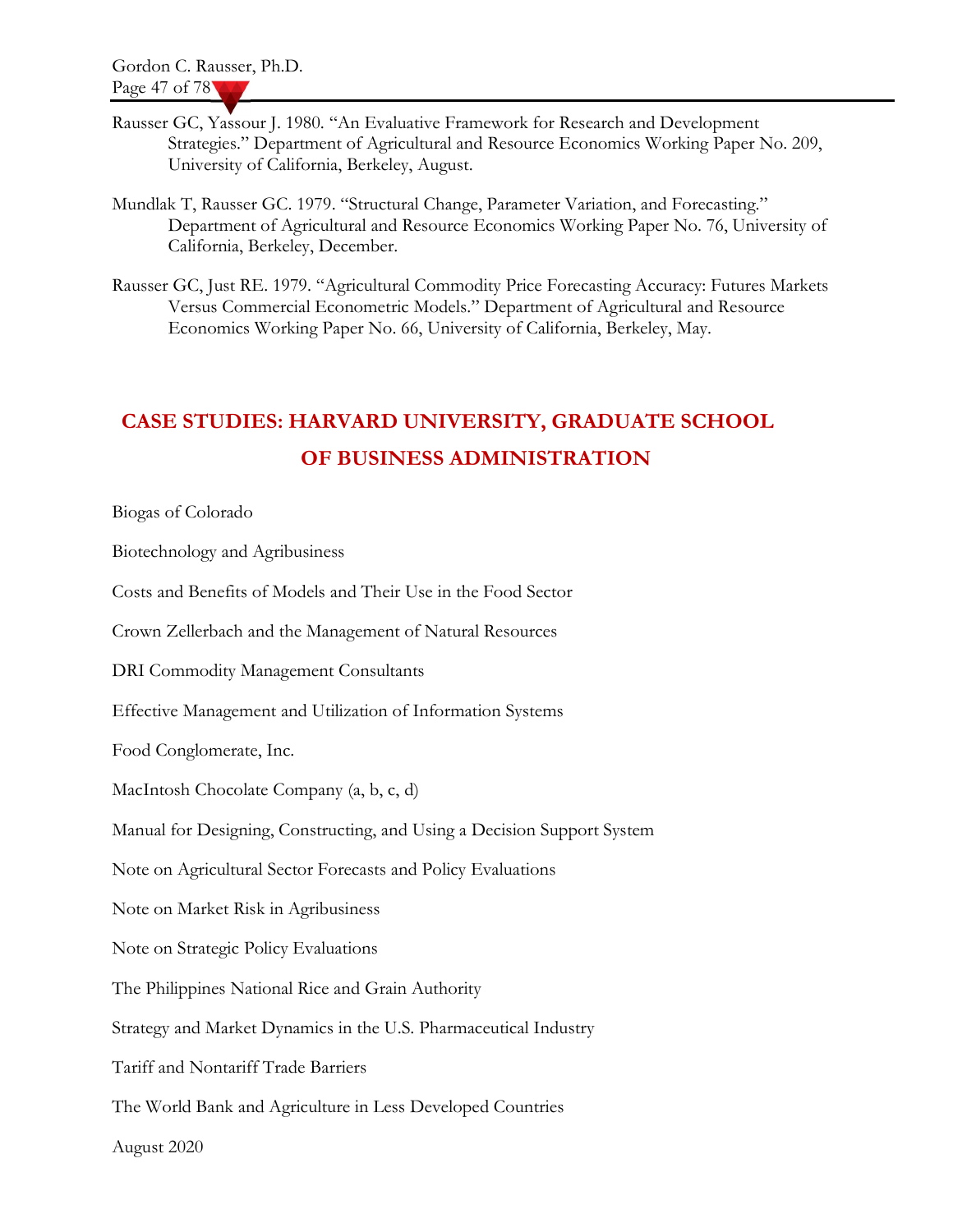Agricultural Chemical International Contractual Relationships in the Turkey Industry Contractual Relationships in the Beet Sugar Industry Fed-Rite Food Distribution Forecasting in the Food Freezing Sector High Fructose Corn Syrup Manufacturing (a) High Fructose Corn Syrup Manufacturing (b) Note on Risk Management Frameworks Pricing, Product Differentiation, and U.S. Pharmaceutical Markets Proposals for Grain Reserves Spreckels Sugar Division (a) Spreckels Sugar Division (b) U.S. Feed Grain Reserve Policy Chase Econometric Associates, Inc. Chemical Bank (a) Chemical Bank (b) Choosing Among Risk Profiles Common Commodity Future Market Fund Data Resources, Inc. Design and Implementation of Decision Models Florida Department of Citrus Food Grain Import Policies in Bangladesh (a) Food Grain Import Policies in Bangladesh (b) Hedging and Pure Speculation Importance of a Good Forecasting System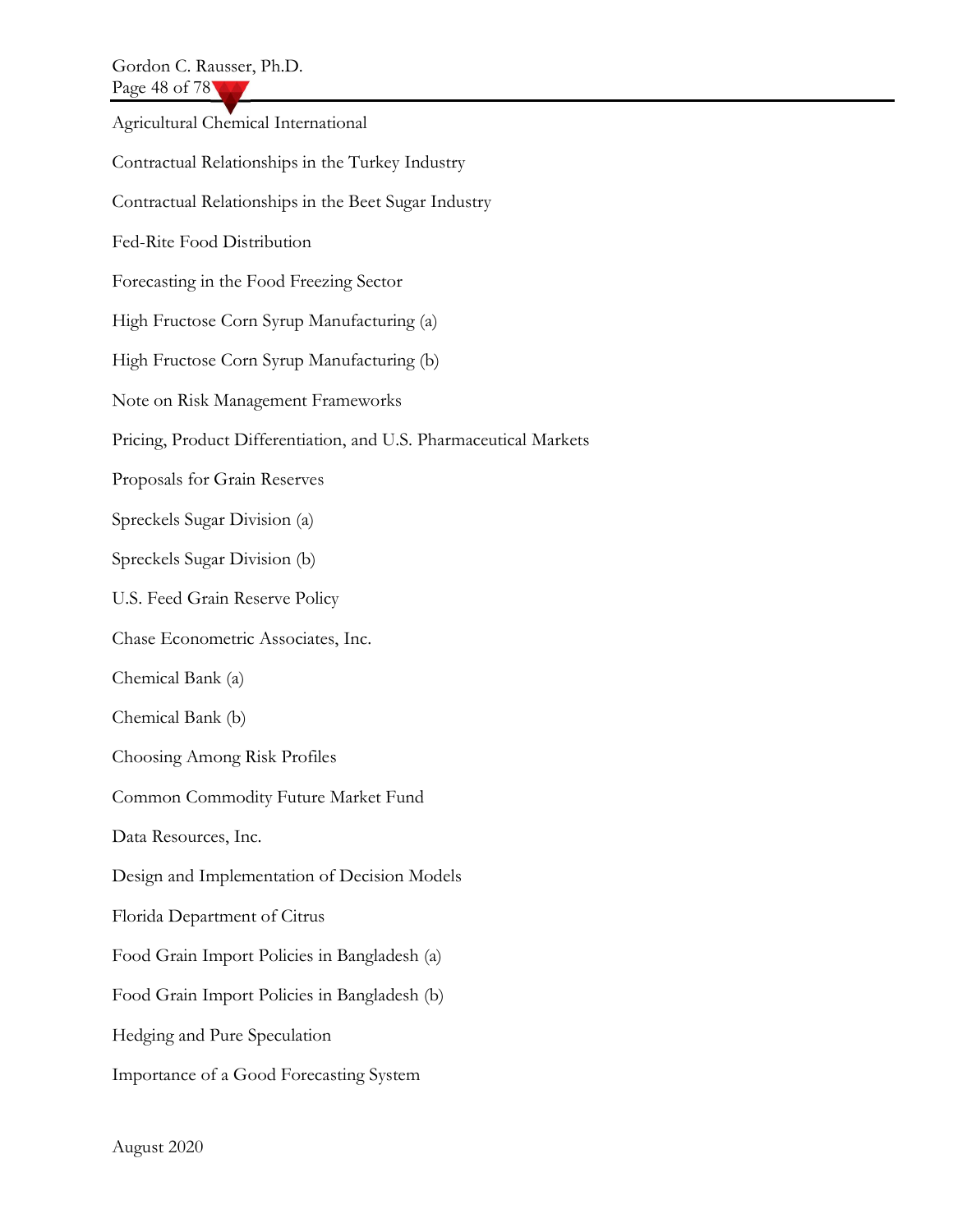Gordon C. Rausser, Ph.D. Page 49 of 78

Israel Poultry Marketing Board

Rancho Matilija

Statistical Decision Theory Frameworks

Thomte and Company

Simulation Models in Agribusiness

Survey and Use of Decision Support Systems

## SELECTED KEYNOTE SPEECHES AND CONFERENCE PRESENTATIONS

- "Technology Tsunami Gordon Rausser and James Davis, UC Berkeley." Farm-to-table talk. Web interview podcast: https://farmtotabletalk.com/technology-tsunami-gordon-rausser-andjames-davis-uc-berkeley/. June 19<sup>th</sup>, 2018.
- "The educational-industrial complex: the case of California" Zilberman, D, Rausser, G, Castillo, F, Graff, G, Gordon, B. 22nd International Consortium on Applied Bioeconomy Research (ICABR). Washington D.C., June 2018.
- "Collusion in the World Copper Market: A Long-Run Perspective." Rausser G, Stuermer, M.  $33<sup>rd</sup>$ Annual Congress of the European Economic Association & 71<sup>st</sup> European Meeting of the Econometric Society. Cologne, Germany, April 2018. Also submitted to 16<sup>th</sup> Annual International Industrial Organization Conference (IIOC). Indianapolis, Indiana, April 2018.
- "Lobbying vs. Electoral Incentives: The Case of U.S. States." Pacca L, Rausser G, Olper A. Associazione Italiana di Economia Agraria e Applicata. Piacenze, Italy, June 2017.
- "Waves in Biotech Industry Mergers and Acquisitions." Rausser G, Discussant in plenary session: "Bioeconomy in Transition: New Players and New Tools." ICABR Conference, University of California, Berkeley, May 2017.
- "Technological Developments and their Adoption in CA Food and Agriculture." Rausser G, Moderator. Panelists: Buder D, Day S, Turner W, Zink R. Strategic Perspectives on Innovation in Agrifood Supply Chains: Profitability, Sustainability, and Global Change Conference. UC Berkeley, April 2017
- "The Changing Structure of U.S. Public Policy." Talk with Liz Claman. College of Natural Resources Alumni Event, New York, March 2017.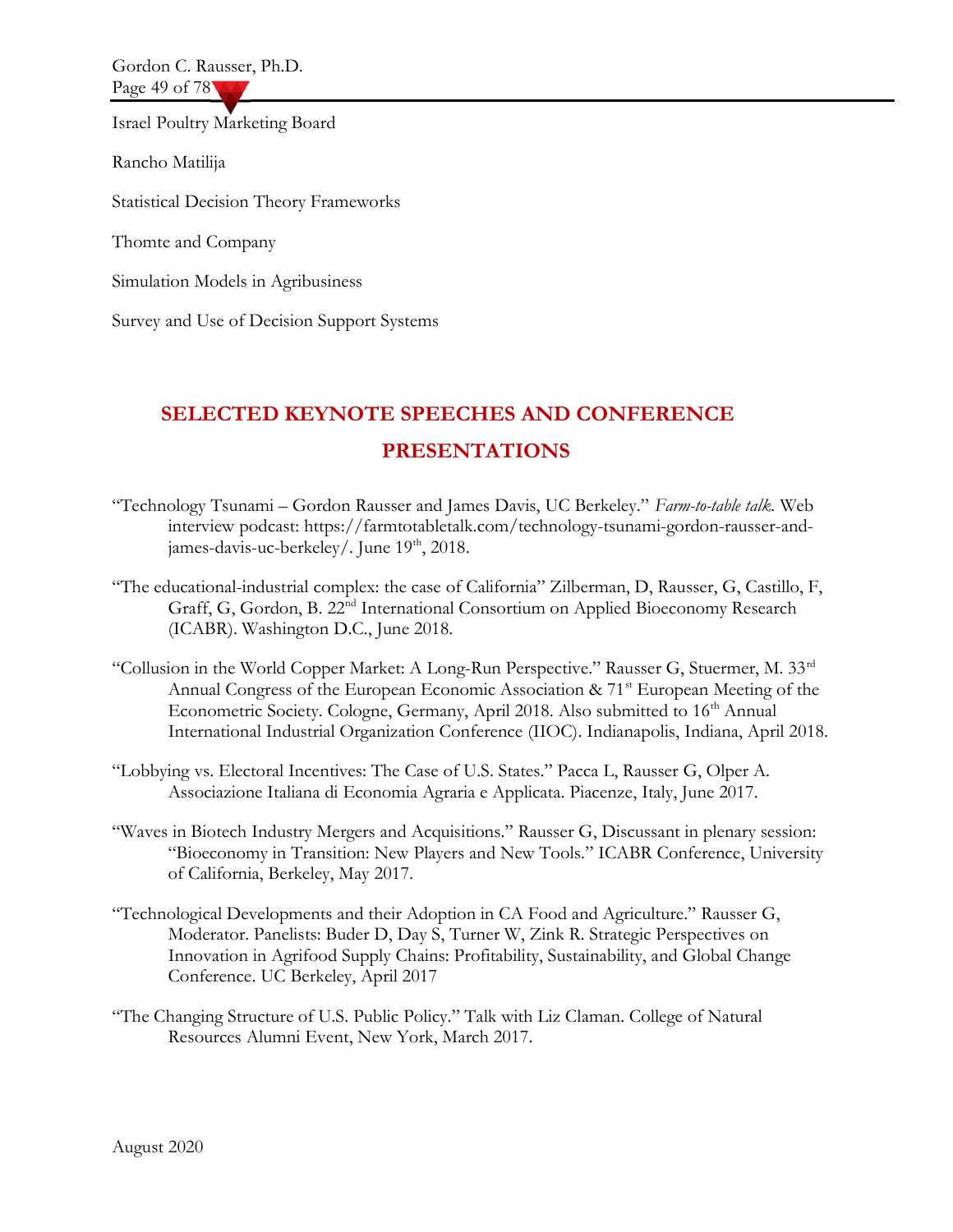- "Structuring Public-Private Research Partnerships for Success: Empowering University Partners." International Consortium on Applied Bioeconomy Research (ICABR) Conference. Ravello, Italy, June 2016.
- "The Unique and Enduring Contributions of Yair Mundlak." Symposium in Memory of Yair Mundlak. Rehovot, Israel, May 2016.
- "Polarization and Strategic Exaggeration." Sixth Annual Singapore Economic Review Conferences. Singapore, August 2015.
- "An Alternative Paradigm for Food Production, Distribution, and Consumption: A Noneconomist's Perspective." International Conference of Agricultural Economists. Milan, Italy, August 2015.
- "The Political Economy of Biofuel Policies." International Conference of Agricultural Economists. Milan, Italy, August 2015.
- "Collusion in Mineral Commodity Markets: A Long-Run Perspective." 21<sup>st</sup> Annual European Association of Environmental and Resource Economists. Helsinki, Finland, June 2015.
- "Collusion in Mineral Commodity Markets: A Long-Run Perspective." Fourth Annual Association of Environmental and Resource Economists. San Diego, June 2015.
- "The Law and Economics of Traditional Terms." Ninth Annual Conference of the American Association of Wine Economists. Mendoza, Argentina, May 2015.
- "Collusion in the Tin Commodity Market: A Long-Run Perspective." 49<sup>th</sup> Annual Conference of the Canadian Economics Association. Toronto, Canada, May 2015.
- "Collusion in the Copper Commodity Market: A Long Run Perspective." Annual Meeting of the American Economic Association. Boston, January 2015.
- "Impenetrable Math or Simple Logic: How the Nash Bargaining Solution Makes Sense of Georgia-Pacific." Presentation to the Intellectual Property Institute. New York, December 2014.
- "Industrialization Policy in Renewable Energy." Presentation to Department of Economics, University of Bonn. Bonn, Germany, Fall 2014.
- "Antitrust Class Proceedings then and now." American Bar Association Spring Meeting. Washington D.C., April 2014.
- "Analytical Dimensions of Public Policy." Presentation to Department of Economics, Oxford University. Oxford, March 2014.
- "Dynamics of Commodity Markets." Annual Meeting of the American Economic Association. Philadelphia, January 2014.
- "Complimentary Public Policies in Renewable Energy." Department of Economics, Oxford University, 2014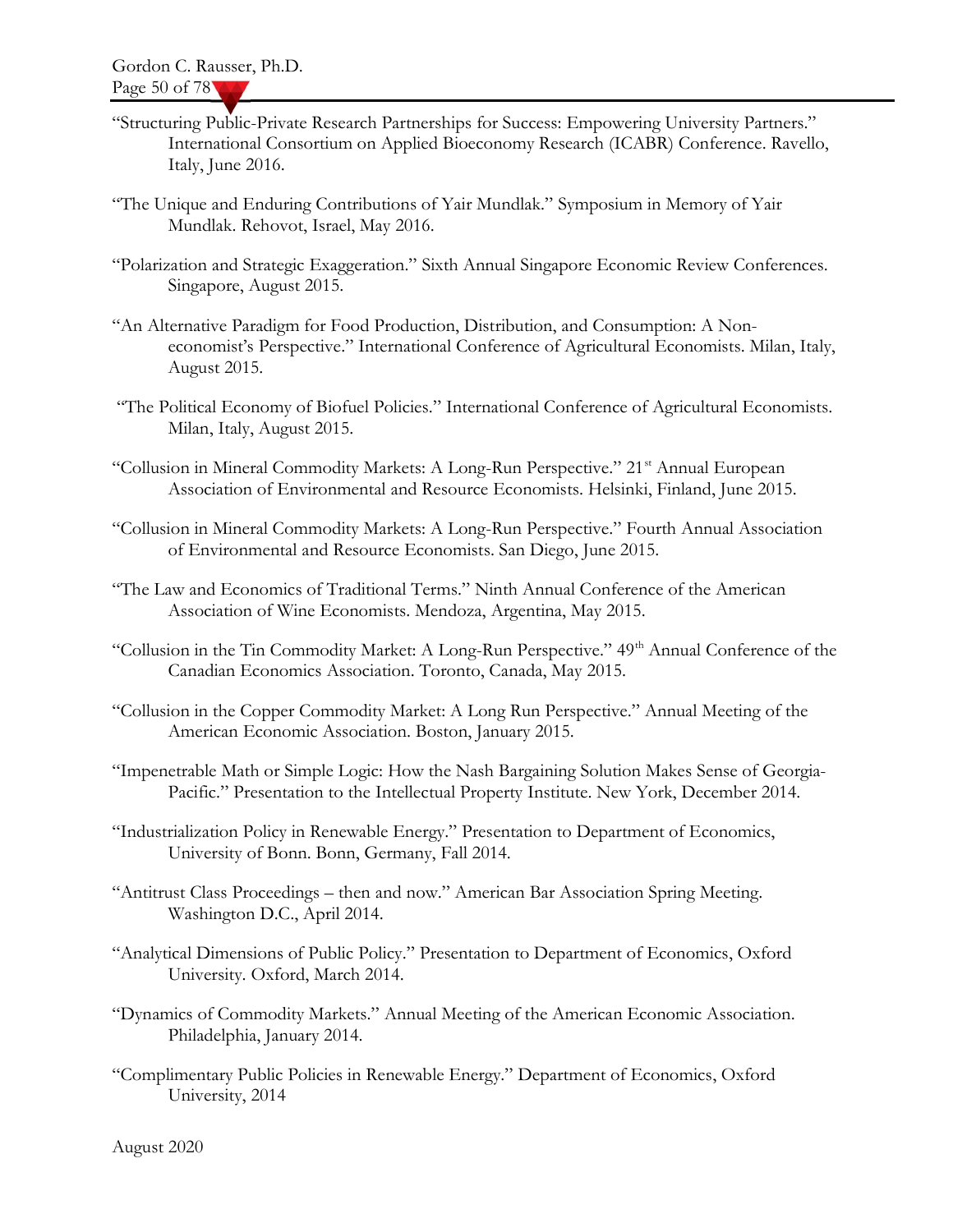- "Strategic Conduct in the Reporting of LIBOR." Presentation to Department of Economics, University of Siena. Siena, Italy, Summer 2013.
- "The Economics of Alternative Biofuel." Sixth Berkeley Bioeconomy Conference: Renewable Resources. Berkeley, March 2013.
- "The Future of Agricultural Economics in a Bio-Economy World." The Global Bio-Economy: 28<sup>th</sup> Annual International Conference of Agricultural Economists (ICAE), Foz do Iguacu, Brazil, August 2012.
- "Crises, Governance Structure, and Policy Reform." The Global Bio-Economy: 28<sup>th</sup> Annual International Conference of Agricultural Economics (ICAE), Foz do Iguacu, Brazil, August 2012
- "Industrial Policy Instruments for the Bio-Economy: A Cross-Country Comparison." The Global Bio-Economy: 28<sup>th</sup> Annual International Conference of Agricultural Economists (ICAE), Foz do Iguacu, Brazil, August 2012.
- "Policy Pathways to a Viable Renewable Energy Sector" (with T. Vandemoortele and H. Zhi). Association of Environmental and Resource Economists (AERE) session on "Environment, Innovation, and Technical Change" at the Western Economic Association International (WEAI) 87<sup>th</sup> Annual Conference. San Francisco, June 29–July 3, 2012.
- "The Effect of Ethanol Production on Corn Prices" (with C. Carter and A. Smith). Fifth Berkeley Bioeconomy Conference: Renewable Resources. Berkeley, March 2012.
- "Policy Pathways to a Viable Renewable Energy Sector" (with T. Vandemoortele and H. Zhi).  $16<sup>th</sup>$ International Consortium on Applied Bioeconomy Research (ICABR) Conference on Sustainability and the Bioeconomy. Ravello, Italy, June 2011.
- "The Public-Sector Role in Jump-Starting a Viable Renewable-Energy Sector" (with H. Zhi). Association of Environmental and Resource Economists Conference. Seattle, June 2011.
- "A Market-Based Alternative to Crop Revenue Insurance" (with T. Sproul). Southern Association of Agricultural Experiment Station Directors SCC-76 Information Exchange Group Conference. Pensacola, FL, March 2011.
- "Managing R&D Risk in Renewable Energy: Biofuels versus Alternate Technologies" (with K. Torani). Fourteenth International Consortium on Applied Bioeconomy Research (ICABR) Conference on Bioeconomy Governance. Ravello, Italy, June 2010.
- "Is Biofuel a Good Investment?" Third Berkeley Conference on the Bioeconomy. Berkeley, CA, April 2010.
- "Political Institutions, Governance Structures and Food Policy" (with J. F. M. Swinnen). Allied Social Science Associations Annual Meeting. Atlanta, GA, January 2010.
- "Modeling OTC Derivatives." Agricultural and Resource Economics Department Seminar. University of California, Berkeley, November 2009.

August 2020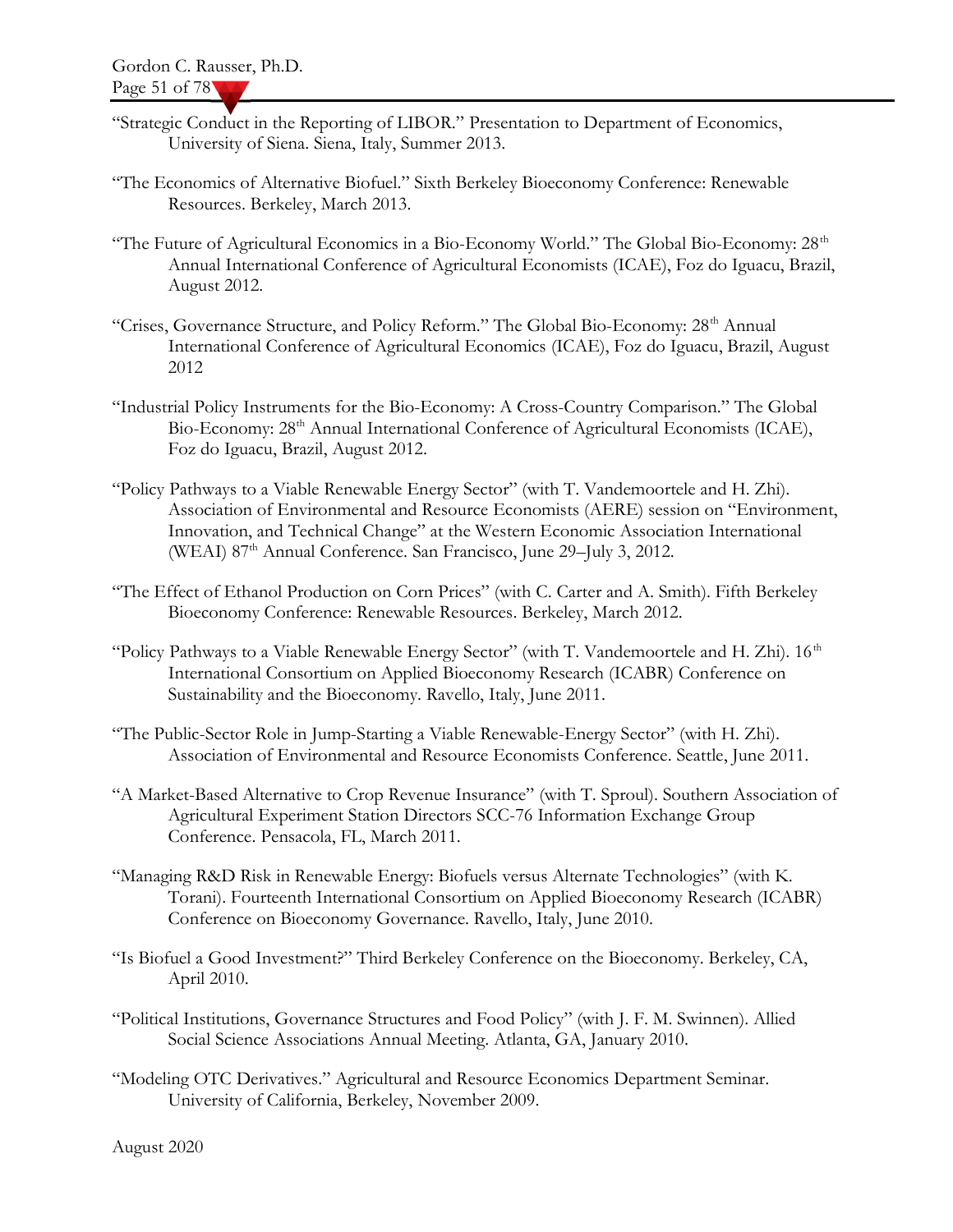- "U.S. versus E.U. Biotechnology Regulations and Comparative Advantage: Implications for Future Conflicts and Trade" (with G. Hochman and D. Zilberman). European Commission Transatlantic Biosafety and Biodiversity collaborative research workshop, UC Berkeley, December 11-12, 2008.
- "Managing R&D Risk in Renewable Energy" (with M. Papineau). Risk, Infrastructure, and Industry Evolution Conference, Transition to a Bioeconomy, Berkeley, CA, June 24–25, 2008.
- "Risk and Biofuel" (with M. Papineau). The Biofuel Situation and Policies in Developing Countries Conference, Berkeley, CA, May 7–8, 2009.
- "Commodity Price Boom: Implications for California Agriculture, Resources and Environment." President's Advisory Commission on Agriculture and Natural Resources, April 2008.
- "Agricultural Biotechnology in California and the EU." EU-California Regulatory Cooperation Project Workshop, February 2008.
- "Special Interests Versus the Public Interest: The Determination of Policy Instruments" (with G. Roland). World Bank Conference, 2008.
- "Second Stage: Political Economy Analysis of Distortion Patterns." Political Economy of Distortions to Agricultural Incentives conference, July 2007.
- "Property Rights and Collective Action in Natural Resources with Application to Mexico." Casa de California, Mexico City, June 2007.
- "Collective Choice: A Multilateral Bargaining Approach" Beijing University, May 2007.
- "Political Economy of Distortion Patterns Across Time and Countries." The World Bank Conference on "Distortions to Agricultural Incentives in Developing Countries," Bellagio, Italy, November 2006.
- "Money and Control: Generating Transfer Water in California's Imperial Valley" (with L. Simon and S. Stratton). Conference of the International Association of Agricultural Economists, Queensland, Australia, August 12–18, 2006.
- "General Equilibrium in Vertical Market Structures: Monopoly, Monopsony, Predatory Behavior and the Law." (with R. E. Just). Benefit-Cost Analysis Conference, University of Washington, Seattle, May 18-19, 2006.
- "The Giannini Foundation and the Welfare of California Agriculturalists in a Changing State, Nation, and World." The Giannini Foundation of Agricultural Economics 75<sup>th</sup> Anniversary Symposium, UC Davis, Davis, California, May 3, 2006.
- "Complementarities across Quality Incentive Instruments" (with R. Goodhue). Annual Meeting of the Allied Social Science Associations, Boston, Massachusetts, January 6-8, 2006.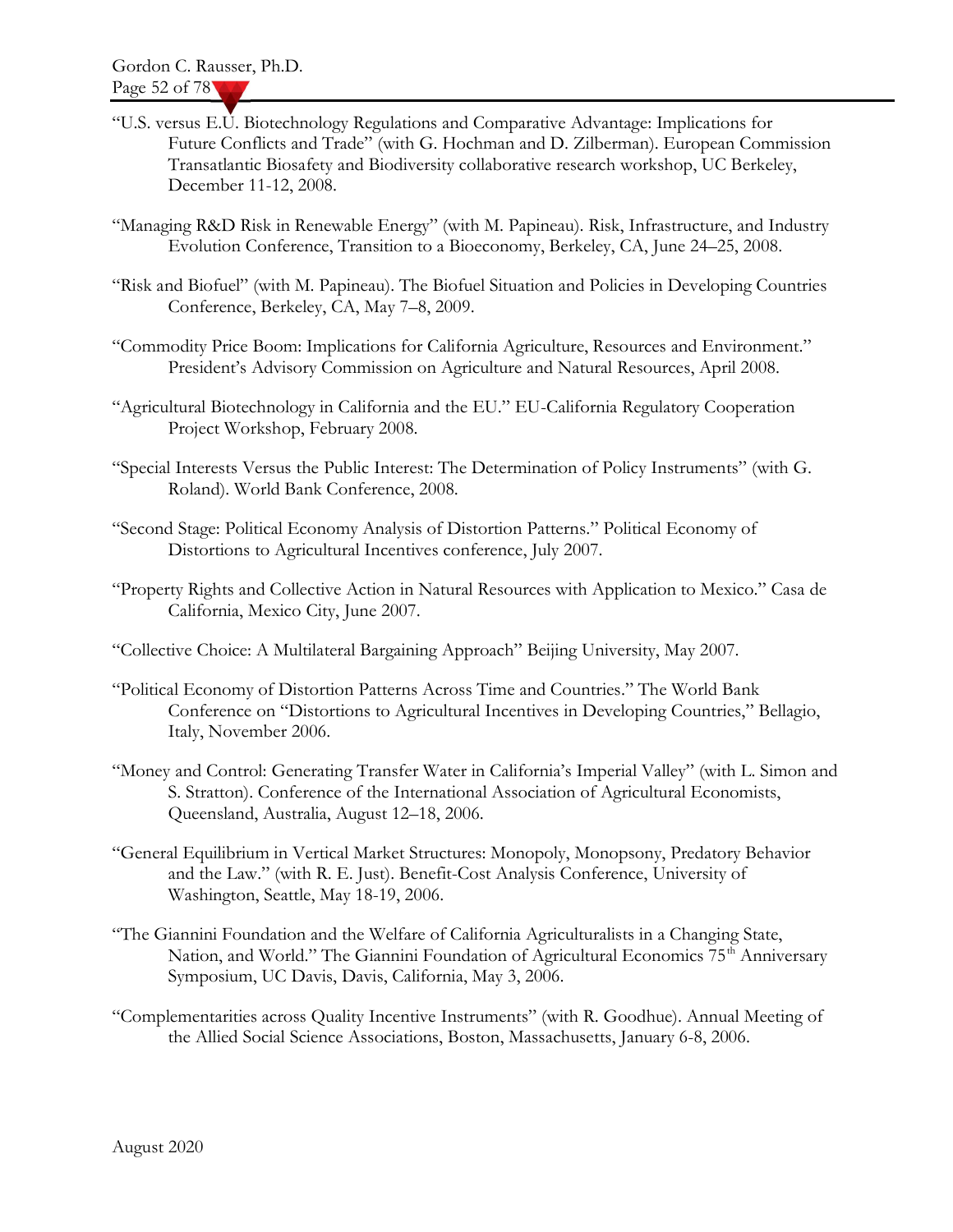- "Option Values and Externalities from Public/Private Interaction in Agricultural Research" (with J. A. Winfree and J. J. McCluskey). Annual Meeting of American Agricultural Economics Association (AAEA), August 2005.
- "Nutrition, Food, Policies, and Obesity." American Agricultural Economics Association Annual Meeting, Providence, Rhode Island, July 24–27, 2005.
- "Causes of Multifunctionality: Externalities or Political Pressure?" (with K. Baylis, S. Peplow, and L. Simon). Annual Meetings of the Western Agricultural Economics Association, San Francisco, California, July 6–8, 2005.
- "Governance Structures and Multilateral Bargaining in Natural Resource Systems." Toulouse Roundtable on Economic Policy: Tribute to Jean Jacques Laffont, Toulouse, France, June 30–July 3, 2005.
- "The Political Economy of Agri-Environmental Policies in the U.S. and the EU." Institute of European Studies Center for Governance and Institutions, University of California, Berkeley, May 27–28, 2005.
- "Are Environmental Toxins a Source of Health Shocks to Children? Evidence from Hispanic Children in the U.S." (with B. MacInnis). Annual Meeting of the American Economic Association, Philadelphia, Pennsylvania, January 7–9, 2005.
- "Property Rights and Water Transfers: Bargaining Among Multiple Stakeholders" (with L. K. Simon and S. E. Stratton). Selected for presentation at the Center for Sustainability, Environment, Equity and Partnership's International Conference on "Security and Sustainability in Water Resources" in Kathmandu, Nepal, September 6-9, 2004.
- "Transaction Costs and Organic Marketing: Evidence from U.S. Organic Produce Farmers" (with B. MacInnis). Presented at the 2004 Annual Meeting of American Agricultural Economics Association (AAEA), Denver, Colorado, August 1–4, 2004.
- "Vulnerable Children: The Case of Pesticide Exposure and Hispanic Children" (with B. MacInnis). Presented at the 2004 Annual Meeting of American Agricultural Economics Association (AAEA), Denver, Colorado, August 1–4, 2004.
- "Structure and Power in Multilateral Negotiations: An Application to French Water Policy." Society for Economic Design 2004 (SED 2004), Universitat de les Illes Balears, Palma de Mallorca, Spain, June 29–July 3, 2004.
- "Price-Location Games when Consumers Have Heterogeneous Tastes" (with L. K. Simon). Presented at the 6<sup>th</sup> INRA-IDEI (Institut National de la Recherche Agronomique-Institut d'Economie Industrielle) Conference "Industrial Organization and the Food Processing Industry," Toulouse, France, June 4–5, 2004.
- "Stan Johnson: A Giant Among Mentors." Opening invited address, Exploring Frontiers in Applied Economics, A Symposium in Honor of S. R. Johnson, Iowa State University, Ames, IA, October 24–25, 2003. Published electronically in Essays in Honor of S. R. Johnson: http://www.bepress.com/sJohnson/art5.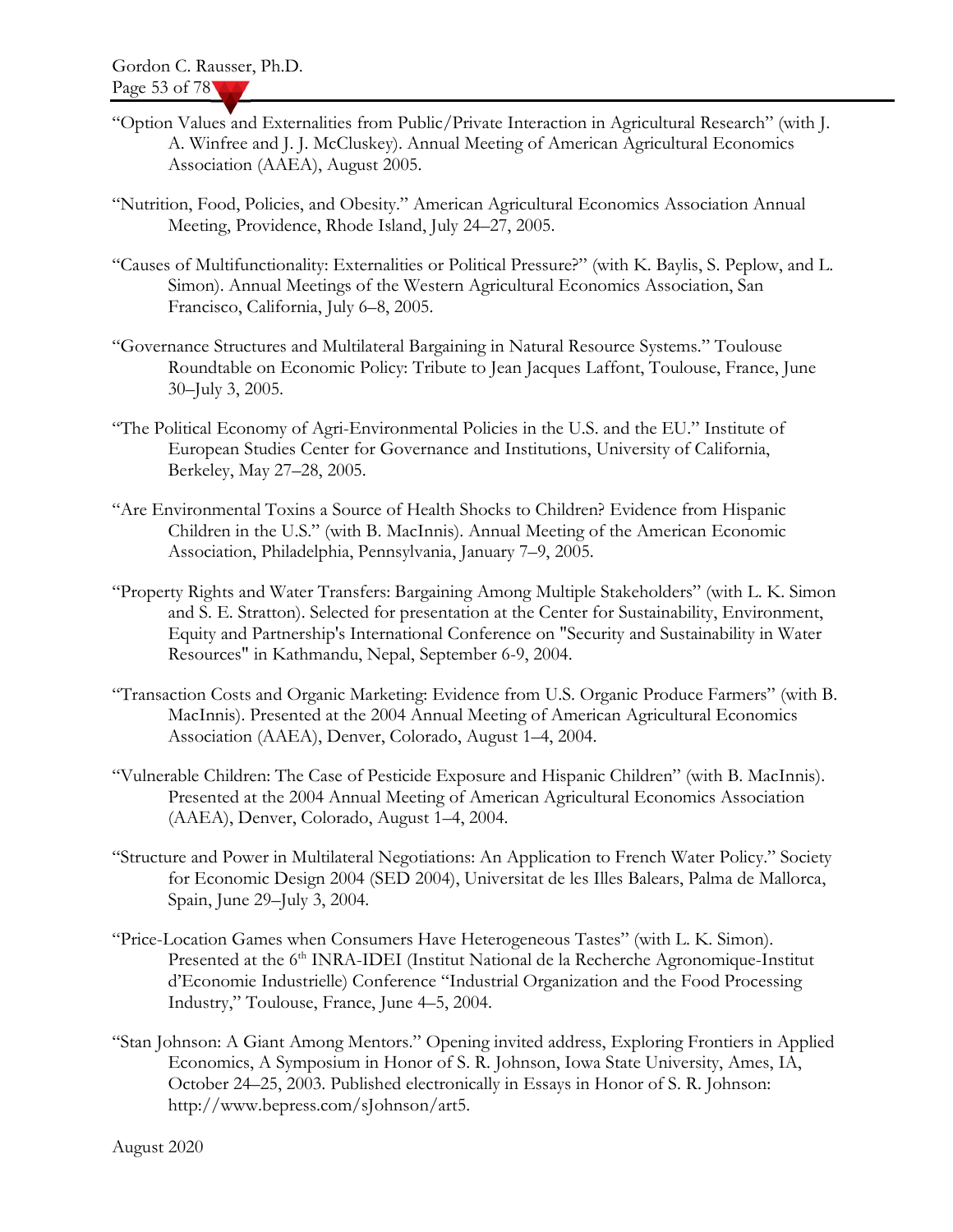- "J. Kenneth Galbraith: The Early Years" (with S. Stratton). First Galbraith Forum/Lecture of the Galbraith Commemorative Project, 2003 Annual Meeting AAEA Foundation, Keynote Speaker for Tribute to J. Kenneth Galbraith, Montreal, Quebec, July 28–30, 2003.
- "Agri-environmental Programs and the Future of the WTO" (with L. Simon and K. Baylis). Capri, Italy, June 24–26, 2003.
- "Canada-U.S. Agricultural Policy and the WTO". Keynote Speaker, Conference of the Canadian Studies Program, International and Area Studies Institute, University of California, Berkeley, CA, May 9, 2003.
- "Incomplete Aggregation Games" (with L. Simon). Department of Agricultural and Resource Economics Seminar, University of California, Berkeley, CA, May 9, 2003.
- "Potential Financial Innovations in the Development of Biodiversity and Renewable Resources." presentation at the Milken Institute, April 2003.
- "Public-Private Research Agreements: Where Does the Control Reside?" Distinguished Speaker Seminar, Michigan State University, Lansing, MI, November 14, 2002.
- "Complementarities and Spill-Overs in Mergers: An Empirical Investigation Using Patent Data" (with A. Marco). Eleventh Annual WZB Conference on Industrial Organization, Innovation Policy in International Markets, Social Science Research Center Berlin (WZB) and the Centre for Economic Policy Research (CEPR), Berlin, October 2002.
- "Ecological Effects of Timber Contracting in Mexico's Community Forestry Organizations" (with C. Antinori). Second World Congress of Environmental and Resource Economists, Monterey, CA, June 2002.
- "Genetic Resource Libraries: Bioprospecting and Knowledge Assets) (with A. Small). Second World Congress of Environmental and Resource Economists, Monterey, CA, June 2002.
- "Structure and Power in Multilateral Negotiations: An Application to French Water Policy" (with L. Simon, R. Goodhue, and S. Morardet). Second World Congress of Environmental and Resource Economists, Monterey, CA, June 2002.
- "Financial Contracts Embedded in R&D Agreements." Natural Resource Management, Growth and Political Economy: A Symposium in Honor of Professor Eithan Hochman. Hebrew University, Rehovot, Israel, June 3, 2002.
- "A Financial Contracting Approach to Public/Private Relationships." Tweeten Seminar, Ohio State University, May 30, 2002.
- "Public/Private Research Agreements." CSHE 2001–2002 Grant Recipients Colloquium. Berkeley, CA, May 10, 2002.
- "Public-Private Relationships in Horticulture R&D." Workshop on Biotechnology for Horticultural Crops, Monterey, CA, March 7–9, 2002.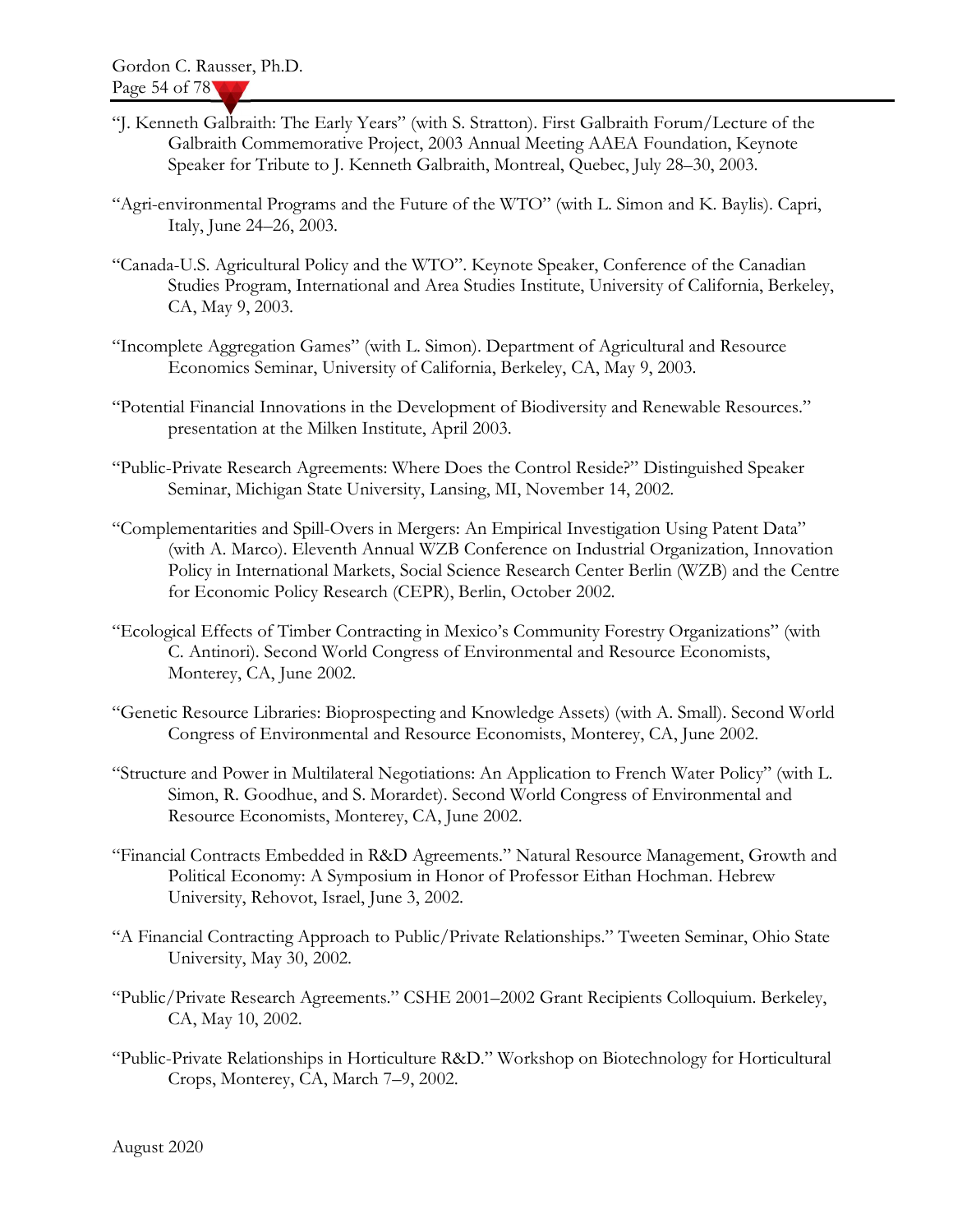- "Structuring Public/Private Research Agreements." Conacyt Workshop on University-Industry Collaboration, University of California, Berkeley, December 4, 2001.
- "Structuring Public/Private Research Agreements." Bears Environmental Leadership Program, Workshop 6: "Innovation, Technology, and Entrepreneurship," Berkeley, CA, July 23, 2001.
- "Genetic Resource Libraries: Bioprospecting and Knowledge Assets" (with A. Small). NCEAS Workshop on Economics of Biodiversity, Santa Barbara, CA, May 2001.
- "Conceptual Foundations of Expectations and Implications for Estimation of Risk Behavior" (with R. Just). Annual Meetings of Regional Project SERA-IEG 31: Economics and Management of Risk in Agriculture and Natural Resources, Gulf Shores, AL, March 22–24, 2001.
- "Incentives for Innovation." NC208 Conference: "R&D Policies and Impact Assessment," Berkeley, CA, March 30–31, 2001.
- "Public Universities and Agricultural Biotechnology." American Association for the Advancement of Science Annual Meeting and Science Innovation Exhibition, Session on "The Public Sector's Role in Agricultural Biotechnology," San Francisco, CA, February 18, 2001.
- "Structuring Public/Private Research Agreements." 2001 Agriculture Program Conference, Texas A&M University, College Station, TX, January 10, 2001.
- "Biotechnology R&D in Developing Countries: Negotiating Public-Private Research Partnerships" (with L. K. Simon and H. Ameden). Fourth International Conference on the Economics of Agricultural Biotechnology, Ravello, Italy, August 24–28, 2000.
- "Mergers and Intellectual Property in Agricultural Biotechnology" (with A. Marco). ICABR Fourth International Conference on the Economics of Agricultural Biotechnology, Ravello, Italy, August 24–28, 2000.
- "Second-Phase Reform Measures in Latin America." Meeting of the Boards of Governors IDB/IIC at the "Development of the Rural Economy and Poverty Reduction in Latin America and the Caribbean" Conference, New Orleans, LA, March 24, 2000.
- "Knowledge Gaps, Private/Public Alliances. Fontagro Research Design Conference, Texas A&M University, College Station, TX, November 11, 1999.
- "Knowledge Gaps, Private/Public Alliances." Interfaces Seminar, Columbia University, New York, NY, November 10, 1999.
- "Negotiating Public/Private R&D Alliances." "Assessing the Impact of Agricultural Research on Poverty Alleviation," GIAT Conference, San José, Costa Rica, September 16, 1999.
- "What Future for Agriculture as a Knowledge-Based Industry?" USDA, ERS, Washington, DC, August 12, 1999.
- "Do Incentives Matter? Product Quality and Contract Incentives in Processing Tomatoes." AAEA Conference, Nashville, TN, August 11, 1999.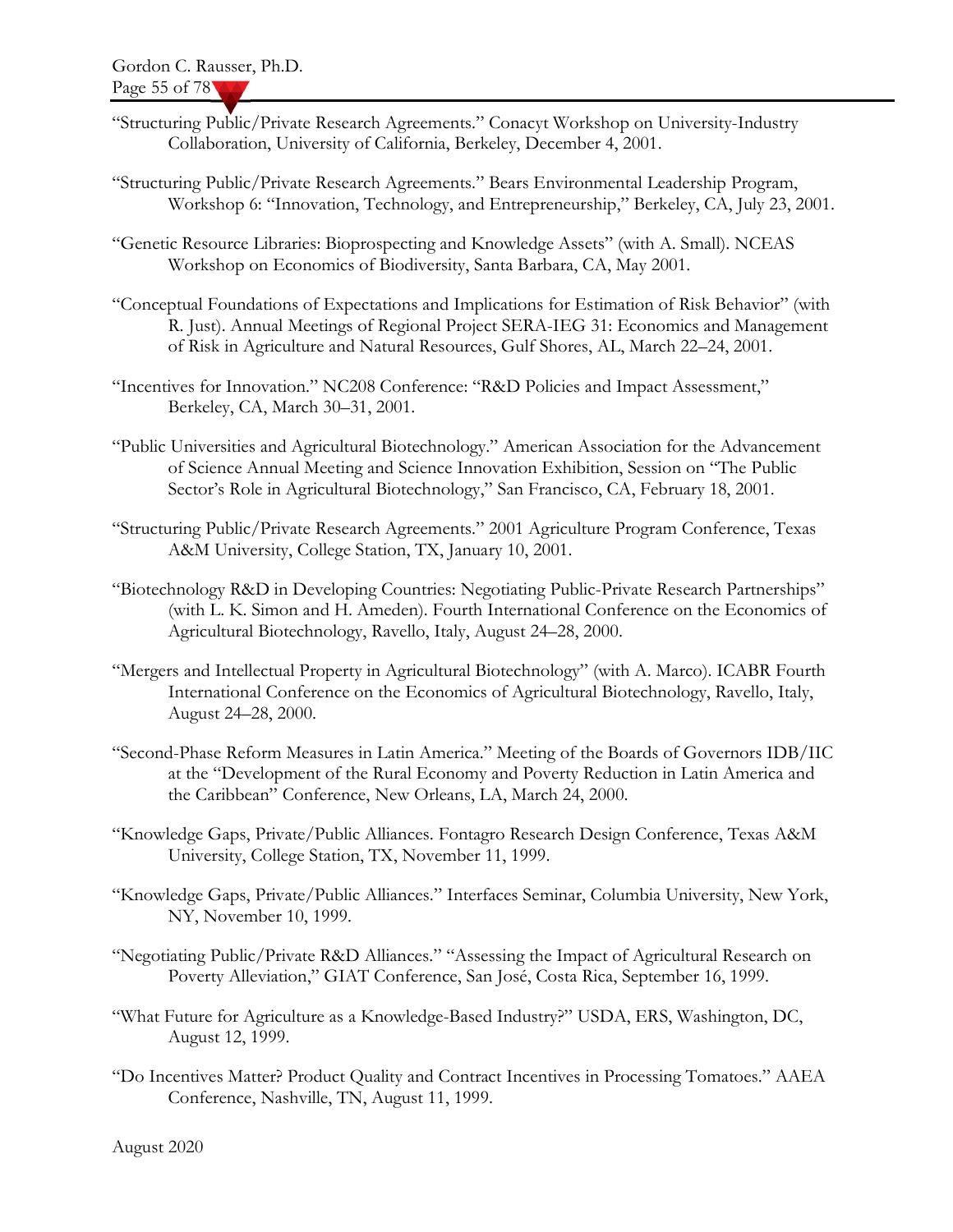- "Public and Private Research: Knowledge Assets and Future Scenarios." Fellows Keynote Address. AAEA Conference, Nashville TN, August 10, 1999.
- "Intellectual Property and Market Structure in the Biotechnology Industry." AAEA Conference, Nashville TN, August 8–11, 1999.
- "Intellectual Property and Market Structure in Agriculture." National Bureau of Economic Research Summer Institute, July 19, 1999.
- "Intellectual Property, Complementarities and Competition: Assessing Organizational Changes in Agbiotech." Transitions in Agbiotech Conference, Washington, DC, June 24–25, 1999.
- "Agricultural Biotechnology's Complementary Intellectual Assets." Conference on "The Shape of Coming Agricultural Biotechnology Transformation: Strategic Investment and Policy Approaches from an Economic Perspective," Rome, Italy, June 17, 1999.
- "Intellectual Property and Market Structure in Agriculture." The Shape of Coming Agricultural Biotechnology Transformation: Strategic Investment and Policy Approaches from an Economic Perspective Conference, Rome, Italy, June 17, 1999.
- Opening Session Remarks. Wildlife Management Institute, 64<sup>th</sup> North American Wildlife and Natural Resources Conference, Burlingame, CA, March 29, 1999.
- "Intellectual Property and Market Structure in Agriculture." R&D Investment and Economic Growth in the 20th Century Conference, Berkeley, CA, March 27, 1999.
- "The New Rent Seeking: Implications for International Trade." Agricultural Globalization, Trade and the Environment Conference. Berkeley, CA, March 8–9, 1999.
- "Alignment of Public/Private Institutions in the Biotechnology Revolution." USDA Agricultural Outlook Forum, Washington DC, February 22–23, 1999.
- "What Will the Impact of Intellectual Property Issues Be on the Practice of Agriculture in the Future of California?" DANR Statewide Conference, Sacramento, CA, February 2, 1999.
- "The Market for Genetic Resource Conservation." Association of Environmental and Resource Economists Papers Sessions at the Allied Social Science Association 1999 Annual Meeting, New York, NY, January 4, 1999.
- "Intellectual Property and Alignment of Public and Private Incentives." "Biotechnology, 1998: From Research Pipeline to Marketplace." Heidrick Museum, Woodland, CA, November 11, 1998.
- "Collective Choice in Water Resource Systems." "Workshop on the Political Economy of Water Pricing Implementation." The World Bank, Washington DC, November 3–5, 1998.
- "Deriving Biodiversity Option Value within a Model of Biotechnology Research and Development." Conference on "Valuing and Managing Ecosystems: Economic Research." NSF/EPA, Washington, DC, October 29, 1998.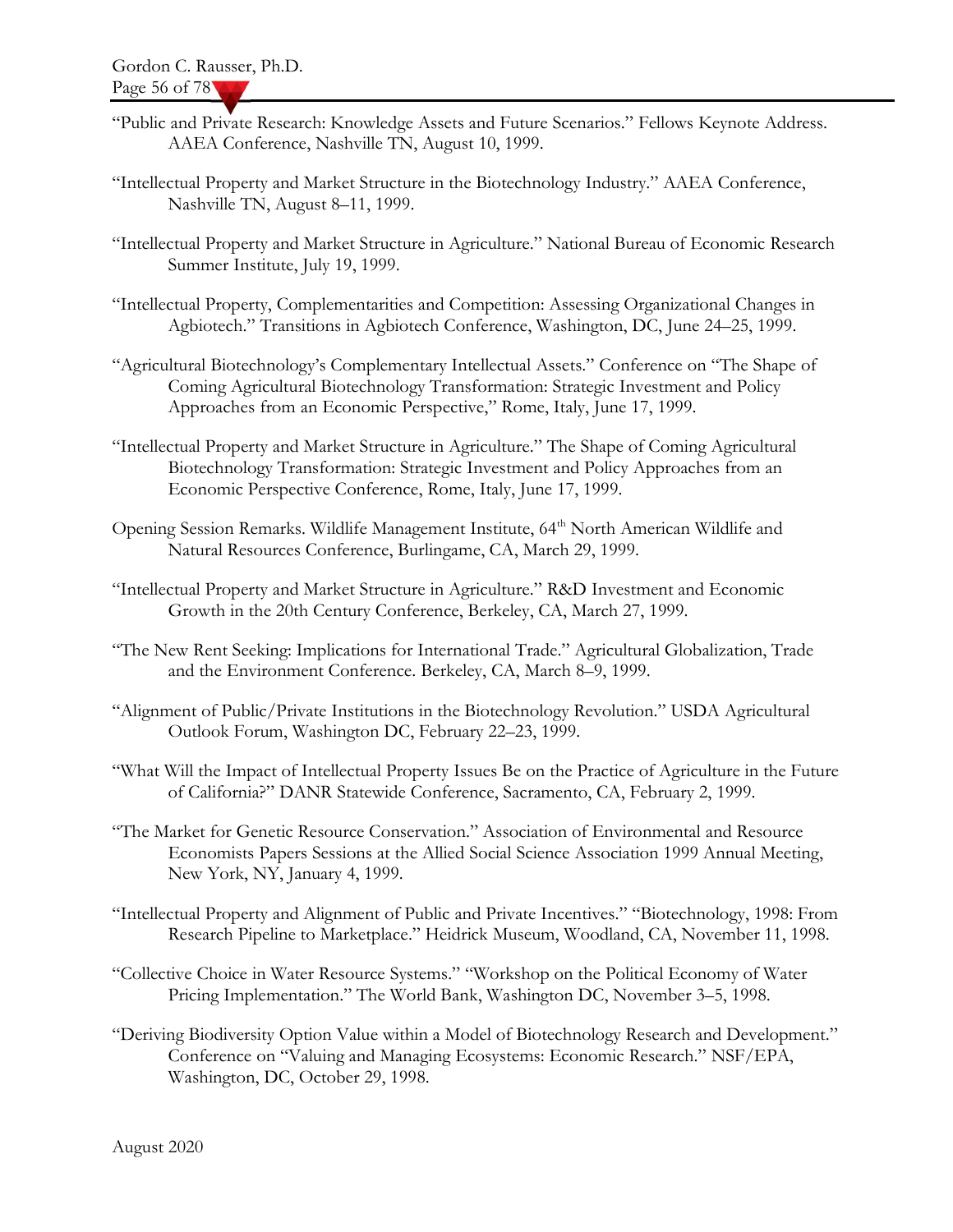- "University/Private Agreements and Public-Good Research." University-Wide Patent Coordinators Meeting, Soizic Cafe, Oakland, CA, October 15, 1998.
- "A Bayesian Model of Market Learning." Department of Agricultural and Resource Economics, University of California, Berkeley seminar, May 1998; and at Stonybrook conference on Interactive Dynamics and Learning, July 1998.
- "Intellectual Property and Alignment of Public and Private Incentives: Crowding In Public-Good Research." "Knowledge Generation and Transfer: Implications for Agriculture in the 21st Century." Faculty Club, University of California, Berkeley, June 18–19, 1998.
- "Water Resource Systems in California and France: Similarities and Differences." University of Montepellier faculty, May 30, 1998.
- "American Agricultural Politics." Workshop, Council for Economy Analysis, Paris, France, May 29, 1998.
- "Valuing Biodiversity." Prepared for "Managing Human-Dominated Ecosystems," Missouri Botanical Garden, St. Louis, MO, March 27, 1998.
- "What Future for California Agriculture—Where Are We Going?" California Citrus Expo, Visalia, CA, March 12, 1998.
- "What Future for California Agriculture?" Chancellor's Agricultural Advisory Council, University of California, Riverside, December 2, 1997.
- "Stigmatized Asset Value: Is It Temporary or Permanent?" (with J. J. McCluskey). Presented at Real Estate Ph.D. Seminar at the Haas School of Business, University of California, Berkeley, CA, November 1997
- "What Future for Agriculture?" California Commodity Committee Annual Meeting. Davis, California, October 29, 1997.
- "Food Security, Diversification, and Resource Management: Refocusing the Role of Agriculture." International Conference of Agricultural Economists, Sacramento, California, August 1997.
- "Value Differentiation." American Agricultural Economics Association, July, 1997.
- "Value Differentiation in Agriculture: Driving Forces and Complementarities." Prepared for "Vertical Relationships and Coordination in the Food System." Universita Cattolica del Sacro Cuore, Piacenza, Italy, June 1997.
- "Value Differentiation in Agriculture: Driving Forces and Complementarities." "Vertical Relationships and Coordination in the Food System," University of California, Berkeley, June 12–13, 1997.
- "Value Differentiation and the Broiler Industry." University of Paris, May 13, 1997.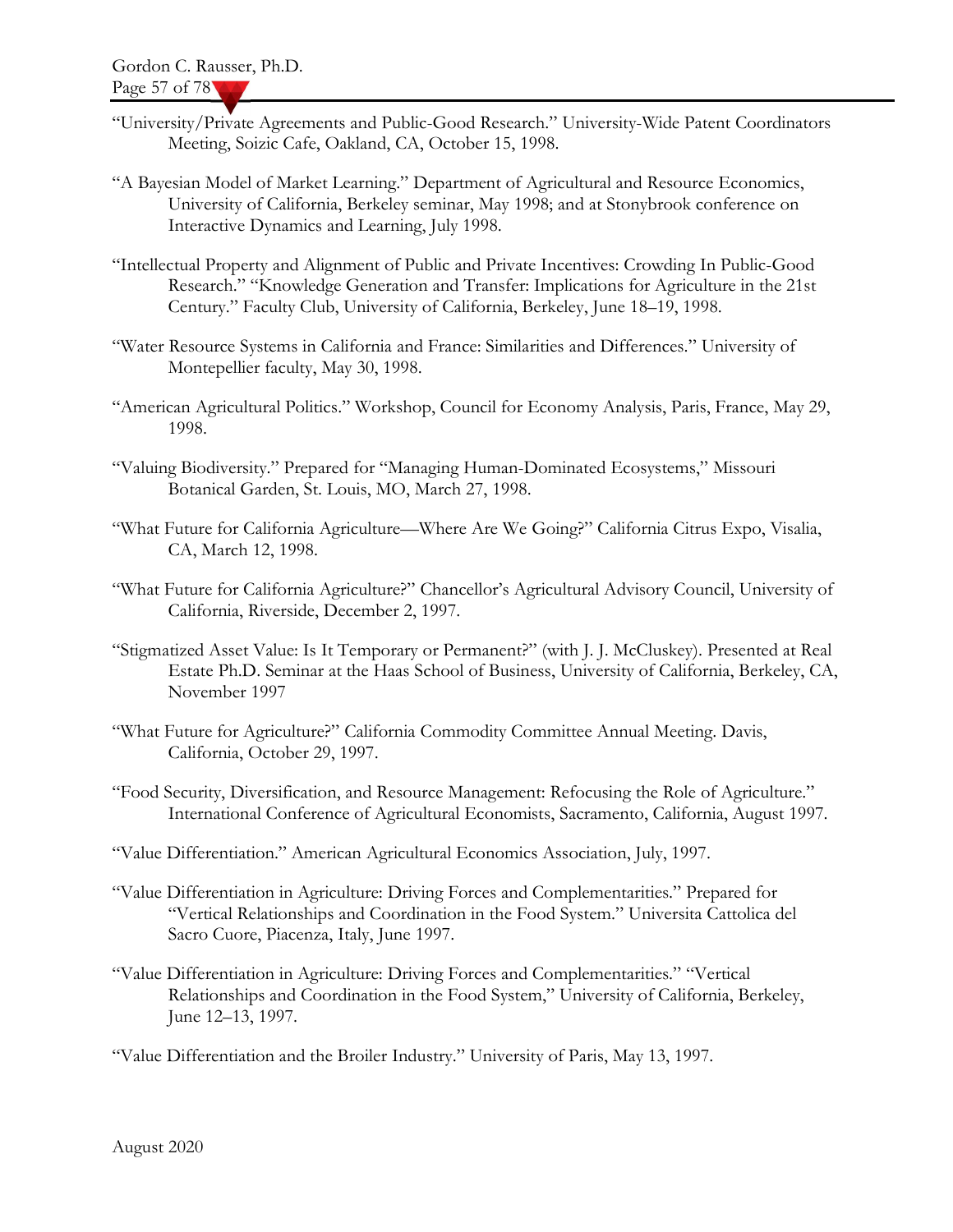- "Deriving Biodiversity Option Value within a Model of Biotechnology Research and Development." 1997 Workshop on Valuation and Environmental Policy, NSF/EPA Partnership for Environmental Research, Arlington, Virginia, April 7–8, 1997.
- "Stigma of Environmental Damage or Residential Property Values" (with J. J. McCluskey). Presented at the American Agricultural Economics Association Meeting, Toronto, Canada 1997.
- "Taking Responsibility for our Environments." Third Annual Environmental Partnerships Symposium, "The City and the Environment," University of California, Berkeley, November 22, 1996.
- "Incentive Structures for Allocating Public Research Resources." Conference on "Global Agricultural Science Policy for the Twenty-First Century," Melbourne, Australia, August 16– 18, 1996.
- Opening Remarks at Conference on "Voices from the Commons." International Association for the Study of Common Property, University of California, Berkeley, June 5, 1996.
- "A New Perspective on Sustainability: A Framework of Dispute Resolution." Environmental Leadership Roundtable, University of California Extension, San Francisco, California, May 17, 1996.
- "Cooperatives in Transition: Pros and Cons of Free Enterprise in an Uncertain World." Conference on "Industrial Organization and the Food Processing Industry," IDEI and INRA, Toulouse, France, March 28–29, 1996.
- "Institutions, Scientific Technology, and the Future of Agriculture." American Feed Industry Association Key Management Conference, San Diego, California, February 9, 1996.
- "Institutions, Scientific Technology, and the Future of Agriculture." South Central Regional Academic Conference. Division of Agricultural and Natural Resources, University of California, Salinas, California, February 8, 1996.
- "Cooperatives in Transition: Pros and Cons of Free Enterprise in an Uncertain World." Conference on "Industrial Organization and the Food Processing Industry," IDEI and INRA. Hong Kong. January 1996.
- "U.S. Agricultural Policy in the United States." University of California Discussion. Berkeley, California, September 13, 1995.
- "A Computable Policy Model of Eastern European Agriculture." IPE-CERGE-EI Conference, "Agriculture and Trade Transition Economies: Policy Design and Implementation." Prague, Czech Republic, July 28–29, 1995.
- "The Environmental-Population Tradeoff." Symposium on "Shaping Agriculture in the 21st Century." Radisson Hotel, Davis, California, June 22, 1995.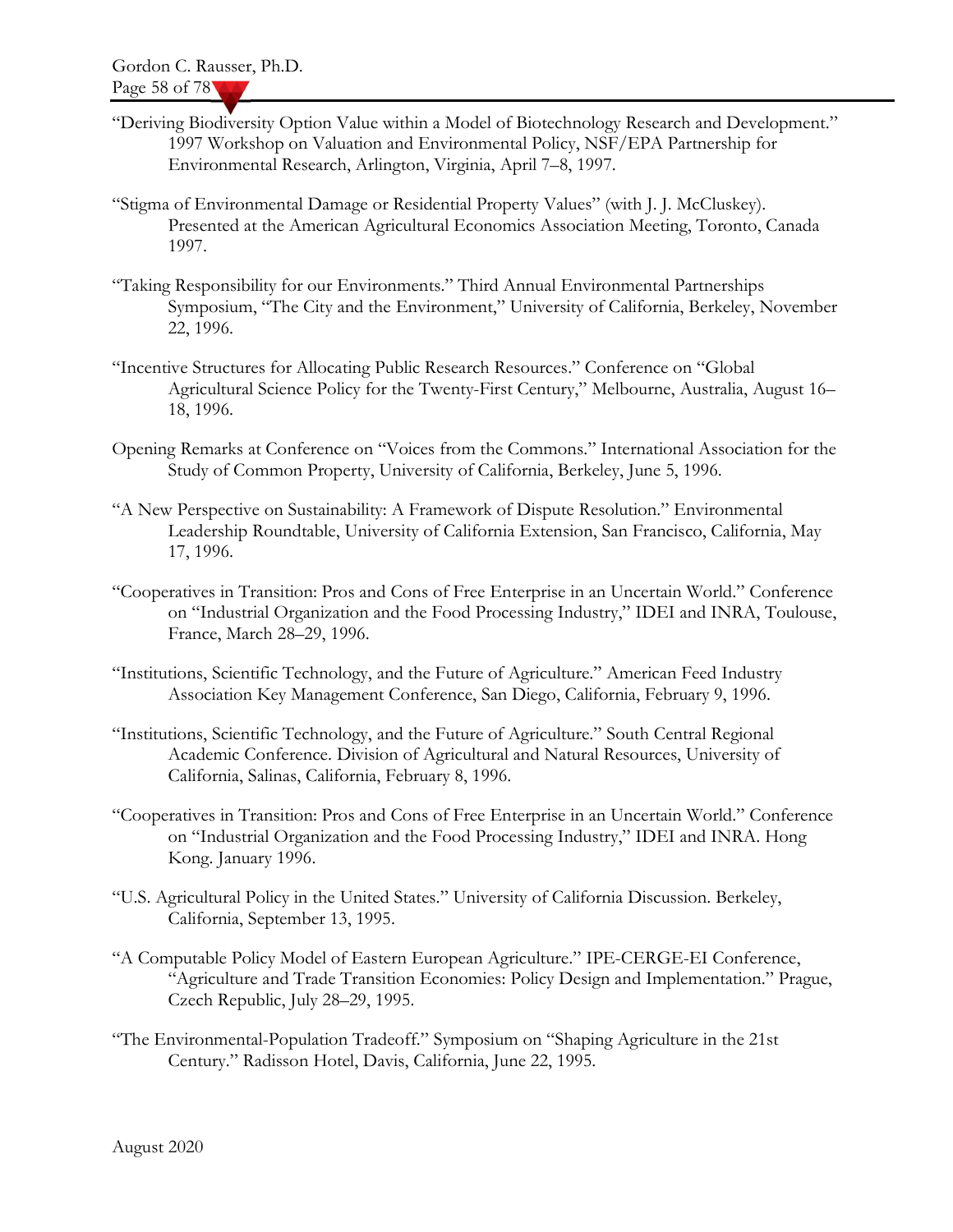- "The Future of California's Natural Resources." State of California, Resources Agency. University of California, Davis, California, June 22, 1995.
- "The College of Natural Resources and Agriculture." University Committee on Research Policy. University of California, Oakland, California, June 20, 1995.
- "Modelling Multilateral Bargaining and Negotiation Processes." School of Business, Stanford University, Stanford, California, May 1995.
- Presented to the Graduating Class of 1995, College of Natural Resources Commencement Ceremony, University of California, Berkeley, California, May 1995.
- "A Vision for the College of Natural Resources." Nutrition, Education, and Family Development Symposium. University of California, Berkeley, May 17, 1995.
- "Campus Environmentalism/Earth Day." Environmental Spirit Conference (Earth Day). University of California, Berkeley, April 13, 1995.
- "Sustainable Agriculture and Pest Control." Faculty and Student Symposium on Sustainable Agriculture and Pest Control, University of California, Berkeley, April 12, 1995.
- "A New Structure for the College of Natural Resources." University of California, Berkeley's Council of Deans, University of California, Berkeley, April 4 1995.
- "Regulating Multiple Polluters: Deterrence and Liability Allocation." University of Michigan, February 1995.
- "The College of Natural Resources' Role in Biology." Chancellor's Advisory Council, University of California, Berkeley, January 25, 1995.
- "The Economic Situation and its Impact on Tomorrow's Business." Protein Technologies International Conference, "Staying Ahead of Competition," a seminar of macro and micro issues affecting the poultry industry. Atlanta, GA, January 17, 1995.
- "The Future of California Agriculture." Ad Hoc Division of Natural Resources Committee (TICHO), University of California, Oakland, California, January 6, 1995.
- "Challenges to California Agriculture." Executive Seminar on Agricultural Issues. Sacramento, California, December 13, 1994.
- "International Environmental Regulations." Address at the Institute D'Economie Industrielle. Toulouse, France, November 1994.
- "Strategies and Options for Sustaining Animal Agriculture—A Watershed Perspective." Animal Agriculture Impacts on Water Quality in California Conference, Animal Agriculture Research Center and Agricultural Issues Center, University of California at Davis, Sacramento, October 20, 1994.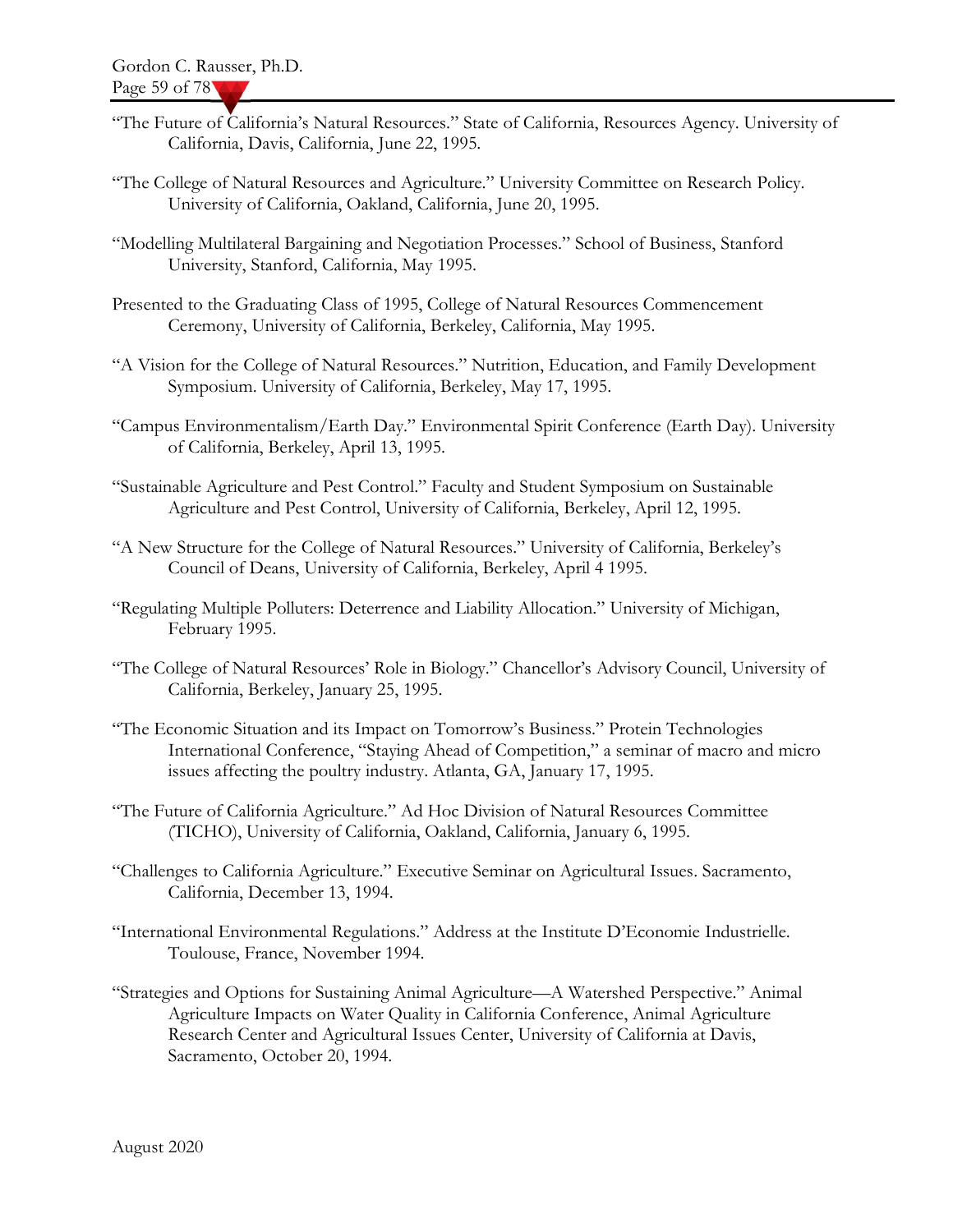- "Valuation of Intellectual Property." Stanford Law School, Stanford University. Stanford, California, October 7, 1994.
- "Alternative Frameworks for Evaluating Natural Resource Damages." University of California, Los Angeles, California, April 7, 1994.
- "GATT Agricultural Policy Reform: A United States Perspective." Major address to the Regional Council on Strategies and Perspectives in Agricultural Policies at the "Agricultural Markets: Mechanisms, Failures, Regulations" Conference, Institute d'Economie Industrielle, Toulouse, France, October 12–13, 1993.
- "The Political Economy of Agricultural/Environmental Policy Reform." Conference on "Agricultural Markets: Mechanisms, Failures, Regulations," Institute d'Economie Industrielle, Toulouse, France, October 12–13, 1993.
- "The Political Economy of Technology and Commodity Policy in the U.S. Dairy Industry." Conference on "Agricultural Markets: Mechanisms, Failures, Regulations," Institute d'Economie Industrielle, Toulouse, France, October 12–13, 1993.
- "Contaminant Dynamics and the Cost of Groundwater Quality Regulations" (with A. Marco, D. Sunding and D. Zilberman). Annual Meetings of the American Agricultural Economics Association, August 1993.
- "Alternative Instruments for Pollution Control." Economics Department, Hebrew University, Rehovot, Israel, June 1993.
- "Endogenous Political Economy." Ben Gurion University, Israel, June 1993.
- "Political Power Theory: Explanation and Description." Opening invited address, P. Zusman Retirement Conference, Hebrew University, Rehovot, Israel, June 1993.
- "A Strategic Model of Environmental Dispute Resolution." Workshop on Environmental Economics, Santa Barbara, California, May 7–8, 1993.
- "Transition to a Market Economy: The Case of Russia." Cal Open House, University of California, Berkeley, California, April 24, 1993.
- "Transition to a Market Economy: The Case of Russia." Keynote Address to U.S. Fund for Democracy and Development, March 1993.
- "The Political Economy of the Transition Process: The Role of Alternative Governance Structures." American Agricultural Economics Association Meetings. Anaheim, California, January 5–6, 1993.
- "Environmental and Agricultural Policy Linkage and Reforms in the United States under the GATT." American Agricultural Economics Association Meetings, December 1992.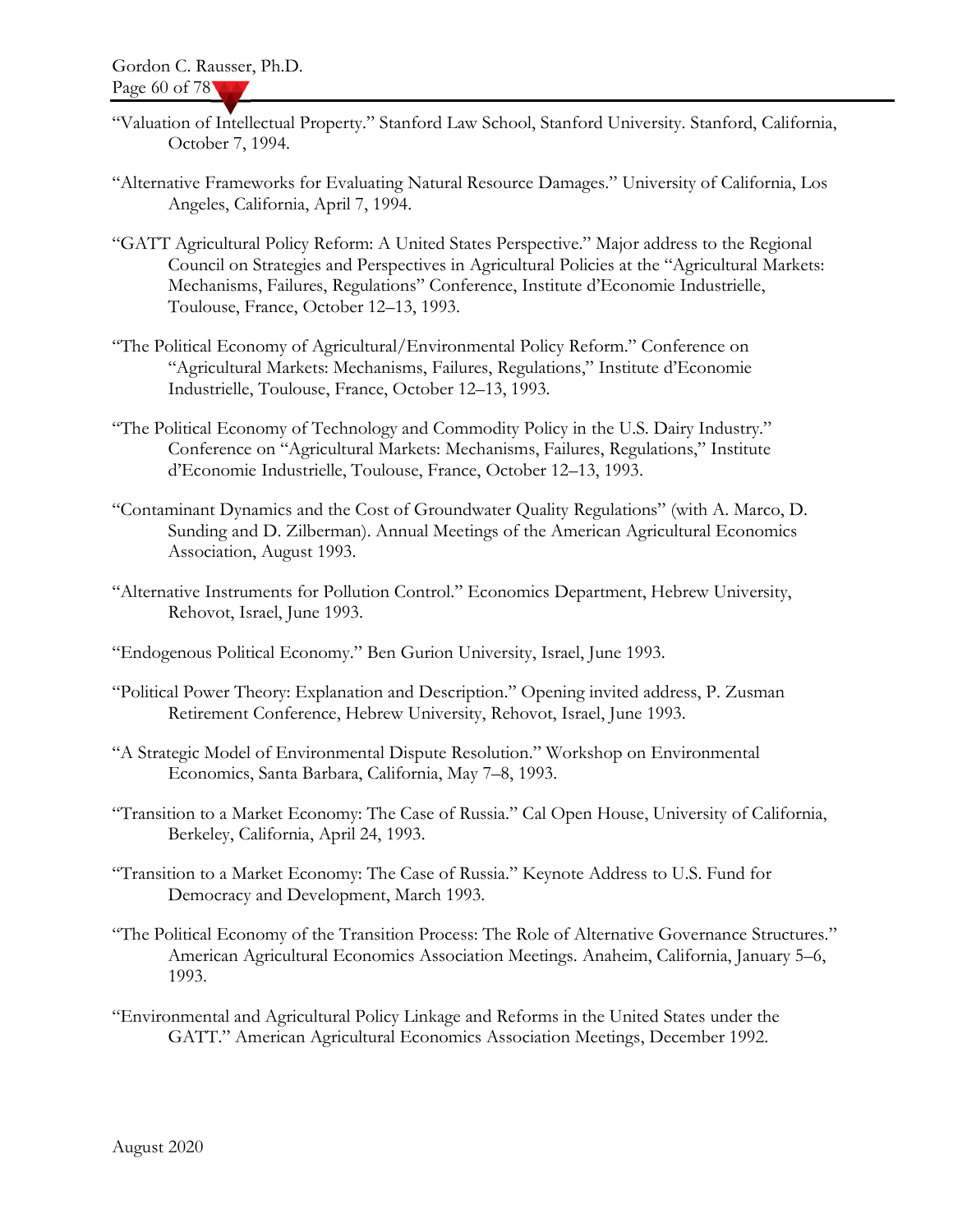- "Recent Advances on Futures Markets Performance and Behavior." Fourth Annual Managed Futures Symposium, "Managed Futures as an Institutional Investment." Chicago, September 30–October 2, 1992.
- "Internal Versus External Agricultural Policy Reform: GATT Negotiations in the Uruguay Round." Invited paper for the American Political Science Association. Chicago, Illinois, September 1992.
- "New Frameworks for Designing Compatible Incentives for Policy Reform." Invited Address to the U.S. Agency for International Development, September 1992.
- "A Noncooperative Model of Collective Decisionmaking: A Multilateral Bargaining Approach." American Political Science Association meetings. Chicago, Illinois, September 1992.
- "An Emerging Framework for Economic Development: An LDC Perspective." Keynote address at the "Industrial Policy for Agriculture in the Global Economy" Conference. Iowa State University, Ames, September 16–17, 1992.
- "A Collective Choice Model for Conflict Resolution in Water Resource Systems." Conference on "Water Quantity/Quality Disputes and the Resolution," Washington, DC, May 2–3, 1992.
- "Environmental and Agricultural Policy Linkages and Reforms in the United States under the GATT." Economics Department. Iowa State University, March 1992.
- "Environmental and Agricultural Policy Linkages and Reforms in the United States under the GATT." Economics Department. Purdue University, March 1992.
- "State-Market-Civil Institutions: The Case of Eastern Europe." Invited address at the State, Market, and Civil Institutions: New Theories, New Practices, and Their Implications for Rural Development Conference. Cornell University, New York, December 13-14, 1991.
- "Liberties and Economic Growth." Keynote Address, World Conference on Economic Development, Raleigh-Durham, North Carolina, November 19–21, 1991.
- "Multidisciplinary Problem-Solving and Issue-Oriented Work with the PC/TC Approach." Keynote Address at the Multidisciplinary Workshop on "Strategies and Agendas for the Rural Social Sciences," under the Auspices of the Social Science Agricultural Agenda Project and Sponsored by The American Agricultural Economics Association, the Rural Sociological Society, the Agricultural History Society, et al. Kansas City, Missouri, August 1–4, 1991.
- "International Policy Reform: Opportunities and Obstacles." Plenary presentation at the Summer 1991 Meeting of the Business-Higher Education Forum, University of California, Santa Barbara, June 27–29, 1991.
- "The Political Economy of Transition in Eastern Europe: Packaging Enterprises for Privatization." Institute of International Studies, University of California, Berkeley, May, 1991.
- "Futures Market Performance and Behavior." Keynote Address at the Managed Futures Symposium, New York, New York, May 1–3, 1991.

August 2020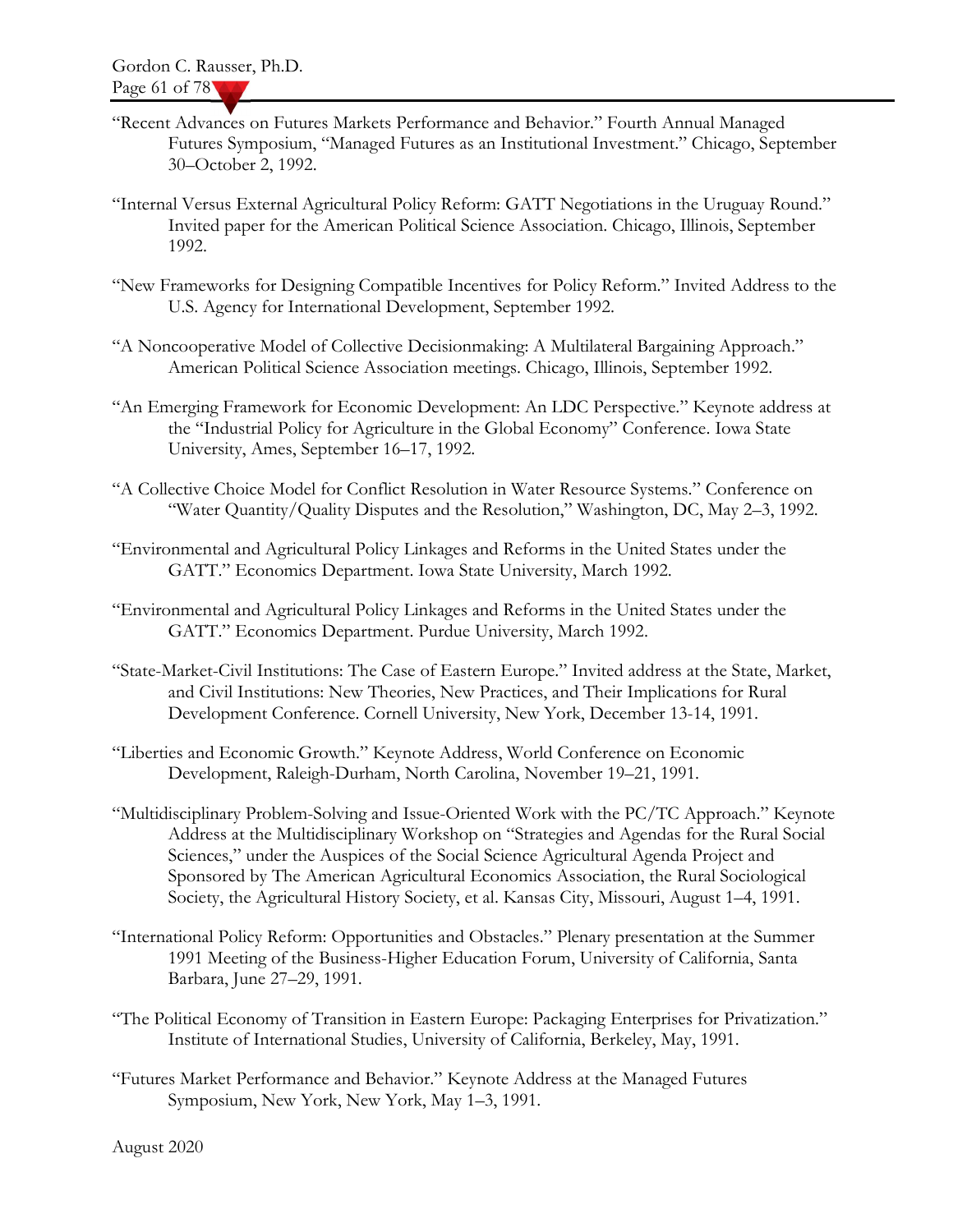- "The Political Economy of Transition in Eastern Europe: Packaging Enterprises for Privatization." Simon Fraser University. British Columbia, Canada, April 1991.
- "The Political Economy of Transition in Eastern Europe: Packaging Enterprises for Privatization." Institute of Policy Reform Conference on Institutions and the Transition to a Market Economy, Prague, Czech Republic, March 1991.
- "Agricultural Reforms in the USSR: A Scientist's Attitude." Soviet-American Symposium. Moscow, October 1990.
- "The Political Economy of the European Community's Agricultural Policy." Keynote address to the European Agricultural Economics Association. The Hague, Netherlands, September 1990.
- "Market Politics and Alternative Transition Paths." Conference on "Rural Reform in Socialist Countries: Dilemmas and Strategies," Sponsored by the World Bank and the National Bank of Hungary, Budapest, Hungary, August/September 1990.
- "The Agency for International Development Paradigm on Policy Reform and Economic Development." Major Invited Address to the Allied Social Science meetings, Atlanta, Georgia, December 1989.
- "Agricultural Policy Alternatives for the 1990s." Keynote Address to the American Agricultural Law Association, San Francisco, California, November 1989.
- "A New Paradigm for Economic Development." Keynote Address at the Economic Development Consortium. November 1989.
- "An Assessment of the Agricultural Economics Profession." Major Invited Address to the American Agricultural Economics Association meetings, Baton Rouge, Louisiana, August 1989.
- "New Institutional Economics and Public Policy." Major Invited Address to the Development Studies Program, Institute for International Research, The American University, July 1989.
- "The Evolution and Coordination of U.S. Commodity and Resource Policies." Keynote address at the CARP Symposium, University of Maryland, College Park, May 1989.
- "Supporting Coalitions for Policy Reform and Institutional Change." Invited Plenary Presentation to the Indonesian Economic Association, Thailand Economic Association, Pakistan Economic Association, Bangladesh Economic Association, Egyptian Economic Association. February 1989.
- "The Market for Public-Policy Reform." Invited Plenary Address to the 33rd Annual Conference of the Australian Agricultural Economics Society. New Zealand. February 1989.
- "Dynamic Welfare Analysis in Commodity Futures Markets." Major invited address to the International Conference of the Applied Econometrics Association. Washington, DC, 1988.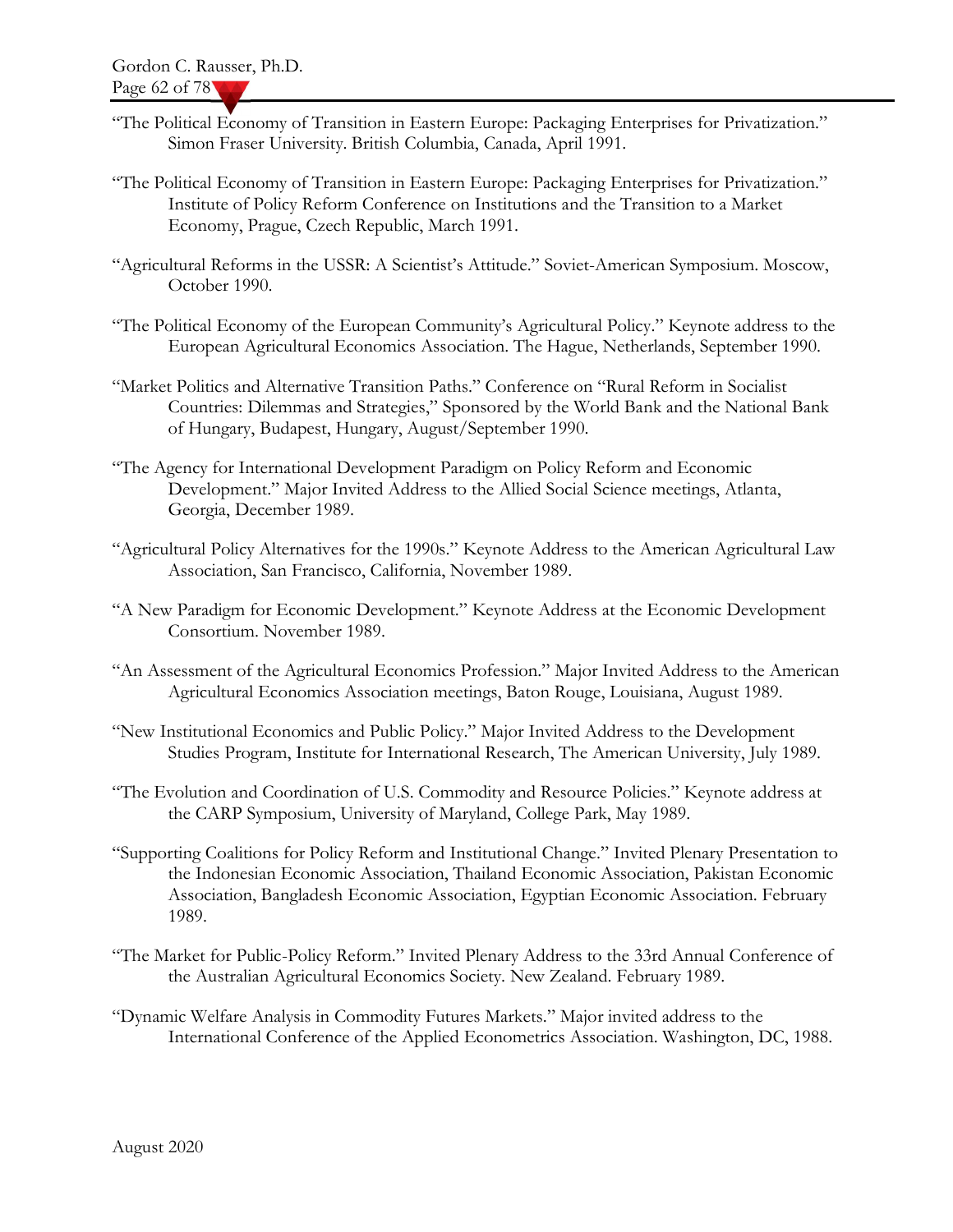- "Endogenizing Policy in Models of Agricultural Markets." Major invited address Presented at the plenary session of the International Association of Agricultural Economists. Buenos Aires, Argentina, August 1988.
- "Trade Negotiations, Institutional Changes, and Policy Reform." Major invited address to the International Agricultural Trade Consortium. Washington, DC, August 1988.
- "The Macroeconomic Dimension of Agricultural Policy Reform." Major invited address at the World Food Conference, Ames, Iowa, June 1988.
- "The Design and Implementation of Public Policy Reform." Keynote address at the Conference on Agricultural Economic Policy Reform in Egypt, Cairo, July 1987.
- "Stability Issues in Policy Analysis." Major invited address at the Conference on Agricultural Stability in Farm Programs: Concepts, Evidence, and Implications, North Carolina State University, Raleigh, May 1987.
- "Alternative U.S. Agricultural Trade Policy." Major address to the Benjamin E. Lippincott Symposium on Policy Coordination in World Agriculture, University of Minnesota, St. Paul, April 1987.
- "Macroeconomic Linkages in U.S. Agriculture." Keynote address at the First Rod F. Ziemer Symposium, University of Georgia, Athens, March 1987.
- "Political Failure and the Reform of Agricultural Policy." Keynote address to the Australian Agricultural Economics Society, Adelaide, Australia, February 1987.
- "Public Policy in U.S. Agriculture." Invited major address to the School of Agriculture, University of Western Australia, Perth, Australia, February 1987.
- "The Formulation of Agricultural Policy in the United States: Circa 1987." Invited plenary address to the Australian Agricultural Economics Society and Bureau of Agricultural Economics, Canberra, Australia, February 1987.
- "Agriculture, Trade, and Macroeconomics." Paper presented at the Conference on Agriculture in Rural Areas Approaching the 21<sup>st</sup> Century: Challenges for Agricultural Economics, Ames, IA, August 1986.
- "New Developments in Economics." Paper presented at the Conference on Agriculture in Rural Areas Approaching the 21<sup>st</sup> Century: Challenges for Agricultural Economics, Ames, IA, August 1986.
- "The State of Agricultural Economics." Paper presented at the American Agricultural Economics Association Annual Meeting, Iowa State University, August 1986.
- "Alternative Trade and Macroeconomic Scenarios: Implications for U.S. Agriculture." Paper presented at the Farm Policy/Technology Conference, University of California, Agricultural Issues Center, June 1986.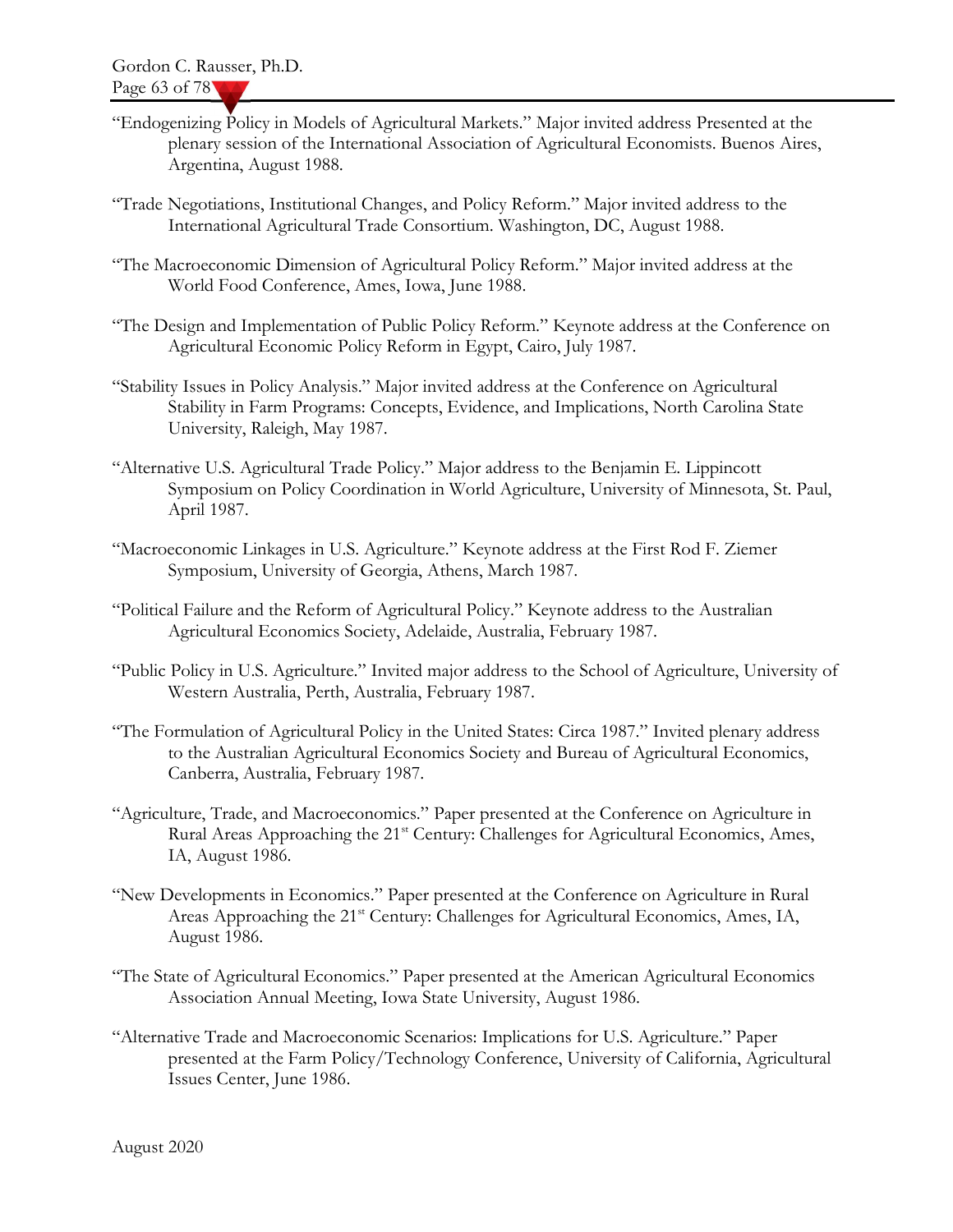- "Political Failure and the Design of U.S. Agricultural Policy." Paper presented at the convocation honoring Vice President J. B. Kendrick, Jr., University of California at Davis, June 1986.
- "A Coherent Policy for U.S. Agriculture." Major address at the Conference on Food Policy and Politics: A Perspective on Agriculture and Development. Purdue University, West Lafayette, InD., May 1986.
- "Private Sector Responses to Target Prices and Deficiency Payments." Paper presented to Resources for the Future, Washington, DC, May 1986.
- "Macroeconomics, Overshooting, and the Design of Public Policy." Major invited address to the Midwest Economic Association, Chicago, Illinois, March 1986.
- "The Effects of Monetary Policy on U.S. Agriculture." Invited paper presented at the annual meeting of the Australian Agricultural economics Association, February 1986.
- "Macroeconomic Linkages to Agriculture." Paper presented to the Department of Economics, Michigan State University, January 1986.
- "Macroeconomic Relationships." Paper presented to Cooperative Extension Economic Leaders, San Francisco, CA, January 1986.
- "Overshooting of Agricultural Prices." Paper presented at the International Agricultural Trade Research Consortium, Lake Tahoe, CA, 1986.
- "Macroeconomic Linkages, Taxes and Subsidies on the U.S. Agricultural Sector." Paper presented at the American Economic Association Annual Meeting, New York, December 1985.
- "Some Political Aspects of Macroeconomic Linkages with Agriculture." Paper presented at the American Economic Association Annual Meeting, New York, December 1985.
- "The Food Marketing System: Relevance of Economic Efficiency Measures." Major invited address at the Conference on Economic Efficiency and Agriculture and Food Marketing; sponsored by the University of Florida, Farm Foundation and the Agricultural Marketing Service, U.S. Department of Agriculture. Arlington, Virginia, October 1985.
- "Distributional Effects of Agricultural Policies." Paper presented at Oxford University, August 1985.
- "Instability in Agricultural Markets: The U.S. Experience." Major invited address to the International Association of Agricultural Economists, Malaga, Spain, August 1985.
- "Multimarket Efficiency Analysis." Paper presented at the London School of Economics, August 1985.
- "A Comprehensive Framework for Analysis of Future Markets." Paper presented to the Chicago Mercantile Exchange, June 1985.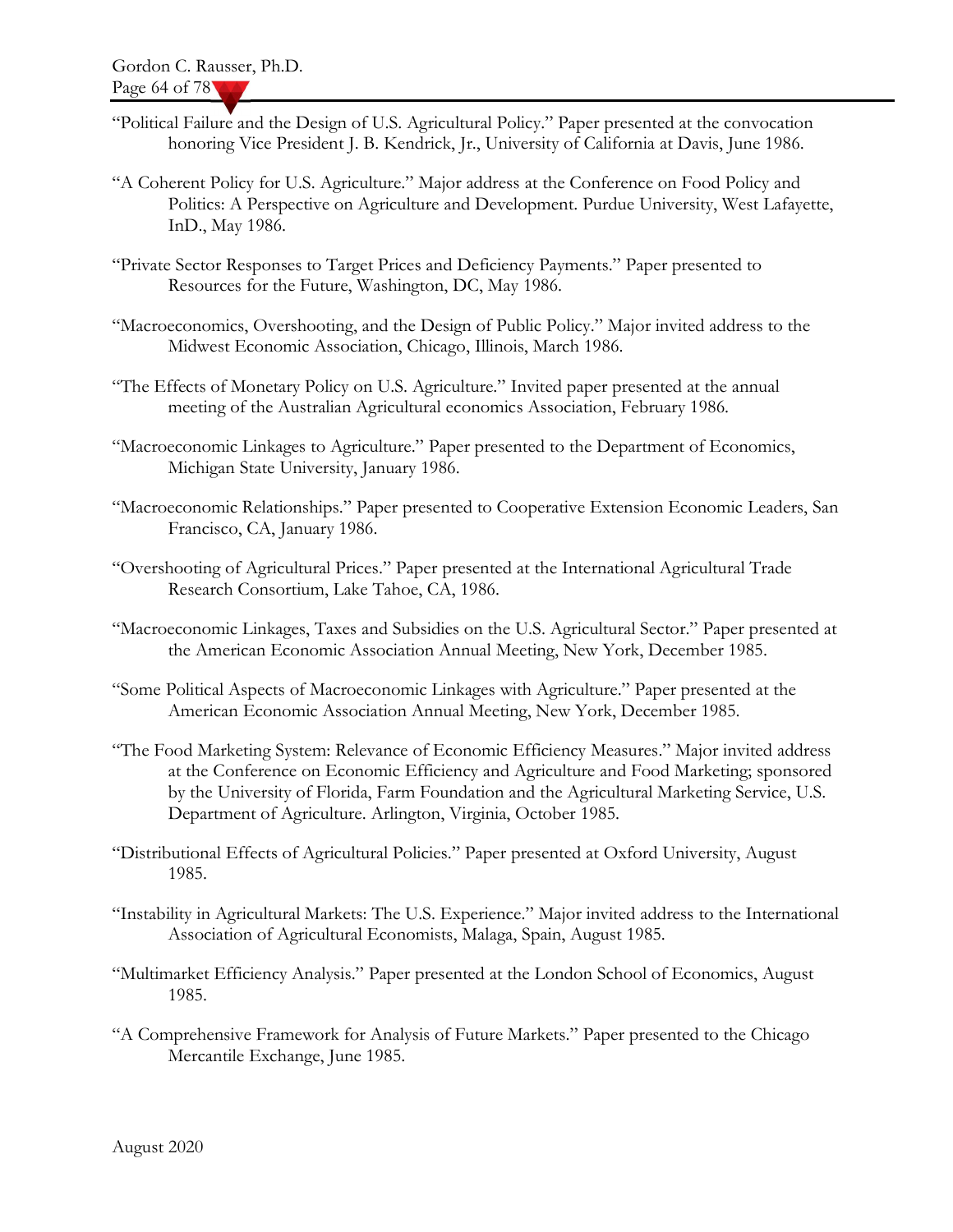- "Overshooting in Commodity Future Markets." Paper presented at the Department of Economics, University of Wisconsin, Madison, April 1985.
- "The Design of U.S. Food and Agricultural Policy." Major invited address to the U.S. Congressional Conference, Urban-American Stake in the National Farm Crisis. Washington, DC, April 1985.
- "Multiple Effects of Exchange Rates on Import Demand." Paper presented to the U.S. Department of Agriculture, Economic Research Service, Washington, DC, March 1985.
- "Macroeconomics and U.S. Agricultural Policy." Major invited address to the American Enterprise Institute for Public Policy Research. Washington, DC, January 1985.
- "A Synthesis of Major Evaluations of Alternative Proposals for the 1985 Food Security Act." Major invited address at the National Center for Food and Agricultural Policy and National Agricultural Forum Conference, Policy Choices, 1985. Washington, DC, December 1984.
- "Agricultural Trade and Unstable Exchange Rate Movements." Paper presented to the Brookings Institution, Washington, DC, November 1984.
- "The Role of Agricultural Price Supports and Land Controls in Technological Adoption Under Uncertainty." Paper presented to the Department of Agricultural and Applied Economics, University of Minnesota, January. 1983. "Post-Bayesian Statistical Inference." Paper presented to the Department of Statistics, Iowa State University, November 1984.
- "Monetary Reaction Functions and the income Link for Agricultural Export Demand." Paper presented to Resources for the Future, Washington, DC, October 1984.
- "Food Margin Relationships: Fix- Versus Flex-Price Determinations." Paper presented at the Department of Economics, Iowa State University, September 1984.
- "New Designs for Funding Public Research in Agriculture." Paper presented at the Department of Agricultural Economics, Ohio State University, September 1984.
- "Short Run Non-neutrality and Dynamic Overshooting Paths." Paper presented at the U.S. Department of Agriculture, Economic Research Service, Washington, DC, August 1984.
- "The Relative Effectiveness of Agricultural Sector Versus Macroeconomic Policies. Paper presented at the American Agricultural Economics Association Annual Meeting, Cornell University, August 1984.
- "Review and Assessment of Alternative Agricultural Policy Proposals." Paper presented at the Giannini Foundation/Resources for the Future conference on Alternative Agriculture and Food Policies and the 1985 Farm Bill, Berkeley, CA, June 1984.
- "Uncertain Economic Environments and Conditional Policies." Paper presented at the Giannini Foundation/Resources for the Future conference on Alternative Agriculture and Food Policies and the 1985 Farm Bill, Berkeley, CA, June 1984.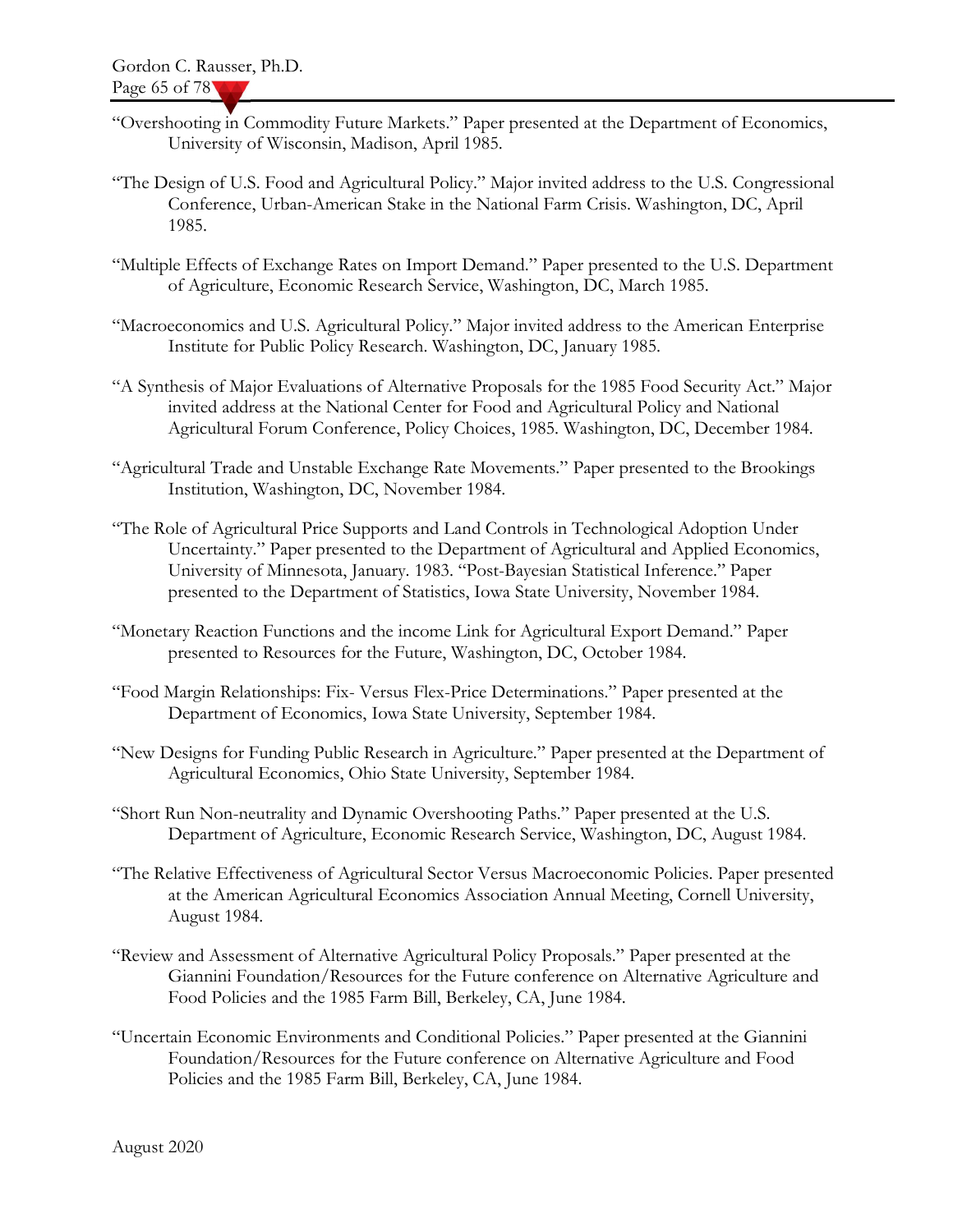- "The Major Issues in Agricultural Public Policy Management." Paper presented to the Graduate School of Management, Yale University, May 1984.
- "Hedging Strategies for Grain Importing Countries." Paper presented to the Chicago Board of Trade, Chicago, IL, March 1984.
- "Regulation in Commodity Futures Markets." Major invited address to the American Enterprise Institute. Washington, DC, January 1984.
- "Expectation Patterns, Cost of Information, and the Role of Future Markets." Paper presented to the Department of Economics, University of Chicago, September 1983.
- "Agricultural Output and the Effectiveness of Government Policy." Paper presented at the American Agricultural Economics Association Annual Meeting, Purdue University, August 1983.
- "Equity and Efficiency in Agricultural Production Systems." Major invited address to the Plenary Session of the International Association of Agricultural Economists. Jakarta, Indonesia 1982.
- "Political Economic Markets: PERTs and PESTs in Food and Agriculture." Keynote address to the American Agricultural Economics Association Annual Meetings. Logan, Utah 1982.
- "Modeling Agriculture for Policy Analysis in the 1980s." Major invited address at a special symposium sponsored by the Federal Reserve Bank of Kansas City. September 1981.
- "Agriculture, Food, and the Government." Invited address to the American Economics Association Annual Meeting. New York 1981.
- "Prospects and Limitations of Operations Research in Agricultural Policy Investigations." Major invited address at the Plenary Session of the International Operations Research Conference. Jerusalem, Israel 1979.
- "Natural Resource Economics and Policy. Keynote address to the Farm Foundation Research Workshop, Natural Resource Economics and Policy. University of Massachusetts, Amherst 1976.

### INVITED SEMINAR PRESENTATIONS

Agency for International Development (27); Agricultural Development Council (4); American Agricultural Economics Association (34); American Agricultural Law Association (1); American Economics Association (11); American Enterprise Institute (2); American Finance Association (5); American Sheep Industry (2); American Statistical Association (9); American Water Resource Association (3); Applied Econometric Association Conference (2); Argentina Universities (9); Australian Agricultural Economics Society (5); Australian National University (3); Brown University (1); California Agricultural Trade Seminars (1); California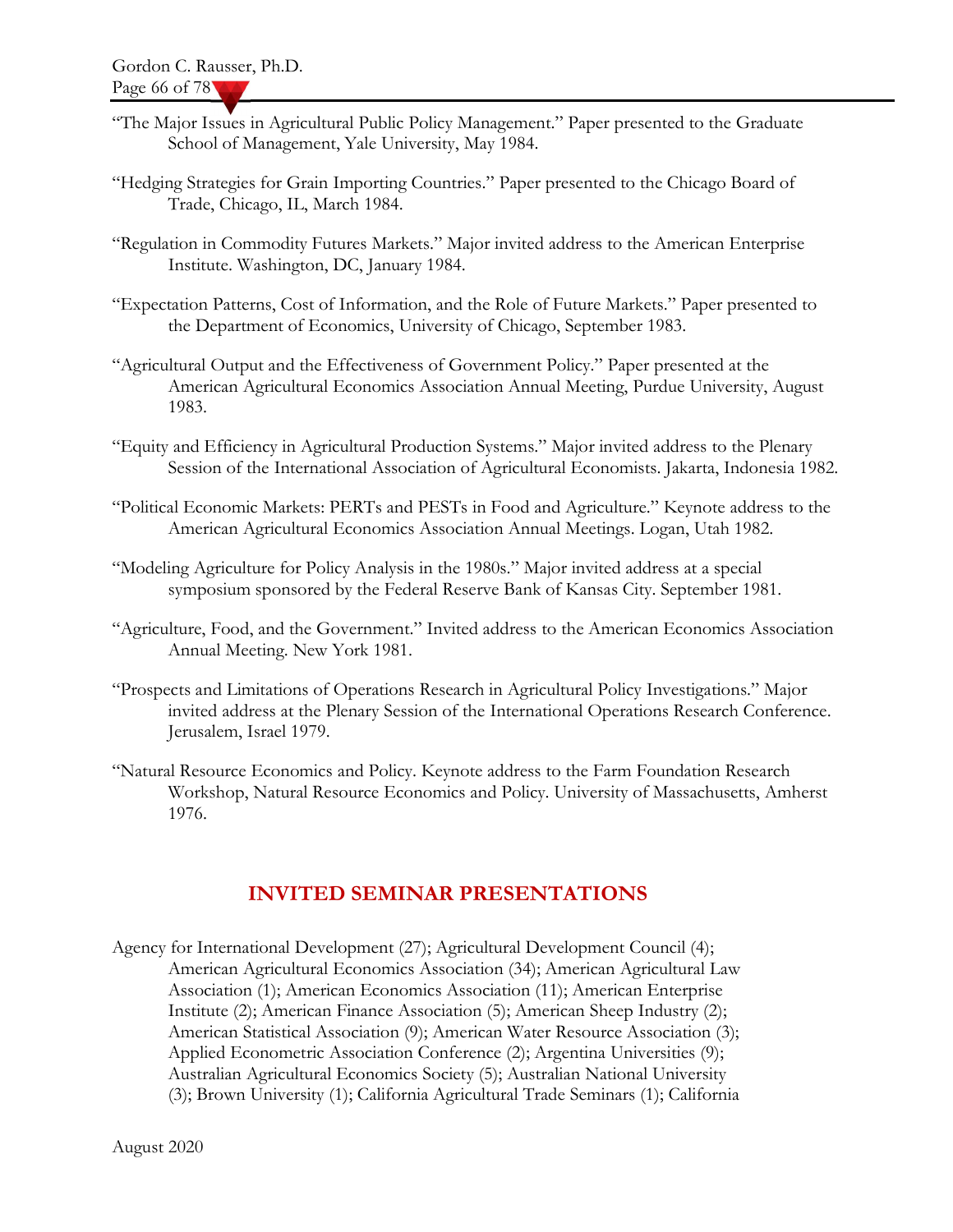Women for Agriculture, Los Angeles (2); Chicago Board of Trade (6); Citizens for a Sound Economy Foundation (2); Columbia University (2); Commodity Futures Trading Division of Economic Analysis (1); Commonwealth Club (2); Conference on Agricultural Economic Policy Reform in Egypt (1); Conference of Economywide Effects of Developed Country Agricultural Trade Policies (1); Econometric Society (North American, European, World) (11); Economics Branch, Agriculture Canada (15); European Agricultural Economics Association (1); Farm Credit Council (2); The Ford Foundation (6); Harvard Institute of Development (2); Harvard University (12); Heritage Foundation, Washington, DC (2); Illinois Agricultural Leadership Foundation (1); Institute of Electronics and Electronics Engineers Decision and Control Conferences (2); International Association of Agricultural Economists (6); International Monetary Fund (4); Iowa State University (9); League of Women Voters (Berkeley and Washington, DC) (5); London School of Economics (3); Massachusetts Institute of Technology (4); Melbourne University (3); Michigan State University (2); Midwest Economic Association (2); Monash University (1); National Bureau of Economic Research (7) National Cotton Council of America (2); New York Pension Fund Association (2); North Carolina State University (6); Northern Illinois University (3); Oklahoma State University (1); Operations Research Society (5); Organization of Professional Employees (3); Princeton University (2); Purdue University (6); Regional Research Strategy Committees (9); Rotary Club of Berkeley (1); Soviet-American Symposium (1); Stanford University (4); State University of New York (2); Texas A&M University (2); The Institute of Management Sciences (4); Town Hall of California, Los Angeles (1); Trade Policy Research Center, United Kingdom (3); University of Adelaide (1); University of California, Berkeley (28); University of California, Davis (9); University of California, Santa Barbara (2); University of California, Los Angeles (4); University of Chicago (9); University of Florida (2); University of Georgia (1); University of Heidelberg (1); University of Illinois (3); University of Maryland (1); University of Massachusetts, Amherst (2); University of Minnesota (5); University of Missouri (3); University of Nebraska (1); University of New England (3); University of North Carolina (1); University of Pennsylvania (3); University of Prague (1): University of Rhode Island (1); University of Salzburg (1); University of Saskatchewan (1); University of Sydney (2); University of Western Australia (2); U.S. Department of Agriculture (15); Washington, DC, Economists Club (3); Western Economics Association (7); World Affairs Council (2); World Perspective Seminar (1); The World Bank (10); Yale University (3); Institute for Policy Reform (12).

### OTHER PUBLIC, UNIVERSITY, AND PROFESSIONAL SERVICE

Co-Chair, University of California, Berkeley Capital Campaign 2019–23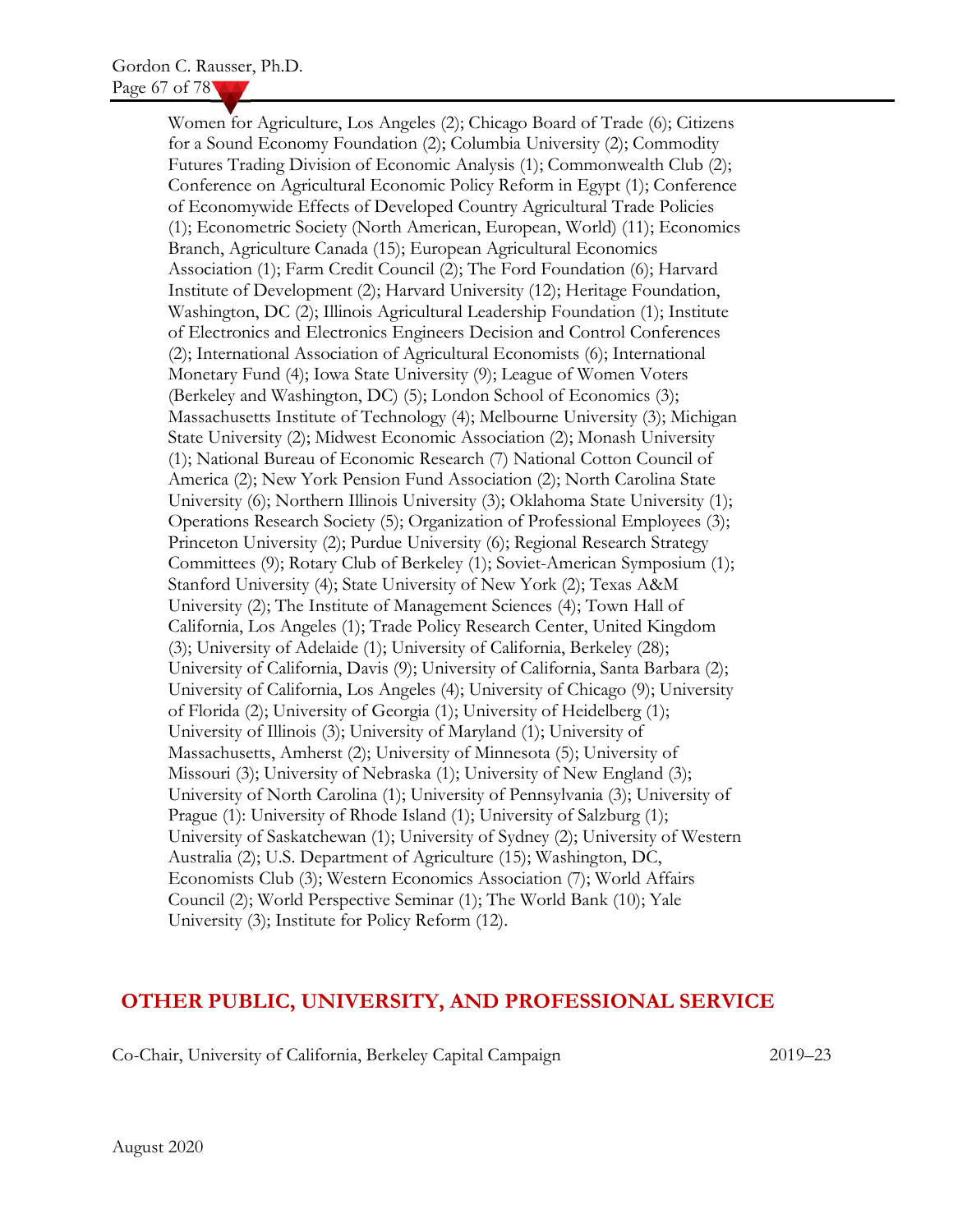| Chair, Faculty Steering Committee, Ames/NASA and UC Berkeley potential<br>collaboration                                      | $2020 -$    |
|------------------------------------------------------------------------------------------------------------------------------|-------------|
| Member, Ad Hoc Review Committees for Tenure Appointments (25 appointments,<br>11 as Chair), UC Berkeley                      | 1979-2019   |
| Member, Board of Trustees, Palo Alto University (formerly Pacific Graduate School of<br>Psychology)                          | 1999-2018   |
| Member, Program Council, Agriculture and Natural Resources, Office of the<br>President, University of California             | $2012 - 14$ |
| Chair, Office of the President Committee for Search and Selection of CFO                                                     | 2013        |
| Chair, Dept. of Agriculture and Resource Economics Admissions Committee,<br><b>UC</b> Berkeley                               | $2010 - 13$ |
| Member, Ph.D. Admissions Committee, UC Berkeley                                                                              | $2009 - 10$ |
| Member, Departmental Graduate Advisory Committee, Department of Agricultural<br>and Natural Resources, UC Berkeley           | $2007 - 13$ |
| Member, University of California Academic Council Special Committee on<br>Agricultural and Natural Resources                 | $2011 - 12$ |
| Member, Finance Committee, Pacific Graduate School of Psychology                                                             | $2003 - 09$ |
| Member, U.S. Trade Representative Advisory Committee, U.S. Department<br>of Agriculture                                      | $2005 - 07$ |
| Chair, University of California, Berkeley, Cooperative Extension Budget and<br><b>Evaluation Committee</b>                   | $2004 - 05$ |
| Member, Board of Visitors, Consortium for Science, Policy, and Outcomes, Columbia<br>University and Arizona State University | $2000 - 04$ |
| Member, Committee to Increase Student Enrollment, Dept. of Agricultural and<br>Resource Economics, UC Berkeley               | $2002 - 04$ |
| Member, National Development Council, California State University, Fresno                                                    | 1998-2004   |
| Member, University of California, Berkeley, Cooperative Extension Budget and<br><b>Evaluation Committee</b>                  | $2001 - 03$ |
| Member, Committee to Revise the Mission Statement of Agriculture and<br>Natural Resources, University of California          | 2003        |
| Chair, Finance Committee, Pacific Graduate School of Psychology                                                              | $2002 - 03$ |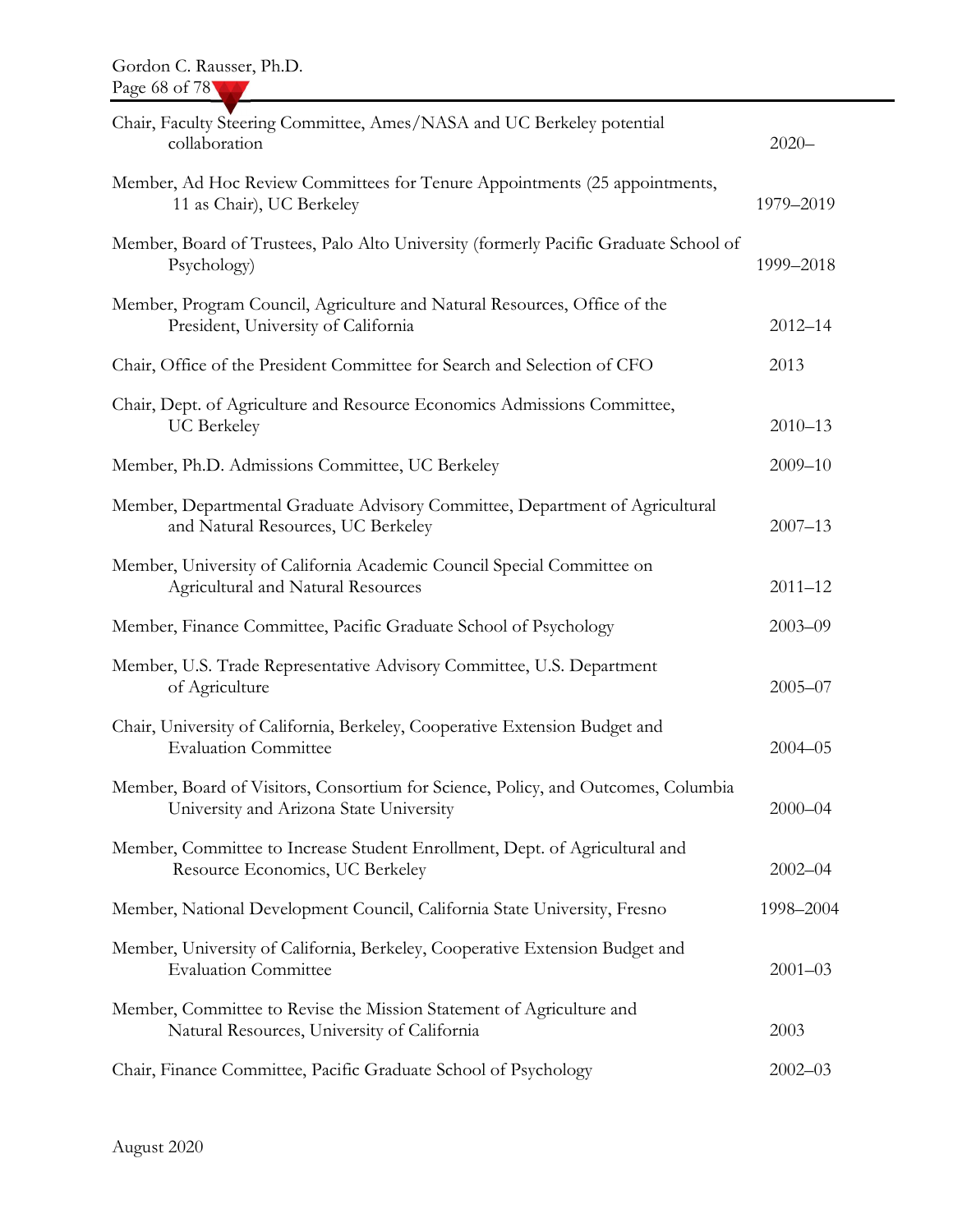| Member, Joint Policy Council on Agriculture and Higher Education, Committee<br>on Cooperation in Education                                        | 1997-2003   |
|---------------------------------------------------------------------------------------------------------------------------------------------------|-------------|
| Chair, Division of Agriculture and Natural Resources Reorganization Committee,<br>University of California                                        | 2002        |
| Chair of the Electorate Nominating Committee for the American Academy of Arts<br>and Sciences, Section on Social, Economic and Political Sciences | $2001 - 02$ |
| Member, Board of Directors, Lawrence Hall of Science                                                                                              | 1998-2002   |
| Chair, Review Committee for the Dean of the School of Journalism, UC Berkeley                                                                     | 2001        |
| Member, Northwest Precinct Space Study Committee, UC Berkeley                                                                                     | 2000        |
| Member, Geographic Information Service Advisory Council, UC Berkeley                                                                              | 2000        |
| Member, Fundraising Workgroup Committee, UC Berkeley                                                                                              | 2000        |
| Member, Columbia University Earth Institute Advisory Board                                                                                        | 1997-2000   |
| Member, Graduate Group in Energy and Resources, UC Berkeley                                                                                       | 1996-2000   |
| Member, Executive Committee, International and Area Studies Executive<br>Committee, UC Berkeley                                                   | 1994-2000   |
| Associate Director, Agricultural Experiment Station, UC Berkeley                                                                                  | 1994-2000   |
| Director, Institute for Natural Resource Systems, UC Berkeley                                                                                     | 1994-2000   |
| Member, Student Deans' Council, UC Berkeley                                                                                                       | 1994-2000   |
| Member, Division Chairs Council, UC Berkeley                                                                                                      | 1994-2000   |
| Member, Council of Deans, UC Berkeley                                                                                                             | 1994-2000   |
| Member, Chancellor's Advisory Committee on Biology, UC Berkeley                                                                                   | 1994-2000   |
| Member ex officio, College of Natural Resources Advisory Board, UC Berkeley                                                                       | 1994-2000   |
| Member, Executive Committee of Environmental Council, UC Berkeley                                                                                 | 1994-2000   |
| Member, Council of Deans and Directors, University of California                                                                                  | 1994-2000   |
| Member, College of Natural Resources Advisory Board, UC Berkeley                                                                                  | 1994-2000   |
| Member, College of Natural Resources Development Committee, UC Berkeley                                                                           | 1994-2000   |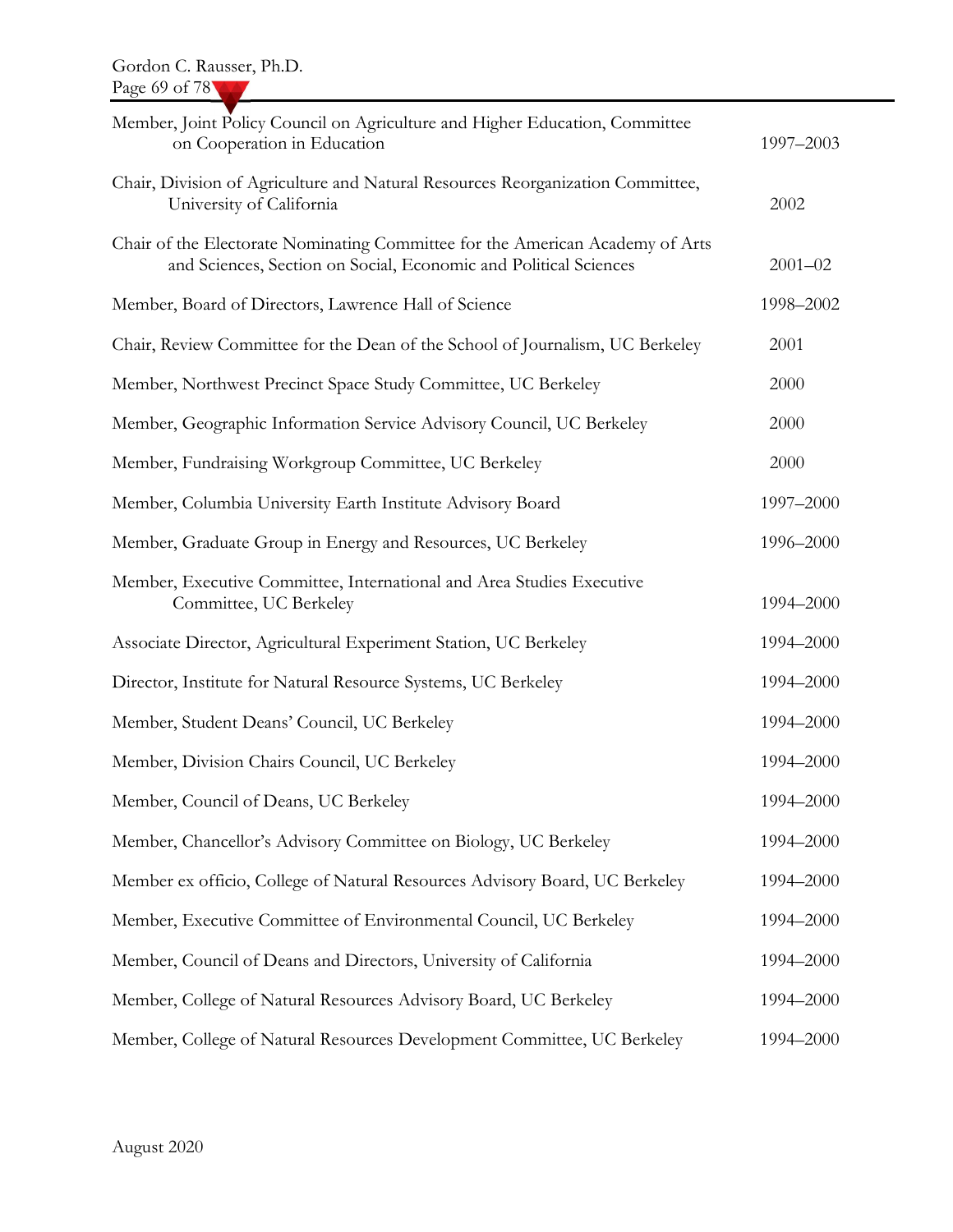| Cooperator, "Higher Education Collaboration between the United States and<br>the European Community," The Fund for the Improvement of<br>Postsecondary Education (FIPSE) | 1993-2000 |
|--------------------------------------------------------------------------------------------------------------------------------------------------------------------------|-----------|
| Member, Geographic Information Science Center's Advisory Council, UC Berkeley                                                                                            | 1999      |
| Member, Course Material Fees Committee, UC Berkeley                                                                                                                      | 1999      |
| Member, Search Advisory Committee for Assistant Vice President, Division<br>of Agriculture and Natural Resources, UC Berkeley                                            | 1999      |
| Member, Search Committee, Vice Chancellor University Relations                                                                                                           | 1999      |
| Member, Nominating Committee of the Social, Economic, and Political Science,<br>American Association for the Advancement of Science (AAAS)                               | 1999      |
| Member, Search Committee, Vice Chancellor Capital Projects                                                                                                               | 1998      |
| Member, Campus Advisory Board, Lawrence Hall of Science, UC Berkeley                                                                                                     | 1996-98   |
| Chair, Advisory Committee, Kearney Foundation for Soil Science, Division of<br>Agricultural and Natural Resources, UC Berkeley                                           | 1995      |
| Member, Board for International Development Studies, Fletcher School of Law<br>and Diplomacy, Tufts University                                                           | 1992-95   |
| Member, Agricultural and Food Marketing Consortium Planning Committee                                                                                                    | 1993-94   |
| Chair, Search Committee for Chair of Slavic Center, UC Berkeley                                                                                                          | 1993-94   |
| Member, University Extension Committee, Berkeley Division, Academic Senate,<br><b>UC</b> Berkeley                                                                        | 1993-94   |
| Member, Committee on University Extension, University of California Academic<br>Senate, Berkeley Division                                                                | 1992-94   |
| Member, Advisory Board, International Center for Self-Governance                                                                                                         | 1991-94   |
| Member, University of California Systemwide Energy Research Advisory Committee                                                                                           | 1988-94   |
| Member, Capital Campaign 2001, Knowledge for the Future, Subgroup:<br>Environment, Resources, and Ecology                                                                | 1993      |
| Member, Economic Discipline Board, Fulbright Scholarship Awards                                                                                                          | 1989-93   |
| Member, College of Natural Resources Committee to Form International Institute for<br>Natural Resource Systems, UC Berkeley                                              | 1991-92   |
| Evaluation of World Bank Research Proposals (14 evaluations)                                                                                                             | 1979-92   |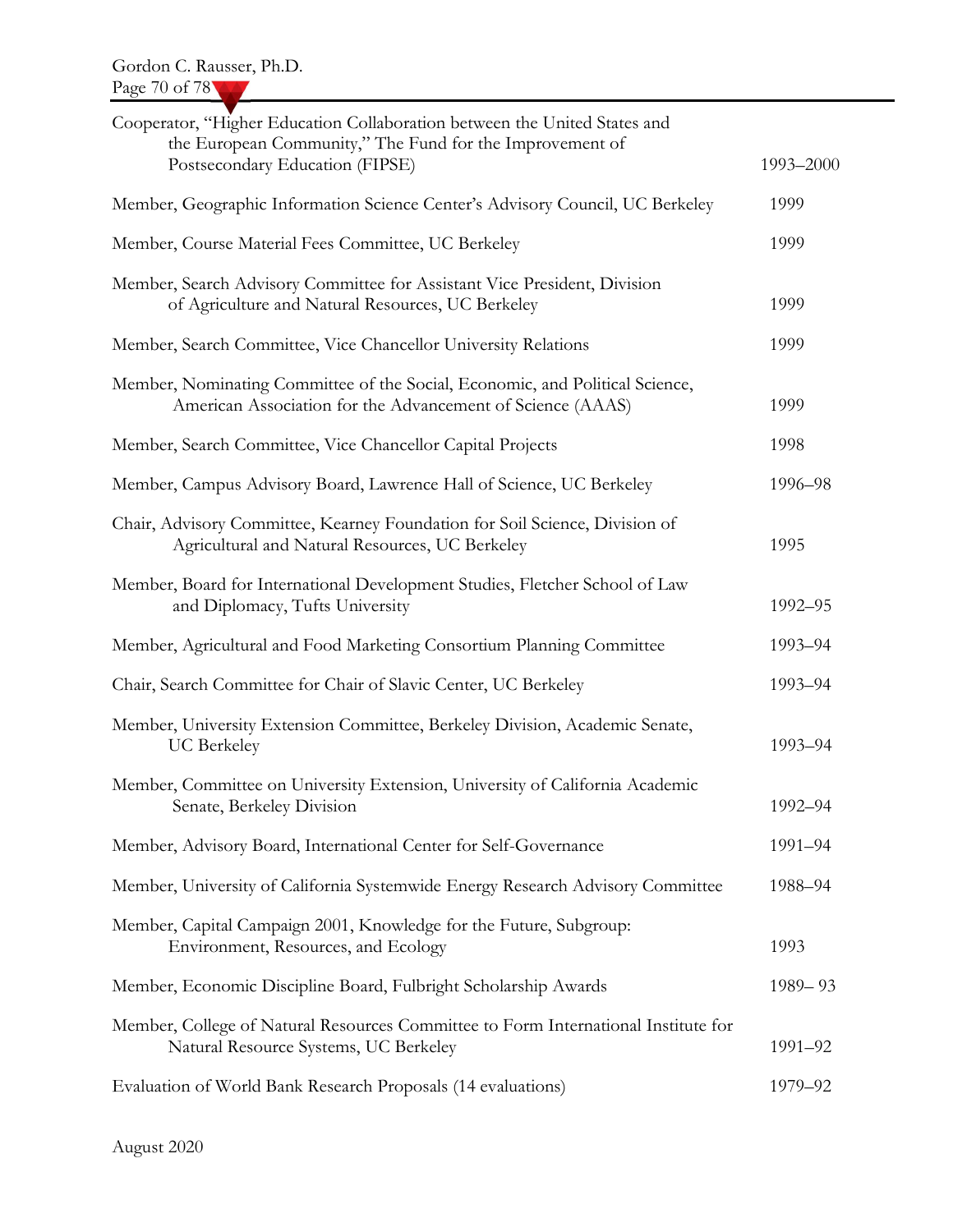| Member, College of Natural Resources Internal Reorganization Committee, UC                                                          |         |
|-------------------------------------------------------------------------------------------------------------------------------------|---------|
| Berkeley                                                                                                                            | 1990-92 |
| Member, Board of Directors, Energy Research Center, University of California                                                        | 1988-92 |
| Chair, Search Committee for Director of Soviet Studies                                                                              | 1991    |
| Member, Agricultural Academy of Science-Soviet Union Delegation                                                                     | 1990    |
| Founder, Agency for International Development Research Fellow Program                                                               | 1989    |
| Member, Dean's Selection Committee for College of Natural Resources Technical<br><b>Advisory Committee</b>                          | 1989    |
| Chair, Berkeley Campuswide Committee to Evaluate the Department of Economics<br>and Related Economic Programs                       | 1988-89 |
| Member, Advisory Committee, Environmental Protection Agency, Evaluation of<br>Environmental Regulations on Agriculture and Food     | 1987-89 |
| Member, Resources for the Future, National Center for Food and Agricultural Policy<br>Task Force on Multilateral Trade Negotiations | 1988    |
| Member, Task Force on Analytical Research Supporting the Trade Representative's<br>Office, U.S. Department of Agriculture,          | 1988    |
| Member, Advisory Committee, Government Accounting Office on U.S.<br><b>Agricultural Export Strategies</b>                           | 1987-88 |
| Member, U.S. Department of Agriculture, Departmental Faculty/Extension<br>Coordination Committee, UC Berkeley                       | 1987-88 |
| Chair, Political Economy of Natural Resources Panel                                                                                 | 1987-88 |
| Member, U.S. Government Task Force on U.S. Agricultural Policy and Position<br>in GATT Negotiations, U.S. Department of Agriculture | 1987-88 |
| Member, Evaluation of EPA Regulation on U.S. Agricultural Sector Committee                                                          | 1987-88 |
| Member, United States Negotiating Team, OECD Communique on Agricultural<br>Reform                                                   | 1987    |
| Member, United States Senate Panel on "1985 Farm Bill Revisited: Competitive<br>Views"                                              | 1987    |
| Member, Council for Foreign Relations Task Force on Trade Policy Options<br>for the U.S.                                            | 1987    |
| Member, General Accounting Office Task Force on Alternative Public/Private<br>Marketing Mechanisms for U.S. Food and Agriculture    | 1987    |
| August 2020                                                                                                                         |         |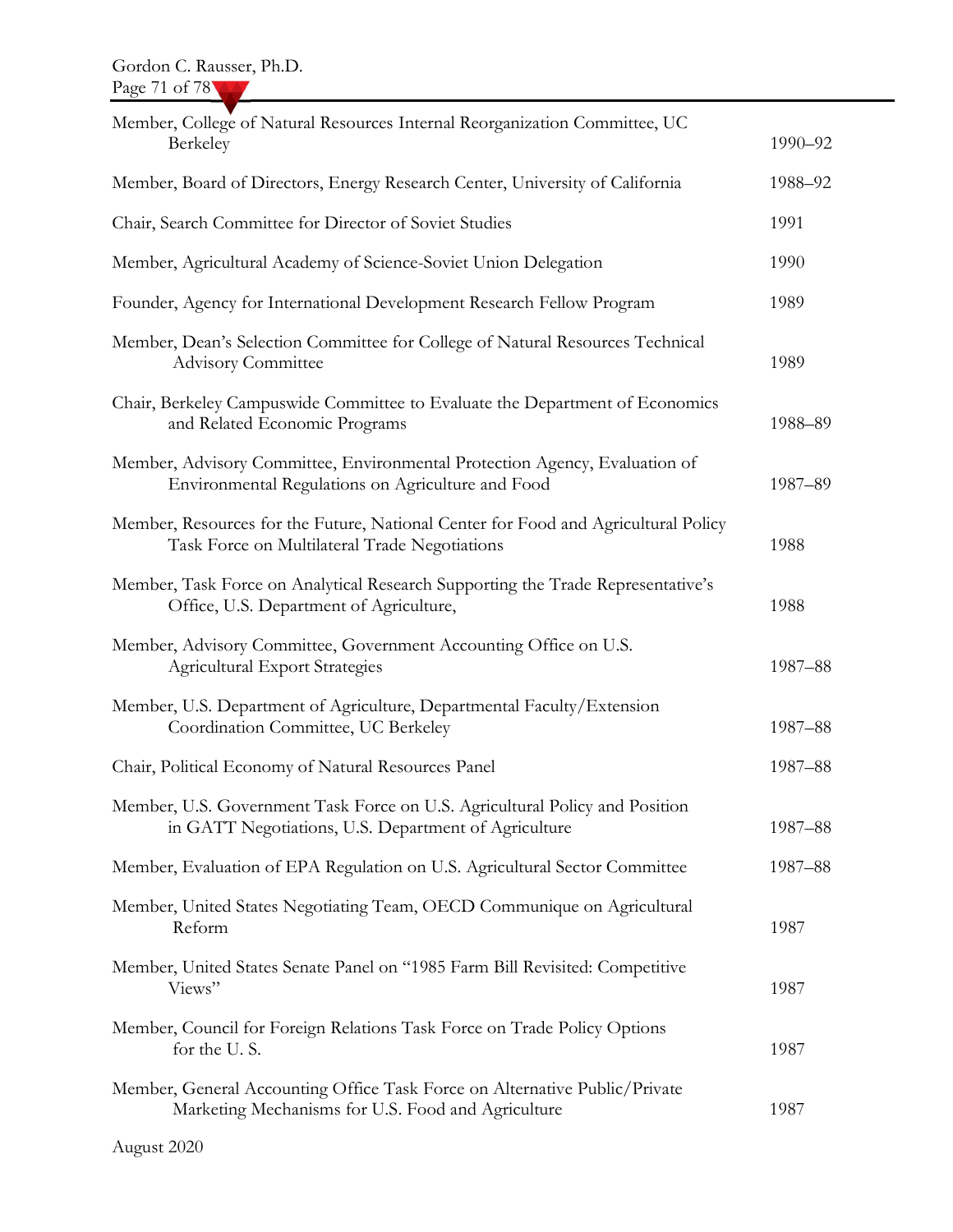| Member, U.S. Government Task Force on the Farm Credit System                                                                             | 1987    |
|------------------------------------------------------------------------------------------------------------------------------------------|---------|
| Chair and Member, School of Business Administration Planning Committee,<br><b>UC</b> Berkeley                                            | 1986-87 |
| Member, Organizational Committee for Farm Policy-Technology Conference,<br>Agricultural Issues Center, University of California at Davis | 1986    |
| Member, American Agricultural Economics Association Committee on Journal<br>Publishing                                                   | 1986    |
| Member, Search and Selection Committee for Vice President of Agriculture and<br>Natural Resources, University of California Systemwide   | 1985-86 |
| Chair, Strategic Review of Giannini Foundation                                                                                           | 1985-86 |
| Member, Agricultural Policy Planning Committee, American Agricultural<br><b>Economics Association</b>                                    | 1984-86 |
| Member, Departmental Food and Agricultural Act Symposium Committee,<br><b>UC</b> Berkeley                                                | 1984-86 |
| Member ex officio, American Agricultural Economics Association Board of Directors                                                        | 1984-86 |
| Chair, American Agricultural Economics Association, Outstanding Journal<br>Article Committee                                             | 1983-86 |
| Member, Board of Directors, Giannini Foundation of Agricultural Economics                                                                | 1979-86 |
| Director of the Giannini Foundation                                                                                                      | 1983-85 |
| Member, Planning Committee for Agriculture and Food Policy Evaluation,<br>Resources for the Future                                       | 1984-85 |
| Member, Advisory Committee for the Design of the Agricultural Issues Center,<br>University of California                                 | 1984-85 |
| Director, Agriculture Study Group, Commonwealth Club                                                                                     | 1983-85 |
| Chair, Departmental Endowment Committee, UC Berkeley                                                                                     | 1979-84 |
| Chair, Western Agricultural Economics Research Council                                                                                   | 1982-83 |
| Member, Planning Committee, Berkeley Food Cooperative                                                                                    | 1980-83 |
| Vice Chair, Western Agricultural Economics Research Council                                                                              | 1981-82 |
| Member, American Agricultural Economics Association Publication of Enduring<br><b>Quality Award Committee</b>                            | 1981-82 |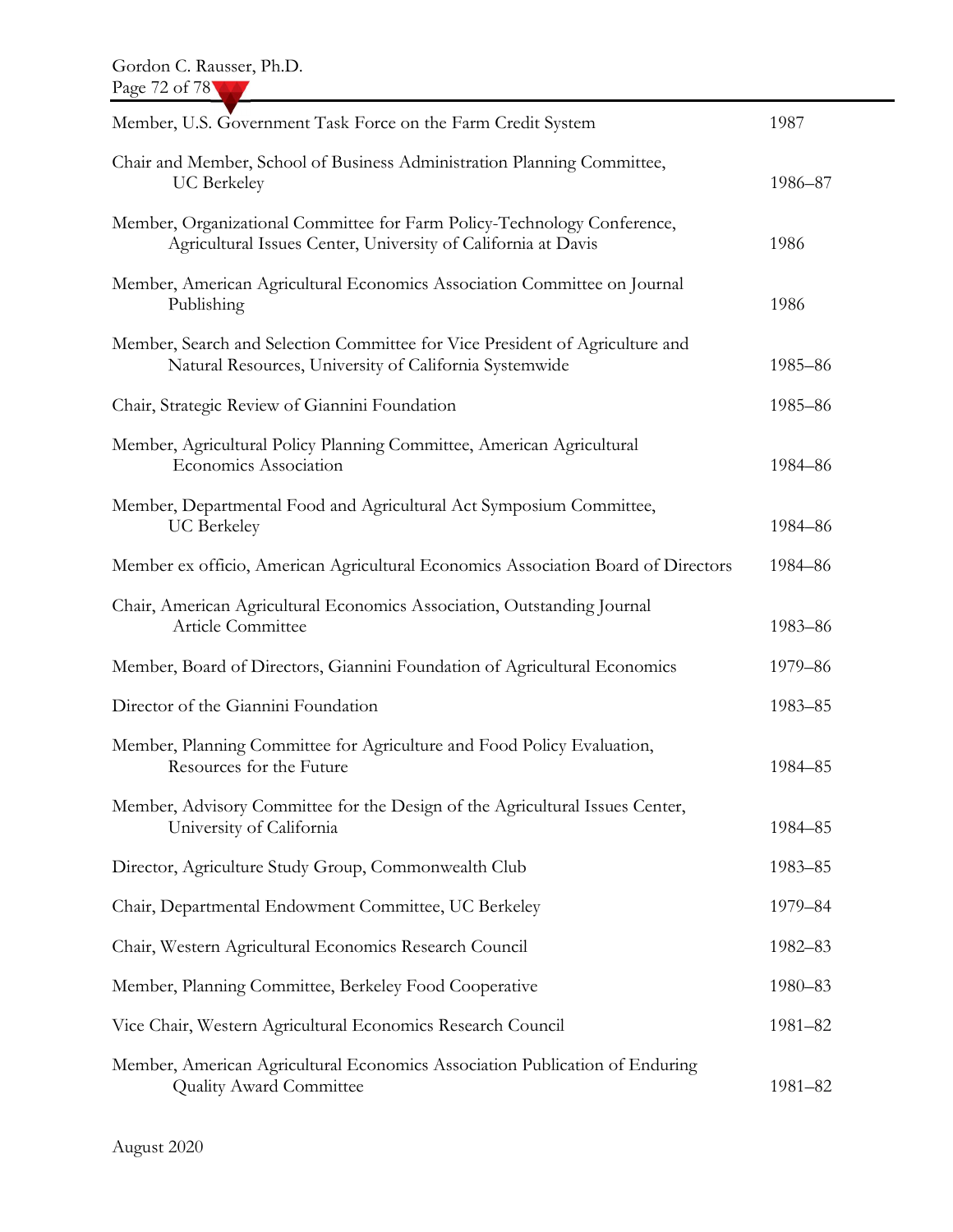| Member, Western Nutrition Center Planning Committee                                                                         | 1980-82 |
|-----------------------------------------------------------------------------------------------------------------------------|---------|
| Member, Joint Land Grant University/U.S. Department of Agriculture Committee<br>on New Research Directions                  | 1979-82 |
| Member, Coordination Board, Giannini Foundation                                                                             | 1979-82 |
| Western Nutrition Center Coordinating Committee                                                                             | 1980-81 |
| Secretary, Western Agricultural Economics Research Council                                                                  | 1980-81 |
| Member, Arab-American Council for Cultural and Economic Exchange, Egyptian<br><b>Agricultural Development Committee</b>     | 1979-80 |
| Participant, Agricultural Econometric Modeling and Forecasting Symposium                                                    | 1973-80 |
| Chair, Joint University-Governmental Symposium on Agricultural Sector<br>Forecasting and Policy Evaluations, Washington, DC | 1979    |
| Chair, Research Evaluation Committee for Desert Research Institute, Israel                                                  | 1978    |
| Academic Representative to U.S.-U.S.S.R. Agreement on Cooperation in<br>Agricultural Economic Research and Information      | 1977    |
| Member, World Bank Committee on Research Quality Control                                                                    | 1976-77 |
| Harvard University Executive Education Program Instructor                                                                   | 1975-77 |
| Participant, National Bureau of Economic Research Workshops                                                                 | 1974-79 |
| Participant, Agricultural Development Council Workshop                                                                      | 1974-77 |
| Member, Outstanding Ph.D. Dissertation Committee, American Agricultural<br>Economics Association                            | 1974-76 |
| Ford Foundation Visiting Professor, Argentina                                                                               | 1972    |
| Member, College Union Board of Directors, California State University, Fresno                                               | 1963-65 |
| Member, Interfraternity Council Board, California State University, Fresno                                                  | 1964-65 |

## EDITORIAL COLLABORATIONS

(date of initial peer-review reports)

Annual Review of Resource Economics 2006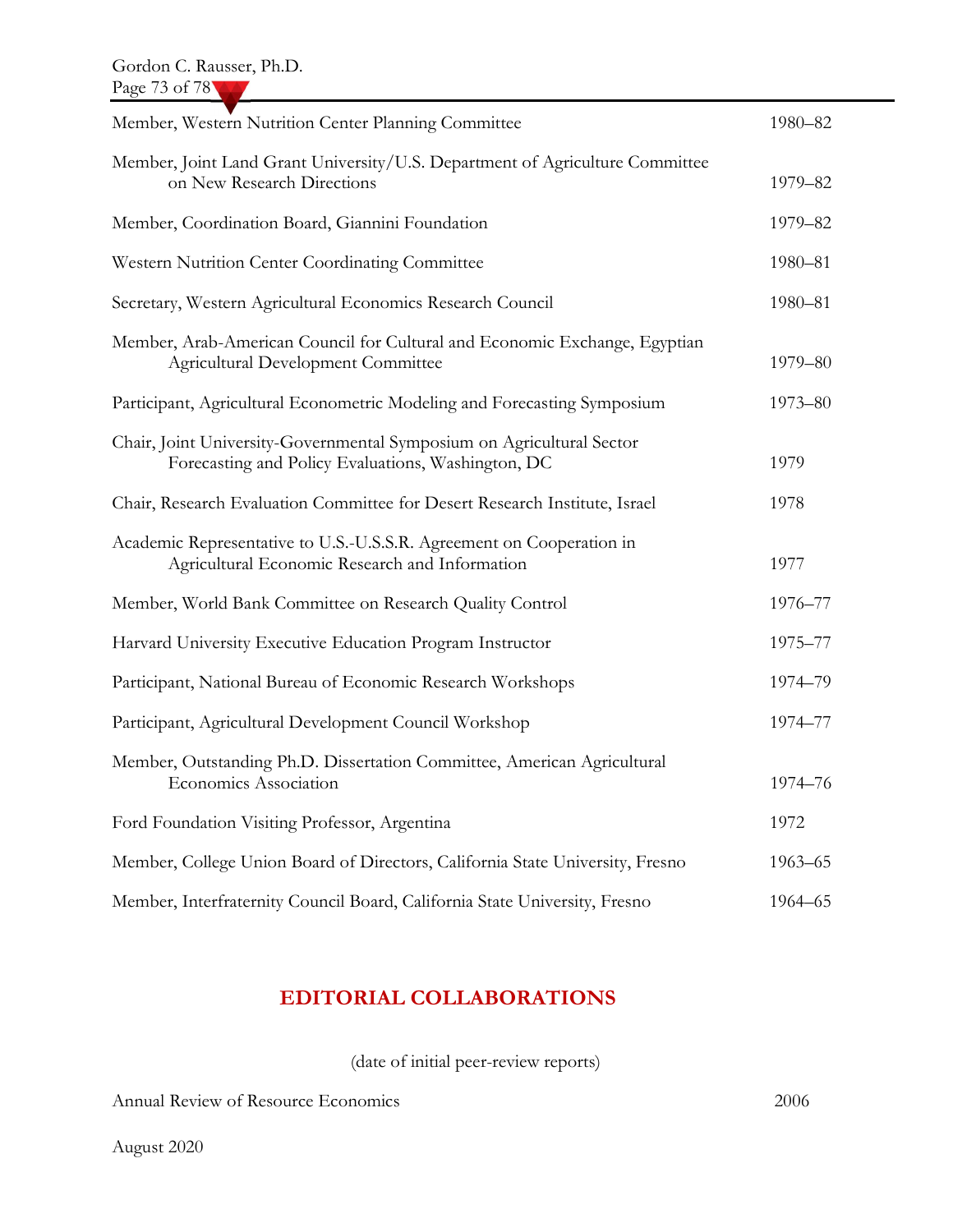| Review of Agricultural Economics                  | 1990 |
|---------------------------------------------------|------|
| Springer-Verlag                                   | 1988 |
| Review of Economic Studies                        | 1972 |
| Economic Journal                                  | 1975 |
| Journal of Futures Markets                        | 1982 |
| Economic Development and Cultural Change          | 1977 |
| Journal of Economic Theory                        | 1981 |
| Journal of Monetary Economics                     | 1972 |
| Journal of Development Economics                  | 1982 |
| Journal of Environmental Economics and Management | 1981 |
| Journal of Economic Dynamics and Control          | 1978 |
| Resources and Energy                              | 1978 |
| Australian Journal of Agricultural Economics      | 1977 |
| <b>Decision Sciences</b>                          | 1977 |
| IEEE Transactions on Automatic Control            | 1977 |
| Journal of Economics and Business                 | 1977 |
| Management Science                                | 1977 |
| American Economic Review                          | 1975 |
| Quarterly Journal of Economics                    | 1976 |
| Journal of Finance                                | 1975 |
| Econometrica                                      | 1974 |
| Review of Economics and Statistics                | 1974 |
| Annals of Economic and Social Measurement         | 1974 |
| Journal of Econometrics                           | 1979 |
| Journal of Political Economy                      | 1978 |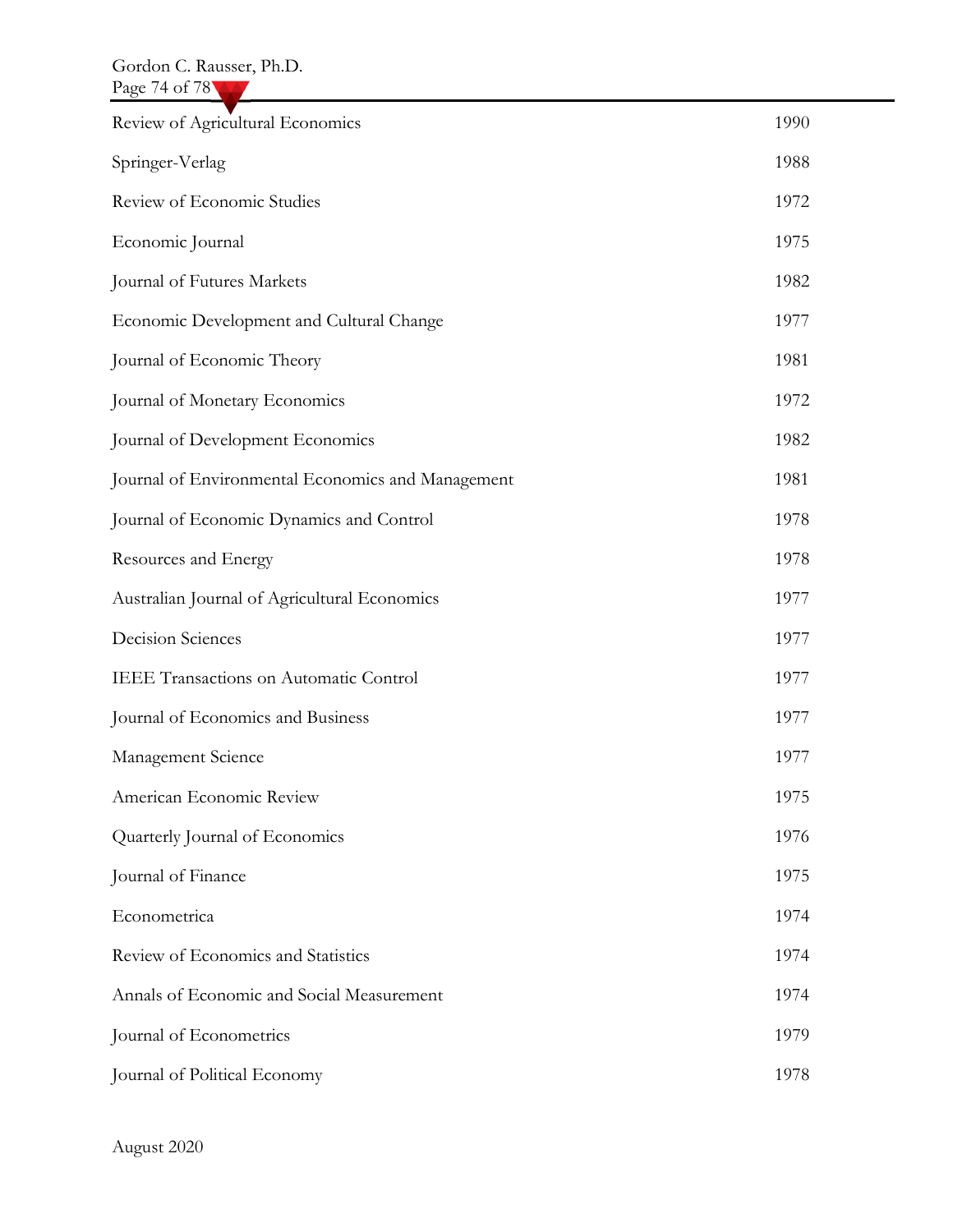| Journal of the American Statistical Association | 1971  |
|-------------------------------------------------|-------|
| American Journal of Agricultural Economics      | -1970 |

#### AD HOC REVIEWING

| Agriculture Canada                                                          | 1991-93   |
|-----------------------------------------------------------------------------|-----------|
| Intergovernmental Consulting Group on Indonesia, the Hague                  | 1989-90   |
| Club of Paris (various governmental consulting groups)                      | 1988-91   |
| U.S. Council of Economic Advisers                                           | 1986-94   |
| U.S. General Accounting Office                                              | 1983-86   |
| U.S. Congressional Budget Office                                            | 1982-88   |
| American Enterprise Institute                                               | 1981-90   |
| United States-Israel Bi-National Agricultural Research and Development Fund | 1980-88   |
| World Bank                                                                  | 1979-2000 |
| National Science Foundation                                                 | 1976-2006 |
| Giannini Foundation Monograph Series                                        | 1971-94   |

#### PH.D. DIRECTORSHIPS

Seventy-five Ph.D. theses in the areas of Healthcare Economics, Pharmacological Market Dynamics, Natural Resource Damages; Agricultural Economics and Policy; Industrial Organization and Antitrust Analysis; Water Resources; Human Capital; Recreational Economics; Environmental Economics; Energy Policy; Public Policy; Managerial Economics; Adaptive Control; Econometrics; International Trade; Commodity Markets and Models; Governmental Food and Nutrition Policies; Operational Designs of Decision Support Systems; U.S. Livestock Feed Grain Sector; Agricultural Cycles; Futures Markets; Terms of Trade; Agricultural Land Prices and Agrarian Structure; Land Quality and Soil Conservation; Agricultural Credit Markets; New Institutional Economics and Transaction Costs; Political Economy; Multilateral Negotiations; Design of Governance Structures; Industrial Organization of Food Industry; Transitional Economies; Risk Analytics; Health Economics, Political Power, Analytical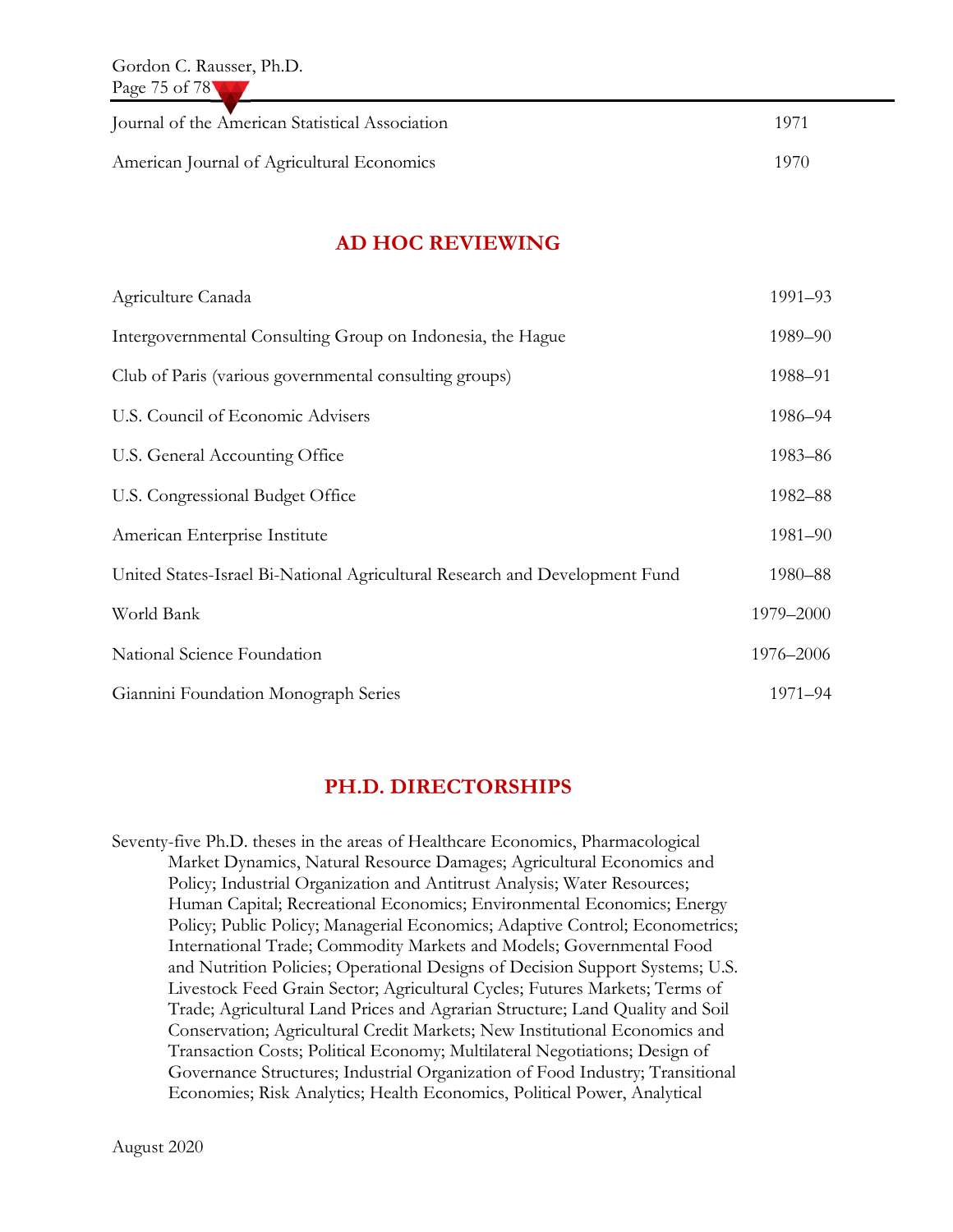Dimensions; Common Property Resources; Experimental Design; Statistical Methodologies.

### RESEARCH GRANTS

Agency for International Development, U.S. State Department (numerous)

Chicago Board of Trade

Chicago Mercantile Exchange

Coleman Fung Risk Management Research Center, Institute of Business and Economic Research, UC Berkeley

Consortium of US Commodity Futures Exchanges

Economic Research Service, U.S. Department of Agriculture (numerous)

Economics Branch, Agriculture Canada (numerous)

Ford Foundation (numerous)

France-Berkeley Fund

Giannini Foundation (numerous)

Harvard University Research Institute

International Monetary Fund

National Center for Food and Agricultural Policy (numerous)

National Science Foundation (numerous)

Organisation for Economic Co-operation and Development, France

Resources for the Future

U.S. Department of Agriculture (numerous)

U.S. Trade Representative's Office (numerous)

U.S. Environmental Protection Agency (numerous)

University of California Institute for Mexico and the United States (UC MEXUS)

University of California Systemwide Biotechnology Research and Education Program

August 2020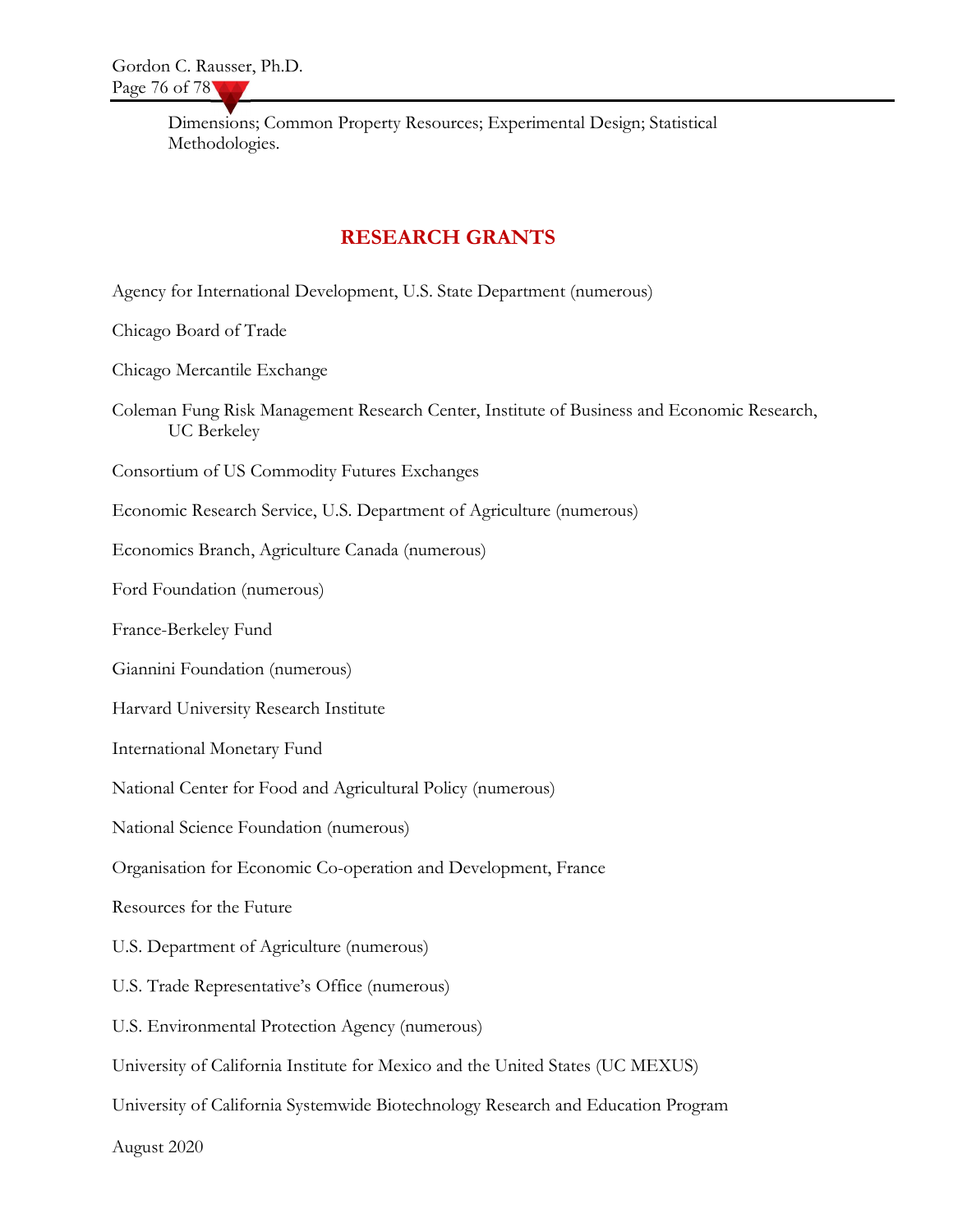Gordon C. Rausser, Ph.D. Page 77 of 78

University of California Water Resource Center

Western Human Nutrition Center, U.S. Department of Agriculture

World Bank

# OTHER GOVERNMENT AND INDUSTRY CONSULTING POSITIONS

| U.S. Department of Agriculture                                           | 1975-99                 |
|--------------------------------------------------------------------------|-------------------------|
| Ministry of Agriculture, England                                         | 1987-88                 |
| World Bank                                                               | 1983-88                 |
| Bureau of Agricultural Economics, Australia                              | 1986-87                 |
| Farm Credit Administration                                               | 1986-87                 |
| U.S. Office of Management and Budget                                     | 1986-87                 |
| Chicago Board of Trade                                                   | 1982-86                 |
| Ministry of Agriculture, Spain                                           | 1985                    |
| Chicago Mercantile Exchange                                              | 1980-81,<br>$2003 - 05$ |
| Oakridge National Laboratories, Energy Division, Oakridge, Tennessee     | 1978-81                 |
| Economics Branch, Agriculture Canada                                     | 1977-80                 |
| World Bank                                                               | 1975-76                 |
| U.S. Bureau of Mines                                                     | 1974-76                 |
| U.S. Office of Saline Water                                              | 1973-76                 |
| National Science Foundation Environmental Project, University of Chicago | 1973-75                 |

## BUSINESS CONSULTING AND LITIGATION EXPERIENCE

| Complex business litigation | Antitrust and Industrial |
|-----------------------------|--------------------------|
|                             | Organization             |

August 2020